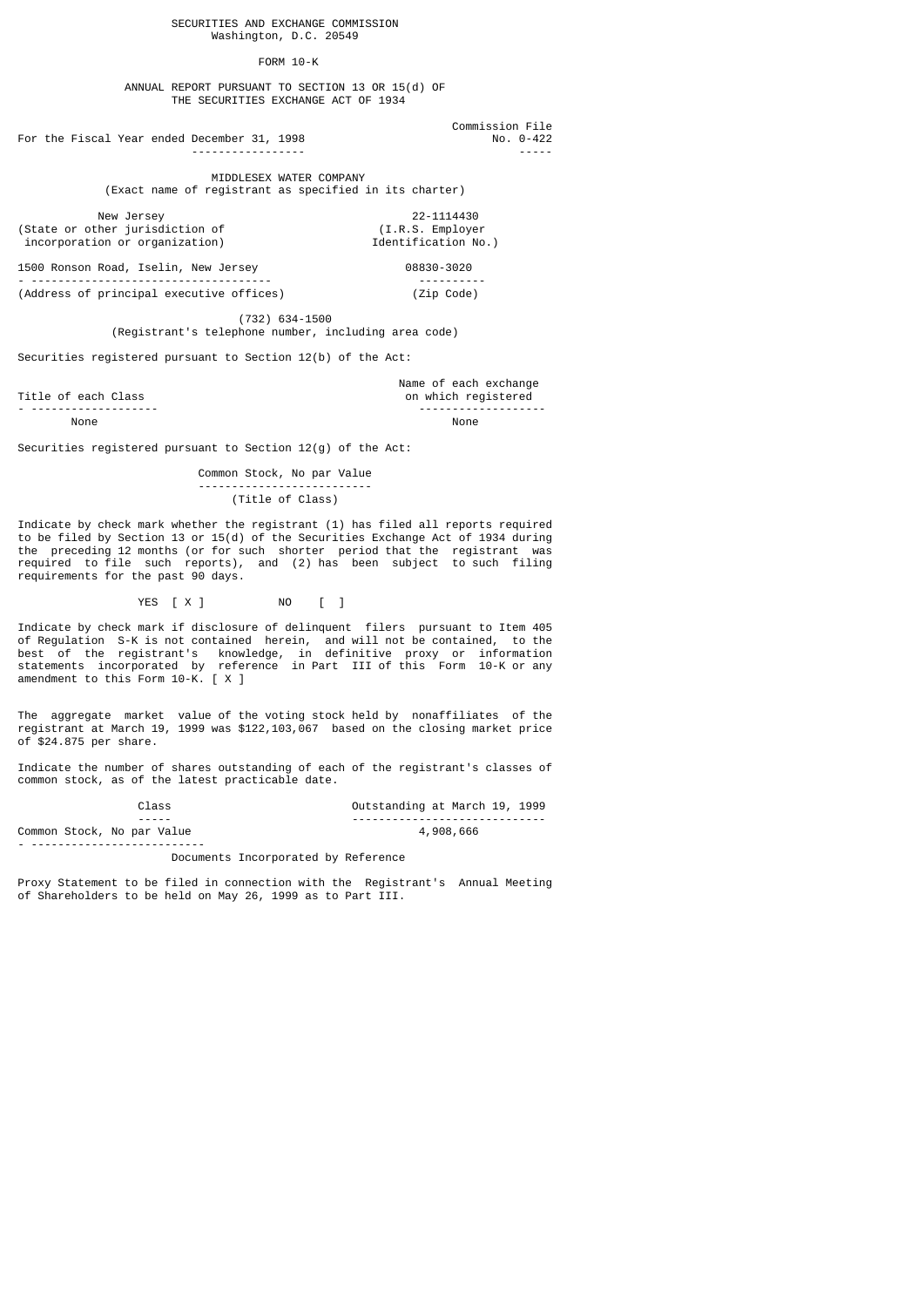| PART I<br>Item 1. | Business:<br>General<br>Retail Sales<br>Contract Sales<br>Contract Services<br>Financial Information<br>Water Supplies and Contracts<br>Competition<br>Requlation<br>Requlation of Rates and Services<br>Water Quality and Environmental Regulations<br>Employees<br>Executive Officers of Middlesex Water Company |
|-------------------|--------------------------------------------------------------------------------------------------------------------------------------------------------------------------------------------------------------------------------------------------------------------------------------------------------------------|
| Item 2.           | Properties                                                                                                                                                                                                                                                                                                         |
| Item 3.           | Legal Proceedings                                                                                                                                                                                                                                                                                                  |
| Item 4.           | Submission of Matters to a Vote<br>of Security Holders                                                                                                                                                                                                                                                             |
| PART II           |                                                                                                                                                                                                                                                                                                                    |
| Item 5.           | Market for the Registrant's Common                                                                                                                                                                                                                                                                                 |
|                   | Equity and Related Stockholder Matters:<br>Price Range of Common Stock<br>Approximate Number of Equity Security<br>Holders as of December 31, 1997<br>Dividends                                                                                                                                                    |
| Item 6.           | Selected Financial Data                                                                                                                                                                                                                                                                                            |
| Item 7.           | Management's Discussion and Analysis of<br>Financial Condition and Results of Operations                                                                                                                                                                                                                           |
| Item 7a.          | Qualitative and Quantitative Disclosures<br>About Market Risk                                                                                                                                                                                                                                                      |
| Item 8.           | Financial Statements and Supplementary Data                                                                                                                                                                                                                                                                        |
| Item 9.           | Changes in and Disagreements with Accountants on<br>Accounting and Financial Disclosures                                                                                                                                                                                                                           |
| PART III          |                                                                                                                                                                                                                                                                                                                    |
| Item 10.          | Directors and Executive Officers of the Registrant                                                                                                                                                                                                                                                                 |
| Item 11.          | Executive Compensation                                                                                                                                                                                                                                                                                             |
| Item 12.          | Security Ownership of Certain Beneficial Owners<br>and Management                                                                                                                                                                                                                                                  |
| Item 13.          | Certain Relationships and Related Transactions                                                                                                                                                                                                                                                                     |
| PART IV           |                                                                                                                                                                                                                                                                                                                    |
| Item 14.          | Exhibits, Financial Statement Schedules and<br>Reports on Form 8-K                                                                                                                                                                                                                                                 |
|                   |                                                                                                                                                                                                                                                                                                                    |

Signatures Exhibit Index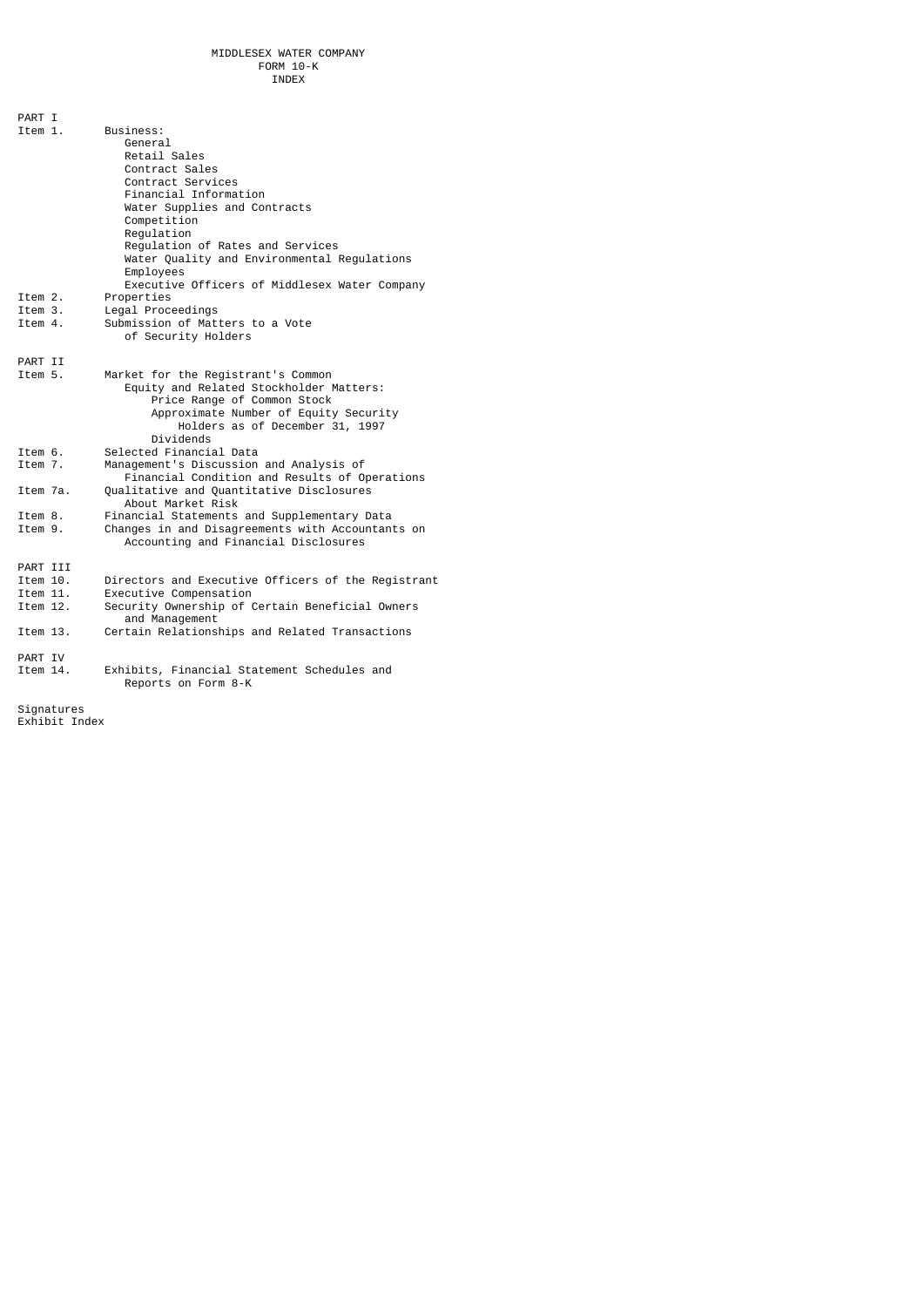## Item 1. Business --------

 Middlesex Water Company was incorporated as a water utility company in 1897 and operates water utility systems in central and southern New Jersey and in Delaware as well as a wastewater utility in southern New Jersey. The water utility system in central New Jersey, which we call the "Middlesex System," produced 87.8% of the Company's 1998 revenues. The Middlesex System treats, stores and distributes water for residential, commercial, industrial and fire prevention purposes.

 Our Middlesex System provides water services to approximately 54,000 retail customers, primarily in eastern Middlesex County, New Jersey and provides water on a contracted basis to the Township of Edison, the Boroughs of Highland Park and Sayreville, the City of South Amboy and both the Old Bridge and the Marlboro Township Municipal Utilities Authorities. Under a special contract, the Middlesex System also provides water treatment and pumping services to the Township of East Brunswick.

 The Middlesex System's retail customers are located in an area of approximately 55 square miles in Woodbridge Township, the Boroughs of Metuchen and Carteret, portions of Edison Township and the Borough of South Plainfield in Middlesex County and a portion of the Township of Clark in Union County. The retail customers include a mix of residential customers, large industrial concerns and commercial and light industrial facilities. These retail customers are located in generally well developed areas of central New Jersey. The contract customers of the Middlesex System comprise an area of approximately 141 square miles with a population of approximately 267,000. Contract sales to Edison, Sayreville, Old Bridge and Marlboro are supplemental to the existing water systems of these customers. The State of New Jersey in the mid-1980's approved plans to increase available surface water supply to these and other municipalities in the South River Basin area of the State through contracts with water suppliers outside the South River Basin. The State saw this as a way to reduce the use of ground water and depletion of acquifers. Our long-term contracts to pump treated surface water to East Brunswick, Marlboro, Old Bridge, Sayreville and South Amboy are consistent with the State approved plan.

We have five wholly-owned subsidiaries:

- o Tidewater Utilities, Inc. ("Tidewater"), together with Tidewater's wholly-owned subsidiary, Public Water Supply Company, Inc. ("Public"), provide water services to 11,300 retail customers for residential, commercial and fire protection purposes in over 100 separate community water systems in Kent, Sussex and New Castle<br>Counties, Delaware, We refer to our Delaware operations as the Delaware. We refer to our Delaware operations "Tidewater Systems". The Tidewater Systems produced approximately 8.8% of our total revenues in 1998. Tidewater has another wholly-owned subsidiary, White Marsh Environmental Systems, Inc., which owns the office building that Tidewater uses as its business office.
- o Pinelands Water Company services 2,200 residential customers in Burlington County, New Jersey. We refer to this water utility as the "Pinelands System." The Pinelands System produced approximately 0.8% of our total revenues in 1998.

-1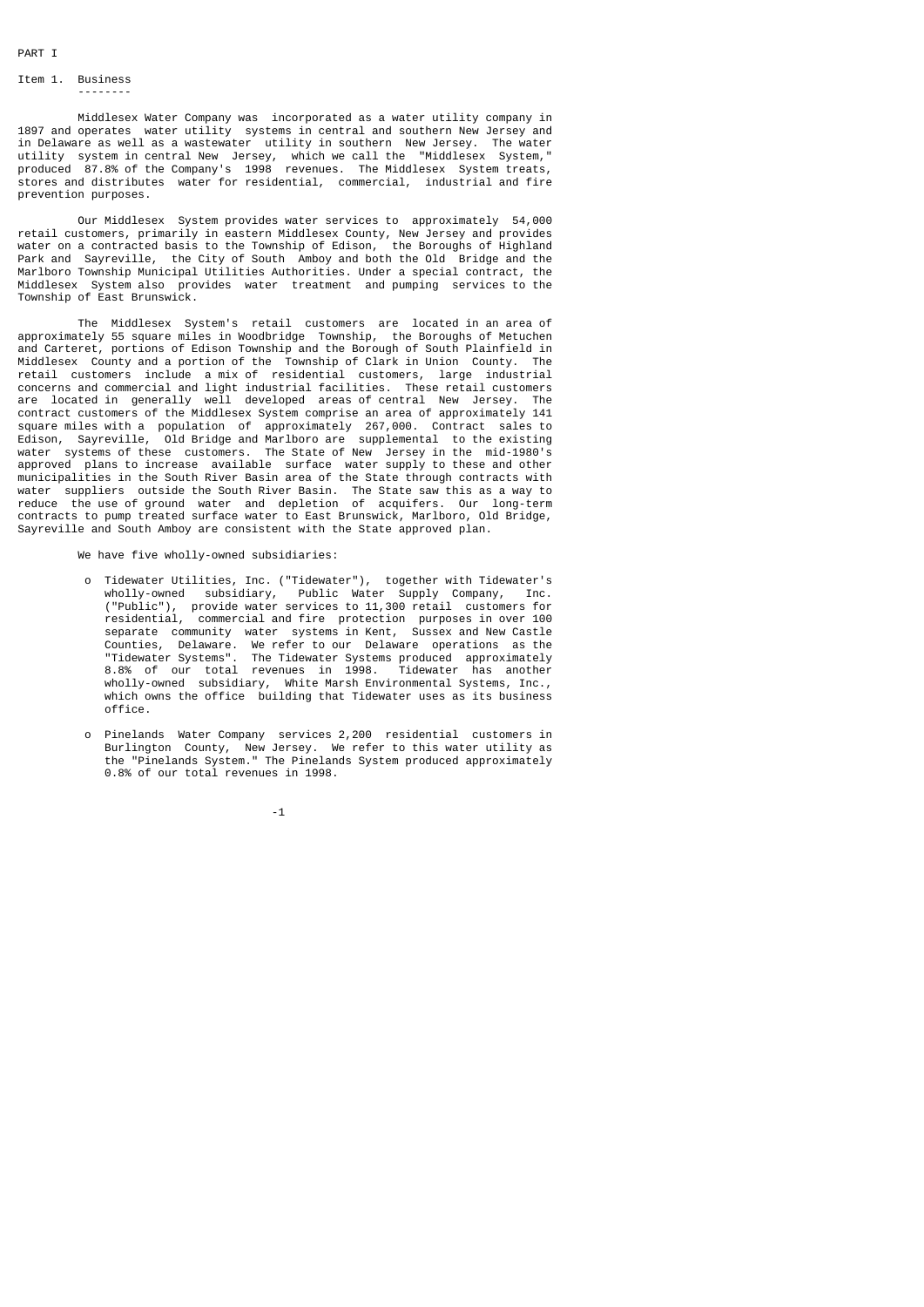- o Pinelands Wastewater Company services approximately 2,200 primarily residential retail customers and, under contract, one municipal wastewater system in Burlington County, New Jersey with about 200 residential customers. We refer to this wastewater utility as the "Pinelands Wastewater System." The Pinelands Wastewater System produced approximately 1.5% of our total revenues in 1998.
- o Utility Service Affiliates, Inc., along with Middlesex Water Company, entered into a five-year contract with the City of South Amboy, New Jersey to operate and maintain the city's 2,600 customer<br>water system in May 1995. The contract is renewable for up to three system in May 1995. The contract is renewable for up to three additional five-year periods. We refer to this subsidiary as "USA." USA produced approximately 1.1% of our total revenues in 1998. Middlesex Water Company has negotiated the acquisition, subject to Board of Public Utilities (BPU) approval, of a franchise to provide water service and to install water system facilities in South Amboy. Assuming BPU approval is obtained, Middlesex Water Company will operate and maintain the system on a retail basis.
- o Utility Service Affiliates (Perth Amboy) Inc., which we refer to as "USA-PA," along with Middlesex Water Company, signed an agreement on December 8, 1998 with the City of Perth Amboy (the City) and the Middlesex County Improvement Authority (MCIA). Under that agreement, USA-PA will operate and maintain the City's water system and the wastewater system for 20 years. USA-PA will be paid a fixed fee and a variable fee based on increased system billings. Fixed fee and a variable fee based on increased system billings. fee payments to USA-PA in the agreement rise from \$6.4 million in the first year to \$9.7 by year 20. The agreement also requires USA-PA to lease from the City all of the City's employees who currently work on the City's water system or wastewater system. In connection with the agreement, the City of Perth Amboy, through the MCIA issued \$68.0 million in three series of bonds. One of those series of bonds, in principal amount of \$26.3 million, is guaranteed by the Company. The City guaranteed the two other series of bonds. The Company also guaranteed the performance of our subsidiary, USA-PA. USA-PA entered into a subcontract with a sewer contracting firm for the operation and maintenance of the City's wastewater system. City employees who now work on the City's wastewater system are subleased by the subcontractor from USA-PA. Of the \$6.4 million fixed fee payable to USA-PA in the first year of the agreement, \$3.0 million will be payable to the subcontractor. The variable fee payable by USA-PA to the subcontractor would be based on a portion of the increased billings attributable to the wastewater system. USA-PA began to operate and maintain the City's systems on January 1, 1999.

-2-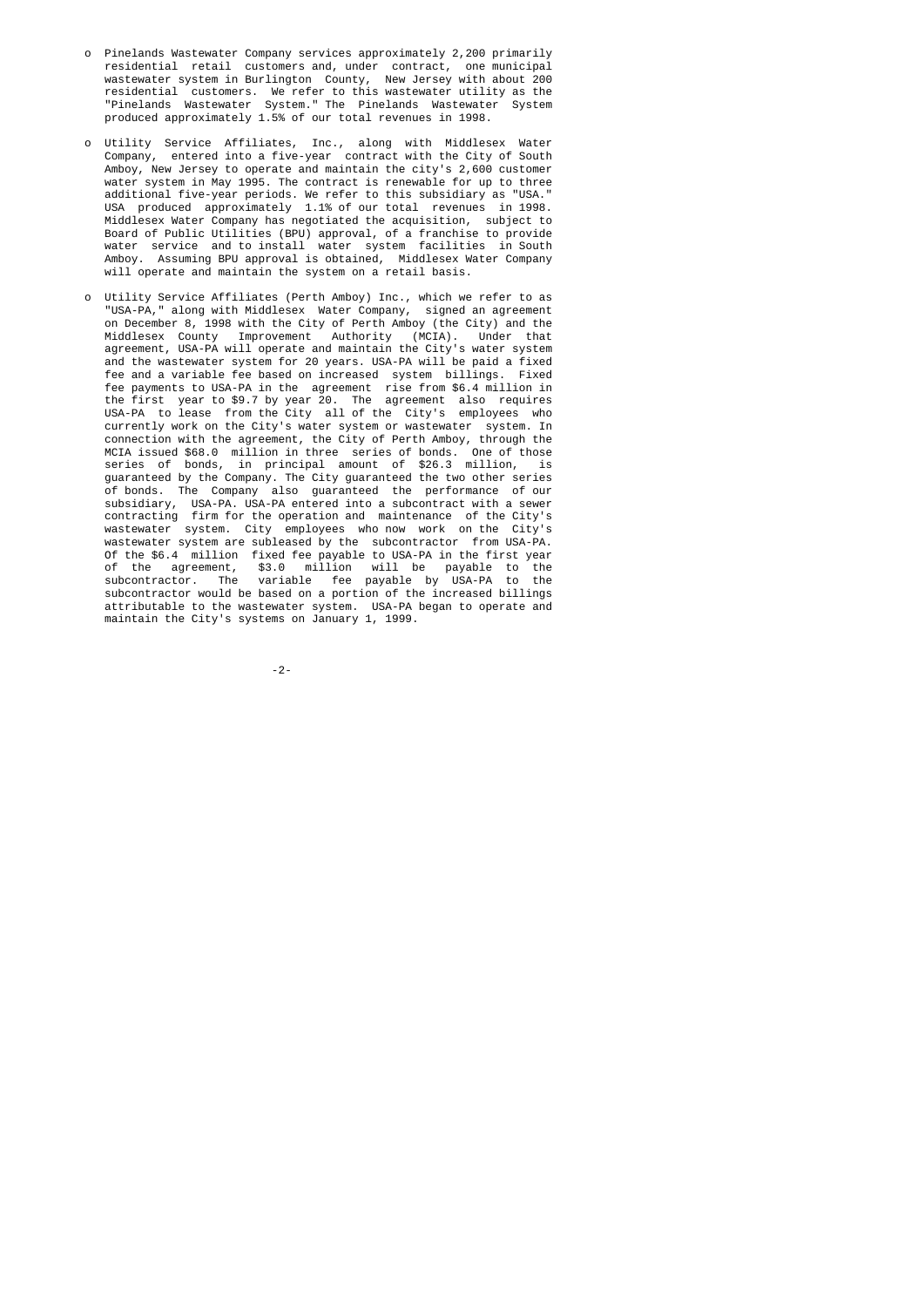### Financial Information ---------------------

 Consolidated operating revenues and operating income relating primarily to operating water utilities are as follows:

|                    |          | (000's)<br>Years Ended December 31, |          |
|--------------------|----------|-------------------------------------|----------|
|                    | 1998     | 1997                                | 1996     |
| Operating Revenues | \$43,058 | \$40,294                            | \$38,025 |
| Operating Income   | \$9,149  | \$8,768                             | \$8,222  |

Operating revenues were derived from the following sources:

| 1998   | 1997   | 1996                     |
|--------|--------|--------------------------|
|        |        |                          |
| 41.4%  | 40.3%  | 39.7%                    |
| 11.4   | 11.4   | 11.4                     |
| 15.8   | 16.5   | 17.4                     |
| 11.5   | 11.6   | 12.2                     |
| 17.5   | 18.3   | 17.8                     |
| 2.4    | 1.9    | 1.5                      |
|        |        |                          |
| 100.0% | 100.0% | 100.0%                   |
|        |        | Years Ended December 31, |

### Water Supplies and Contracts ----------------------------

 Our water utility plant consists of sources of supply, pumping, water treatment, transmission, distribution and general facilities located in New Jersey and Delaware. Our New Jersey and Delaware water supply systems are physically separate and are not interconnected. In addition, in New Jersey, the Pinelands System is not interconnected with the Middlesex System. In the opinion of management, we have adequate sources of water supply to meet the current and anticipated future service requirements of our present customers in New Jersey and Delaware.

### Middlesex System:

 Our Middlesex System obtains water from both surface sources and from wells which we call groundwater sources. In 1998, surface sources of water provided approximately 68.1% of the Middlesex System's water supply, groundwater from wells provided approximately 25.0% and the balance of 6.9% was purchased from Elizabethtown Water Company ("Elizabethtown"), a nonaffiliated water utility. Middlesex System's distribution storage facilities are used to supply water to its customers at times of peak demand, outages and emergencies.

-3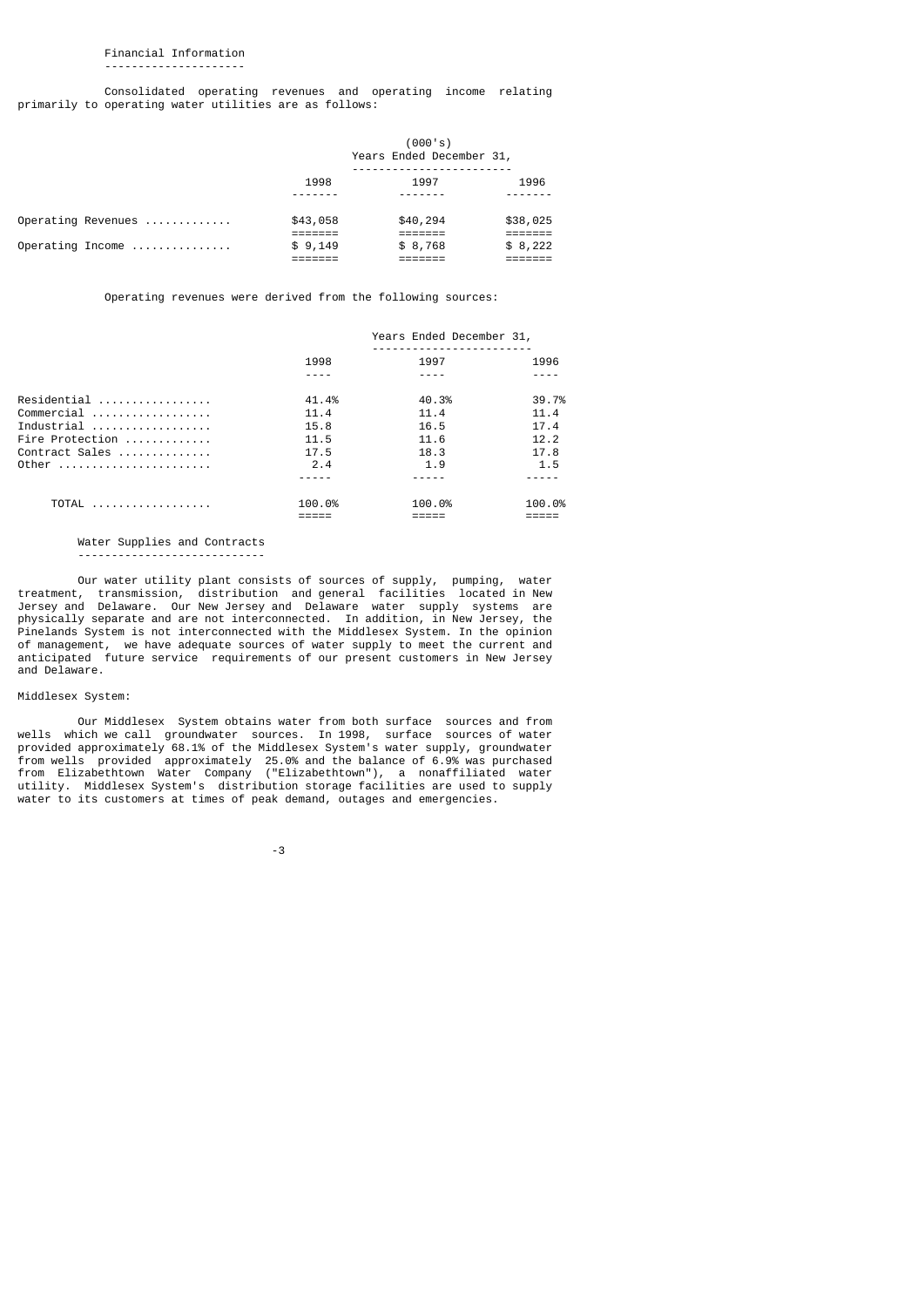The principal source of surface supply for the Middlesex System is the Delaware and Raritan Canal (D&R Canal), owned by the State of New Jersey and operated as a water resource by the New Jersey Water Supply Authority ("NJWSA"). Under a multistate compact, the NJWSA is entitled to divert water from the Delaware River through the D&R Canal. This supply, together with water in the Round Valley and Spruce Run Reservoir System, provide a safe yield of 225 million gallons per day (mgd), which supplies our Middlesex System and other large water purveyors contractually regulated by the NJWSA. We have contracts with the NJWSA to divert a minimum of 20 mgd of untreated water from the D&R Canal. In addition, we have a one year agreement for an additional 5 mgd, renewed through April 30, 1999. We also have an agreement with Elizabethtown, effective through December 31, 2005, which provides for the minimum purchase of 3 mgd of treated water with provisions for additional purchases. This contract also allows us to purchase additional water from Elizabethtown on an emergency basis.

 Our Middlesex System also derives water from groundwater sources equipped with electric motor driven deep well turbine type pumps. The Middlesex System has 32 wells, which provide an aggregate pump capacity of approximately 27 mgd.

The Middlesex System's groundwater sources are:

|                    |                | 1998 Maximum Daily      |                  |                  |
|--------------------|----------------|-------------------------|------------------|------------------|
|                    | No. of         | Pumpage<br>(millions of | Pump<br>Capacity |                  |
| Middlesex System   | Wells          | qallons)                | (mgd)            | Location         |
|                    |                |                         |                  |                  |
| Park Avenue        | 15             | 10.8                    | 15.2             | South Plainfield |
| Tingley Lane North | 4              | 3.2                     | 2.8              | Edison           |
| Tingley Lane South | 5              | 2.9                     | 2.6              | Edison           |
| Spring Lake        | 4              | 1.2                     | 2.8              | South Plainfield |
| Spraque Avenue #1  | $\mathbf 1$    | 1.1                     | 1.1              | South Plainfield |
| Spraque Avenue #2  | $\overline{1}$ | 1.3                     | 1.3              | South Plainfield |
| Maple Avenue       | 1              | 1.0                     | 0.9              | South Plainfield |
| Thermal Well       | $\mathbf{1}$   | 0.2                     | 0.2              | Edison           |
|                    | - -            |                         |                  |                  |
| Total              | 32             |                         |                  |                  |

Tidewater Systems:

 Water supply to Delaware customers is derived from the Tidewater Systems' 119 wells which provided overall system delivery of 523 million gallons during 1998. The Tidewater Systems do not have a central treatment facility. Several of its water systems in Sussex County and New Castle County, Delaware have interconnected transmission systems. Treatment is by chlorination and, in some cases, pH correction and filtration.

-4-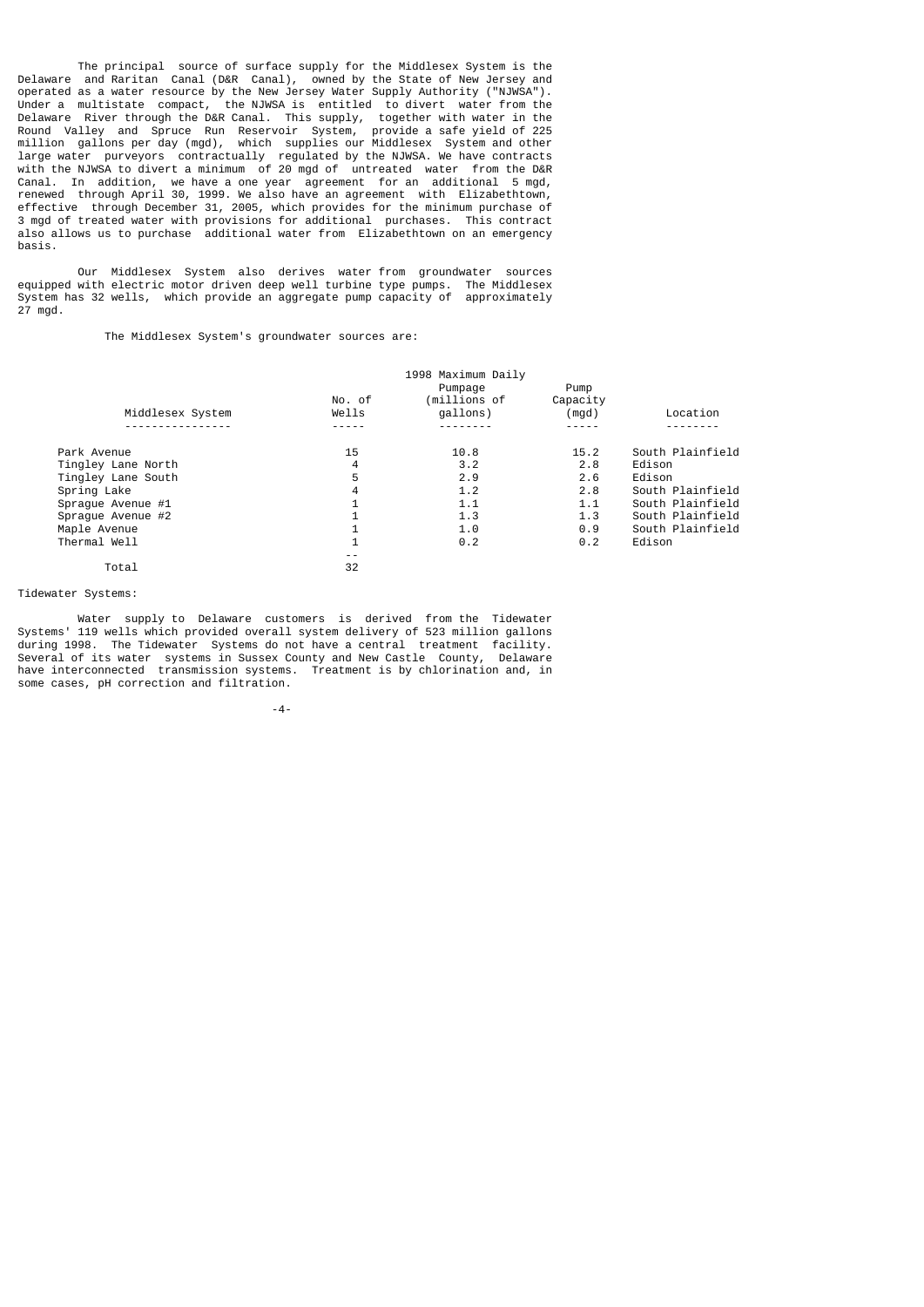## Pinelands System:

 The Pinelands System obtains its water supply from four wells drilled into the Mt. Laurel aquifer. The wells are equipped with three electric motor driven deep well turbine pumps and one is equipped with a electric motor driven submersible pump. Disinfection is done at individual well sites, which are located in Southampton Township, New Jersey. The wells have an aggregate pump capacity of 2.2 mgd. In 1998, the maximum daily pumpage was 2.1 million gallons.

### Pinelands Wastewater System:

 The Pinelands Wastewater System discharges into the South Branch of the Rancocas Creek through a tertiary treatment plant that provides clarification, sedimentation, filtration and disinfection. The total capacity of the plant is 0.5 mgd. Current average flow is 0.3 mgd. Pinelands has a current valid discharge permit issued by the New Jersey Department of Environmental Protection ("DEP").

## Competition

-----------

 Our business in our franchised service areas is substantially free from direct competition with other public utilities, municipalities and other entities. However, our ability to provide some contract water supply and wastewater services and operations and maintenance services is subject to competition from other public utilities, municipalities and other entities. Although the Tidewater System has been granted an exclusive franchise for each of its existing community water systems, its ability to expand service areas has been affected by the Delaware Department of Natural Resources and Environmental Control (DNREC) awarding franchises to other regulated water purveyors, including franchises granted to community water systems around and in between the Tidewater Systems service areas.

## Regulation ----------

 We are subject to regulation as to our rates, services and other matters by the states of New Jersey and Delaware with respect to utility service within those states and with respect to environmental and water quality matters. We are also subject to environmental and water quality regulation by the United States Environmental Protection Agency ("EPA").

## Regulation of Rates and Services

--------------------------------

of return allowed by the BPU or the PSC.

 New Jersey operations are subject to regulation by the BPU. Similarly, our Delaware operations are subject to regulation by the Public Service Commission (PSC). These regulatory authorities have jurisdiction with respect to rates, service, accounting procedures, the issuance of securities and other matters. In determining our rates, the BPU and the PSC consider the income, expenses, rate base of property used and useful in providing service to the public and a fair rate of return on that property. Rate determinations by the BPU do not guarantee particular rates of return to the Company for our New Jersey operations nor do rate determinations by the PSC guarantee particular rates of return for our Delaware operations. Thus, we may not achieve the rates

-5-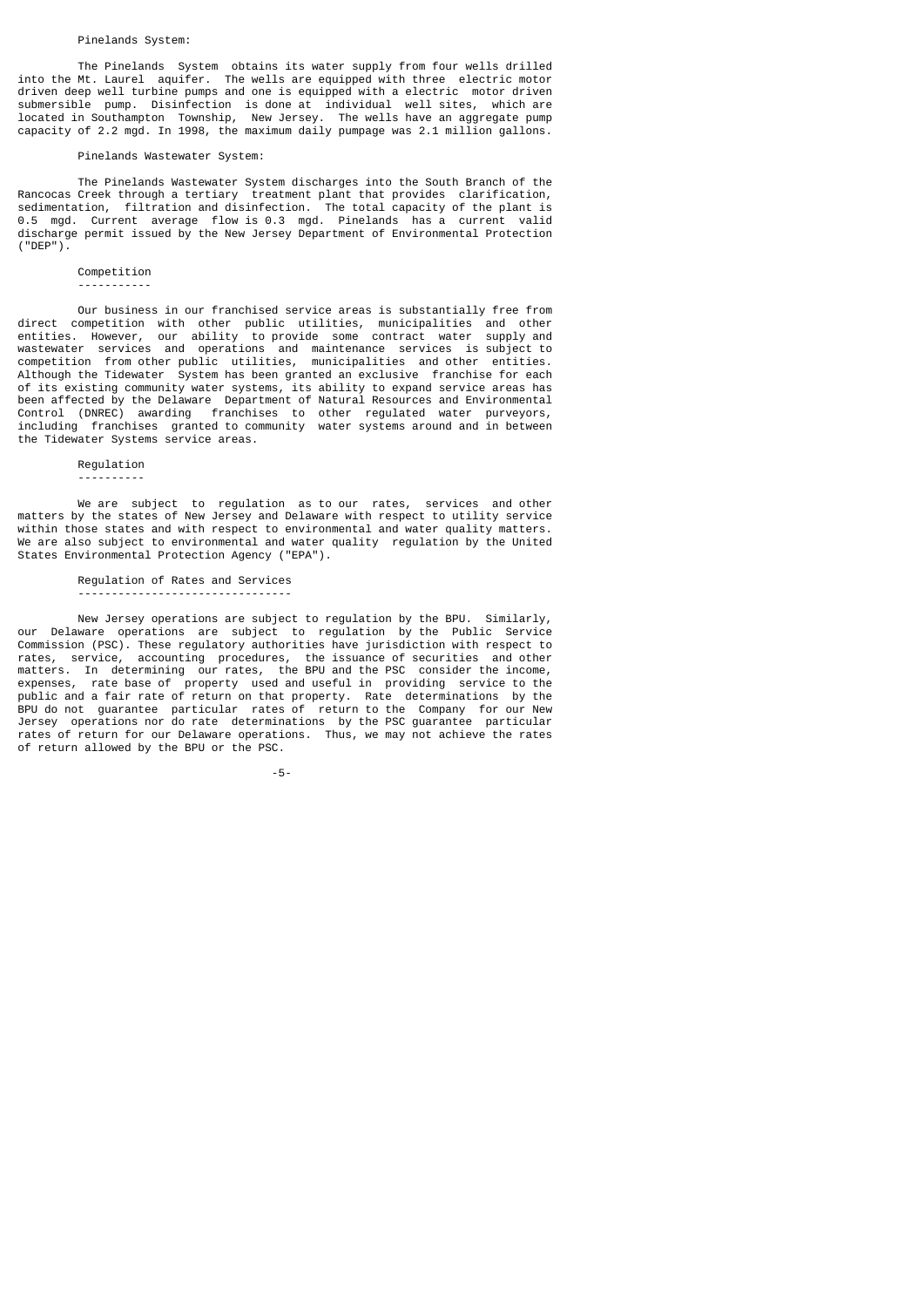We filed a petition with the BPU on September 17, 1998 for a 21.9% rate increase to include the \$38 million costs of the CJO Plant Project in our rate base and to recover certain other of our costs which have increased. The Company anticipates that a BPU determination with respect to this petition may not be made until the summer of 1999. There can be no assurance that the rate increase will be granted or, if granted, that it will be in the amount we requested.

 We anticipate that we may file with the PSC during 1999 for a rate increase for the Tidewater Systems, which may also include a request to combine Tidewater and Public into a single entity.

# Water Quality and Environmental Regulations

-------------------------------------------

 Both the EPA and the DEP regulate our operations in New Jersey with respect to water supply, treatment and distribution systems and the quality of the water, as do the EPA, the DNREC, and the Delaware Department of Health with respect to operations in Delaware.

 Federal, Delaware and New Jersey regulations adopted over the past five years relating to water quality require expanded types of testing by the Company to insure that its water meets State and Federal water quality requirements. In addition, environmental regulatory agencies are reviewing current regulations governing the limits of certain organic compounds found in the water as byproducts of treatment. The Company believes the Carl J. Olsen Water Treatment Plant (CJO Plant) upgrade and expansion will allow the Company to be in a stronger position to meet any such future regulations with regard to its Middlesex System. Regular testing of our water demonstrates that we are in compliance with existing Federal, New Jersey and Delaware primary water quality standards.

 The DEP and the Delaware Department of Health monitor the activities of the Company and review the results of water quality tests performed by the Company for adherence to applicable regulations. Other regulations applicable to the Company include the Lead and Copper Rule, the maximum contaminant levels established for various volatile organic compounds, the Federal Surface Water Treatment Rule, and the Total Coliform Rule.

### Employees

---------

 As of December 31, 1998, we had a total of 144 employees in New Jersey, and a total of 30 employees in Delaware. No employees are represented by a union. Management considers its relations with its employees to be satisfactory. Wages and benefits are reviewed annually and are considered competitive within the industry. As part of USA-PA's agreement with the City of Perth Amboy, 40 employees currently working in the City's water and wastewater systems leased by USA-PA. The City employees are represented by several unions and are subject to contract negotiations with the City.

## Executive Officers of Middlesex Water Company

---------------------------------------------

Walter J. Brady - age 57; Senior Vice President-Administration; term expires May 1999. Mr. Brady, who joined the Company in 1962, was elected Assistant Secretary-Assistant Treasurer in 1979, Assistant Vice President in 1982, Vice President-Human Resources in 1987, Vice President-Administration in 1989 and Senior Vice President of Administration in 1998. He serves as Plan Administrator of the Pension Plan. He is a Director of Tidewater Utilities, Inc., White Marsh Environmental Systems, Inc., Pinelands Water Company, Pinelands Wastewater Company and Utility Service Affiliates, Inc., and an Officer and Director of Utility Service Affiliates (Perth Amboy) Inc.

-6-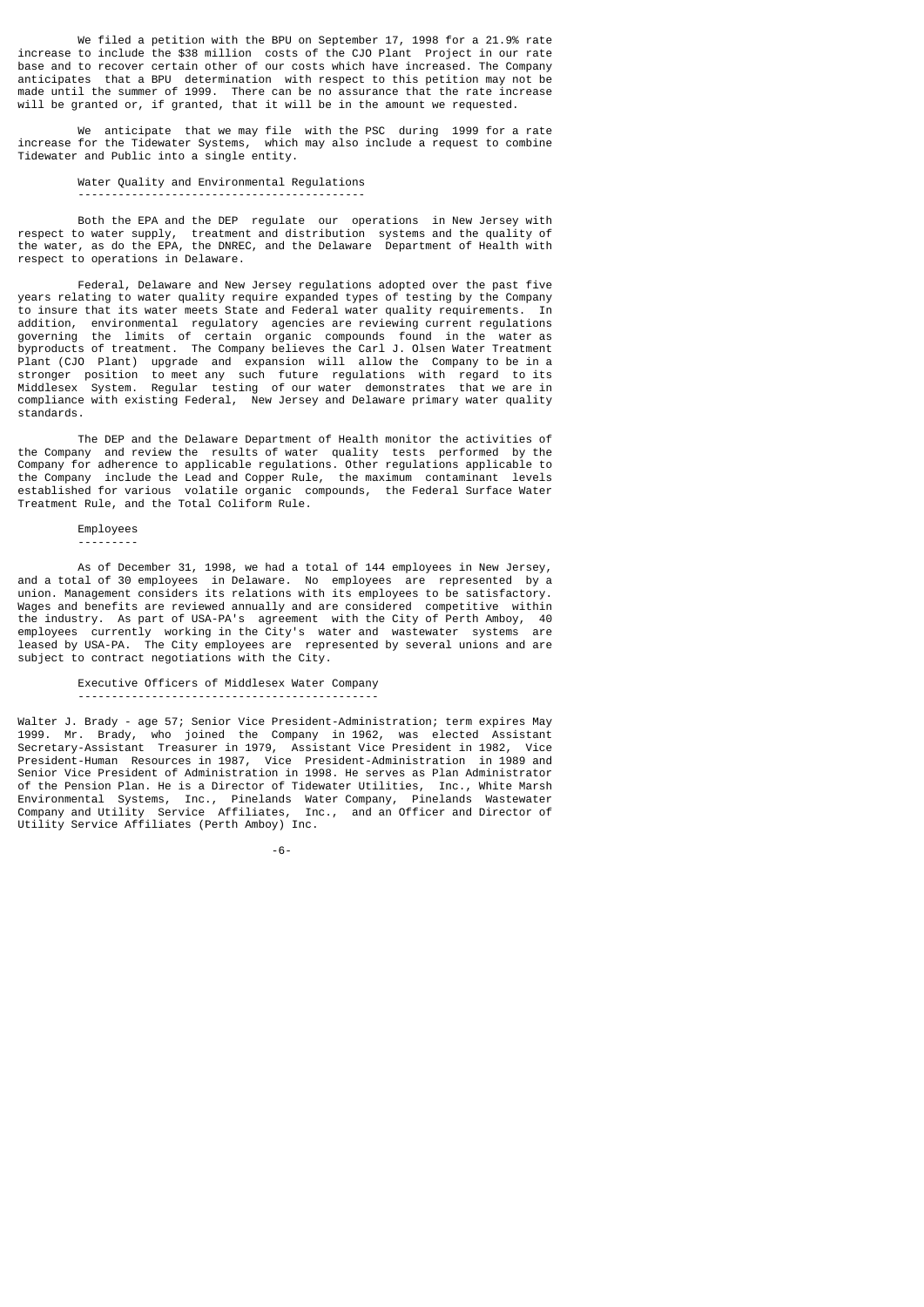A. Bruce O'Connor - age 40; Vice President and Controller; term expires May 1999. Mr. O'Connor, a Certified Public Accountant, joined the Company in 1990 as Assistant Controller and was elected Controller in 1992 and Vice President in 1995. He assumed the designated title of Vice President and Controller and Chief Financial Officer in May 1996. He is responsible for financial reporting, customer service, rate cases, cash management and financings. He was formerly rate cases, cash management and financings. He was formerly employed by Deloitte & Touche LLP, a certified public accounting firm from 1984 to 1990. He is an Officer and Director of Tidewater Utilities, Inc., Public Water Supply Company, Inc., Pinelands Water Company, Pinelands Wastewater Company and an Officer of White Marsh Environmental Systems, Inc., Utility Service Affiliates, Inc. and Utility Service Affiliates (Perth Amboy) Inc.

Marion F. Reynolds - age 59; Vice President, Secretary and Treasurer; term expires May 1999. Ms. Reynolds, who had been Secretary-Treasurer since 1987 was elected Vice President, Secretary and Treasurer in 1993. Prior to her election she had been employed by Public Service Electric and Gas Company, Newark, New Jersey since 1958, and was elected Assistant Corporate Secretary in 1976. She is an Officer of Tidewater Utilities, Inc., Utility Service Affiliates (Perth Amboy) Inc., Pinelands Water Company and Pinelands Wastewater Company and a Director of Utility Service Affiliates, Inc.

Richard A. Russo - age 53; Executive Vice President; term expires May 1999. Mr. Russo, who had been Vice President-Operations since 1989 was elected Executive Vice President in 1995 and is responsible for engineering, water production, water treatment and distribution maintenance. He was formerly employed by Trenton Water Works as General Superintendent and Chief Engineer since 1979. He is President and Director of Tidewater Utilities, Inc., White Marsh Environmental Systems, Inc., Public Water Supply Company, Inc., Pinelands Water Company and Pinelands Wastewater Company. He is also Executive Vice President and Director of Utility Service Affiliates, Inc. and Utility Service Affiliates (Perth Amboy) Inc.

Dennis G. Sullivan - age 57; Vice President and General Counsel, Assistant Secretary-Assistant Treasurer; term expires May 1999. Mr. Sullivan was hired in 1984 as Corporate Attorney, responsible for general corporate internal legal matters. He was elected Assistant Secretary-Assistant Treasurer in 1988 and Vice President and General Counsel in 1990. He was employed in a private law practice from 1981 to 1984 as a staff attorney. He is an Officer and Director of Tidewater Utilities Inc., White Marsh Environmental Systems, Inc., Public Water Supply Company, Inc., Utility Service Affiliates, Inc., and Utility Service Affiliates (Perth Amboy) Inc. and a Director of Pinelands Water Company and Pinelands Wastewater Company.

J. Richard Tompkins - age 60; Chairman of the Board and President; term expires May 1999. Mr. Tompkins was elected President of the Company in 1981 and was elected Chairman of the Board in 1990. In 1979 he was employed by Associated Utility Services, an independent utility consulting firm in New Jersey, as Vice President. From 1962 to 1979 he was employed by Buck, Seifert & Jost, Incorporated, consulting engineers in New Jersey and was appointed Vice President in 1973. He is Chairman and Director of Tidewater Utilities, Inc., White Marsh Environmental Systems, Inc., Pinelands Water Company and Pinelands Wastewater Company; Director of Public Water Supply Company, Inc. and Director and President of Utility Service Affiliates, Inc. and Utility Service Affiliates (Perth Amboy) Inc. He is also a Director of New Jersey Utilities Association and Raritan Bay Healthcare Foundation.

-7-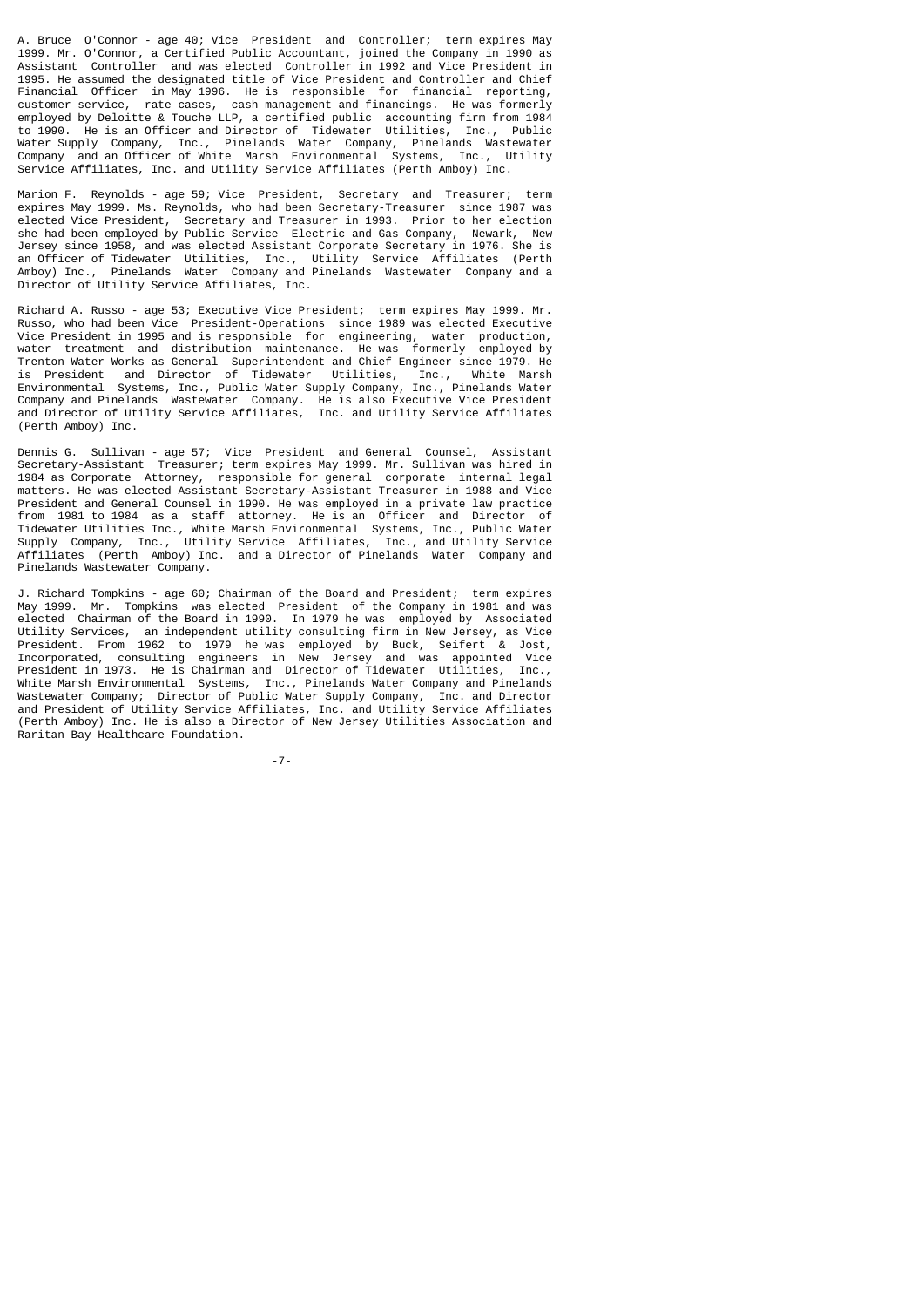Ronald F. Williams - age 50; Vice President-Operations; term expires May 1999. Mr. Williams was hired in March 1995 as Assistant Vice President-Operations, responsible for the Company's Engineering and Distribution Departments. He was elected Vice President-Operations in October 1995. He was formerly employed with the Garden State Water Company as President and Chief Executive Officer since 1991. He is an Officer and Director of Utility Service Affiliates, Inc., and Utility Service Affiliates (Perth Amboy) Inc.

## Item 2. Properties ----------

 The water and wastewater utility properties of our systems consist of source of supply, pumping, water treatment, transmission and distribution, wastewater collection and treatment and general facilities.

### Middlesex System:

 The Middlesex System's principal source of surface supply is the D&R Canal owned by the State of New Jersey and operated as a water resource by the NJWSA.

 Water is withdrawn from the D&R Canal at New Brunswick, New Jersey through our intake and pumping station located on State owned land bordering the Canal. It is transported through our 54 inch supply main for treatment and distribution at the CJO Plant. Facilities at the CJO Plant consist of source of supply, pumping, water treatment, transmission, storage, laboratory and general facilities. We monitor water quality at the CJO Plant, at each well field and throughout the distribution system to determine that federal and state water quality standards are met.

 The design capacity of the intake and pumping station in New Brunswick, New Jersey, is 80 mgd. The four electric motor driven vertical turbine pumps presently installed have an aggregate design capacity of 65 mgd. The station is designed to permit its pumping capacity to be increased to 80 mgd by the installation of additional pumping units. The design capacity of our raw water supply main is 55 mgd. We also have a 58,600 foot transmission main; a long term lease agreement with the City of Perth Amboy for the use of a 38,800 foot transmission main; and a long term, nonexclusive "wheeling agreement" with the East Brunswick system, all used to transport water to several of our contract customers. The lease agreement with the City of Perth Amboy includes an option to purchase the transmission main at the end of the lease term.

 The CJO Plant includes chemical storage and chemical feed equipment, dual rapid mixing basins, four reinforced concrete mechanical flocculation compartments, four underground reinforced concrete settling basins, eight rapid filters containing gravel, sand and anthracite for water treatment and a steel washwater tank. The firm design capacity of the CJO Plant is now 30 mgd (45 mgd maximum capacity). The main pumping station at the CJO Plant has a design capacity of 90 mgd. The four electric motor driven vertical turbine pumps presently installed have an aggregate capacity of 65 mgd.

 In addition to the main pumping station at the CJO Plant, there is a 15 mgd auxiliary pumping station located in a separate building. It has a dedicated substation and emergency power supply provided by a diesel-driven generator. It pumps from the 10 million gallon distribution storage reservoir directly into the distribution system.

-8-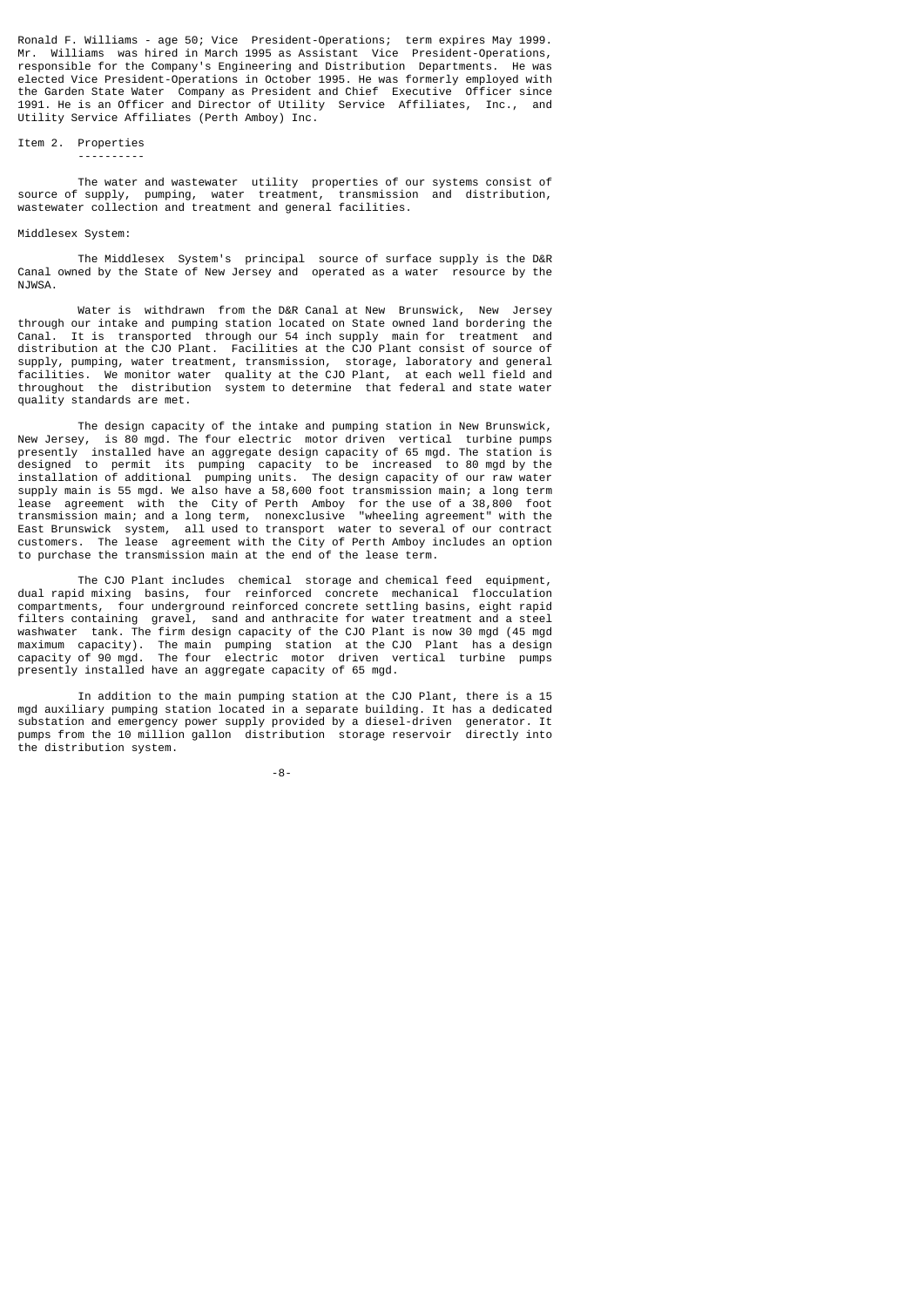In November 1997 construction began on the upgrade, expansion and addition of facilities at the CJO Plant and related water intake station, which we refer to as "The Project." The Project includes the installation of new flash mixers and new chemical storage and feed facilities. The existing conventional sedimentation basins are being replaced by high rate upflow clarifiers that are intended to remove turbidity more effectively . The chlorine application point is being relocated from preclarification to postclarification. The existing sedimentation basins are to be used as chlorine contact basins. Four additional filters are being added to the CJO Plant, a new laboratory is being constructed, and a computerized Supervisory Control and Data Acquisition (SCADA) system is being added to monitor and control the CJO Plant and our water supply and distribution system in central New Jersey. Upgrades are also being made to the heating, ventilating, air conditioning and the electrical system at the CJO Plant and to the pumping equipment at our raw water pump station.

 The Project will upgrade the CJO Plant to meet the new and anticipated regulatory changes concerning water quality, as well as increase capacity to meet peak-day demands. The firm capacity of the CJO Plant is being increased from about 30 mgd to 45 mgd (we define firm capacity as the capacity when the largest unit is out of service)

 The Project also involves changes to the raw water pump station which delivers water from the D&R Canal to the CJO Plant, a distance of about one mile. The station capacity is being increased by replacing one existing pump<br>with a larger pump. The firm capacity of the raw water pump station is being The firm capacity of the raw water pump station is being increased from about 35 mgd to 45 mgd. Functional completion of the Project (by which we mean the ability to produce water) is scheduled for June, 1999, with final completion set for October, 1999.

 The total cost of the Project, including design, engineering and capitalized interest, will be approximately \$38 million. Of this amount, we expended \$7.9 million through March 31, 1998 from operations of our central New Jersey system. In March, 1998, we issued our 5.35% Series W Mortgage Bonds which provided an additional \$23 million. The remainder of the cost of the Project will be funded from proceeds of our December 1998 common stock offering.

 We have a RENEW Program in the Middlesex System to clean and line with cement previously unlined cast iron mains. There are approximately 170 miles of unlined cast iron mains in the 670 mile Middlesex System. In 1999, we will clean and line approximately nine miles of unlined mains.

 Middlesex System's storage facilities consist of a 10 mg reservoir at the CJO Plant, 5 mg and 2 mg reservoirs in Edison, a 5 mg reservoir in Carteret and a 2 mg reservoir at the Park Avenue Well Field.

 We own the properties in New Jersey on which Middlesex System's 32 wells are located. We also own our headquarters complex at 1500 Ronson Road, Iselin, New Jersey, consisting of a 27,000 square foot, two story office building and an adjacent 16,500 square foot maintenance facility.

Tidewater Systems:

 The Tidewater Systems' storage facilities include 21 ground level storage tanks with the following capacities: eleven 30,000 gallon tanks, five 25,000 gallon tanks, three 120,000 gallon tanks, one 135,000 gallon tank, one 82,000 gallon tank and one elevated storage tank with a capacity of 250,000 gallons.

-9-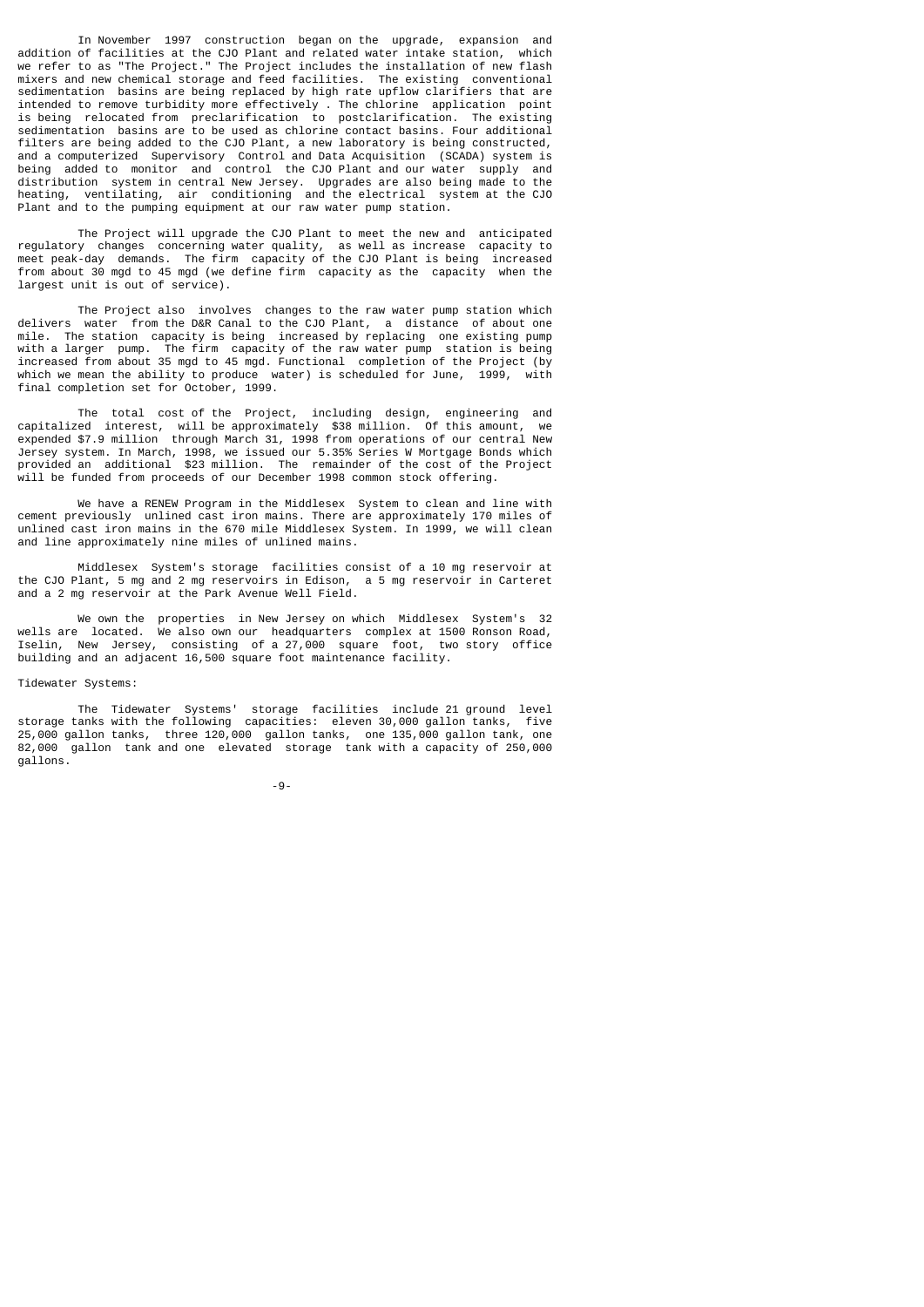Our Delaware operations are managed from Tidewater's leased offices in<br>Odessa, Delaware, and from Public's leased offices in Millsboro, Delaware, Odessa, Delaware and from Public's leased offices in Millsboro, Delaware. Tidewater's office property, which is owned by its wholly-owned subsidiary, White Marsh Environmental Systems, Inc., consists of a 2,400 square foot building situated on a one (1) acre lot.

## Pinelands System:

 Pinelands Water Company owns well site properties which are located in Southampton Township, New Jersey. Pinelands Water storage facility is a 1.2 mg standpipe.

## Pinelands Wastewater System:

 Pinelands Wastewater Company owns a 12 acre site on which its 0.5 mgd capacity tertiary treatment plant is located.

### Item 3. Legal Proceedings -----------------

 A motel in our Middlesex service area originally filed claims against us in 1990 alleging financial losses due to improper water pressure and service and also seeking punitive damages. Subsequently in 1994, and again in 1997, the motel suffered outbreaks of legionella, resulting in the 1997 shutdown of the motel by the New Jersey Department of Health. The motel amended its claims to assert that we provided water containing the legionella bacteria. The motel is in bankruptcy. A bank creditor of the motel has joined in the motel's claim against us. We believe that the motel's claims are not supportable. Claims resulting from the death of a motel guest from legionella in 1997 and claims by two other patrons alleging illness as a result of their stay at the motel in 1997 have been brought against the motel and against us. We have substantial insurance coverage, which we believe will be sufficient for all claims in this matter other than for punitive damages. We do not believe the motel's claims for punitive damages will prevail. While the outcome of this case remains uncertain, we believe that the final resolution will not have a significant effect on our financial condition or results of operation.

 A 1995 fire at a warehouse in our service territory resulted in multiple party claims brought forth in the Superior Court for Middlesex County, New Jersey, as well as, with the financial collapse of the principal tenant, in the Federal Bankruptcy Court. The claims in the State court action are for unspecified amounts but include claims against us for insufficient water pressure and supply. The Bankruptcy Court has stayed all claims against the tenant except, to the extent the tenant is insured, claims brought by us arising from claims made against us by other tenants and the landlord. Under New Jersey case law, we will not have financial responsibility to parties to the extent they receive payments under their own insurance policies. We do not know either the total amount of claims against us or how much of that amount will be covered by the parties' own insurance policies. Our counsel in the litigation advises us that the case is unlikely to be resolved rapidly. We believe we have substantial defenses to the claims against us, although we do not have insurance coverage for them.

-10-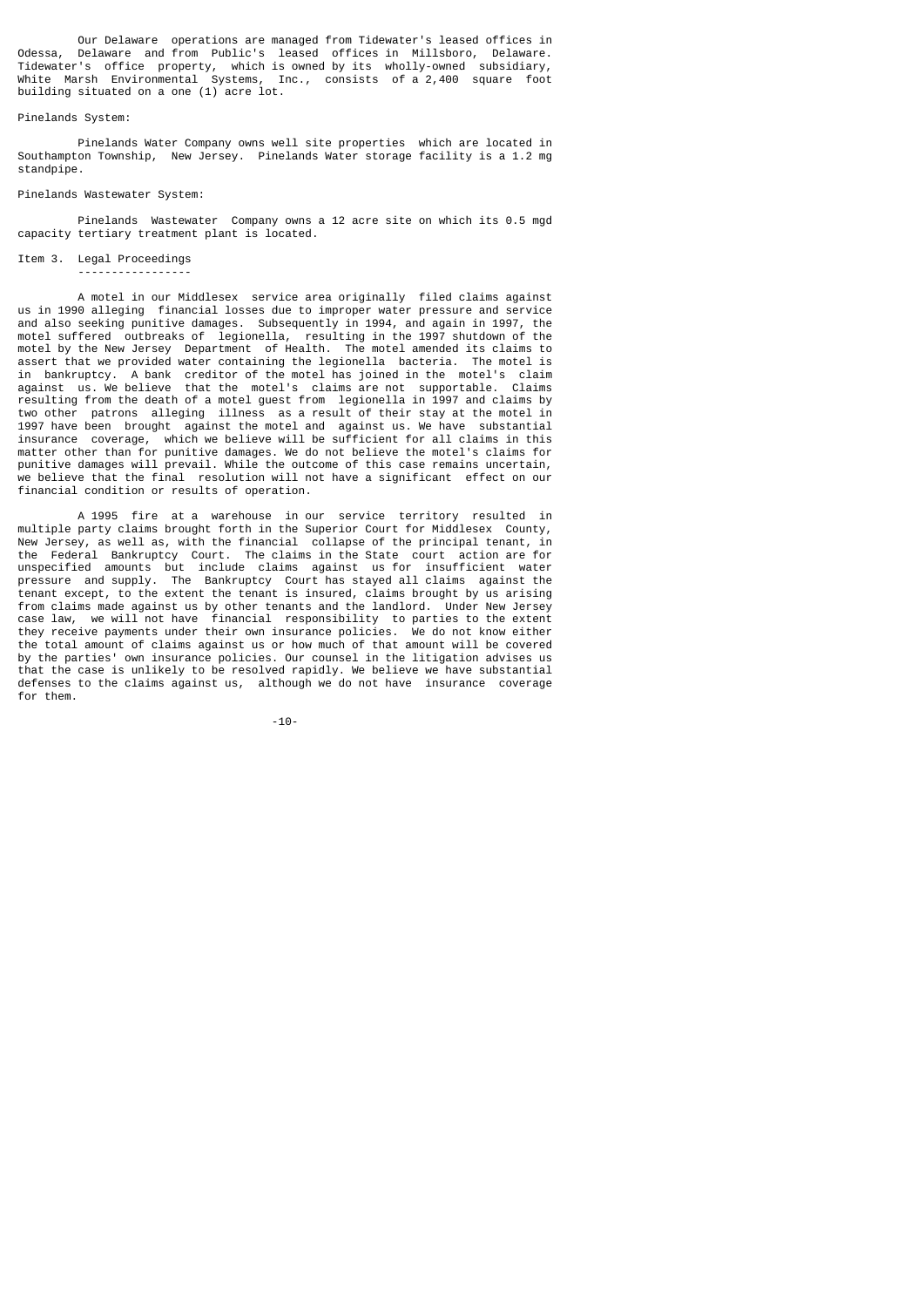The Company has been notified of a potential claim of \$1.5 million involving the break of both a Company water line and an underground electric power cable in close proximity to it. The power cable contained both electric lines and a petroleum based insulating fluid. The Company is insured for damages except for damages resulting from pollution discharge. Causation and liability has not been established.

## Item 4. Submission of Matters to a Vote of Security Holders ---------------------------------------------------

None.

PART II

Item 5. Market for the Registrant's Common Equity and Related Stockholder ----------------------------------------------------------------- Matters Price Range of Common Stock -----------------------------------

 The following table shows the range of closing prices for the Common Stock on the NASDAQ Stock Market for the calendar quarter indicated.

|                | 1998 | High             | Low              | Dividend           |
|----------------|------|------------------|------------------|--------------------|
|                |      | $\frac{1}{2}$    |                  |                    |
| First Quarter  |      | $$22 \ 1/2$      | \$197/8          | $$0.28$ $1/2$      |
| Second Quarter |      | $21 \frac{1}{4}$ | $19 \frac{1}{4}$ | $0.28 \frac{1}{2}$ |
| Third Quarter  |      | 22               | $20 \t1/8$       | $0.28 \frac{1}{2}$ |
| Fourth Quarter |      | $25 \frac{3}{4}$ | $21 \t1/4$       | $0.29$ 1/2         |

| 1997           | High             | Low              | Dividend           |
|----------------|------------------|------------------|--------------------|
|                | ----             |                  |                    |
| First Quarter  | \$18             | \$17             | \$0.28             |
| Second Quarter | 17, 7/8          | $16 \frac{3}{8}$ | 0.28               |
| Third Quarter  | $19 \frac{1}{4}$ | $16 \frac{3}{8}$ | 0.28               |
| Fourth Quarter | $22 \frac{1}{2}$ | 18               | $0.28 \frac{1}{2}$ |
|                |                  |                  |                    |

 Approximate Number of Equity Security Holders as of December 31, 1998 ---------------------------------------------------------------------

| Title of Class                                        | Number of<br>Record Holders |
|-------------------------------------------------------|-----------------------------|
|                                                       |                             |
| Common Stock, No Par Value                            | 2,305                       |
| Cumulative Preferred Stock, No Par Value:             |                             |
| Series<br>\$7                                         | 17                          |
| \$4.75 Series                                         |                             |
| Cumulative Convertible Preferred Stock, No Par Value: |                             |
| Series<br>\$7                                         | 4                           |
| Series<br>\$8                                         | 5                           |
|                                                       |                             |

-11-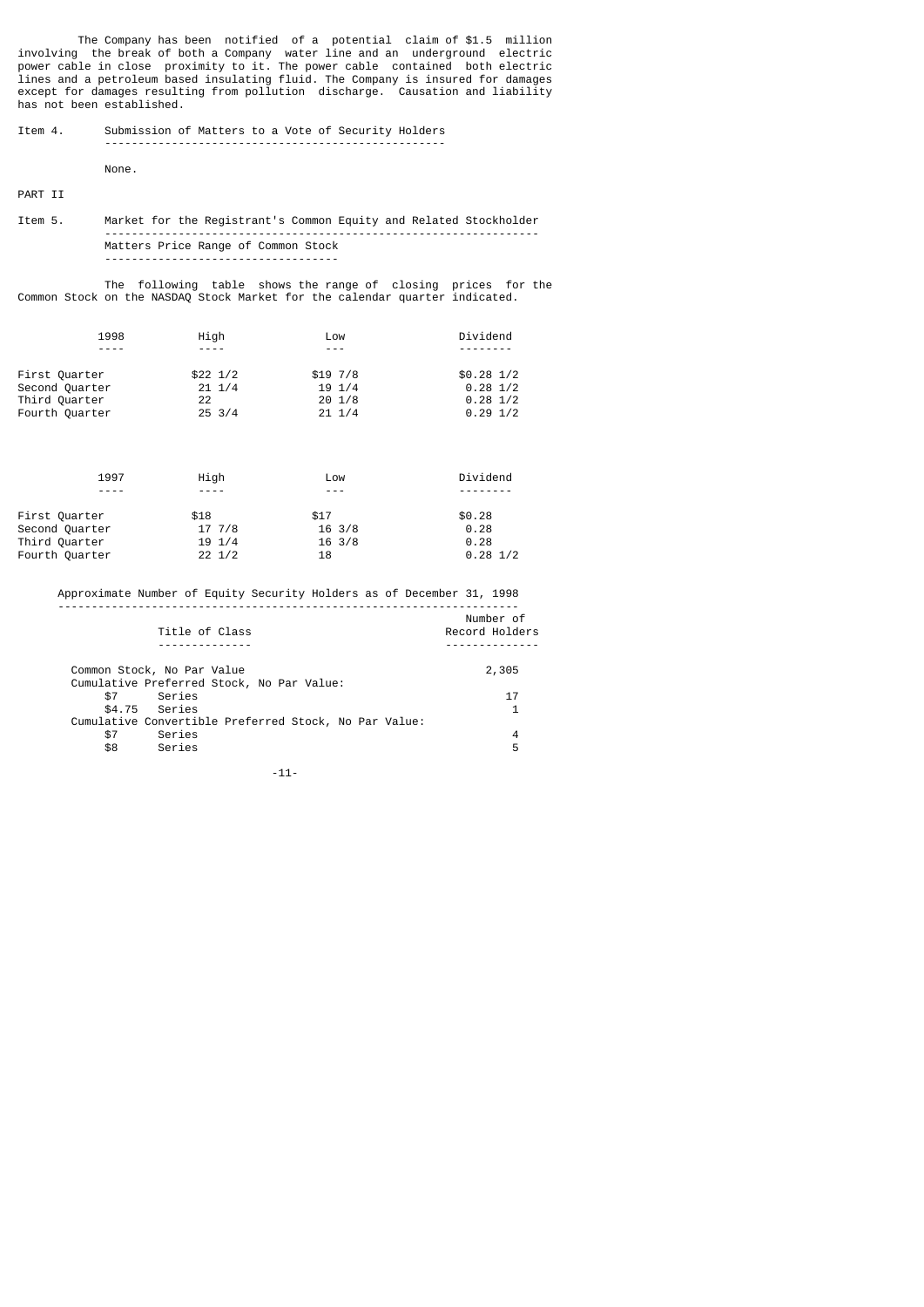# Dividends

---------

 The Company has paid dividends on its Common Stock each year since 1912. Although it is the present intention of the Board of Directors of the Company to continue to pay regular quarterly cash dividends on its Common Stock, the payment of future dividends is contingent upon the future earnings of the Company, its financial condition and other factors deemed relevant by the Board of Directors at its discretion.

 The Common Stock of the Company is traded on the NASDAQ Stock Market under the symbol MSEX.

- Item 6. Selected Financial Data ----------------------- Consolidated Selected Financial Data, page 20.
- Item 7. Management's Discussion and Analysis of Financial ------------------------------------------------- Condition and Results of Operations -----------------------------------

The companies referred to herein are defined in Note  $1(a)$ , Notes to the Consolidated Financial Statements, included in Item 8 in Part II of this Form 10-K.

## Liquidity and Capital Resources

 The Company's actual capital expenditures for 1997 and 1998 and projected requirements through 2001 are detailed as follows:

|                                            |            |        |             | (in millions)       |      |
|--------------------------------------------|------------|--------|-------------|---------------------|------|
|                                            | 1997       | 1998   | 1999        | 2000                | 2001 |
|                                            |            |        |             |                     |      |
| $CJO$ Plant                                | 3.1<br>\$. | \$18.6 | 15.0<br>SS. | \$<br>$\sim$ $\sim$ |      |
| Delaware Systems                           | 1.4        | 3.2    | 5.8         | 3.3                 | 1.1  |
| RENEW Program                              | 1.8        | 2.1    | 2.0         | 2.0                 | 2.0  |
| Scheduled upgrades to                      |            |        |             |                     |      |
| $existsing$ systems $\ldots \ldots \ldots$ | 4.4        | 3.4    | 3.8         | 5.1                 | 6.7  |
|                                            |            |        |             |                     |      |
| Total                                      | 10.7       | \$27.3 | 26.6        | 10.4                | 9.8  |
|                                            |            |        |             |                     |      |

 Our plan to finance these projects is underway. Net proceeds from the \$23.0 million Series W First Mortgage Bonds and the December 1998, \$12.7 million common stock offering will be used to finance the Carl J. Olsen Water Treatment Plant (CJO Plant) expenditures in 1999. Middlesex issued \$2.2 million of First Mortgage Bonds through the New Jersey State Revolving Fund to cover the cost of the 1999 RENEW Program, which is our program to clean and cement line approximately nine miles of unlined mains in the Middlesex System. There is a total of approximately 170 miles of unlined mains in the 670 mile Middlesex System. We expect to apply for similar funds in 1999 for the years 2000 and 2001 RENEW Programs. The financing of our Delaware subsidiaries' capital program may be a combination of a capital contribution from Middlesex and long-term debt financing from either a financial institution or the Company. The debt financing decision will be based upon the terms of financing available to our Delaware subsidiaries. We expect to be able to cover the costs of scheduled upgrades to the existing systems with the cash flow generated from our utility operations through the year 2001.

-12-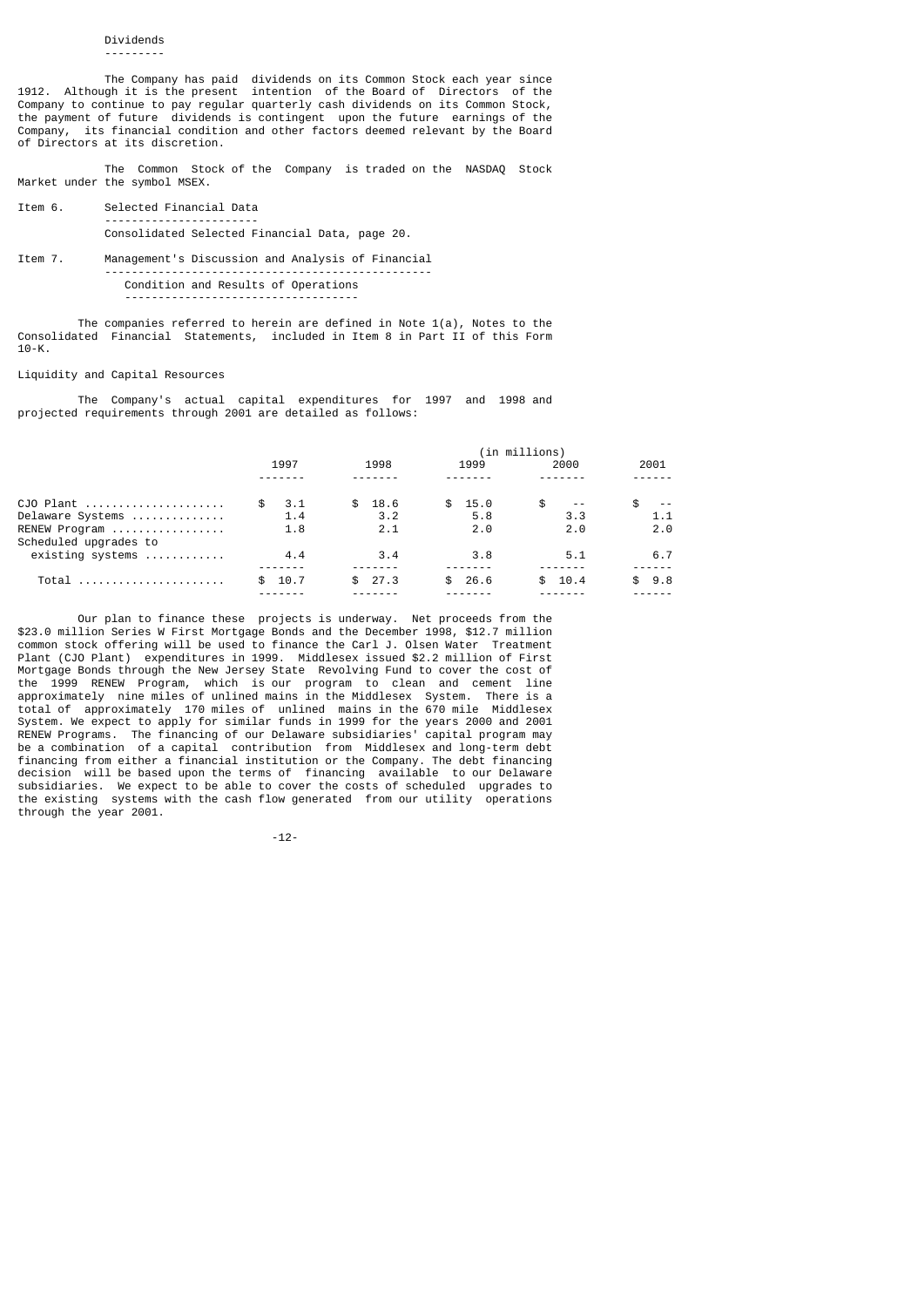The Company currently has eight series of First Mortgage Bonds outstanding in the aggregate principal amount of \$74.7 million. The First Mortgage Bonds have been issued under and secured by a mortgage indenture and supplements thereto which constitute a direct first mortgage lien upon substantially all of the property of Middlesex. Tidewater borrowed funds under a \$3.5 million, 8.05% Amortizing Secured Note due December 20, 2021. Approximately \$3.4 million was outstanding under that note as of December 31, 1998.

 From time to time it may be necessary to utilize all or part of the \$28.0 million in total lines of credit we have available with three commercial banks for working capital purposes or to provide interim funds until long-term financing is arranged. At December 31, 1998, we had \$1.0 million of loans outstanding against those lines of credit.

#### Results of Operations 1998 Compared to 1997

 Operating Revenues were up \$2.8 million or 6.9% over 1997. The increase was attributable to several factors. Rate increases accounted for \$1.7 million of additional revenues. In January 1998, Middlesex implemented a BPU approved rate increase of 4.4%, and Pinelands Water and Wastewater Companies implemented the second part of a three phase rate increase. The final phase was put in place in January 1999. In addition, \$0.5 million was added to revenues by the inclusion of Public for the entire year of 1998 compared to five months in 1997. Public was acquired on July 31, 1997. The continued double-digit growth of 11.5% in Tidewater's customer base also contributed \$0.5 million in revenues.

 Higher revenues were partially offset by increased operating expenses of \$2.4 million or 7.6%. The increases were related primarily to the following factors. Purchased water and water treatment expenses reflected a combined increase of \$0.2 million as a result of Middlesex changing the composition of the water sources it uses to supply its customers. Purchased power increased \$0.2 million due in part to a large credit Middlesex received in 1997 from its power provider. Mandated recognition of postretirement benefit costs other than pensions and amortization of BPU approved regulatory deferrals added \$0.5 million and \$0.2 million, respectively, to expenses. Labor costs were higher by \$0.5 million, and the inclusion of Public's expenses for a full year accounted for \$0.3 million of the increase.

 Depreciation expense increased \$0.2 million or 7.0% based on newly constructed utility plant placed in service in 1998 and utility plant acquired through the acquisition of Public.

 Other Taxes increased \$0.3 million and related mostly to revenue-related taxes and employers' payroll taxes. The decrease in Federal income taxes is due to a lower amount of deferred taxes, which offset an increased amount of current taxable income.

 Other income increased \$1.4 million compared to 1997. An increase of \$0.9 million in Allowance for Funds Used During Construction was related to the capital expenditures incurred in connection with the upgrade of the CJO Plant. Interest income rose \$0.5 million as a result of the unexpended proceeds available for investment from the Series W Mortgage Bonds issued in March 1998.

-13-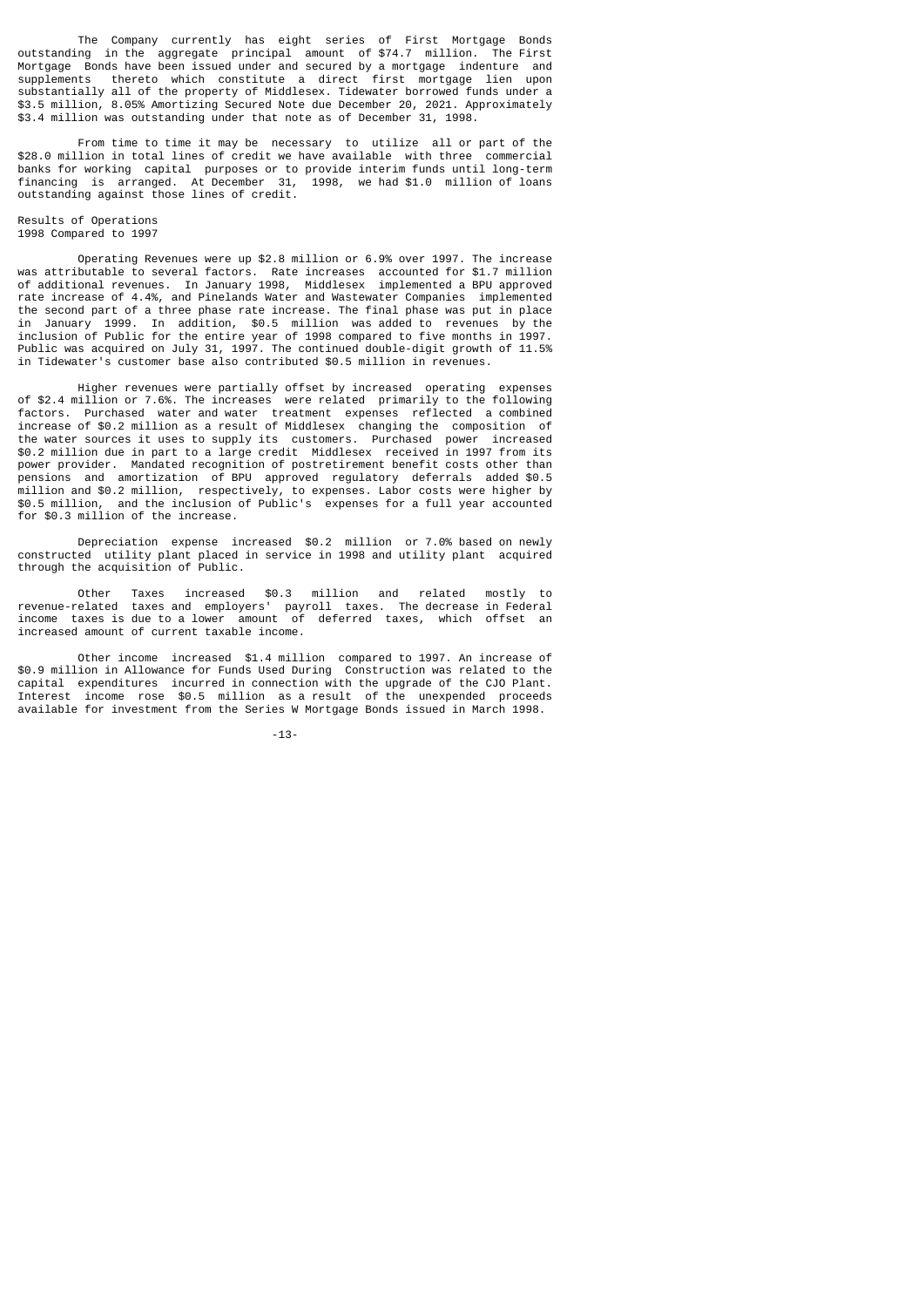Total interest charges rose \$1.1 million. This increase reflects \$0.9 million of interest expense related to the Series W Mortgage Bonds and increased interest of \$0.2 million on a higher level of short-term borrowings under existing lines of credit incurred to finance the capital program on an interim basis.

 The \$0.1 million increase in preferred stock dividend requirements reflects the issuance on July 31, 1997, of the \$8.00 preferred stock series to complete the acquisition of Public. Basic and diluted earnings per share increased \$0.09 and \$0.08, respectively over 1997. The \$0.01 per share dilution in 1998 is the result of the two series of convertible preferred stock currently outstanding.

#### Results of Operations 1997 Compared to 1996

 Net income increased 13.4% to \$5.9 million in 1997 compared with \$5.2 million in the prior year. Operating revenues increased by \$2.3 million to \$40.3 million due to favorable weather conditions in New Jersey and Delaware, continued growth in Tidewater's customer base of 12%, rate increases implemented by the Pinelands Companies, increased contract revenues from USA and the inclusion of Public's operating results since August 1997.

 Somewhat offsetting the effect of increased revenues were higher operations and maintenance expenses of \$0.7 million or 3.7%, which reflected increased purchased water of \$0.3 million; transmission and distribution expenses of \$0.3 million; administrative and general expenses of \$0.2 million and the inclusion of operating expenses for Public of \$0.2 million. These increases were offset by reductions in purchased power and water treatment expenses of \$0.3 million.

 Depreciation expense increased 4.8% due to a higher level of depreciable plant in service. Other taxes increased \$0.2 million and were related primarily to revenue-related taxes. A higher level of taxable income resulted in a \$0.6 million increase in federal taxes.

# Regulatory Matters

 On December 8, 1998, the Company's newly formed subsidiary, USA-PA, entered into a 20-year agreement with the City of Perth Amboy, New Jersey (Perth Amboy) and the Middlesex County Improvement Authority (MCIA) to operate and maintain the water and wastewater systems of Perth Amboy. USA-PA began operating the City's systems on January 1, 1999.

 Perth Amboy has a population of 40,000 and has approximately 9,500 customers, most of whom are served by both systems. The agreement is being effected under New Jersey's Water Supply Public-Private Contracting Act and the New Jersey Wastewater Public/Private Contracting Act. Under the agreement, USA-PA will receive a fixed fee and a variable fee based on increased system billing. Fixed fee payments begin at \$6.4 million in the first year and increase to \$9.7 in year 20. The agreement also requires USA-PA to lease from Perth Amboy all of its employees who currently work on the Perth Amboy water and wastewater systems. In connection with the agreement, Perth Amboy, through the MCIA, issued approximately \$68.0 million in three series of bonds on January 28, 1999. The Company guaranteed one of those series of bonds, in principal amount of approximately \$26.3 million. Perth Amboy guaranteed the two other series of bonds.

-14-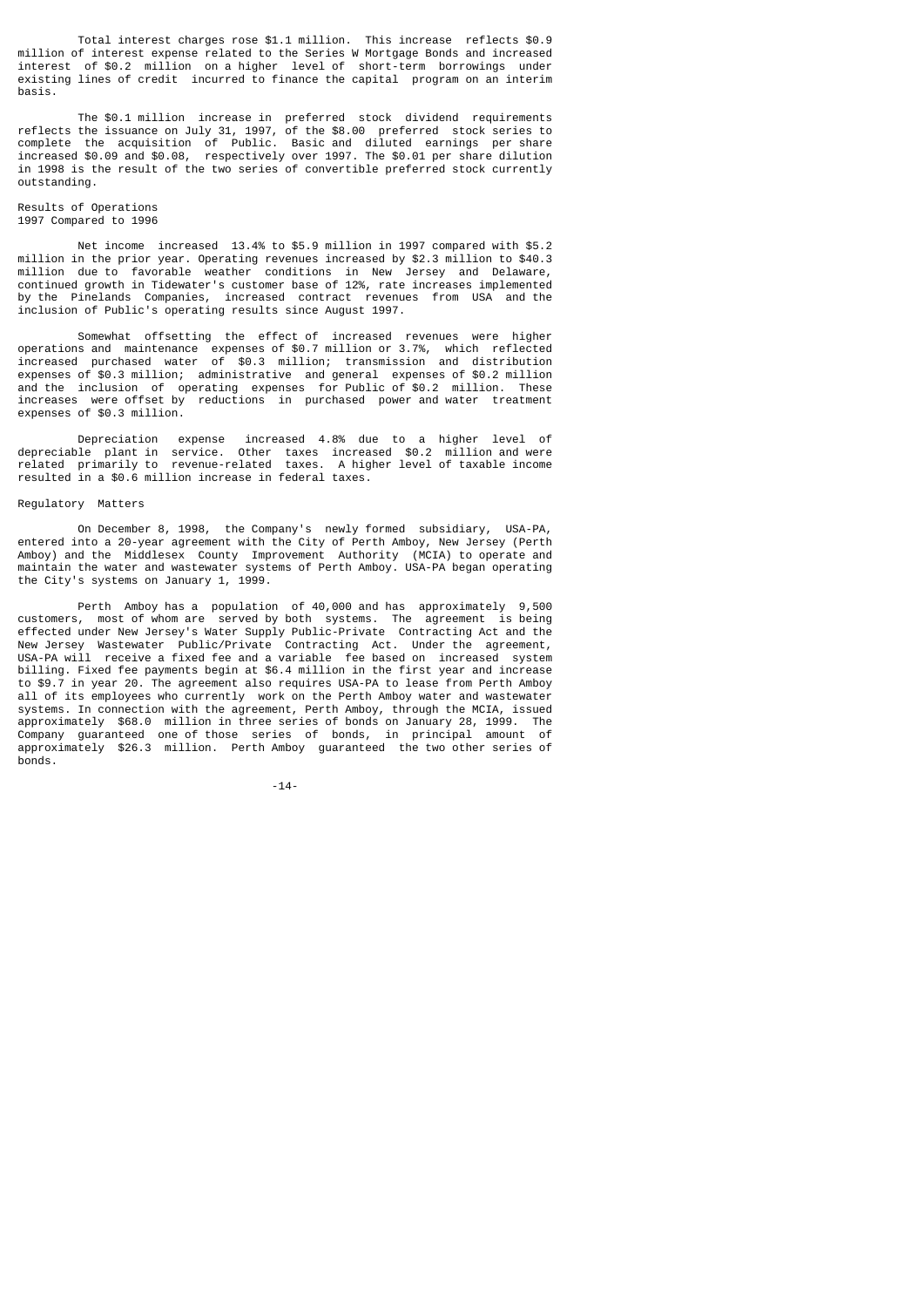In addition to the agreement with Perth Amboy, effective January 1, 1999, USA-PA entered into a 20-year subcontract with a sewer contracting firm for the operation and maintenance of the Perth Amboy wastewater system. The subcontract requires the sharing of certain fixed and variable fees and operating expenses.

 In December 1998, Middlesex filed a petition with the Board of Public Utilities of the State of New Jersey (BPU) for approval of a franchise ordinance to provide retail water service and install water system facilities in the City of South Amboy (South Amboy). A favorable decision by the BPU will result in the elimination of an existing wholesale water sales contract and a significant modification to an existing management service contract between the Company and South Amboy. A decision from the BPU is expected in the second quarter of 1999.

 On September 17, 1998, Middlesex filed a petition with the BPU for a base rate increase of \$8.0 million or 21.9%. Approximately 75% of the increase is necessary to recover the investment in the upgrade and expansion of the CJO Plant serving our central New Jersey water system. The purpose of the upgrade is to meet the new and anticipated regulatory standards concerning water quality, as well as to increase the plant's production capacity. A decision by the BPU is expected in the summer of 1999.

 On January 29, 1998, the BPU approved an increase in the rates of Middlesex by 4.4% or \$1.5 million. The original petition was filed in November 1996. Under the approval, the allowed return on equity is 11.0% with an overall rate of return of 8.56%. The increase includes the recovery of postretirement costs other than pension expenses which are mandated by the Company's compliance with Statement of Financial Accounting Standards No. 106, "Employers' Accounting for Postretirement Benefits Other Than Pensions."

 In January 1997, the BPU approved a stipulation agreed to by the parties to the Pinelands Water and Wastewater Companies' rate cases which were filed in February 1996. The stipulations allow for a combined rate increase which will result in \$0.4 million additional revenues. The new rates were phased in over a three-year period to minimize the impact on customers. The three phases were implemented in January 1999, 1998 and 1997, respectively.

## Accounting Standards

 In June 1998, The Financial Accounting Standards Board (FASB) issued SFAS No. 133, "Accounting for Derivative Instruments and Hedging Activities." This Statement establishes accounting and reporting standards for derivative instruments, including certain derivative instruments embedded in other contracts. The Company is currently evaluating the requirements of the accounting standard, which is required to be adopted in the first quarter of 2000.

 SFAS No. 132, "Employers' Disclosures about Pensions and Other Postretirement Benefits," revises and standardizes disclosure requirements for pension and other post-retirement benefit plans but does not change the measurement or recognition of those plans. Effective January 1, 1998, the Company adopted SFAS No. 132. See Note 9 to the Consolidated Financial Statements.

-15-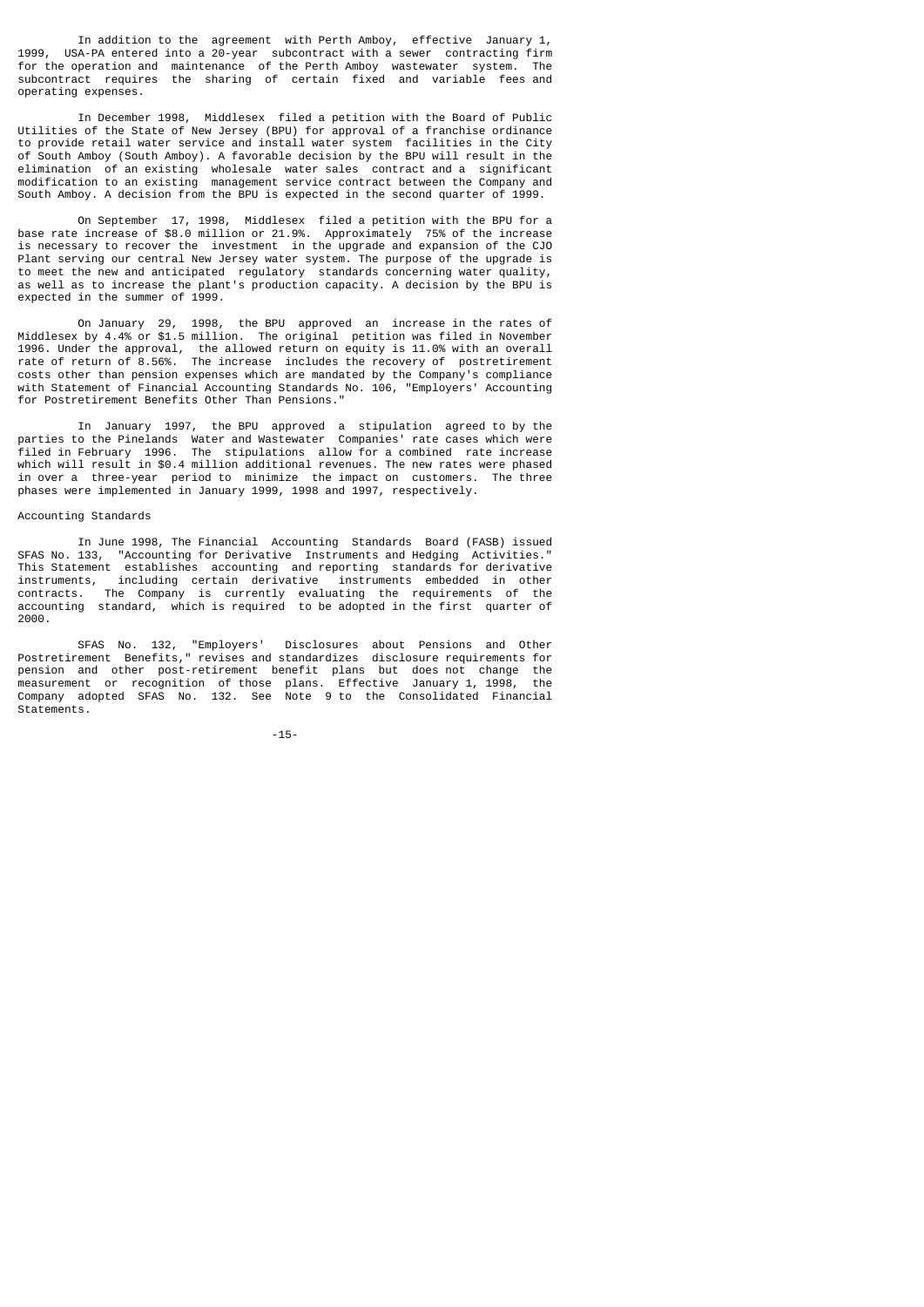SFAS No. 131, "Disclosures about Segments of an Enterprise and Related Information," establishes standards for reporting certain financial and descriptive information about operating segments in complete sets of financial statements and requires selected information about operating segments in interim financial reports issued to shareholders. The Company has evaluated SFAS No. 131 and has determined that at December 31, 1998, there are no disclosure requirements that would impact the Company's financial statements.

 SFAS No. 130, "Reporting Comprehensive Income," establishes standards for reporting and display of comprehensive income and its components in a full set of general-purpose financial statements. At December 31, 1998, the Company does not have any significant items of comprehensive income that would effect the current reporting of the Company's financial position, results of operations or cash flows.

#### Year 2000 Disclosure - --------------------

 Software used in many computer systems and computerized control devices was designed to record only the last two digits of each year. This software, some of which we own, may not function properly as of January 1, 2000, because it interprets the new year as 1900. An internal Year 2000 (Y2K) Committee was formed to evaluate the readiness of our existing computer systems and to design contingency plans to protect against service interruption.

 Under the direction of the Y2K Committee, our own computer systems were tested to make certain that those systems will work properly when identifying date information. All of the data processing systems serving our financial reporting, customer billing, customer information, shareholder records and  $\overline{a}$  are  $\overline{a}$  outsourced. Those vendors have certified that their systems have been tested and will work properly. Certification was also received from the vendor constructing the new automated control system at the CJO Plant as to its Y2K readiness. This system provides centralized control over all the critical components of the Middlesex water production, distribution and storage systems. We believe we may rely on those certifications. We expect to spend up to \$10,000 to make certain other systems, including our network of desktop personal computers, Y2K ready. Nonetheless, it is possible that not every Y2K affected computerized control device of ours has been identified. Even if identified, we may not be able to reprogram or replace those devices in time to avoid date identification problems.

 More importantly, we are concerned about the failure of computer systems and control devices used by vendors who deliver critical materials and systems and control devices used by vendors who deliver contribute materials and service. Some of<br>services that are used by us in providing water and wastewater service. Some of<br>these entities! vendors provide us with elec these critical vendors provide us with electric power, raw water, finished water, telecommunications, water treatment chemicals, fuel and residual removal services. The Y2K Committee has performed the following steps to evaluate the effect of these outside factors.

 Internal information is under review regarding chemical and fuel storage capacity, production capabilities using alternative power, manpower requirements for manual system operations (including financial) and emergency communication systems.

 Middlesex is a member of the BPU Y2K Industry Task Force, which allows us to monitor the Y2K progress of several of our critical utility service providers. Task force meetings allow for the sharing of ideas with members that offer the same utility services.

-16-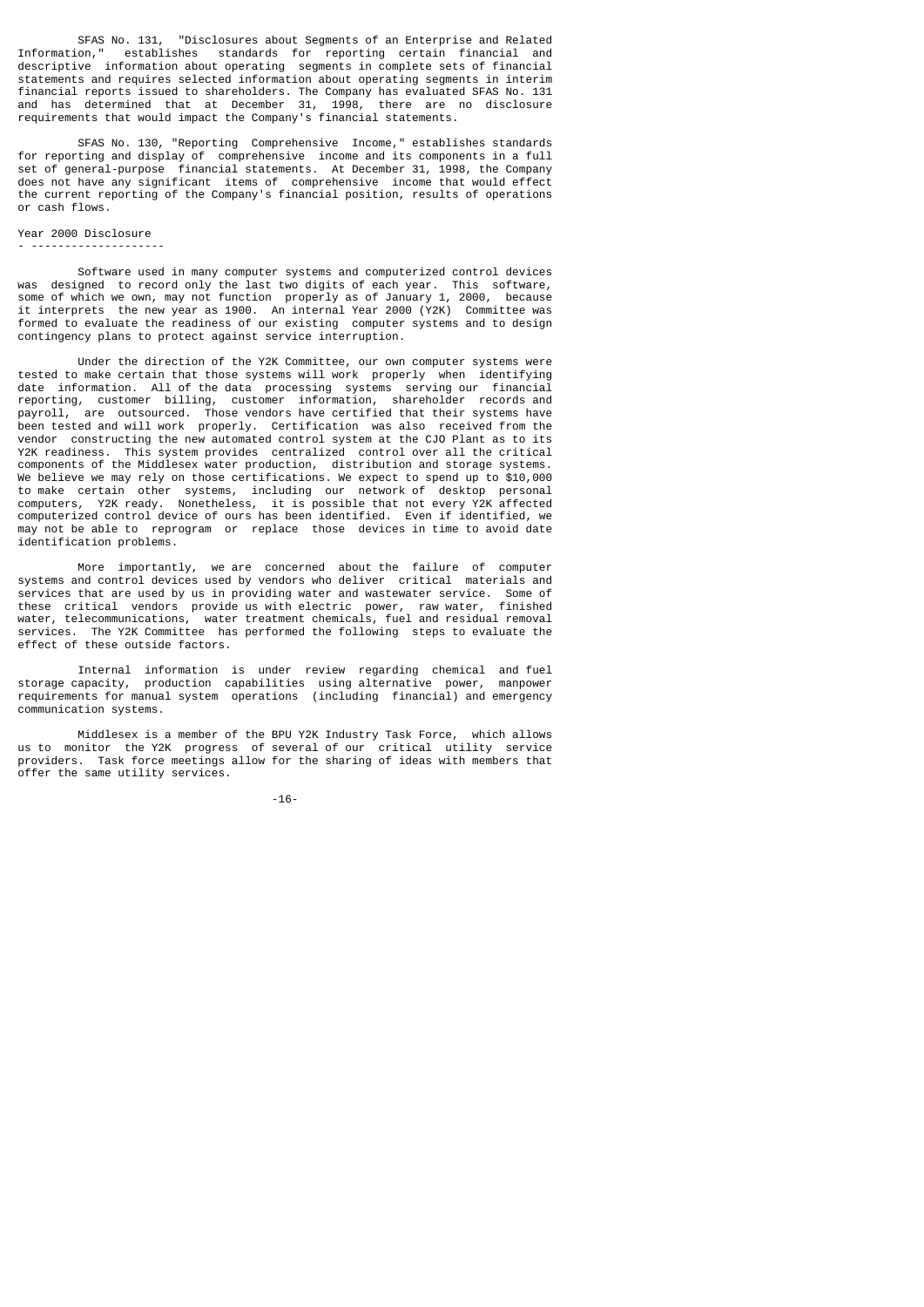A questionnaire on Y2K readiness was sent to every vendor determined to be critical to the uninterrupted water and wastewater service that is provided by the Company. We expect to receive the majority of the responses before March 31, 1999, and to incorporate those responses into our contingency plan by June 1, 1999. The contingency plans must be submitted to the BPU and the Delaware Public Service Commission.

## Qualitative and Quantitative Disclosures About Market Risk

 The Company is subject to the risk of fluctuating interest rates in the normal course of business. Our policy is to manage interest rates through the use of fixed rate long-term debt and, to a lesser extent, short-term debt. The Company's interest rate risk related to existing fixed rate, long-term debt is not material due to the term of the majority of our First Mortgage Bonds, which have maturity dates ranging from 2009 to 2038. Over the next twelve months approximately \$0.1 million of the current portion of three existing long-term debt instruments will mature. Combining this amount with the \$1.0 million in short-term debt outstanding at December 31, 1998 and applying a hypothetical change in the rate of interest charged by 10% on those borrowings, would not have a material effect on earnings.

### Outlook

 Revenues are expected to improve in 1999. USA-PA will contribute to increased revenues generated from the 20-year service agreement with the City of Perth Amboy to operate and manage their water and wastewater systems. Anticipated customer growth in Delaware and the third phase of the Pinelands rate increase should also add to revenues. The level of earnings may be impacted by the outcome of the Middlesex base rate increase petition currently under review by the BPU and the Company's ability to maintain costs at reasonable levels. Revenues may also be affected by weather conditions.

 Tidewater and Public are currently evaluating the need to petition the Delaware Public Service Commission for an increase in rates to reflect additional construction, financing and operating costs since rates were last established in 1991 and 1992, respectively.

 Our strategy is for continued growth through acquisitions, internal expansion, public/private partnerships and rate relief. Opportunities in both the regulated and non-regulated sectors that are financially sound, complement existing operations and increase shareholder value will be pursued.

Certain matters discussed in this annual report are "forward-looking<br>statements" intended to qualify for safe harbors from liability established by  $intended$  to qualify for safe harbors from liability established by the Private Securities Litigation Reform Act of 1995. Such statements address future plans, objectives, expectations and events concerning various matters such as capital expenditures, earnings, litigation, growth potential, rates, regulatory matters, liquidity, capital resources and accounting matters. Actual results in each case could differ materially from those currently anticipated in such statements. The Company undertakes no obligation to publicly update or revise any forward-looking statements, whether as a result of new information, future events or otherwise.

-17-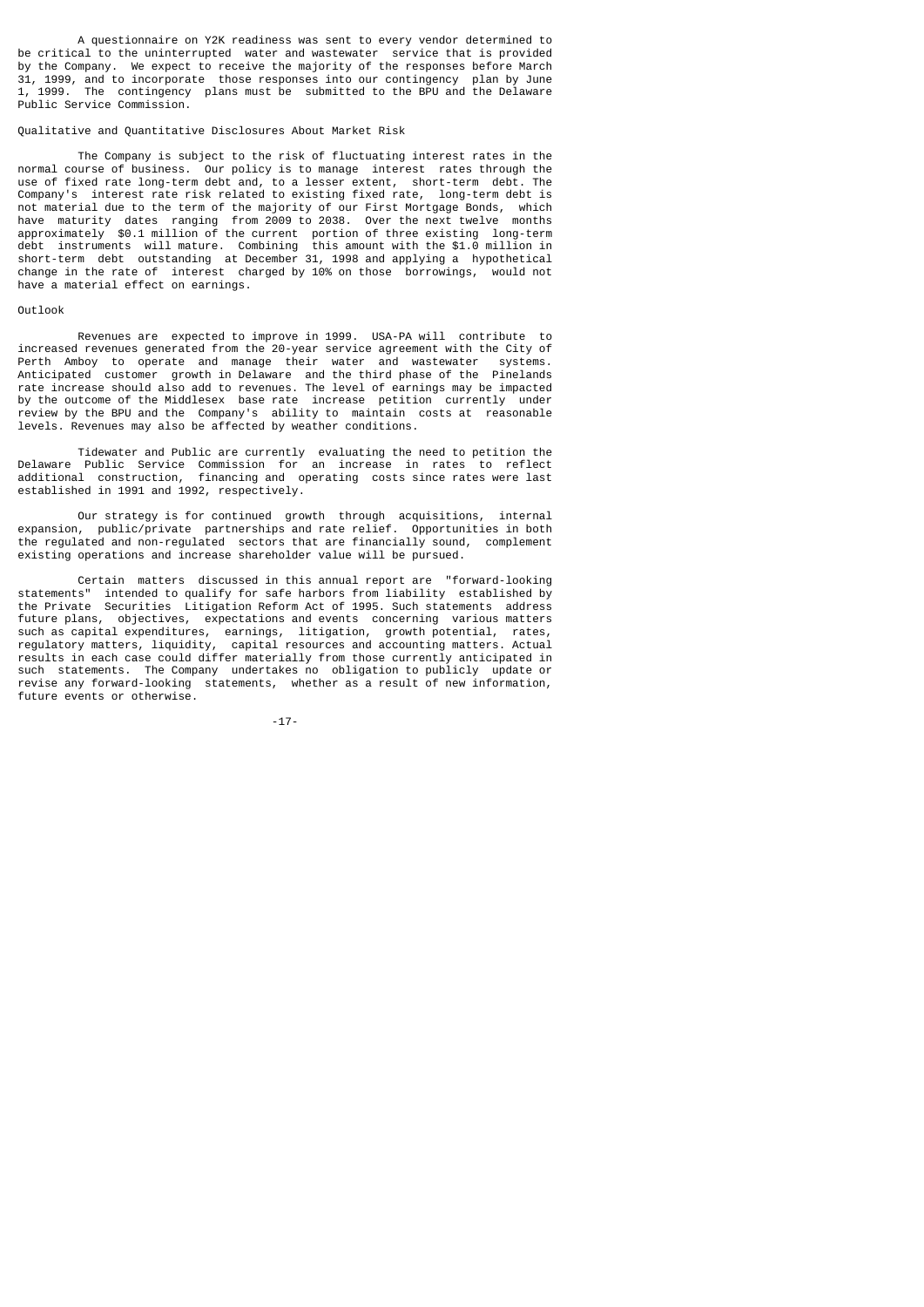Item 7a. Qualitative and Quantitative Disclosure About Market Risk ---------------------------------------

This information is incorporated herein by reference to Part II, Item 7, Management's Discussion and Analysis of Financial Condition and Results of Operations, Page 17.

Item 8. Financial Statements and Supplementary Data -------------------------------------------

Index to Consolidated Financial Statements and Supplementary Financial Data:

Consolidated Balance Sheets at December 31, 1998 and 1997, Page 21.

Consolidated Statements of Income for the years ended December 31, 1998, 1997 and 1996, Page 23.

Consolidated Statements of Capital Stock and Long-term Debt at December 31, 1998 and 1997, Page 24.

Consolidated Statements of Cash Flows for the years ended December 31, 1998, 1997 and 1996, Page 25.

Consolidated Statements of Retained Earnings for the years ended December 31, 1998 and 1997, Page 26.

Notes to Consolidated Financial Statements, Pages 27-38.

Independent Auditors' Report, Page 39.

Item 9. Changes in and Disagreements with Accountants on Accounting ---------------------------------------------------------- and Financial Disclosures -------------------------

None.

PART TTT

Item 10. Directors and Executive Officers of the Registrant --------------------------------------------------

 Information with respect to Directors of Middlesex Water Company is included in Middlesex Water Company's Proxy Statement for the 1999 Annual Meeting of Stockholders and is incorporated herein by reference.

 Information regarding the Executive Officers of Middlesex Water Company is included in Part I, Item I of this Form 10-K.

Item 11. Executive Compensation

----------------------

 This Information for Middlesex Water Company is included in Middlesex Water Company's Proxy Statement for the 1999 Annual Meeting of Stockholders and is incorporated herein by reference.

Item 12. Security Ownership of Certain Beneficial Owners ---------------------------------------------- and Management --------------

 This information for Middlesex Water Company is included in Middlesex Water Company's Proxy Statement for the 1999 Annual Meeting of Stockholders and is incorporated herein by reference.

-18-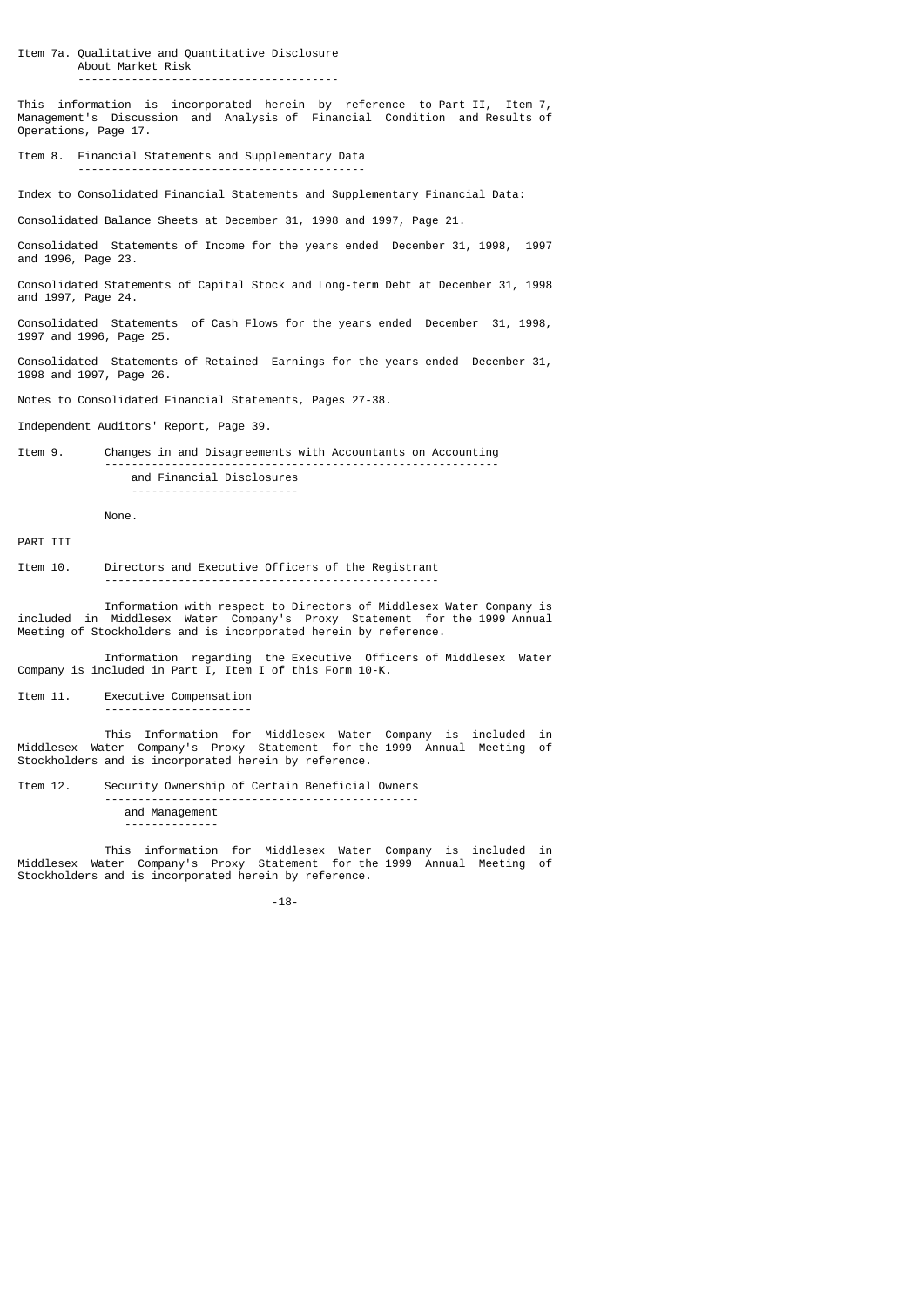This information for Middlesex Water Company is included in Middlesex Water Company's Proxy Statement for the 1999 Annual Meeting of Stockholders and is incorporated herein by reference.

PART IV

Item 14. Exhibits, Financial Statement Schedules and Reports on Form 8-K ---------------------------------------------------------------

(a) 1. The following Financial Statements and supplementary data are included in Part II, Item 8:

Management's Discussion and Analysis, Pages 12-17.

Consolidated Balance Sheets at December 31, 1998, and 1997, Pages 21-22.

Consolidated Statements of Income for the years ended December 31, 1998, 1997 and 1996 Page 23.

Consolidated Statements of Capital Stock and Long-term Debt at December 31, 1998, and 1997, Page 24.

Consolidated Statements of Cash Flows for the years ended December 31, 1998, 1997 and 1996, Page 25.

Consolidated Statements of Retained Earnings for the years ended December 31, 1998, 1997 and 1996, Page 26.

Notes to Consolidated Financial Statements, Pages 27-38.

Independent Auditors' Report, Page 39.

(a) 2. Financial Statement Schedules -----------------------------

All Schedules are omitted because of the absence of the conditions under which they are required or because the required information is shown in the financial statements or notes thereto.

(a) 3. Exhibits --------

See Exhibit listing on Pages 41-44.

(b) Reports on Form 8-K ------------------- Filed December 10, 1998 Filed February 5, 1999

-19-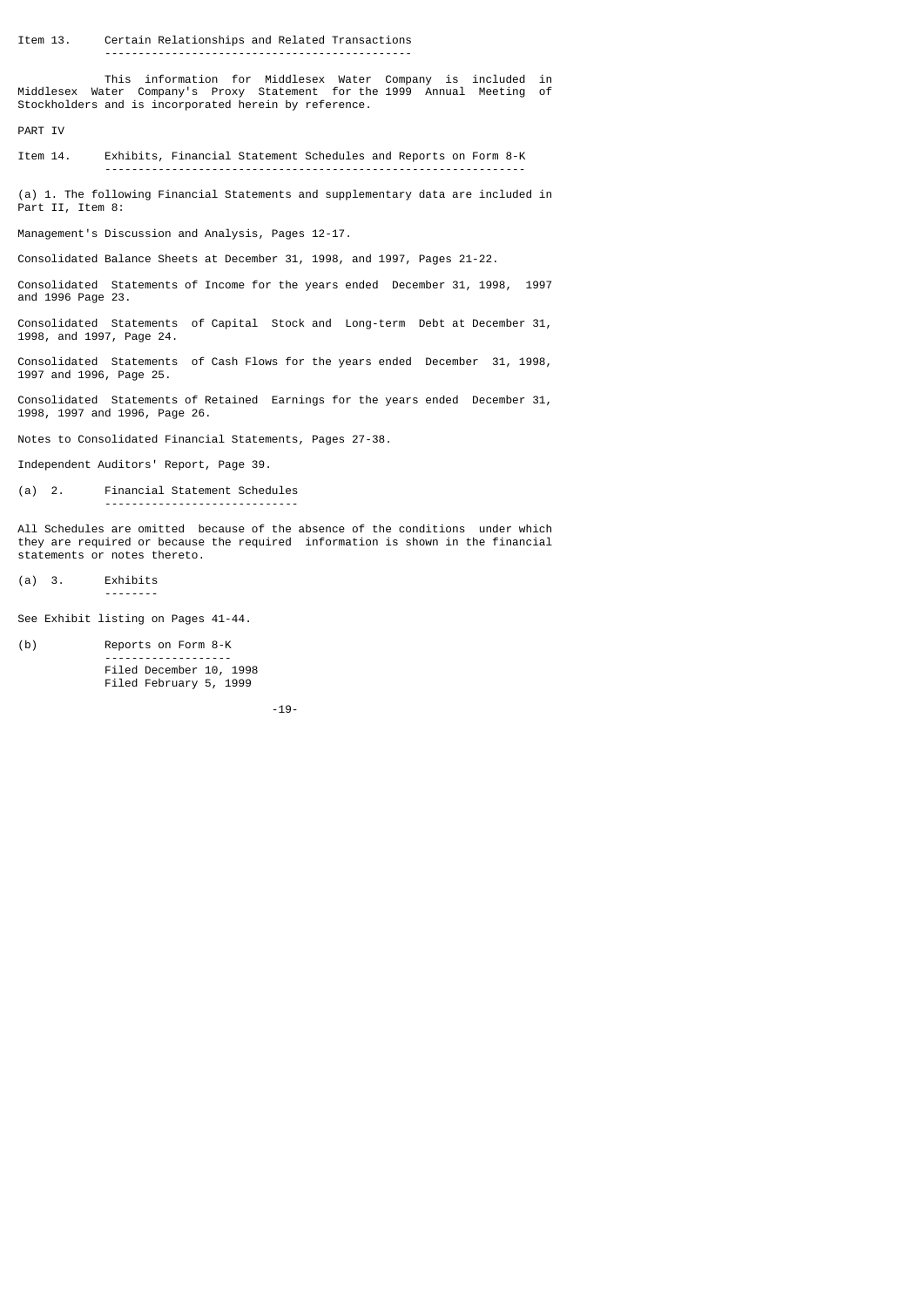### CONSOLIDATED SELECTED FINANCIAL DATA (Thousands of Dollars Except per Share Data)

|                                                                                                                                                                                              | 1998                                                                                           |                                   | 1997                                                                                 |                            | 1996                                                                                 |                             | 1995                                                                                   |                            | 1994                                                                                 |                            | 1993                                                                                 |                            | 1988                                                                                  |
|----------------------------------------------------------------------------------------------------------------------------------------------------------------------------------------------|------------------------------------------------------------------------------------------------|-----------------------------------|--------------------------------------------------------------------------------------|----------------------------|--------------------------------------------------------------------------------------|-----------------------------|----------------------------------------------------------------------------------------|----------------------------|--------------------------------------------------------------------------------------|----------------------------|--------------------------------------------------------------------------------------|----------------------------|---------------------------------------------------------------------------------------|
| Operating Revenues \$                                                                                                                                                                        | 43,058 \$                                                                                      |                                   | 40,294                                                                               | \$.                        | 38,025                                                                               | \$                          | 37,847                                                                                 | \$                         | 36,122                                                                               | \$                         | 35,479                                                                               | \$                         | 24,034                                                                                |
| Operating Expenses:<br>Operations and Maintenance<br>Depreciation<br>Other Taxes<br>Income Taxes                                                                                             | 21,523<br>3,285<br>6,102<br>2,999                                                              |                                   | 19,513<br>3,071<br>5,782<br>3,135                                                    |                            | 18,817<br>2,929<br>5,569<br>2,526                                                    |                             | 18,057<br>2,814<br>5,479<br>2,975                                                      |                            | 16,975<br>2,650<br>5,343<br>2,766                                                    |                            | 16,783<br>2,376<br>5,222<br>3,072                                                    |                            | 11,247<br>1,317<br>3,869<br>1,781                                                     |
| Total Operating Expenses                                                                                                                                                                     | 33,909                                                                                         |                                   | 31,501                                                                               |                            | 29,841                                                                               |                             | 29,325                                                                                 |                            | 27,734                                                                               |                            | 27,453                                                                               |                            | 18,214                                                                                |
| Operating Income<br>Other Income                                                                                                                                                             | 9,149<br>1,795                                                                                 |                                   | 8,793<br>405                                                                         |                            | 8,184<br>288                                                                         |                             | 8,522<br>303                                                                           |                            | 8,388<br>151                                                                         |                            | 8,026<br>576                                                                         |                            | 5,820<br>351                                                                          |
| Income Before Interest Charge                                                                                                                                                                | 10,944                                                                                         |                                   | 9,198                                                                                |                            | 8,472                                                                                |                             | 8,825                                                                                  |                            | 8,539                                                                                |                            | 8,602                                                                                |                            | 6,171                                                                                 |
| Interest Charges                                                                                                                                                                             | 4,423                                                                                          |                                   | 3,337                                                                                |                            | 3,304                                                                                |                             | 3,121                                                                                  |                            | 3,044                                                                                |                            | 3,122                                                                                |                            | 2,545                                                                                 |
| Net Income<br>Preferred Stock Dividend                                                                                                                                                       | 6,521<br>319                                                                                   |                                   | 5,861<br>226                                                                         |                            | 5,168<br>159                                                                         |                             | 5,704<br>159                                                                           |                            | 5,495<br>188                                                                         |                            | 5,480<br>256                                                                         |                            | 3,626<br>175                                                                          |
| Earnings Applicable to Common Stock \$                                                                                                                                                       | $6,202$ \$                                                                                     |                                   | 5,635                                                                                | \$                         | 5,009                                                                                | \$                          | 5,545                                                                                  | \$                         | 5,307                                                                                | \$                         | 5,224                                                                                | \$                         | 3,451                                                                                 |
| Earnings per Share:<br>Basic  \$<br>Average Shares Outstanding:<br>Basic<br>Diluted<br>Dividends Declared and Paid<br>Total Assets<br>Convertible Preferred Stock  \$<br>$Long-term$ Debt \$ | 1.42<br>1.41<br>\$<br>4,353,879<br>4,580,305<br>1.15<br>\$<br>203,501<br>\$<br>3,894<br>78,032 | \$<br>\$<br>\$.<br>\$<br>\$<br>\$ | 1.33<br>1.33<br>4,235,082<br>4,382,345<br>$1.121/2$ \$<br>159,761<br>3,894<br>52,918 | \$<br>\$<br>\$<br>\$<br>\$ | 1.20<br>1.20<br>4,169,334<br>4,258,740<br>$1.101/2$ \$<br>148,660<br>1,566<br>52,961 | \$<br>\$.<br>\$<br>\$<br>\$ | 1.36<br>1.36<br>4,078,890<br>4, 168, 296<br>$1.081/2$ \$<br>144,822<br>1,566<br>52,960 | \$<br>\$<br>\$<br>\$<br>\$ | 1.33<br>1.32<br>4,003,393<br>4,092,799<br>$1.053/4$ \$<br>132,413<br>1,566<br>49,500 | \$<br>\$<br>\$<br>\$<br>\$ | 1.33<br>1.33<br>3,924,363<br>4,013,769<br>$1.011/4$ \$<br>125,676<br>1,566<br>37,000 | \$<br>\$<br>\$<br>\$<br>\$ | 1.14<br>1.14<br>3,030,802<br>3,030,802<br>.863/4<br>88,827<br>$\sim$ $\sim$<br>39,350 |

е процесс в политика в село в 1920 године в 1920 године в 1920 године в 1920 године в 1920 године в 1920 годин<br>В 1920 године в 1920 године в 1920 године в 1920 године в 1920 године в 1920 године в 1920 године в 1920 годин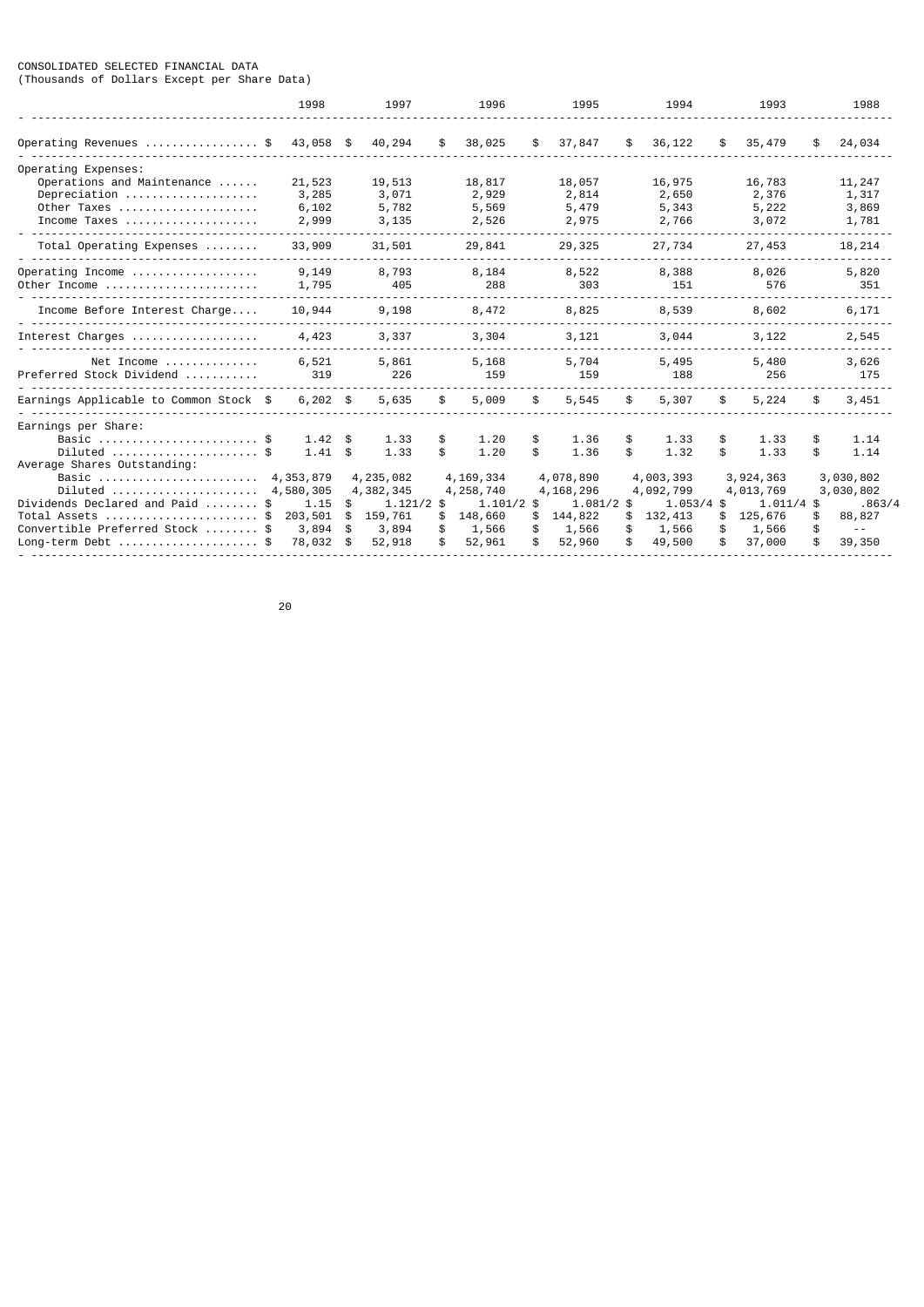|                        |                                                                                                                                                                             |                                                                          | December 31,                                                           |
|------------------------|-----------------------------------------------------------------------------------------------------------------------------------------------------------------------------|--------------------------------------------------------------------------|------------------------------------------------------------------------|
|                        |                                                                                                                                                                             | 1998                                                                     | 1997                                                                   |
| UTILITY PLANT          | Water Production<br>Transmission and Distribution<br>General<br>Construction Work in Progress                                                                               | \$28, 154, 961<br>118, 234, 900<br>19,300,406<br>25,794,061              | \$27,689,254<br>113, 104, 789<br>18,845,301<br>5,683,217               |
|                        | _________________________________<br><b>TOTAL</b><br>Less Accumulated Depreciation                                                                                          | 191, 484, 328<br>32, 367, 936                                            | 165, 322, 561<br>30, 251, 825                                          |
|                        | UTILITY PLANT - NET                                                                                                                                                         | 159, 116, 392                                                            | 135,070,736                                                            |
|                        | NONUTILITY ASSETS - NET                                                                                                                                                     | 3,710,437                                                                | 2,038,568                                                              |
| <b>CURRENT ASSETS:</b> | Cash and Cash Equivalents<br>Temporary Cash Investments - Restricted<br>Accounts Receivable<br>Unbilled Revenues<br>Materials and Supplies (at average cost)<br>Prepayments | 9,388,822<br>9,776,072<br>4,886,067<br>2, 298, 148<br>906,866<br>528,348 | 2,513,294<br>218,787<br>3,794,860<br>2, 175, 934<br>960,577<br>387,487 |
|                        | TOTAL CURRENT ASSETS                                                                                                                                                        | 27,784,323                                                               | 10,050,939                                                             |
| DEFERRED CHARGES:      | Unamortized Debt Expense<br>Preliminary Survey and Investigation Charges<br>Regulatory Assets:                                                                              | 3, 143, 384<br>276,202                                                   | 2,773,233<br>213,650                                                   |
|                        | Income Taxes (Note 3)<br>Postretirement Costs (Note 9)<br>Other (Note 2)                                                                                                    | 5,788,752<br>1, 214, 092<br>2,467,674                                    | 6,031,247<br>1,328,722<br>2, 253, 678                                  |
|                        | TOTAL DEFERRED CHARGES                                                                                                                                                      | 12,890,104                                                               | 12,600,530                                                             |
| <b>TOTAL</b>           |                                                                                                                                                                             | \$203,501,256                                                            | \$159,760,773                                                          |

See Notes to Consolidated Financial Statements.

-21-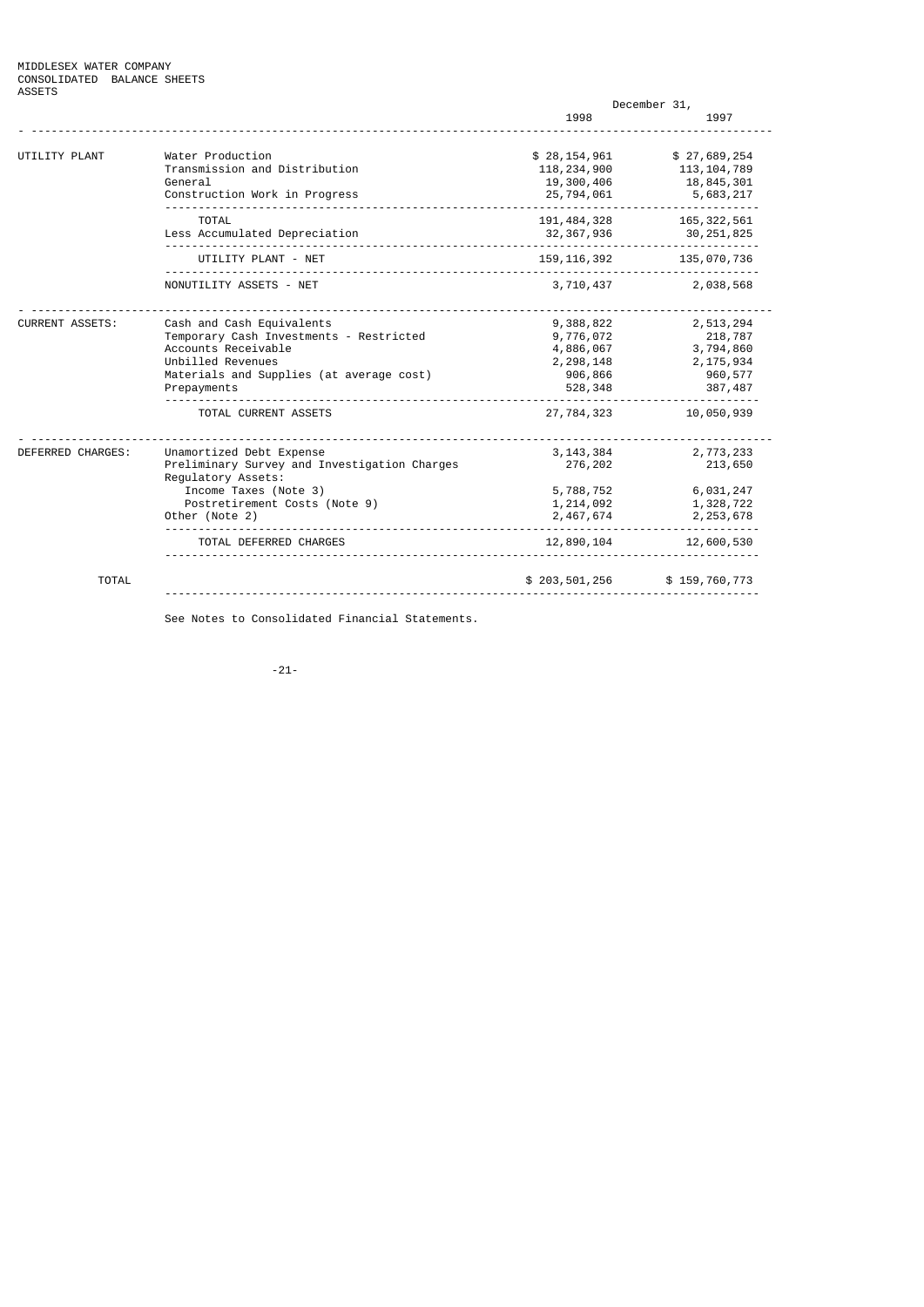| CAPITALIZATION AND LIABILITIES |  |
|--------------------------------|--|
|--------------------------------|--|

|                                                 |                                                      |                          | December 31,                 |
|-------------------------------------------------|------------------------------------------------------|--------------------------|------------------------------|
|                                                 |                                                      | 1998                     | 1997                         |
| CAPITALIZATION                                  | Common Stock                                         | \$45,507,172             | \$31, 138, 484               |
| (See Accompanying                               | Retained Earnings                                    | 21, 222, 294             | 20,087,065                   |
| Statements and Note 8):<br>TOTAL COMMON EQUITY  |                                                      | 66,729,466               | ------------<br>51, 225, 549 |
|                                                 | Cumulative Preferred Stock                           | 4,995,635                | 4,995,635                    |
|                                                 | Long-term Debt                                       | 78,031,513               | 52, 918, 245                 |
|                                                 | TOTAL CAPITALIZATION                                 | 149,756,614              | 109, 139, 429                |
|                                                 |                                                      |                          |                              |
| CURRENT                                         | Current Portion of Long-term Debt                    | 71,730                   | 42,708                       |
| LIABILITIES:                                    | Notes Payable                                        | 1,000,000                | 564,701                      |
|                                                 | Accounts Payable<br>Taxes Accrued                    | 3, 373, 595<br>5,220,669 | 3, 191, 033<br>5,142,089     |
|                                                 | Interest Accrued                                     | 1,701,330                | 1, 183, 561                  |
|                                                 | Other                                                | 1,832,737                | 1,453,516                    |
|                                                 | TOTAL CURRENT LIABILITIES                            | 13,200,061               | 11,577,608                   |
| COMMITMENTS AND CONTINGENT LIABILITIES (Note 4) |                                                      |                          |                              |
| DEFERRED CREDITS:                               | Customer Advances for Construction                   | 11, 275, 660             | 10,830,646                   |
|                                                 | Accumulated Deferred Investment Tax Credits (Note 3) | 2,165,384                | 2,237,060                    |
|                                                 | Accumulated Deferred Federal Income Taxes (Note 3)   | 12,070,474               | 12, 177, 993                 |
|                                                 | Employee Benefit Plans (Note 9)<br>Other             | 3,762,516<br>791,460     | 2,719,797<br>723,173         |
|                                                 | TOTAL DEFERRED CREDITS                               | 30,065,494               | .<br>28,688,669              |
|                                                 | CONTRIBUTIONS IN AID OF CONSTRUCTION                 | 10,479,087               | .<br>10, 355, 067            |
|                                                 | TOTAL                                                | \$203,501,256            | \$159,760,773                |
|                                                 | See Notes to Consolidated Financial Statements.      |                          |                              |

-22-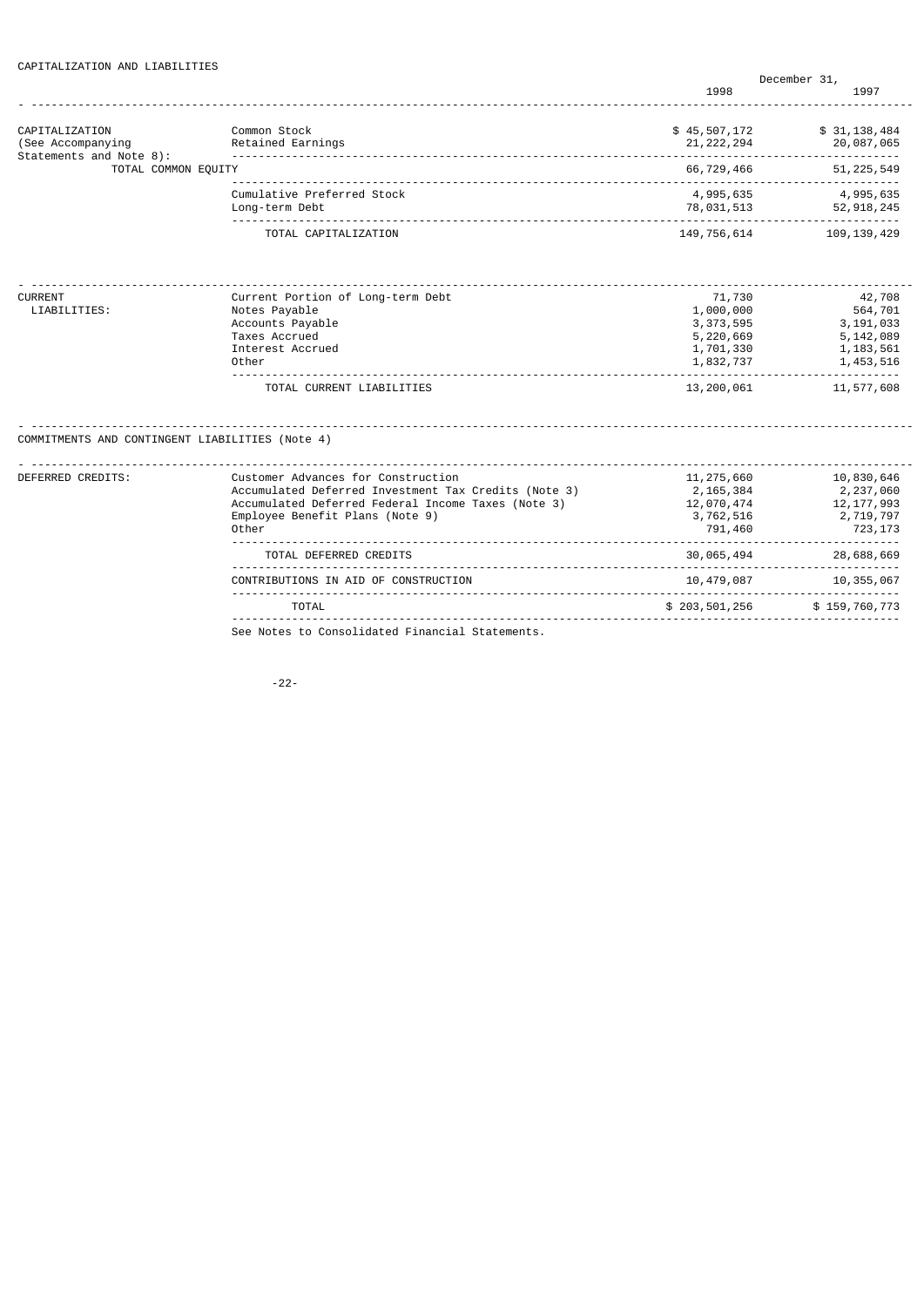### MIDDLESEX WATER COMPANY CONSOLIDATED STATEMENTS OF INCOME

|                                                   |               | Years ended December 31, |              |
|---------------------------------------------------|---------------|--------------------------|--------------|
|                                                   | 1998          | 1997                     | 1996         |
| OPERATING REVENUES (Note 2)                       | \$43,057,966  | \$40, 294, 118           | \$38,024,669 |
| <b>OPERATING EXPENSES:</b>                        |               |                          |              |
| Operations (Note 4)                               | 19,807,472    | 17,771,892               | 17,288,440   |
| Maintenance                                       | 1,715,357     | 1,741,487                | 1,527,842    |
| Depreciation                                      | 3,284,669     | 3,070,843                | 2,929,106    |
| Other Taxes                                       | 6, 101, 719   | 5,781,641                | 5,569,047    |
| Federal Income Taxes (Note 3)                     | 2,999,288     | 3, 135, 118              | 2,526,297    |
| TOTAL OPERATING EXPENSES                          | 33, 908, 505  | 31,500,981               | 29,840,732   |
| OPERATING INCOME                                  | 9,149,461     | 8,793,137                | 8,183,937    |
| OTHER INCOME:                                     |               |                          |              |
| Allowance for Funds Used During Construction      | 1,050,044     | 147,912                  | 63,614       |
| Other - Net                                       | 745,322       | 256,554                  | 223,786      |
| TOTAL OTHER INCOME                                | 1,795,366     | 404,466                  | 287,400      |
| INCOME BEFORE INTEREST CHARGES                    | 10,944,827    | 9,197,603                | 8,471,337    |
| INTEREST CHARGES:                                 |               |                          |              |
| Interest on Long-term Debt                        | 4,088,631     | 3, 163, 035              | 3, 166, 786  |
| Amortization of Debt Expense                      | 132,049       | 121,089                  | 120,930      |
| Other Interest Expense                            | 202,921       | 52,573                   | 16,161       |
| TOTAL INTEREST CHARGES                            | 4,423,601     | 3,336,697                | 3, 303, 877  |
| NET INCOME                                        | 6,521,226     | 5,860,906                | 5, 167, 460  |
| FERRED STOCK DIVIDEND REQUIREMENTS                | 318,786       | 226,027                  | 158,926      |
| EARNINGS APPLICABLE TO COMMON STOCK               | \$6, 202, 440 | \$5,634,879              | \$5,008,534  |
| EARNINGS AND DIVIDENDS PER SHARE OF COMMON STOCK: |               |                          |              |
| Earnings per Share (Note 8):<br>Basic             | \$1.42        | \$1.33                   | \$1.20       |
| Diluted                                           | \$1.41        | \$1.33                   | \$1.20       |
| Average Number of Shares Outstanding (Note 8):    |               |                          |              |
| Basic                                             | 4, 353, 879   | 4,235,082                | 4, 169, 334  |
| Diluted                                           | 4,580,305     | 4,382,345                | 4,258,740    |
| Dividends Paid per Share                          | \$1.15        | \$1.121/2                | \$1.101/2    |
|                                                   |               |                          |              |

See Notes to Consolidated Financial Statements.

-23-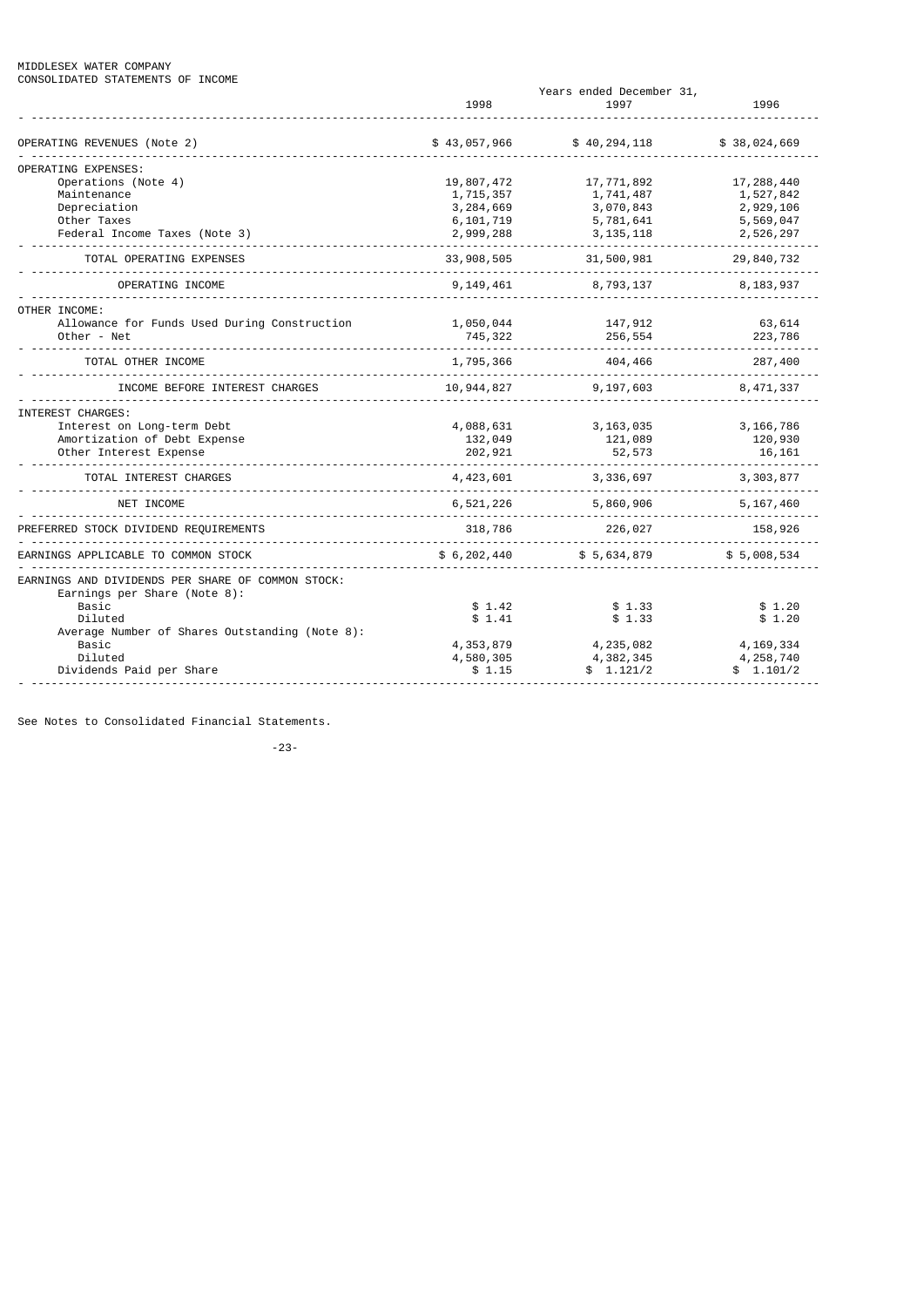MIDDLESEX WATER COMPANY CONSOLIDATED STATEMENTS OF CAPITAL STOCK AND LONG-TERM DEBT

|                                                          | December 31, |              |
|----------------------------------------------------------|--------------|--------------|
|                                                          | 1998         | 1997         |
| Common Stock, No Par Value (Note 8):                     |              |              |
| Shares Authorized<br>10,000,000<br><b>Contractor</b>     |              |              |
| Shares Outstanding<br>$-1998 - 4,897,069$                | \$45,889,980 |              |
| 1997 - 4, 269, 217                                       |              | \$31,425,398 |
| Restricted Stock Plan (Note 9)                           | (382, 808)   | (286, 914)   |
| TOTAL COMMON STOCK                                       | 45,507,172   | 31, 138, 484 |
|                                                          |              |              |
| Cumulative Preference Stock, No Par Value:               |              |              |
| Shares Authorized - 100,000<br>Shares Outstanding - None |              |              |
| Cumulative Preferred Stock, No Par Value (Note 8):       |              |              |
| Shares Authorized - 149,980                              |              |              |
| Convertible:                                             |              |              |
| Shares Outstanding, \$7.00 Series - 14,881               | 1,562,505    | 1,562,505    |
| Shares Outstanding, \$8.00 Series - 20,000               | 2,331,430    | 2,331,430    |
| Nonredeemable:                                           |              |              |
| Shares Outstanding, \$7.00 Series - 1,017                | 101,700      | 101,700      |
| Shares Outstanding, \$4.75 Series - 10,000               | 1,000,000    | 1,000,000    |
| TOTAL CUMULATIVE PREFERRED STOCK                         | 4,995,635    | 4,995,635    |
| Long-term Debt (Note 8):                                 |              |              |
| 8.05%, Amortizing Secured Note, due December 20, 2021    | 3, 418, 243  | 3,460,953    |
| First Mortgage Bonds:                                    |              |              |
| 7.25%, Series R, due July 1, 2021                        | 6,000,000    | 6,000,000    |
| 5.20%, Series S, due October 1, 2022                     | 12,000,000   | 12,000,000   |
| 5.25%, Series T, due October 1, 2023                     | 6,500,000    | 6,500,000    |
| 6.40%, Series U, due February 1, 2009                    | 15,000,000   | 15,000,000   |
| 5.25%, Series V, due February 1, 2029                    | 10,000,000   | 10,000,000   |
| 5.35%, Series W, due February 1, 2038                    | 23,000,000   |              |
| 0.00%, Series X, due August 1, 2018                      | 1,050,000    |              |
| 4.53%, Series Y, due August 1, 2018                      | 1,135,000    |              |
| SUBTOTAL LONG-TERM DEBT                                  | 78, 103, 243 | 52,960,953   |
| Less: Current Portion of Long-term Debt                  | (71, 730)    | (42, 708)    |
| TOTAL LONG-TERM DEBT                                     | \$78,031,513 | \$52,918,245 |
|                                                          |              |              |

See Notes to Consolidated Financial Statements.

-24-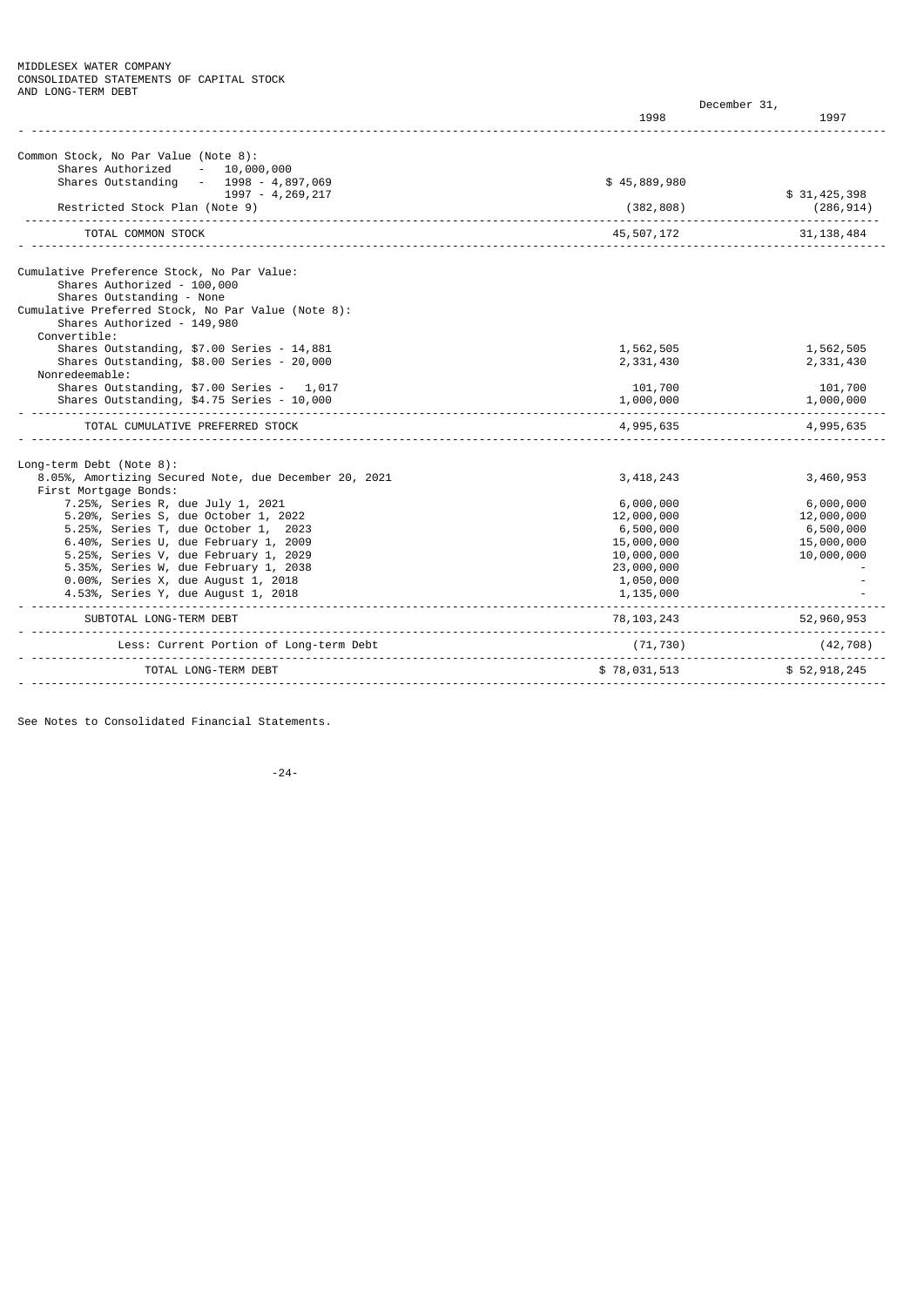### MIDDLESEX WATER COMPANY CONSOLIDATED STATEMENTS OF CASH FLOWS

|                                              | Years Ended December 31, |                |               |
|----------------------------------------------|--------------------------|----------------|---------------|
|                                              | 1998                     | 1997           | 1996          |
|                                              |                          |                |               |
| CASH FLOWS FROM OPERATING ACTIVITIES:        |                          |                |               |
| Net Income                                   | \$ 6,521,226             | \$5,860,906    | \$5, 167, 460 |
| Adjustments to Reconcile Net Income to       |                          |                |               |
| Net Cash Provided by Operating Activities:   |                          |                |               |
| Depreciation and Amortization                | 3,796,607                | 3, 145, 218    | 3,011,337     |
| Provision for Deferred Income Taxes          | 134,976                  | 778,521        | 811,993       |
| Allowance for Funds Used During Construction | (1,050,044)              | (147, 912)     | (63, 614)     |
| Changes in Assets and Liabilities:           |                          |                |               |
| Accounts Receivable                          | (1,091,207)              | 305,079        | 202,524       |
| Accounts Payable                             | 182,562                  | 1,653,239      | 164,745       |
| Accrued Taxes                                | 78,580                   | 612,904        | 207,266       |
| Accrued Interest                             | 517,769                  | 11,170         | (48, 609)     |
| Unbilled Revenues                            | (122, 214)               | 29,344         | (5, 335)      |
| Employee Benefit Plans                       | 1,015,280                | 536,342        | 666,392       |
| Other-Net                                    | 433,666                  | (158, 099)     | 142,566       |
| NET CASH PROVIDED BY OPERATING ACTIVITIES    | 10, 417, 201             | 12,626,712     | 10, 256, 725  |
| CASH FLOWS FROM INVESTING ACTIVITIES:        |                          |                |               |
| Utility Plant Expenditures*                  | (26, 275, 281)           | (10, 233, 685) | (6, 172, 482) |
| Cash from Acquisition of Subsidiary          |                          | 158,436        |               |
| Notes Receivable                             | (1,619,065)              | 5,963          |               |
| Preliminary Survey & Investigation Charges   | (62, 552)                | (458, 016)     | (883, 015)    |
| Other-Net                                    | (654, 605)               | (779, 145)     | (657, 958)    |
|                                              |                          |                |               |
| NET CASH USED IN INVESTING ACTIVITIES        | (28, 611, 503)           | (11, 306, 447) | (7, 713, 455) |
|                                              |                          |                |               |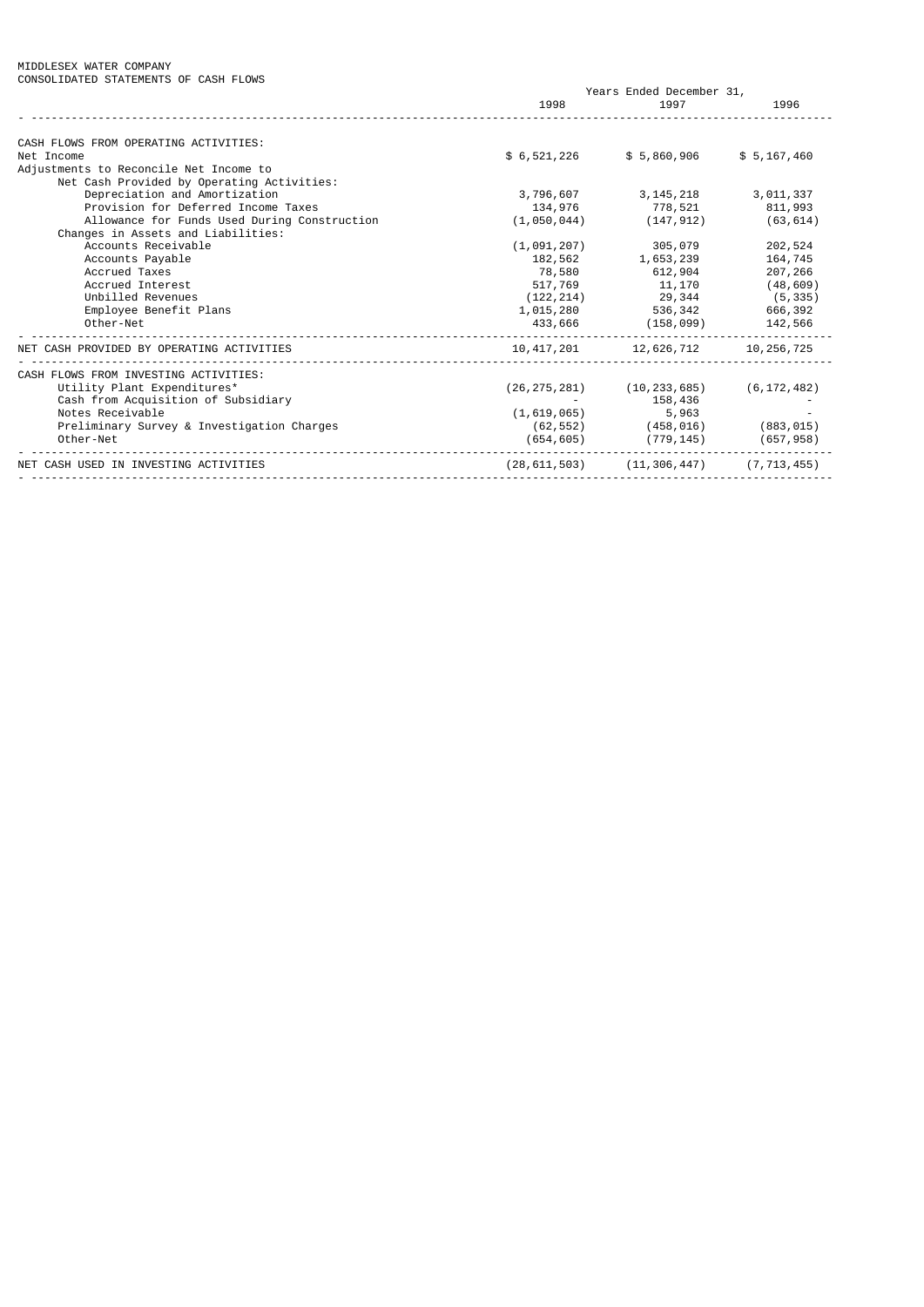| CONSULIDATED STATEMENTS OF CASH FLOWS                                                                                                           | Years Ended December 31, |               |               |
|-------------------------------------------------------------------------------------------------------------------------------------------------|--------------------------|---------------|---------------|
|                                                                                                                                                 | 1998                     | 1997          | 1996          |
| CASH FLOWS FROM FINANCING ACTIVITIES:                                                                                                           |                          |               |               |
| Redemption of Long-term Debt                                                                                                                    | (42, 710)                | (41, 780)     | (1, 200, 000) |
| Proceeds from Issuance of Long-term Debt                                                                                                        | 25, 185, 000             |               | 1,000,000     |
| Short-term Bank Borrowings                                                                                                                      | 435,299                  |               |               |
| Deferred Debt Issuance Expenses                                                                                                                 | (502, 200)               |               | (251)         |
| Temporary Cash Investments-Restricted                                                                                                           | (9, 557, 285)            | 9,996         | (152, 593)    |
| Proceeds from Issuance of Common Stock-Net                                                                                                      | 14, 288, 456             | 1, 147, 418   | 1, 168, 122   |
| Payment of Common Dividends                                                                                                                     | (4, 987, 013)            | (4, 761, 327) | (4,604,504)   |
| Payment of Preferred Dividends                                                                                                                  | (318, 751)               | (239,361)     | (158, 926)    |
| Construction Advances and Contributions-Net                                                                                                     | 569,034                  | 1,032,721     | 549,604       |
| NET CASH PROVIDED BY (USED IN) FINANCING ACTIVITIES                                                                                             | 25,069,830               | (2, 852, 333) | (3, 398, 548) |
| NET CHANGES IN CASH AND CASH EQUIVALENTS                                                                                                        | 6,875,528                | (1, 532, 068) | (855, 278)    |
| CASH AND CASH EQUIVALENTS AT BEGINNING OF YEAR                                                                                                  | 2,513,294                | 4,045,362     | 4,900,640     |
| CASH AND CASH EQUIVALENTS AT END OF YEAR                                                                                                        | \$9,388,822              | \$ 2,513,294  | \$4,045,362   |
| *Excludes Allowance for Funds Used During Construction.<br>SUPPLEMENTAL DISCLOSURE OF CASH FLOWS INFORMATION:<br>Cash Paid During the Year for: |                          |               |               |
| Interest (net of amounts capitalized)                                                                                                           | \$ 2,810,578             | \$3,045,867   | \$3, 116, 338 |
| Income Taxes                                                                                                                                    | \$3, 162, 975            | \$1,702,200   | \$2, 117, 998 |
|                                                                                                                                                 |                          |               |               |

See Notes to Consolidated Financial Statements.

-25-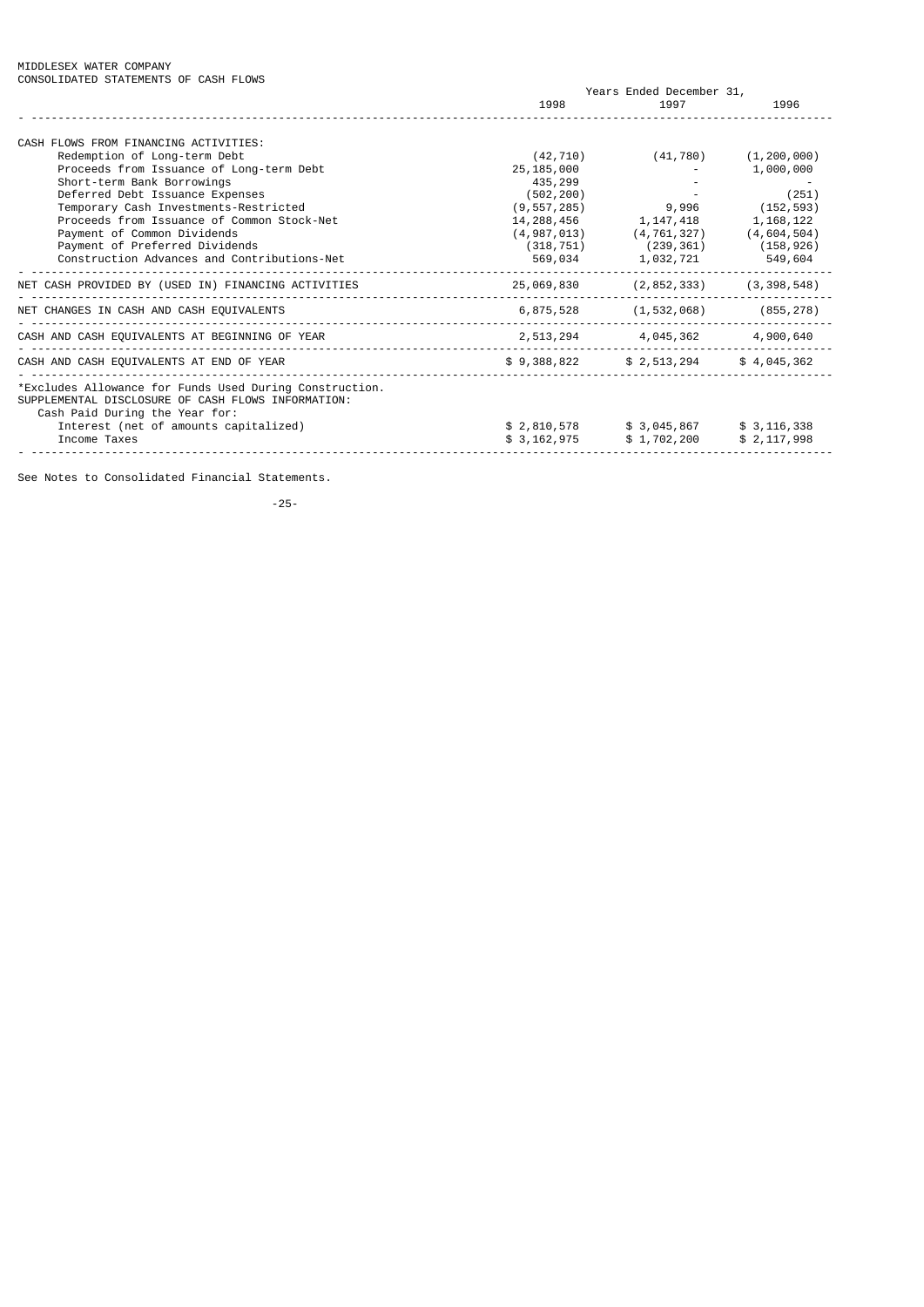### MIDDLESEX WATER COMPANY CONSOLIDATED STATEMENTS OF RETAINED EARNINGS

| Years Ended December 31,  |                           |  |  |
|---------------------------|---------------------------|--|--|
| 1997                      | 1996                      |  |  |
| \$19,226,847<br>5,860,906 | \$18,822,817<br>5,167,460 |  |  |
| 25,087,753                | 23,990,277                |  |  |
| 239,361<br>4,761,327      | 158,926<br>4,604,504      |  |  |
| 5,000,688                 | 4,763,430                 |  |  |
| \$20,087,065              | \$19,226,847              |  |  |
|                           |                           |  |  |

See Notes to Consolidated Financial Statements.

-26-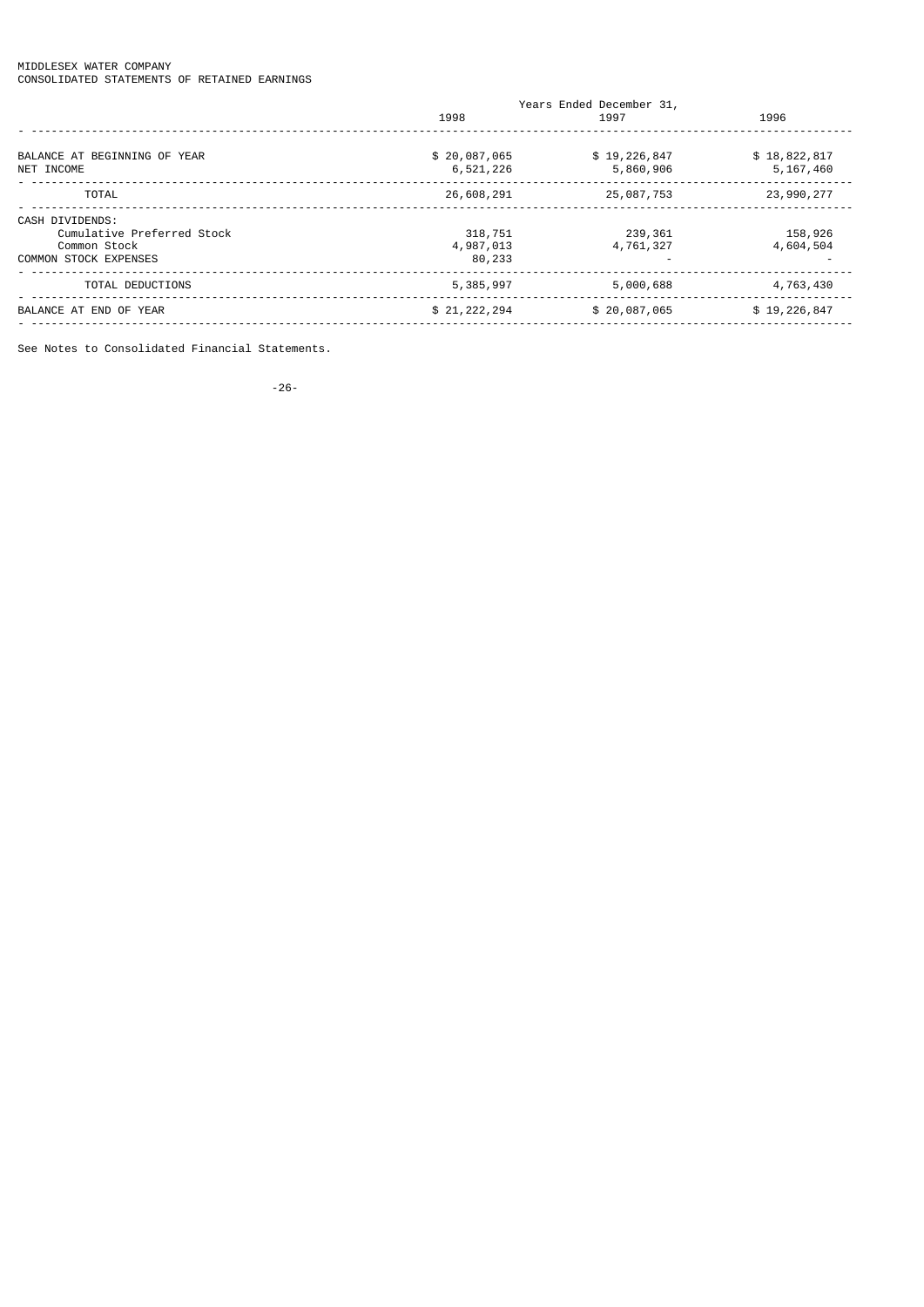### NOTES TO CONSOLIDATED FINANCIAL STATEMENTS

## Note 1 - Summary of Significant Accounting Policies

(a) Organization - Middlesex Water Company (Middlesex) is the parent company and<br>sole shareholder of Tidewater Utilities, Inc. (Tidewater), Pinelands Water sole shareholder of Tidewater Utilities, Inc. (Tidewater), Pinelands Water Company, Pinelands Wastewater Company, Utility Service Affiliates, Inc. (USA) and Utility Service Affiliates (Perth Amboy) Inc. (USA-PA), which was established in October 1998. Public Water Supply Company, Inc. (Public) and White Marsh Environmental Systems, Inc., are wholly-owned subsidiaries of Tidewater. The financial statements for Middlesex and its wholly-owned subsidiaries (the Company) are reported on a consolidated basis. All intercompany accounts and transactions have been eliminated.

(b) System of Accounts - Middlesex, Pinelands Water and Pinelands Wastewater maintain their accounts in accordance with the Uniform System of Accounts prescribed by the Board of Public Utilities of the State of New Jersey (BPU). Tidewater and Public maintain their accounts in accordance with the Public Service Commission of Delaware (PSC) requirements.

(c) Utility Plant is stated at original cost as defined for regulatory purposes. Property accounts are charged with the cost of betterments and major<br>replacements of property. Cost includes direct material, labor and indirect replacements of property. Cost includes direct material, labor and indirect charges for pension benefits and payroll taxes. The cost of labor, materials, supervision and other expenses incurred in making repairs and minor replacements and in maintaining the properties is charged to the appropriate expense accounts. At December 31, 1998, there was no event or change in circumstance that would indicate that the carrying amount of any long-lived asset was not recoverable.

(d) Depreciation is computed by each regulated member of the Company utilizing a rate approved by the applicable regulatory authority. The Accumulated Provision for Depreciation is charged with the cost of property retired, together with removal costs, less salvage.

(e) Allowance for Funds Used During Construction (AFUDC) - Middlesex, Tidewater, Public, Pinelands Water and Pinelands Wastewater capitalize AFUDC, which represents the cost of financing major projects during construction. AFUDC is added to the construction costs of individual projects exceeding specific cost thresholds established for each company and then depreciated along with the rest of the utility plant's costs over its estimated useful life. AFUDC is calculated using each company's weighted cost of debt and equity.

(f) Accounts Receivable - Provision for allowance for doubtful accounts at December 31, 1998, 1997 and 1996, and the corresponding expense and deduction for those years, is less than \$0.1 million.

(g) Revenues from regulated activities are recorded as service is rendered and include estimates for amounts unbilled at the end of the period for services provided subsequent to the last billing cycle. Fixed service charges are billed in advance by the Delaware subsidiaries and are recognized in revenue as the service is provided. Management contract fees are recorded as earned.

(h) Deferred Charges - Unamortized Debt Expense is amortized over the lives of the related issues. As authorized by the BPU, main cleaning and lining costs, tank painting and regulatory expenses are amortized over 2 to 15-year periods.

-27-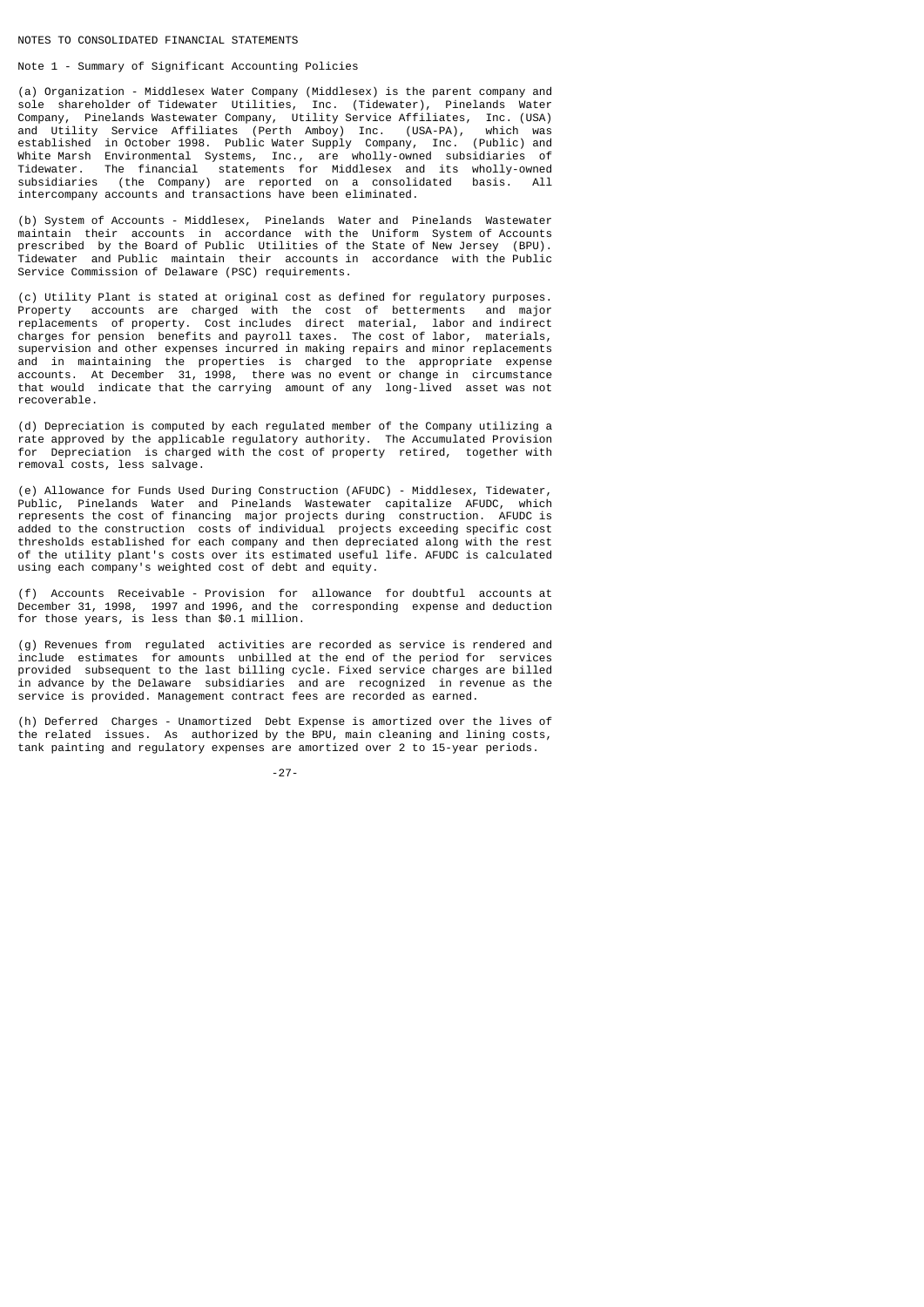(i) Income Taxes - Middlesex files a consolidated Federal income tax return for the Company and income taxes are allocated based on the separate return method. Investment tax credits have been deferred and are amortized over the estimated useful life of the related property.

(j) Statements of Cash Flows - For purposes of reporting cash flows, the Company considers all highly liquid investments with original maturity dates of three months or less to be cash equivalents. Cash and cash equivalents represent bank balances, commercial paper and money market funds maturing in less than 90 days.

(k) Use of Estimates - Conformity with generally accepted accounting principles requires management to make estimates and assumptions that affect the reported amounts in the financial statements. Actual results could differ from those estimates.

(l) In June 1998, The Financial Accounting Standards Board (FASB) issued Statement of Financial Accounting Standards (SFAS) No. 133, "Accounting for Derivative Instruments and Hedging Activities." This Statement establishes accounting and reporting standards for derivative instruments, including certain derivative instruments embedded in other contracts. The Company is currently evaluating the requirements of this accounting standard, which is required to be adopted in the first quarter of 2000.

Statement of Financial Accounting Standards (SFAS) No. 130, "Reporting Comprehensive Income," establishes standards for reporting and display of comprehensive income and its components in a full set of general-purpose financial statements. At December 31, 1998, the Company does not have any significant items of comprehensive income that would effect the current reporting of the Company's financial position, results of operations or cash flows.

(m) Certain prior year amounts have been reclassified to conform to the current year reporting.

### Note 2 - Rates and Revenues

On September 17, 1998, Middlesex filed a petition with the BPU for a base rate increase of \$8.0 million, or 21.9%. Approximately 75% of the increase is necessary to recover the investment in the upgrade and expansion of the Carl J. Olsen Water Treatment Plant (CJO Plant) serving our central New Jersey water system. The purpose of the upgrade is to meet the new and anticipated regulatory standards concerning water quality, as well as to increase the plant's production capacity. A decision by the BPU is expected in the summer of 1999.

On January 29, 1998, the BPU approved an increase in the rates of Middlesex by 4.4%, or \$1.5 million. The original petition was filed in November 1996. Under the approval, the allowed return on equity is  $11.0\%$  with an overall rate of return of 8.56%. The increase includes the recovery of postretirement costs recovery of postretirement costs other than pension expenses which are mandated by the Company's compliance with SFAS No. 106, "Employers' Accounting for Postretirement Benefits Other Than Pensions."

In December 1998, Middlesex filed a petition with the BPU for approval of a franchise ordinance to provide retail water service and install water system facilities in the City of South Amboy (South Amboy). A favorable decision by the BPU will result in the elimination of an existing wholesale water sales contract and a significant modification to an existing management service contract between Middlesex, along with USA, and South Amboy (See Note 4). A decision from the BPU is expected in the second quarter of 1999.

-28-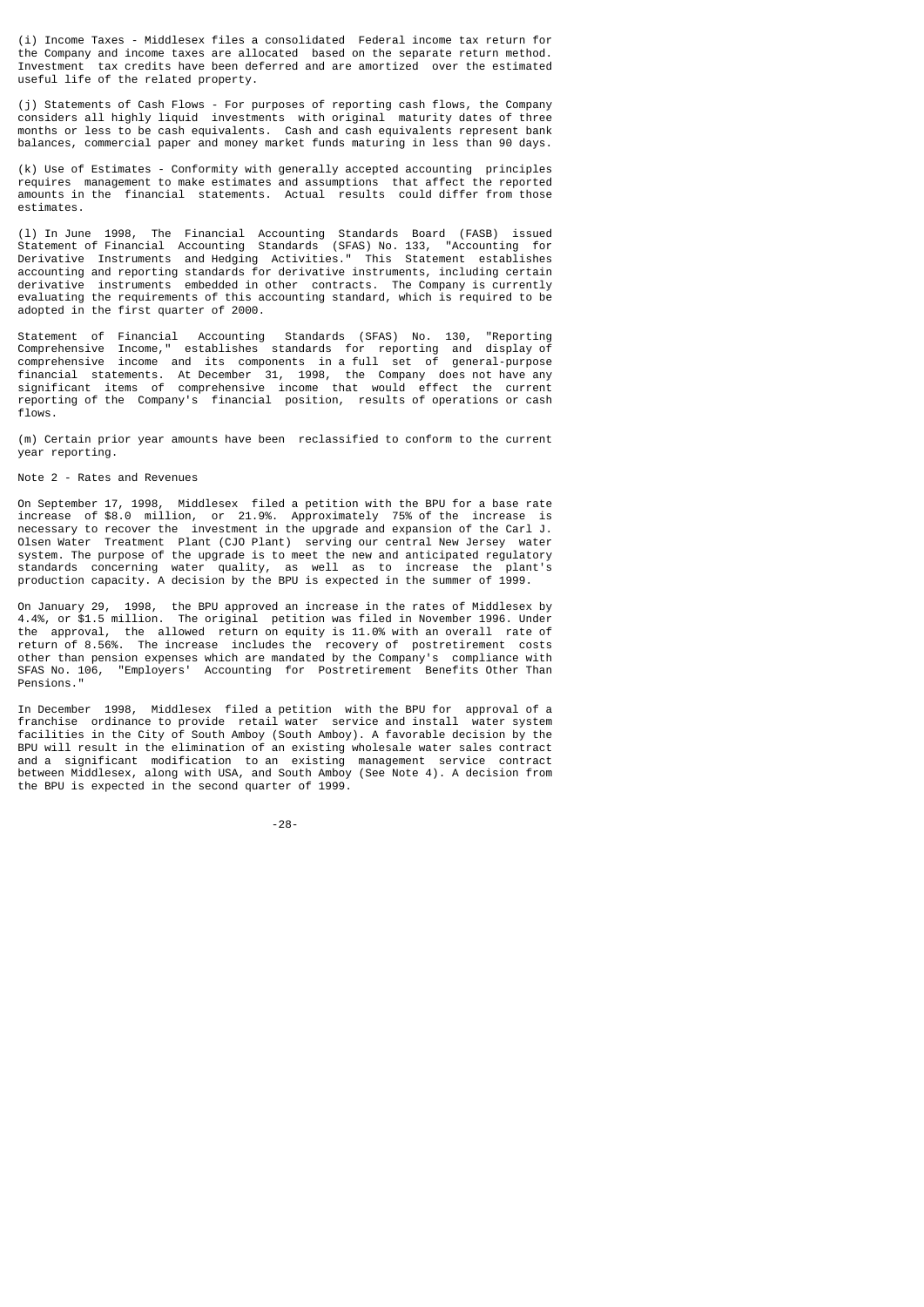In January 1997, the BPU approved a stipulation agreed to by the parties to the Pinelands Water and Wastewater Companies' rate cases which were filed in February 1996. The stipulations allow for a combined rate increase which will result in \$0.4 million additional revenues. The new rates were phased in over a three-year period to minimize the impact on customers. The three phases were implemented in January 1999, 1998 and 1997, respectively.

Included in Deferred Charges-Other is \$0.9 million of deferred costs at December 31, 1998, which Middlesex, Pinelands Water and Pinelands Wastewater are recovering through rates over periods of 2 to 14 years. The BPU has excluded these costs from their rate bases and, therefore, they are not earning a return on the unamortized costs during the recovery periods.

### Note 3 - Income Taxes

Federal income tax expense differs from the amount computed by applying the statutory rate on book income subject to tax for the following reasons:

|                                                       | Years Ended December 31,<br>(Thousands of Dollars) |               |              |
|-------------------------------------------------------|----------------------------------------------------|---------------|--------------|
|                                                       | 1997<br>1998 — 1998<br>1996                        |               |              |
| Income Tax at Statutory Rate of 34%<br>Tax Effect of: | \$3,237                                            | \$2,956       | \$2,616      |
|                                                       | (357)<br>119                                       | (49)<br>(133) | (22)<br>(68) |
| Total Federal Income Tax Expense                      | \$2,999                                            | \$2,774       | \$2.526      |

Federal income tax expense is comprised of the following:

| Current<br>Deferred:                               | \$2,975 | \$2,117          | \$1,835 |
|----------------------------------------------------|---------|------------------|---------|
| Customer Advances                                  | 51      | 63               | 35      |
| Accelerated Depreciation                           | 595     | 753              | 733     |
| Employee Benefit Plans                             | (358)   | (107)            | (99)    |
| Investment Tax Credit                              | (72)    | (72)             | (72)    |
| Other                                              | (192)   | 20               | 94      |
| Total Federal Income Tax Expense                   | \$2,999 | \$2,774          | \$2,526 |
| Charged to: Operating Expenses<br>Other Income-Net | \$2,999 | \$3,135<br>(361) | \$2,526 |
| Total Provision                                    | \$2,999 | \$2.774          | \$2,526 |

The statutory review period for income tax returns for the years prior to 1995 has been closed.

The Company is required to set up deferred income taxes for all temporary differences regardless of the regulatory ratemaking treatment. However, if it is probable that these additional taxes will be passed on to ratepayers, an offsetting regulatory asset or liability can be recorded. Management believes that it is probable that the consolidated deferred income tax liability of approximately \$5.8 million will be recovered in future rates. Therefore, a regulatory asset has been set up to offset the increased liability.

-29-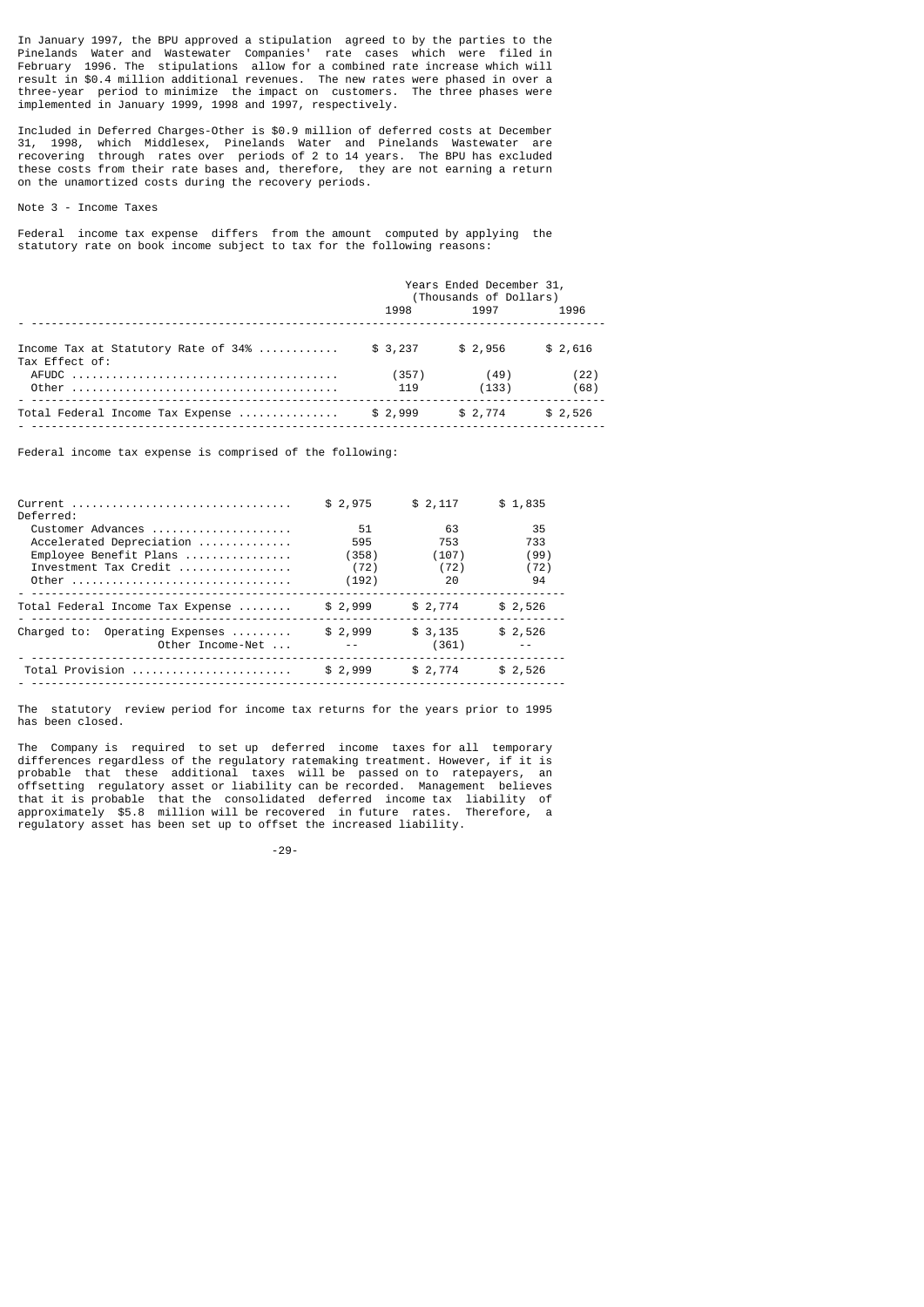Deferred income taxes reflect the net tax effect of temporary differences between the carrying amounts of assets and liabilities for financial purposes and the amounts used for income tax purposes. The components of the net deferred tax liability are as follows:

|                              | Years Ended December 31,<br>(Thousands of Dollars) |          |  |
|------------------------------|----------------------------------------------------|----------|--|
|                              | 1998                                               | 1997     |  |
|                              |                                                    |          |  |
| Utility Plant Related        | \$17,549                                           | \$17,151 |  |
| Customer Advances            | (4, 669)                                           | (4,586)  |  |
| Employee Benefits            | (813)                                              | (489)    |  |
| Other                        | 3                                                  | 102      |  |
| Total Deferred Tax Liability | \$12,070                                           | \$12,178 |  |

## Note 4 - Commitments and Contingent Liabilities

Service Agreement - On December 8, 1998, the Company's newly formed subsidiary, USA-PA, entered into a 20-year agreement with the City of Perth Amboy, New Jersey (Perth Amboy) and the Middlesex County Improvement Authority (MCIA) to operate and maintain the water and wastewater systems of Perth Amboy. USA-PA began operating Perth Amboy's systems on January 1, 1999.

Perth Amboy has a population of 40,000 and has approximately 9,500 customers, most of whom are served by both systems. The agreement is being effected under New Jersey's Water Supply Public-Private Contracting Act and the New Jersey Wastewater Public/Private Contracting Act. Under the agreement, USA-PA will receive a fixed fee and a variable fee based on increased system billing. Fixed fee payments begin at \$6.4 million in the first year and increase to \$9.7 in year 20. The agreement also requires USA-PA to lease from Perth Amboy all of its employees who currently work on the Perth Amboy water and wastewater systems. In connection with the agreement, Perth Amboy through the MCIA, issued agreement, Perth Amboy through the MCIA, approximately \$68.0 million in three series of bonds on January 28, 1999. The Company guaranteed one of those series of bonds, in principal amount of approximately \$26.3 million. Perth Amboy guaranteed the two other series of bonds.

In addition to the agreement with Perth Amboy, effective January 1, 1999, USA-PA entered into a 20-year subcontract with a sewer contracting firm for the operation and maintenance of the Perth Amboy wastewater system. The subcontract requires the sharing of certain fixed and variable fees and operating expenses.

Franchise Agreement/Service Agreement - On December 9, 1998, Middlesex signed an agreement with the City of South Amboy (South Amboy) whereby Middlesex will be granted a franchise to provide water service and install water system facilities in South Amboy. The implementation of the franchise agreement, which is subject to approval by the BPU, will significantly impact two existing agreements entered into by the parties in 1994.

-30-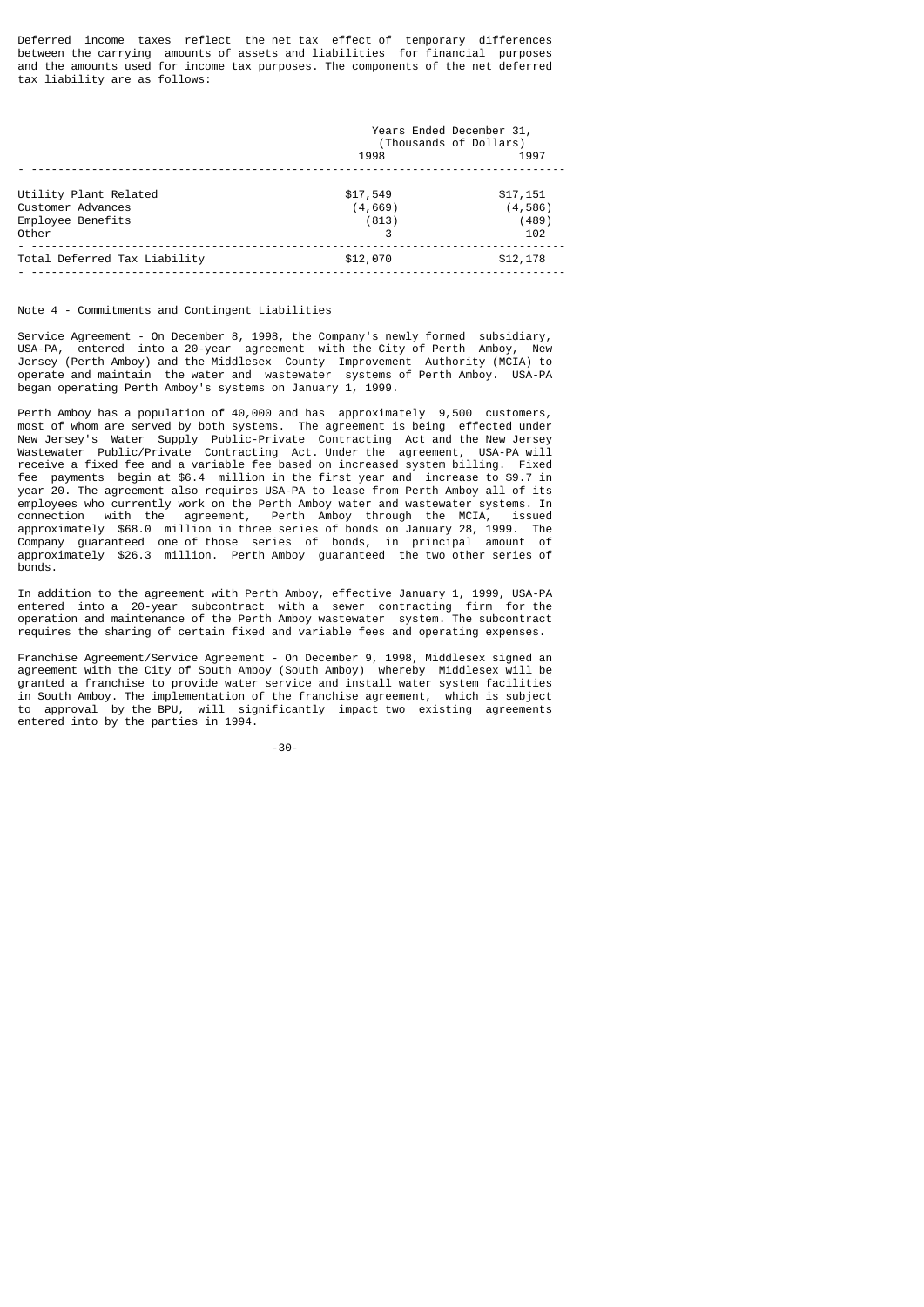The first agreement is for the sale of water to South Amboy on a wholesale basis. The second agreement, which included Middlesex's wholly owned subsidiary<br>USA is a contract to provide management services for a fixed fee. In is a contract to provide management services for a fixed fee. conjunction with the franchise agreement, the water sales contract will be eliminated. In addition, the management services contract will be extended through May 2045 and significantly modified to correspond with the terms and conditions of the franchise agreement. Certain advances made by USA to South Amboy at the commencement of the management services contract will be forgiven in consideration for the franchise agreement. Fixed fee revenues recognized under the original contract will be eliminated in lieu of revenues derived from providing water to South Amboy's 2,600 customers. In 1998, 1997 and 1996, service contract revenues recognized under the original contract were \$0.5 million, \$0.4 million and \$0.3 million, respectively. A decision by the BPU is expected in the second quarter of 1999.

Water Supply - Middlesex has an agreement with the Elizabethtown Water Company for the purchase of treated water. This agreement, which expires December 31, 2005, provides for the minimum purchase of 3 million gallons daily (mgd) of treated water with provisions for additional purchases. The 1998, 1997 and 1996 costs under this agreement were \$1.6 million, \$1.5 million and \$1.3 million, respectively. Middlesex also has an agreement with the New Jersey Water Supply Authority (NJWSA), which expires November 1, 2013, and provides for the minimum purchase of 20 mgd of untreated water from the Delaware and Raritan Canal and the Raritan River. In addition, the Company has a supplemental one-year agreement for an additional 5 mgd through April 30, 1999. This agreement is agreement for an additional 5 mgd through April 30, 1999. renewable on an annual basis. The total costs under this agreement in 1998, 1997 and 1996 were \$1.8 million, \$1.7 million and \$1.7 million, respectively.

Construction - The Company plans to spend approximately \$26.6 million, \$10.4 million and \$9.8 million in 1999, 2000 and 2001, respectively, on its construction program. Substantially all of the utility plant of the Company is subject to the lien of its mortgage which also includes certain restrictions as to cash dividend payments and other distributions on common stock.

Litigation - A motel in our Middlesex service area originally filed claims against us in 1990 alleging financial losses due to improper water pressure and service and also seeking punitive damages. Subsequently in 1994, and again in 1997, the motel suffered outbreaks of legionella, resulting in the 1997 shutdown of the motel by the New Jersey Department of Health. The motel amended its claims to assert that we provided water containing the legionella bacteria. The motel is in bankruptcy. A bank creditor of the motel has joined in the motel's claim against us. We believe that the motel's claims are not supportable. Claims resulting from the death of a motel guest from legionella in 1997 and claims by<br>two other patrons alleging illness as a result of their stay at the motel in patrons alleging illness as a result of their stay at the motel in 1997 have been brought against the motel and against us. We have substantial insurance coverage, which we believe will be sufficient for all claims in this matter other than for punitive damages. We do not believe the motel's claims for punitive damages will prevail. While the outcome of this case remains uncertain, we believe that the final resolution will not have a significant effect on our financial condition or results of operations.

A 1995 fire at a warehouse in our service territory resulted in multiple party claims brought forth in the Superior Court for Middlesex County, New Jersey, as well as, with the financial collapse of the principal tenant, in the Federal Bankruptcy Court. The claims in the State court action are for unspecified amounts but include claims against us for insufficient water pressure and supply. The Bankruptcy Court has stayed all claims against the tenant except, to the extent the tenant is insured, claims brought by us arising from claims made against us by other tenants and the landlord. Under New Jersey case law, we will not have financial responsibility to parties to the extent they receive payments under their own insurance policies. We do not

-31-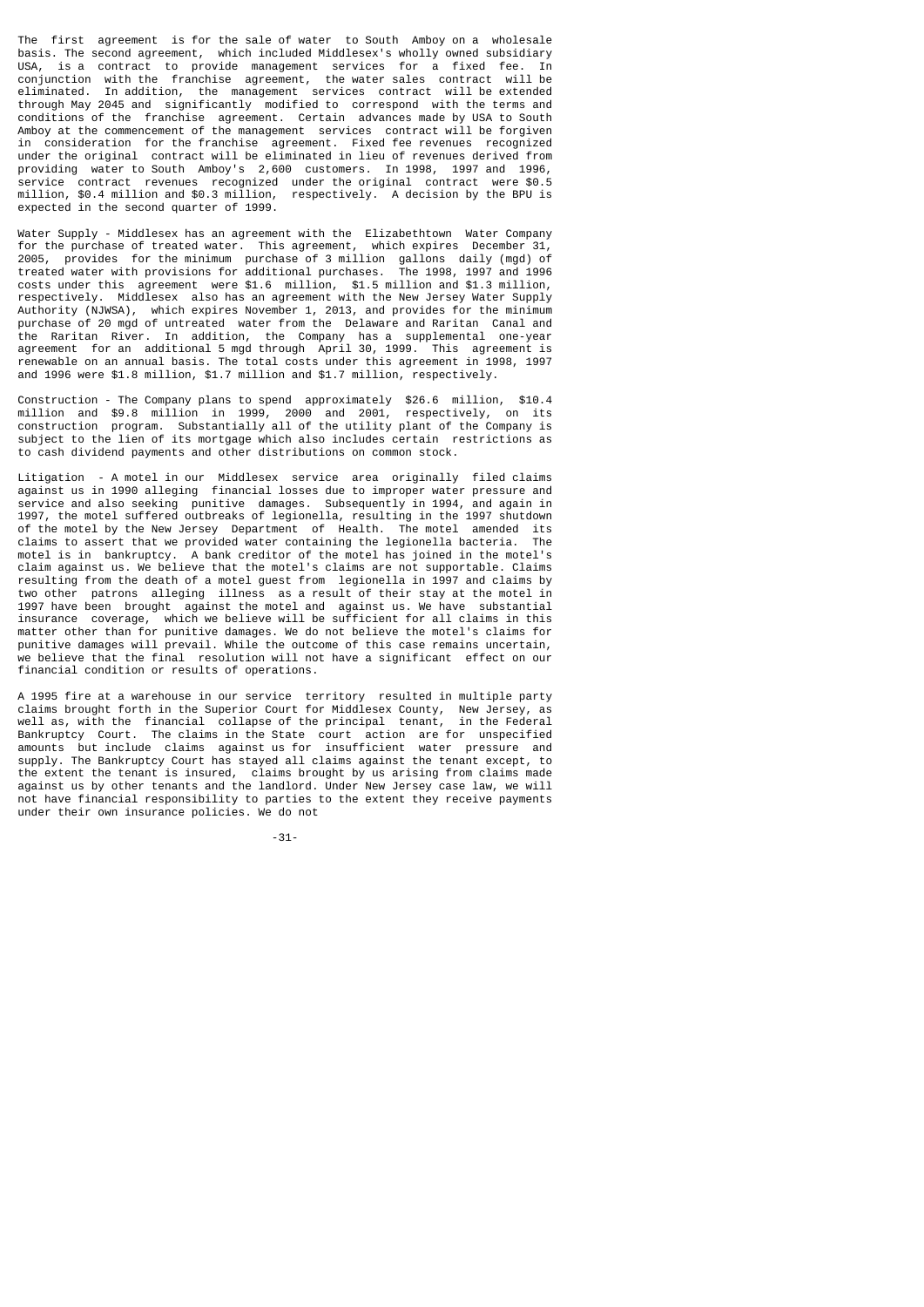know either the total amount of claims against us or how much of that amount will be covered by the parties' own insurance policies. Our counsel in the litigation advises us that the case is unlikely to be resolved rapidly. We believe we have substantial defenses to the claims against us, although we do not have insurance coverage for them.

The Company has been notified of a potential claim of \$1.5 million involving the break of both a Company water line and an underground electric power cable in close proximity to it. The power cable contained both electric lines and a petroleum based insulating fluid. The Company is insured for damages except for damages resulting from pollution discharge. Causation and liability has not been established.

Note 5 - Lines of Credit, Notes Payable and Restricted Cash

|                                | (Thousands of Dollars) |                          |                          |  |
|--------------------------------|------------------------|--------------------------|--------------------------|--|
|                                | 1998<br>1997           |                          | 1996                     |  |
|                                |                        |                          |                          |  |
| Established Lines at Year End  | \$28,000               | \$20,000                 | \$20,000                 |  |
| Maximum Amount Outstanding     | 4,575                  | $\overline{\phantom{0}}$ | $\overline{\phantom{0}}$ |  |
| Average Outstanding            | 2,653                  |                          | $\overline{\phantom{0}}$ |  |
| Notes Payable at Year End      | 1,000                  |                          | $\overline{\phantom{0}}$ |  |
| Weighted Average Interest Rate | 5.37%                  |                          | $\overline{\phantom{0}}$ |  |

To accommodate the funding requirements of the Company's on-going capital program, in December 1997 the Board of Directors authorized an increase in the amount of lines of credit for up to \$30 million. Short-term borrowings are generally below the prime rate with some requirements for compensating balances not exceeding 5% of the line.

Restricted temporary cash investments at December 31, 1998 include a \$7.1 million balance of Series W First Mortgage Bonds proceeds and a \$2.2 million balance of Series X and Y First Mortgage Bonds proceeds. These funds are held in trusts and restricted to specific capital expenditures. The Series W proceeds are for costs related to the CJO Plant upgrade. Series X and Y proceeds can only be used for the 1999 main cleaning and cement lining program.

## Note 6 - Related Party Transactions

During 1998, 1997 and 1996, Middlesex had transactions with a construction company in which a member of the Board of Directors has a financial interest. Major construction transactions were awarded on the basis of competitive bids approved by the Board of Directors (with the interested Director abstaining) and amounted to \$1.0 million, \$0.7 million and \$0.9 million for the years 1998, 1997 and 1996, respectively. These amounts included \$0.1 million due the construction company at December 31, 1998, 1997 and 1996.

-32-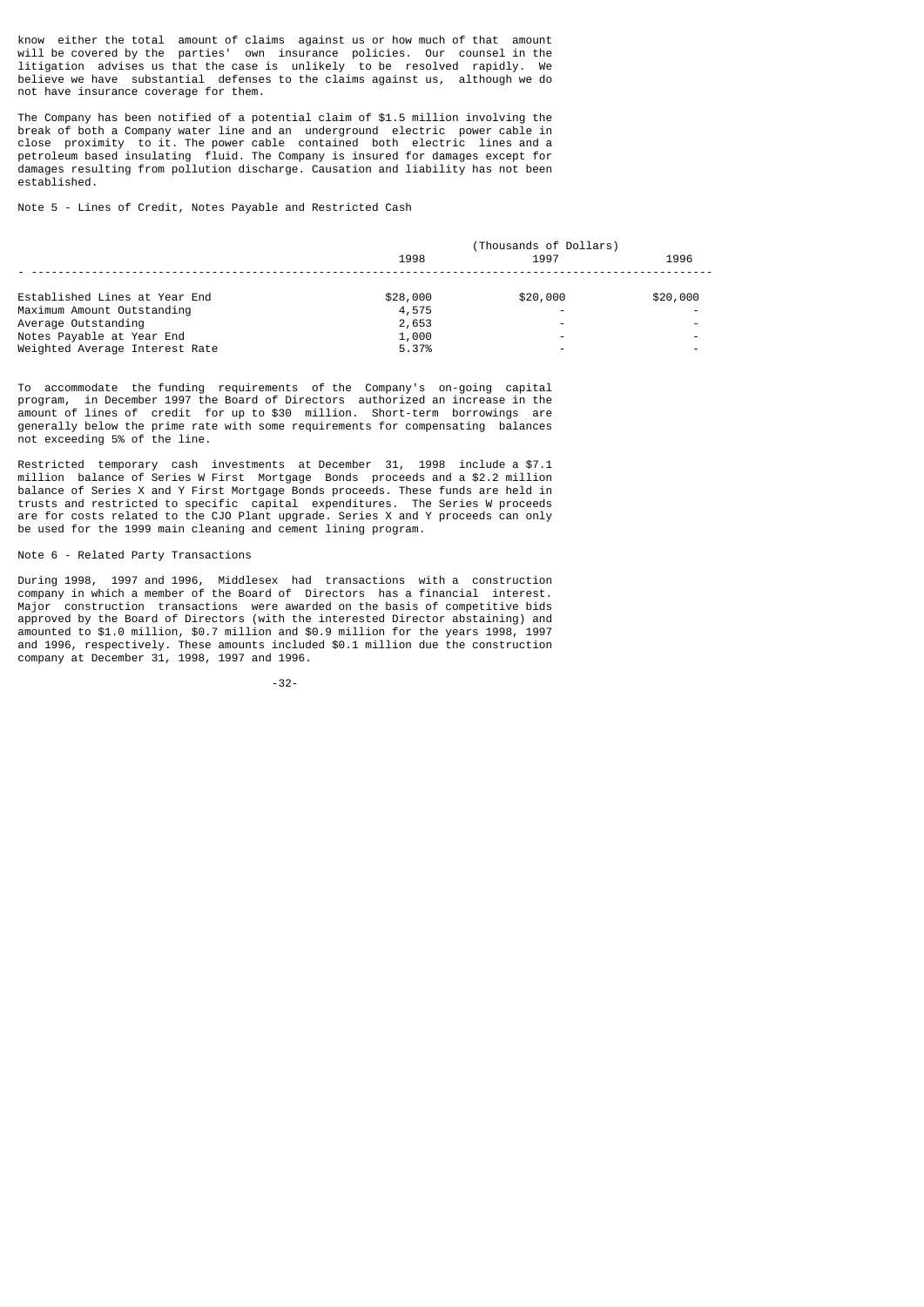## Note 7 - Quarterly Operating Results - Unaudited

## Quarterly operating results for 1998 and 1997 are as follows:

|                            | 1st     | (Thousands of Dollars Except per Share Data)<br>2nd | 3rd        | 4th      |            |
|----------------------------|---------|-----------------------------------------------------|------------|----------|------------|
| 1998                       | Quarter | Quarter                                             | Quarter    | Quarter  | Year       |
| Operating Revenues         | \$9,769 | \$10,591                                            | \$12,074   | \$10,624 | \$43,058   |
| Operating Income           | 1,948   | 2,268                                               | 2,978      | 1,955    | 9,149      |
| Net Income                 | 1,263   | 1,574                                               | 2,348      | 1,336    | 6,521      |
| Basic Earnings per Share   | \$0.28  | \$<br>0.34                                          | \$0.52     | \$0.28   | \$1.42     |
| Diluted Earnings per Share | 0.28    | 0.34                                                | 0.51       | 0.28     | 1.41       |
| 1997                       |         |                                                     |            |          |            |
| Operating Revenues         | \$9,336 | \$9,937                                             | \$10,968   | \$10,053 | \$40,294   |
| Operating Income           | 2,023   | 2,120                                               | 2,682      | 1,943    | 8,768      |
| Net Income                 | 1,282   | 1,311                                               | 1,894      | 1,374    | 5,861      |
| Basic Earnings per Share   | \$0.30  | \$<br>0.30                                          | 0.43<br>\$ | \$0.30   | \$<br>1.33 |
| Diluted Earnings per Share | 0.30    | 0.30                                                | 0.43       | 0.30     | 1.33       |

The information above, in the opinion of the Company, includes all adjustments consisting only of normal recurring accruals necessary for a fair presentation of such amounts. The business of the Company is subject to seasonal fluctuation with the peak period usually occurring during the summer months.

## Note 8 - Capitalization

All the transactions discussed below related to the issuance or redemption of securities were approved by the BPU, except where noted.

#### Common Stock

In December 1998, the Company completed the sale of 517,000 shares of its no par common stock at a price of \$24.625 per share. The majority of the proceeds of the offering will be used to fund a portion of the cost of the CJO Plant upgrade. In addition, other capital improvement expenditures for the Company's utility systems will be funded by the proceeds.

In June 1998, the Company increased the number of shares authorized under the Dividend Reinvestment and Common Stock Purchase Plan (DRP) from 900,000 to 1,700,000 shares. The cumulative number of shares issued under the DRP at December 31, 1998 is 848,493. In October 1997, the Board of Directors approved a 5% discount on the first 100,000 shares of common stock sold to participants of the Company's DRP between the period of January 2, 1998 and June 1, 1998.

During 1998, 1997 and 1996, 110,852 shares (\$2.3 million), 64,148 shares (\$1.1 million) and 67,977 shares (\$1.2 million) of common stock were issued under DRP and the restricted stock plan, respectively.

In the event dividends on the preferred stock are in arrears, no dividends may be declared or paid on the common stock of the Company. At December 31, 1998, no restrictions were placed on common dividends.

-33-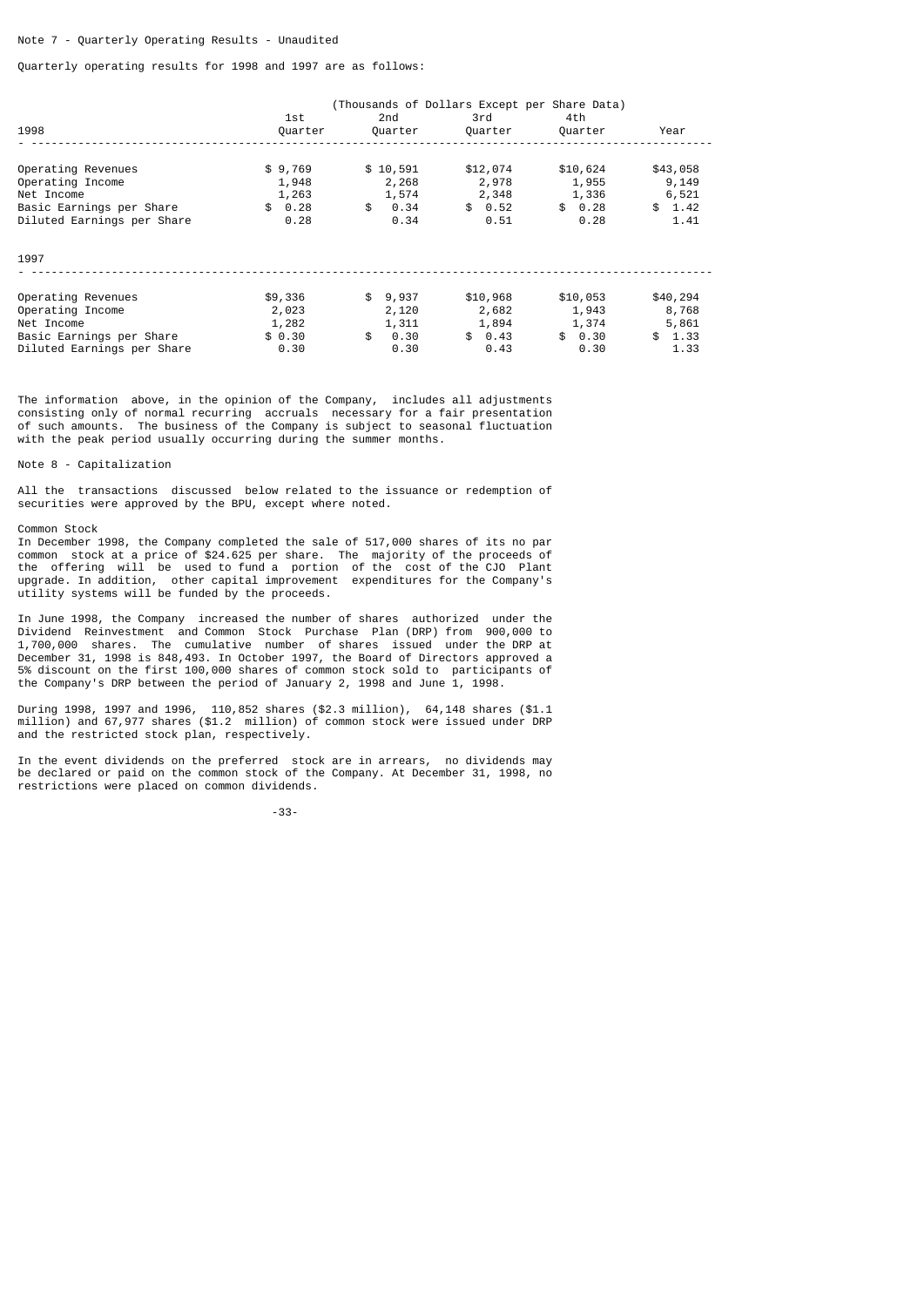Preferred Stock If four or more quarterly dividends are in arrears, the preferred shareholders, as a class. are entitled to elect two members to the Board of Directors in as a class, are entitled to elect two members to the Board of Directors in addition to Directors elected by holders of the common stock. In 1998, the addition to Directors elected by holders of the common stock. In 1998, the number of authorized Preferred Stock, without par value, was reduced from<br>150.000 shares to 149.980 shares to account for shares that were redeemed. At 150,000 shares to 149,980 shares to account for shares that were December 31, 1998 and 1997, 45,898 shares of Preferred Stock presently authorized were outstanding for each year. There were no dividends in arrears. The conversion feature of the no par \$7.00 Cumulative and Convertible Preferred Stock allows the security holders to exchange one convertible preferred share for six shares of the Company's common stock. In addition, the Company may redeem up to 10% of the outstanding convertible stock in any calendar year at a price equal to the fair market value of six shares of the Company's common stock for each share of convertible stock redeemed. On July 31, 1997, Middlesex issued 20,000 shares of no par \$8.00 Cumulative and Convertible Preferred Stock convertible into 137,140 shares of Middlesex's common stock for 100% of the common stock of Public. The preferred shares are convertible at the election of the security holder within seven years from the date of issuance at the common equivalent rate of 6.857 shares of common stock for each share of preferred. The same conversion feature is granted to Middlesex after seven years from the date of issuance.

The acquisition of Public, a 2,500-customer water system located in Sussex County Delaware was accounted for under the purchase method of accounting. The acquisition price, representing the value of the convertible preferred stock issued, was \$2.3 million and resulted in an acquisition adjustment of \$1.0 million. The acquisition adjustment is being amortized over a period determined using the remaining composite life of Public's utility plant.

The following is supplemental unaudited pro forma information, as though the acquisition occurred as of January 1, 1996.

|                            | 1997     | 1996     |
|----------------------------|----------|----------|
|                            |          |          |
| Operating Revenues         | \$40,985 | \$38,643 |
| Net Income                 | 5,864    | 5,247    |
| Basic Earnings per Share   | \$1.31   | \$1.18   |
| Diluted Earnings per Share | 1.30     | 1.18     |

### Long-term Debt

On March 31, 1998, Middlesex issued \$23.0 million of First Mortgage Bonds designated as Series W with a maturity date of February 1, 2038 and a coupon rate of 5.35%. The effective interest cost to maturity is 5.48%. The bond offering was competitively bid in cooperation with the New Jersey Economic Development Authority. Interest paid to the bondholders is exempt from federal and New Jersey income taxes (Tax Exempt). However, the interest is subject to the Alternative Minimum Tax (AMT). The proceeds of the bonds are being used to finance a significant portion of the upgrade of the CJO Plant.

On November 1, 1998, the Company issued \$1.05 million, designated as Series X, and \$1.135 million, designated as Series Y, First Mortgage Bonds through the New Jersey State Revolving Fund (SRF). Series X has a zero interest cost, while Series Y has a coupon rate that varies from 4.25% to 4.625%. Both issues have a final maturity date of August 1, 2018. The SRF program, which is administered by the New Jersey Environmental Infrastructure Trust, evolved from the Federal Environmental Protection Agency's (EPA) regulations issued under the Safe Drinking Water Act. Under this program, investor-owned public water

-34-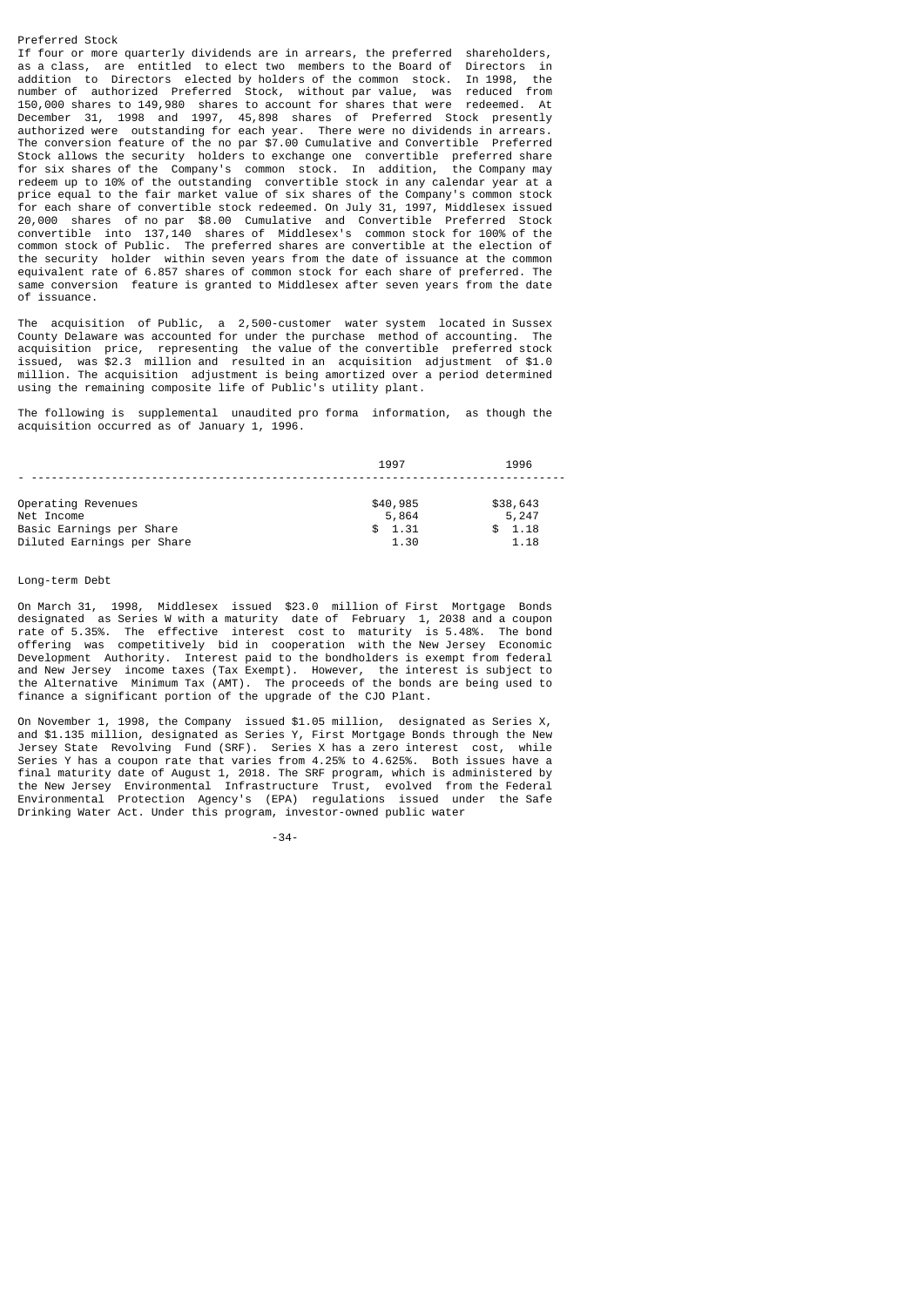utilities can apply for construction loans, which are funded by the participating state and the EPA through the state environmental agency. In New Jersey, initial project approval must be granted by the New Jersey Department of Environmental Protection. Funds from the EPA, which can equal up to 50% of construction costs, are loaned at a zero interest cost; the interest rate on the state portion of the loan is based upon the market place at time of issuance. The interest paid to bondholders is considered Tax Exempt subject to AMT. The proceeds of the bonds are being used to fund the 1999 capital project to clean and cement line previously unlined pipes and mains. The aggregate annual maturities for the amortizing secured note and Series X and Y First Mortgage Bonds for each of the next five years are as follows: 1999 and 2000 - \$0.1 million; and 2001 through 2003; \$0.2 million. All other First Mortgage Bonds are term bonds with a single maturity date, which are listed in the Consolidated Statements of Capital Stock and Long-term Debt. The weighted average interest rate on all long-term debt at December 31, 1998 and 1997 was 6.0% and 6.35%, respectively.

# Earnings Per Share

In accordance with SFAS No. 128, "Earnings Per Share," which requires dual presentation of basic and diluted earnings per share in the Consolidated Statement of Income and requires a reconciliation of basic earnings per share (EPS) to diluted EPS, the following table presents the calculation of basic and diluted EPS for the three years ended December 31. Basic EPS are computed on the basis of the weighted average number of shares outstanding. Diluted EPS assumes the conversion of both the Convertible Preferred Stock \$7.00 Series and \$8.00 Series.

|                                                                                         |                       | 1998               | 1997                 |                   | (In Thousands Except per Share Amounts) | 1996        |
|-----------------------------------------------------------------------------------------|-----------------------|--------------------|----------------------|-------------------|-----------------------------------------|-------------|
| Basic:                                                                                  | Income                | Shares             | Income               | Shares            | Income                                  | Shares      |
| Net Income<br>Preferred Dividend                                                        | \$6,521<br>(319)      | 4,354              | \$5,861<br>(226)     | 4,235             | \$5,167<br>(159)                        | 4,169       |
| Earnings Applicable to Common Stock                                                     | \$6,202               | 4,354              | \$5,635              | 4,235             | \$5,008                                 | 4,169       |
| <b>Basic EPS</b>                                                                        | \$1.42                |                    | \$1.33               |                   | \$1.20                                  |             |
| Diluted:                                                                                |                       |                    |                      |                   |                                         |             |
| Earnings Applicable to Common Stock<br>\$7.00 Series Dividend<br>\$8.00 Series Dividend | \$6,202<br>104<br>160 | 4,354<br>89<br>137 | \$5,635<br>104<br>68 | 4,235<br>89<br>58 | \$5,008<br>104                          | 4,169<br>89 |
| Adjusted Earnings Applicable to Common Stock                                            | \$6,466               | 4,580              | \$5,807              | 4,382             | \$5,112                                 | 4,258       |
| Diluted EPS                                                                             | \$1.41                |                    |                      | \$1.33            |                                         | \$1.20      |

#### Fair Value of Financial Instruments

The following methods and assumptions were used by the Company in estimating its fair value disclosure for financial instruments for which it is practicable to estimate that value. The carrying amounts reflected in the consolidated balance sheets for cash and cash equivalents, marketable securities, and trade receivables and payables approximate their respective fair values due to the short-term maturities of these instruments. The fair value of the Company's long-term debt relating to first mortgage bonds is based on quoted market prices for similar issues. At December 31, 1998 and 1997, the carrying and fair market value of the Company's bonds were as follows:

-35-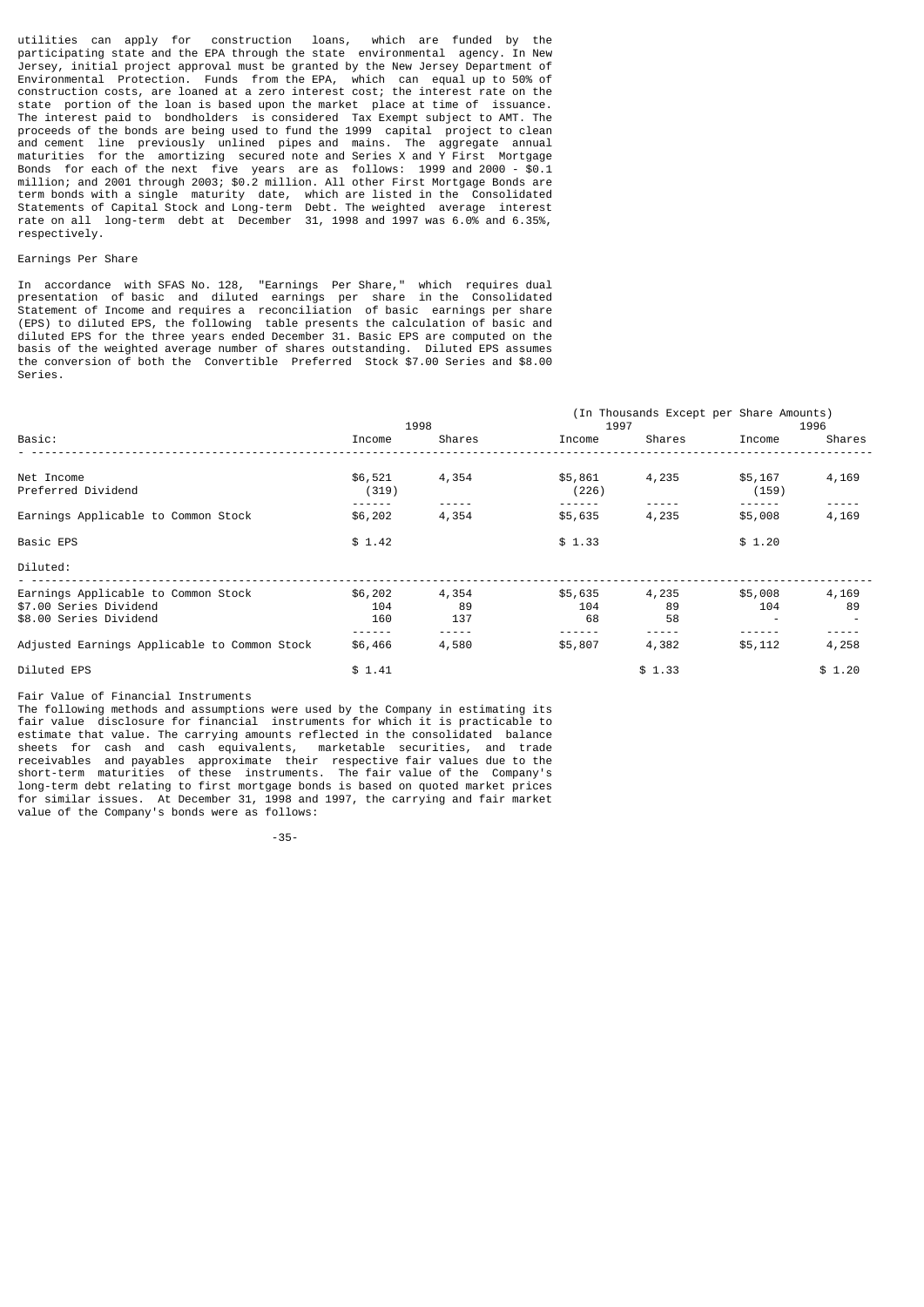|                      |                   |               | (Thousands of Dollars) |               |
|----------------------|-------------------|---------------|------------------------|---------------|
|                      |                   | 1998          |                        | 1997          |
|                      | Carrying<br>Value | Fair<br>Value | Carrying<br>Value      | Fair<br>Value |
| First Mortgage Bonds | \$74,685          | \$75,106      | \$49,500               | \$49,800      |

For other long-term debt for which there were no quoted market price, it was not practicable to estimate their fair value. The carrying amounts of these instruments at December 31, 1998 and 1997 were \$3.4 million and \$3.5 million, respectively. Customer advances for construction have a carrying value of \$11.3 million and \$10.8 million at December 31, 1998 and 1997, respectively. Their relative fair values cannot be accurately estimated since future refund payments depend on several variables, including new customer connections, customer consumption levels and future rate increases.

# Note 9 - Employee Benefit Plans

Effective January 1, 1998, the Company adopted SFAS No. 132, "Employers' Disclosures about Pensions and Other Postretirement Benefits," which revises and standardizes disclosure requirements for pension and other postretirement benefit plans but does not change the measurement or recognition of those plans. SFAS No. 132 supersedes the disclosure requirements in SFAS No. 87, "Employers' Accounting for Pensions," and SFAS No. 106, "Employers' Accounting for Postretirement Benefits Other Than Pensions."

### Pension

The Company has a noncontributory defined benefit pension plan which covers substantially all employees with more than 1,000 hours of service. The Company makes contributions to the plan consistent with the funding requirements of Federal laws and regulations. In 1998, employees of Public, Pinelands Water and Pinelands Wastewater became eligible to participate in the Plan. Plan assets consist primarily of corporate equities, cash equivalents, and stock and bond funds. In addition, the Company maintains an unfunded supplemental pension plan for its executives.

# Postretirement Benefits Other Than Pensions

The Company has a postretirement benefit plan other than pension for substantially all of its retired employees. Coverage includes health care and life insurance. Employee contributions are dependent on credited years of service. Accrued retirement benefit costs are recorded each year. In 1998, employees of Tidewater, Public, Pinelands Water and Pinelands Wastewater became eligible to participate in the Plan.

The Company has recognized a deferred regulatory asset relating to the difference between the accrued retirement benefit costs and actual cash paid for plan premiums in years prior to 1998. Included in the regulatory asset is a transition obligation from adopting SFAS No.106 on January 1, 1993. As part of Middlesex's most recent rate case settlement (see Note 2), the BPU allowed the recovery of the annual accrued retirement benefit costs and the amortization of the transition obligation over 15 years. The regulatory assets at December 31, 1998 and 1997 were \$1.2 million and \$1.3 million, respectively.

The following table sets forth information relating to the Company's Pension Plans and Other Postretirement Benefits.

-36-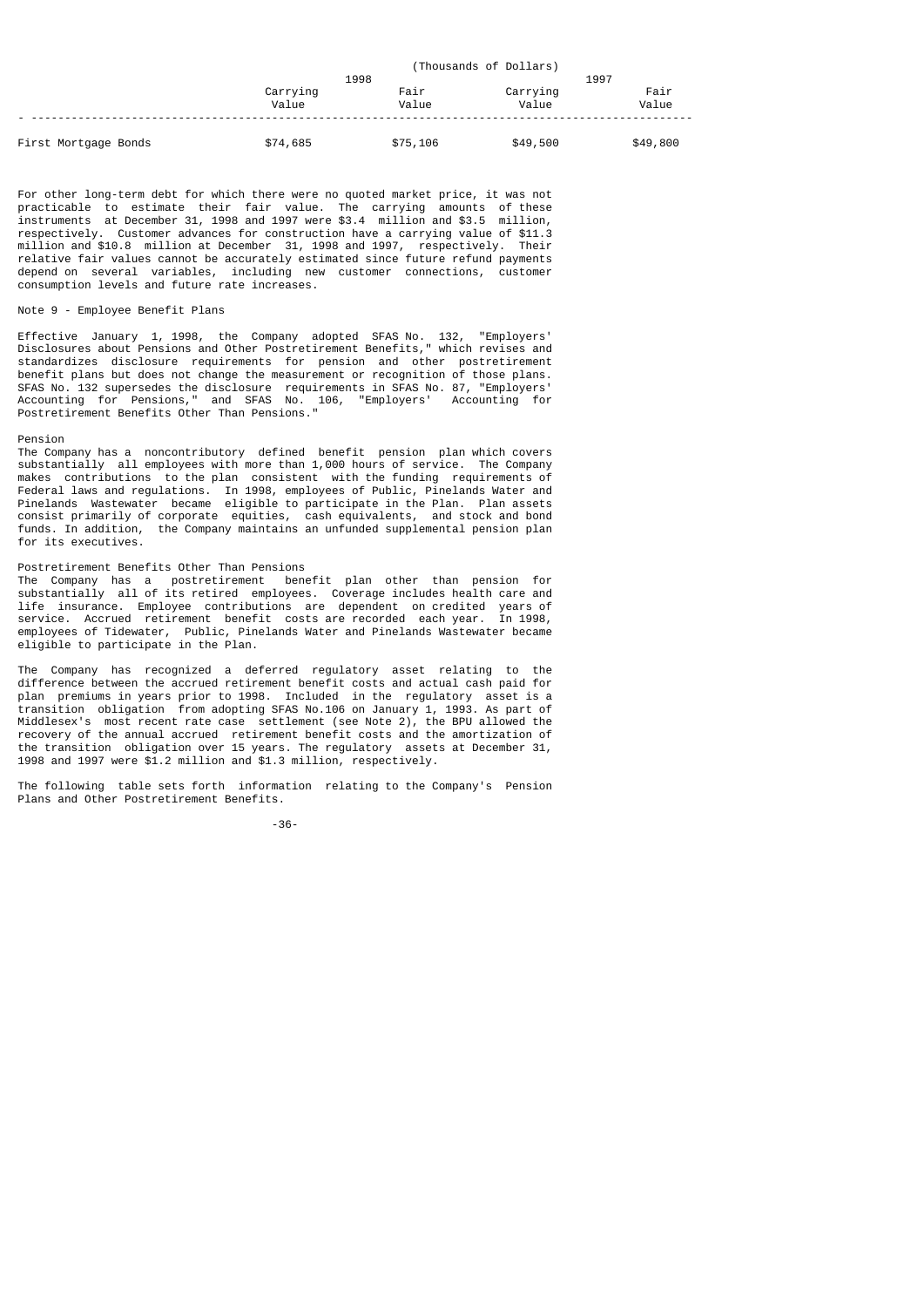|                                                                                                                                                                                                                                  | 1998                                                         | Pension Benefits<br>1997                                                   | (Thousands of Dollars)<br>1998                                           | Other Benefits<br>1997                                                        |                                                        |                                                                |
|----------------------------------------------------------------------------------------------------------------------------------------------------------------------------------------------------------------------------------|--------------------------------------------------------------|----------------------------------------------------------------------------|--------------------------------------------------------------------------|-------------------------------------------------------------------------------|--------------------------------------------------------|----------------------------------------------------------------|
| Reconciliation of Benefit Obligation                                                                                                                                                                                             | \$15,577                                                     | \$13,262                                                                   | 4,209<br>\$.                                                             | 3,602<br>\$                                                                   |                                                        |                                                                |
|                                                                                                                                                                                                                                  | 619<br>1,065<br>$\sim$ $\sim$<br>(688)                       | 534<br>935<br>522<br>(647)                                                 | 132<br>287<br>1<br>(195)                                                 | 116<br>258<br>173<br>(214)                                                    |                                                        |                                                                |
|                                                                                                                                                                                                                                  | \$16,573                                                     | \$14,606                                                                   | \$4,434                                                                  | \$3,935                                                                       |                                                        |                                                                |
| Reconciliation of Plan Assets at Fair Value                                                                                                                                                                                      | \$14,777                                                     | \$12,831                                                                   | \$<br>$\sim$ $-$                                                         | \$<br>$\sim$ $\sim$                                                           |                                                        |                                                                |
| Actual Return on Plan Assets<br>Employer Contributions                                                                                                                                                                           | 3,456<br>46<br>(687)                                         | 2,498<br>95<br>(647)                                                       | $ -$<br>195<br>(195)                                                     | $\sim$ $\sim$<br>214<br>(214)                                                 |                                                        |                                                                |
|                                                                                                                                                                                                                                  | \$17,592                                                     | \$14,777                                                                   |                                                                          |                                                                               |                                                        |                                                                |
| Unrecognized Net Transition Obligation<br>Unrecognized Net Actuarial (Gain)/Loss $\ldots \ldots \ldots \ldots$<br>Unrecognized Prior Service Cost                                                                                | \$1,019<br>44<br>(3, 661)<br>758                             | \$<br>171<br>58<br>(2, 287)<br>826                                         | \$(4, 434)<br>1,894<br>945<br>(146)                                      | \$(3, 935)<br>2,029<br>734<br>(157)                                           |                                                        |                                                                |
|                                                                                                                                                                                                                                  | \$(1, 840)                                                   | \$(1, 232)                                                                 | \$(1, 741)                                                               | \$(1, 329)                                                                    |                                                        |                                                                |
|                                                                                                                                                                                                                                  | 1998                                                         | Pension Benefits<br>1997                                                   | (Thousands of Dollars)<br>1996                                           | 1998                                                                          | Other Benefits<br>1997                                 | 1996                                                           |
| Components of Net Periodic Benefit Cost<br>Expected Return on Plan Assets<br>Amortization of Net Transition Obligation<br>Amortization of Net Actuarial (Gain)/Loss<br>Amortization of Prior Service Cost<br>Requlatory Deferral | 619<br>1,065<br>(1, 156)<br>14<br>10<br>102<br>$\sim$ $\sim$ | \$<br>534<br>935<br>(1,002)<br>14<br>$\overline{7}$<br>98<br>$\sim$ $\sim$ | \$<br>507<br>879<br>(924)<br>14<br>$\sim$ $\sim$<br>107<br>$\sim$ $\sim$ | \$<br>\$<br>132<br>287<br>$\sim$ $\sim$<br>135<br>64<br>(11)<br>$\sim$ $\sim$ | 116<br>258<br>$\sim$ $-$<br>135<br>41<br>(11)<br>(325) | \$<br>101<br>211<br>$\sim$ $\sim$<br>135<br>2<br>(11)<br>(246) |
| <u></u><br>Net Periodic Benefit Cost                                                                                                                                                                                             | 654<br>\$                                                    | \$<br>586                                                                  | \$<br>583                                                                | \$<br>607<br>\$                                                               | 214                                                    | \$<br>192                                                      |

- ------------------------------------------------------------------------------------------------------------------------------------

-37-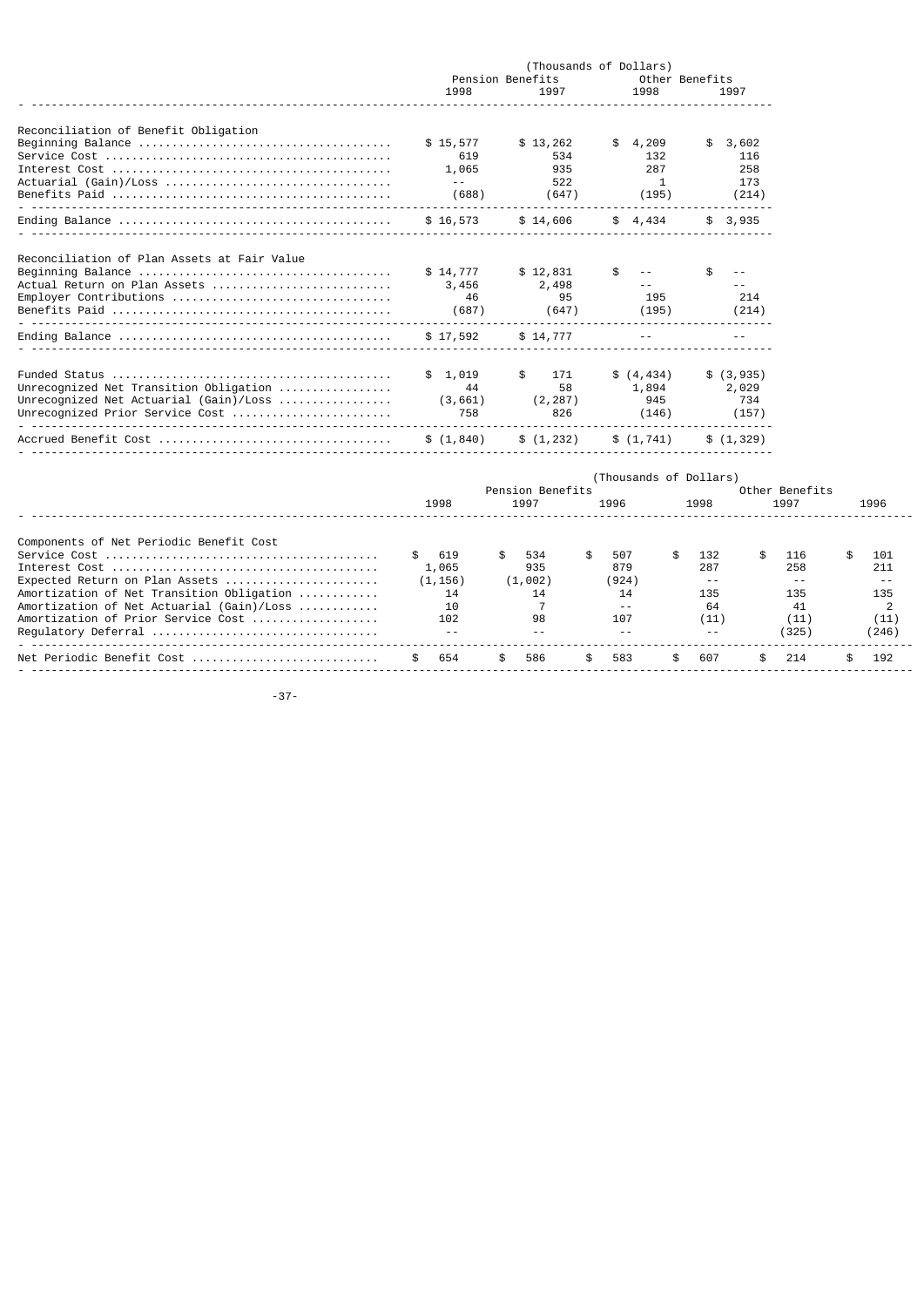| Bnefits<br>Weighted-Average Assumptions | Pension Benefits<br>1998 | 1997   | 1996   | Other<br>1998 | 1997  | 1996  |
|-----------------------------------------|--------------------------|--------|--------|---------------|-------|-------|
| Discount Rate $\ldots$ ,,,,,,,,,,,,,,   | 7.00%                    | 7.00%  | 7.25%  | 7.00%         | 7.00% | 7.25% |
| Expected Return on Plan Assets          | 8.00%                    | 8.00%  | 8.00%  | - -           |       |       |
| Actual Return on Plan Assets.           | 23.95%                   | 20.42% | 12.10% | $ -$          |       | $ -$  |
| Rate of Compensation Increase           | 4.75%                    | 4.75%  | 4.75%  | 4.75%         | 4.75% | 4.75% |

For measurement purposes, a 5.0% annual rate of increase in the per capita cost of covered health care benefits was assumed for 1998 and all future years. Assumed health care trend rates have a significant effect on the amounts reported for the health care plan. A one-percentage point change in assumed health care cost trend rates would have the following effects:

|                                                                          |             | (Thousands of Dollars)<br>1 Percentage Point |
|--------------------------------------------------------------------------|-------------|----------------------------------------------|
|                                                                          | Increase    | Decrease                                     |
|                                                                          |             |                                              |
| Effect on Current Year's Benefit Expense<br>Effect on Benefit Obligation | - 69<br>717 | (58)<br>(607)                                |

# 401(k) Plan

The Company has a  $401(k)$  defined contribution plan, which covers substantially all employees with more than 1,000 hours of service. Under the terms of the Plan, the Company matches 100% of a participant's contributions which do not exceed 1% of a participant's compensation, plus 50% of a participant's contributions exceeding 1% but not more than 6%. The Company's matching contributions in 1998, 1997 and 1996 amounted to \$0.2 million for each year.

#### Stock Based Compensation

The Company maintains a restricted stock plan, under which 36,050 shares of the Company's common stock are held in escrow by the Company for key employees. Such stock is subject to an agreement requiring forfeiture by the employee in the event of termination of employment within five years of the grant other than as a result of retirement, death or disability.

In May 1997, 100,000 additional shares were allocated to the restricted stock plan, bringing the maximum number of shares authorized for grant under this plan<br>to 160.000 shares. Compensation expense is determined by the market value of the to 160,000 shares. Compensation expense is determined by the market value of stock on the date of the award and is being amortized over a five-year period. The compensation expenses were \$0.1 million for each of the years 1998, 1997 and 1996.

As permitted by SFAS No. 123, "Accounting for Stock-Based Compensation," (SFAS No. 123) the Company elected to account for its stock based compensation under Accounting Principles Board Opinion No. 25, "Accounting for Stock Issued to Employees." Had compensation costs for the Company's restricted stock plan been determined based on methodology prescribed in SFAS No. 123, there would have been no effect on its results of operations or cash flows.

-38-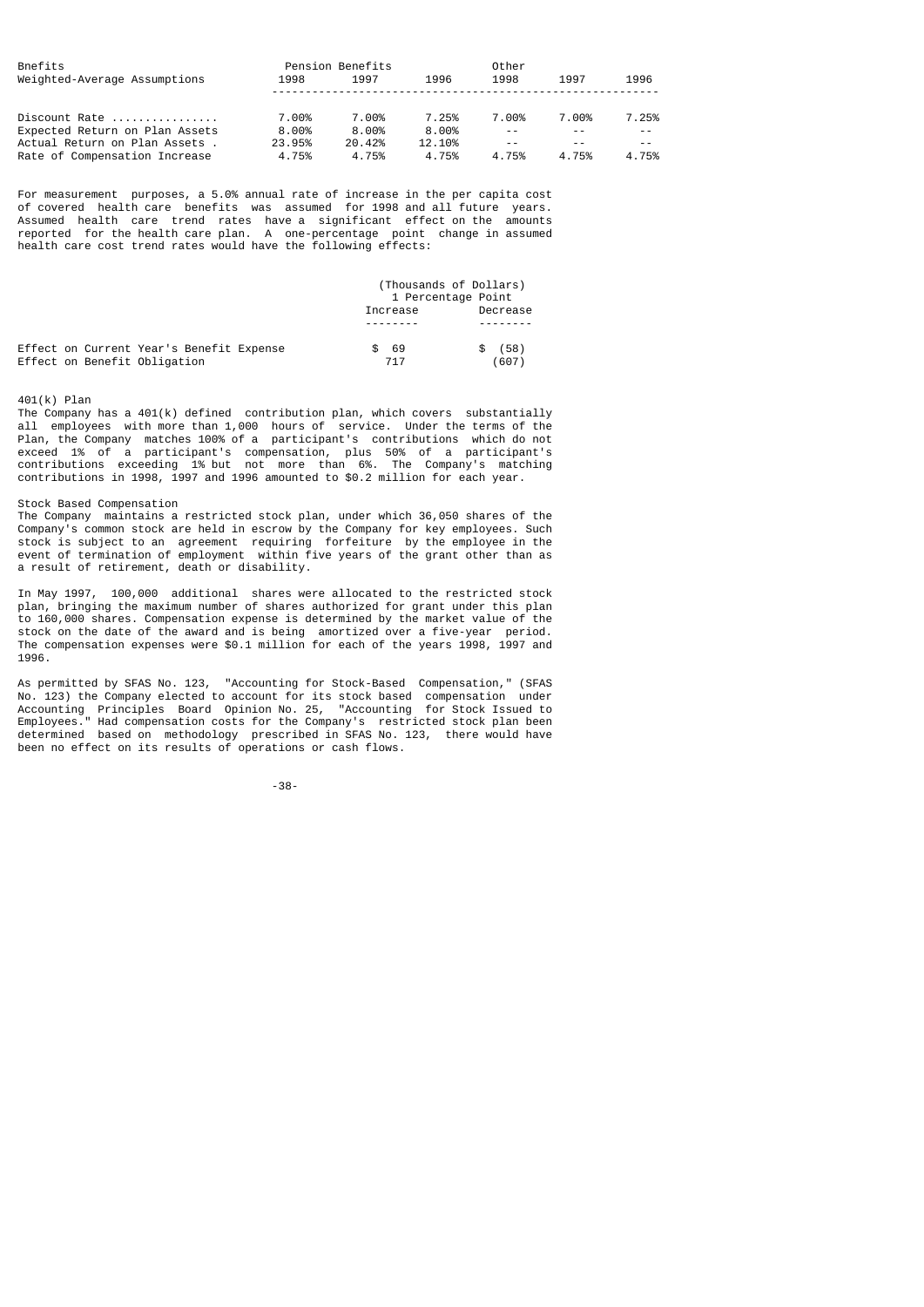### INDEPENDENT AUDITORS' REPORT MIDDLESEX WATER COMPANY

We have audited the accompanying consolidated balance sheets and consolidated statements of capital stock and long-term debt of Middlesex Water Company and its subsidiaries as of December 31, 1998 and 1997 and the related consolidated statements of income, retained earnings and of cash flows for each of the three years in the period ended December 31, 1998. These consolidated financial statements are the responsibility of the Company's management. Our responsibility is to express an opinion on these consolidated financial statements based on our audits.

We conducted our audits in accordance with generally accepted auditing standards. Those standards require that we plan and perform the audit to obtain reasonable assurance about whether the financial statements are free of material misstatement. An audit includes examining, on a test basis, evidence supporting the amounts and disclosures in the financial statements. An audit also includes assessing the accounting principles used and significant estimates made by management, as well as evaluating the overall financial statement presentation. We believe that our audits provide a reasonable basis for our opinion.

In our opinion, such consolidated financial statements present fairly, in all material respects, the financial position of Middlesex Water Company and its subsidiaries at December 31, 1998 and 1997 and the results of their operations and their cash flows for each of the three years in the period ended December 31, 1998 in conformity with generally accepted accounting principles.

/s/DELOITTE & TOUCHE LLP/

- ------------------------ DELOITTE & TOUCHE LLP Parsippany, New Jersey February 16, 1999

-39-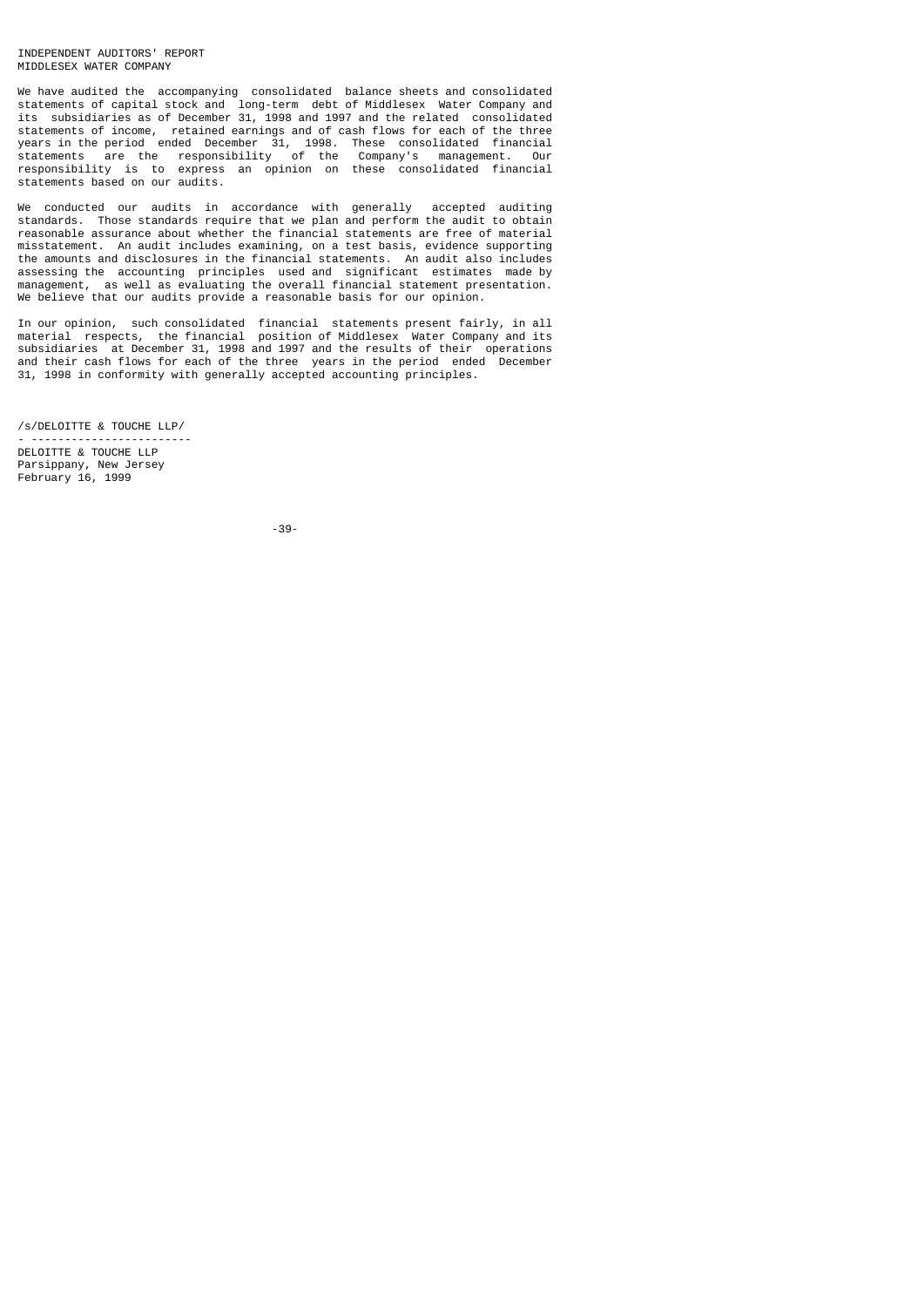#### SIGNATURES ----------

 Pursuant to the requirements of Section 13 or 15(d) of the Securities and Exchange Act of 1934, the registrant has duly caused this report to be signed on its behalf by the undersigned, thereunto duly authorized.

| Chairman of the Board and<br>President and Director      | /s/J. Richard Tompkins/                    | 3/25/99             |
|----------------------------------------------------------|--------------------------------------------|---------------------|
|                                                          | J. Richard Tompkins                        | Date                |
| Executive Vice President and<br>Director                 | /s/Richard A. Russo/                       | 3/25/99<br><u>.</u> |
|                                                          | Richard A. Russo                           | Date                |
| Vice President and Controller<br>Chief Financial Officer | /s/A. Bruce 0'Connor/                      | 3/25/99<br><u>.</u> |
|                                                          | A. Bruce O'Connor                          | Date                |
| Director                                                 | /s/John C. Cutting/<br>------------------- | 3/25/99<br>.        |
|                                                          | John C. Cutting                            | Date                |
| Director                                                 | /s/Ernest C. Gere/                         | 3/25/99<br><u>.</u> |
|                                                          | Ernest C. Gere                             | Date                |
| Director                                                 | /s/John P. Mulkerin/                       | 3/25/99<br>.        |
|                                                          | John P. Mulkerin                           | Date                |
| Director                                                 | /s/Stephen H. Mundy/                       | 3/25/99<br>.        |
|                                                          | Stephen H. Mundy                           | Date                |
| Director                                                 | /s/Philip H. Reardon/                      | 3/25/99<br><u>.</u> |
|                                                          | Philip H. Reardon                          | Date                |
| Director                                                 | /s/Jeffries Shein/<br><u>.</u>             | 3/25/99<br><u>.</u> |
|                                                          | Jeffries Shein                             | Date                |

-40-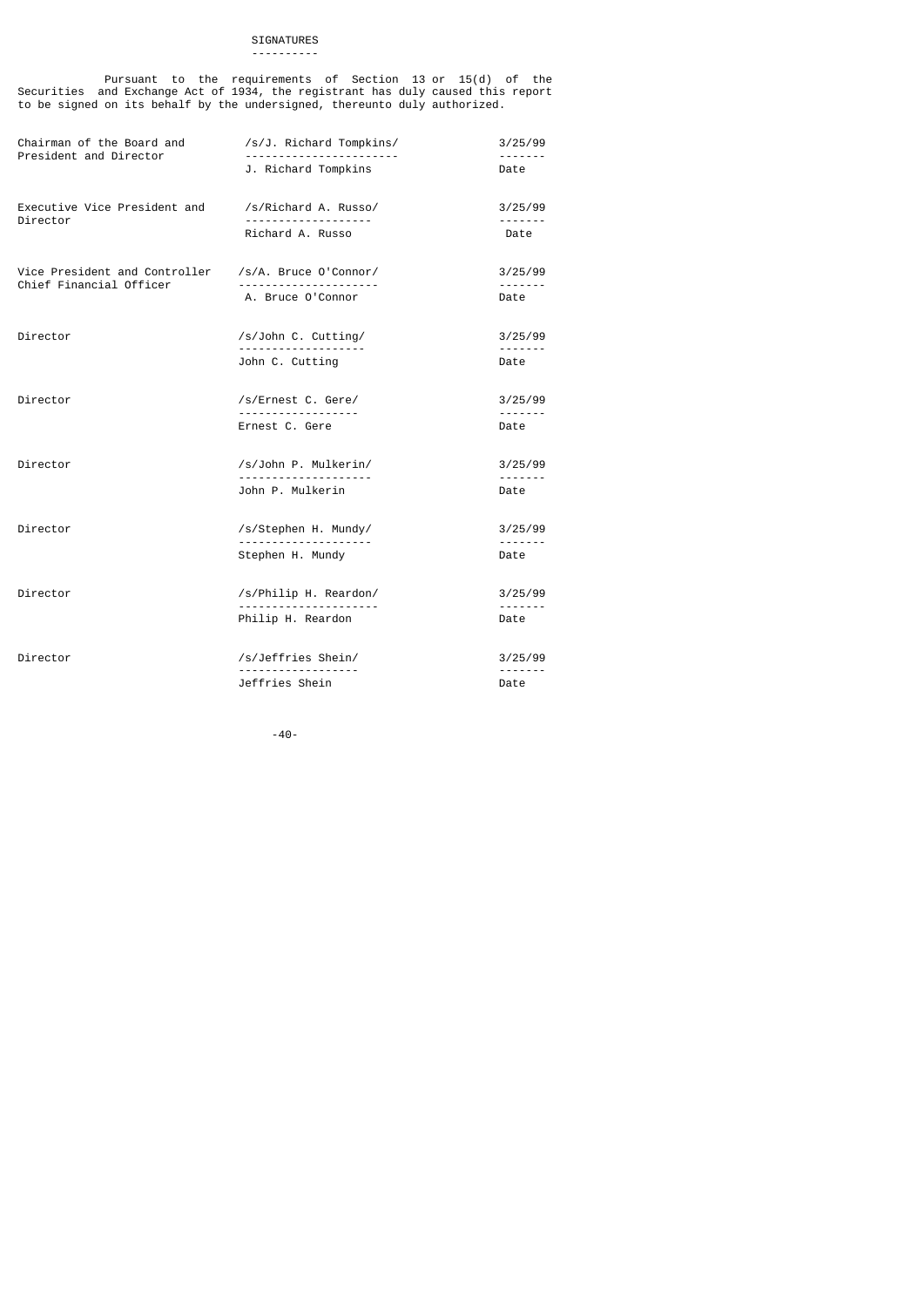# EXHIBIT INDEX

Exhibits designated with an asterisk (\*) are filed herewith. The exhibits not so designated have heretofore been filed with the Commission and are incorporated herein by reference to the documents indicated in the previous filing columns following the description of such exhibits.

|                                                                                                                                                                                                                                                                                                                                                                                              |                                                                                                                                                                                                            | Previous Filing's                     |                                                                                                                                                                                                                                                                                                                                                                                              |
|----------------------------------------------------------------------------------------------------------------------------------------------------------------------------------------------------------------------------------------------------------------------------------------------------------------------------------------------------------------------------------------------|------------------------------------------------------------------------------------------------------------------------------------------------------------------------------------------------------------|---------------------------------------|----------------------------------------------------------------------------------------------------------------------------------------------------------------------------------------------------------------------------------------------------------------------------------------------------------------------------------------------------------------------------------------------|
| Exhibit<br>NO.                                                                                                                                                                                                                                                                                                                                                                               | Document Description                                                                                                                                                                                       | Registration<br>NO.                   | Exhibit<br>No.                                                                                                                                                                                                                                                                                                                                                                               |
| $\frac{1}{2} \frac{1}{2} \frac{1}{2} \frac{1}{2} \frac{1}{2} \frac{1}{2} \frac{1}{2} \frac{1}{2} \frac{1}{2} \frac{1}{2} \frac{1}{2} \frac{1}{2} \frac{1}{2} \frac{1}{2} \frac{1}{2} \frac{1}{2} \frac{1}{2} \frac{1}{2} \frac{1}{2} \frac{1}{2} \frac{1}{2} \frac{1}{2} \frac{1}{2} \frac{1}{2} \frac{1}{2} \frac{1}{2} \frac{1}{2} \frac{1}{2} \frac{1}{2} \frac{1}{2} \frac{1}{2} \frac{$ |                                                                                                                                                                                                            | $\omega_{\rm c}$ and $\omega_{\rm c}$ | $\frac{1}{2} \frac{1}{2} \frac{1}{2} \frac{1}{2} \frac{1}{2} \frac{1}{2} \frac{1}{2} \frac{1}{2} \frac{1}{2} \frac{1}{2} \frac{1}{2} \frac{1}{2} \frac{1}{2} \frac{1}{2} \frac{1}{2} \frac{1}{2} \frac{1}{2} \frac{1}{2} \frac{1}{2} \frac{1}{2} \frac{1}{2} \frac{1}{2} \frac{1}{2} \frac{1}{2} \frac{1}{2} \frac{1}{2} \frac{1}{2} \frac{1}{2} \frac{1}{2} \frac{1}{2} \frac{1}{2} \frac{$ |
| $*3.1$                                                                                                                                                                                                                                                                                                                                                                                       | Certificate of Incorporation of the Company, as amended.                                                                                                                                                   |                                       |                                                                                                                                                                                                                                                                                                                                                                                              |
| 3.2                                                                                                                                                                                                                                                                                                                                                                                          | Bylaws of the Company, as amended.                                                                                                                                                                         | 33-54922                              | 3.2                                                                                                                                                                                                                                                                                                                                                                                          |
| 4.1                                                                                                                                                                                                                                                                                                                                                                                          | Form of Common Stock Certificate.                                                                                                                                                                          | 2-55058                               | 2(a)                                                                                                                                                                                                                                                                                                                                                                                         |
| 4.2                                                                                                                                                                                                                                                                                                                                                                                          | Registration Statement, Form S-3, under Securities Act of 1933<br>filed February 3, 1987, relating to the Dividend Reinvestment<br>and Common Stock Purchase Plan.                                         | $33 - 11717$                          |                                                                                                                                                                                                                                                                                                                                                                                              |
| 4.3                                                                                                                                                                                                                                                                                                                                                                                          | Post Effective Amendments No. 3 and 7, Form S-3, under Securities<br>Act of 1933 filed May 28, 1993, relating to the Dividend<br>Reinvestment and Common Stock Purchase Plan.                              | 33-11717                              |                                                                                                                                                                                                                                                                                                                                                                                              |
| 10.1                                                                                                                                                                                                                                                                                                                                                                                         | Copy of Purchased Water Agreement between the Company and<br>Elizabethtown Water Company, filed as Exhibit 10.1 of 1996 Form<br>$10-K.$                                                                    |                                       |                                                                                                                                                                                                                                                                                                                                                                                              |
| 10.2                                                                                                                                                                                                                                                                                                                                                                                         | Copy of Mortgage, dated April 1, 1927, between the Company and<br>Union County Trust Company, as Trustee, as supplemented by<br>Supplemental Indentures, dated as of<br>October 1, 1939 and April 1, 1949. | 2-15795                               | $4(a) - 4(f)$                                                                                                                                                                                                                                                                                                                                                                                |
| 10.3                                                                                                                                                                                                                                                                                                                                                                                         | Copy of Supplemental Indentures, dated as of July 1, 1964 and June<br>15, 1991, between the Company and Union County Trust Company, as<br>Trustee.                                                         | 33-54922                              | $10.4 - 10.9$<br>and 10.16                                                                                                                                                                                                                                                                                                                                                                   |
| 10.4                                                                                                                                                                                                                                                                                                                                                                                         | Copy of Trust Indenture, dated as of June 15, 1991, between the New<br>Jersey Economic Development Authority and Midlantic National Bank,<br>as Trustee.                                                   | 33-54922                              | 10.17                                                                                                                                                                                                                                                                                                                                                                                        |
| 10.5                                                                                                                                                                                                                                                                                                                                                                                         | Copy of Supply Agreement, dated as of November 17, 1986, between<br>the Company and the Old Bridge Municipal Utilities Authority.                                                                          | 33-31476                              | 10.12                                                                                                                                                                                                                                                                                                                                                                                        |

-41-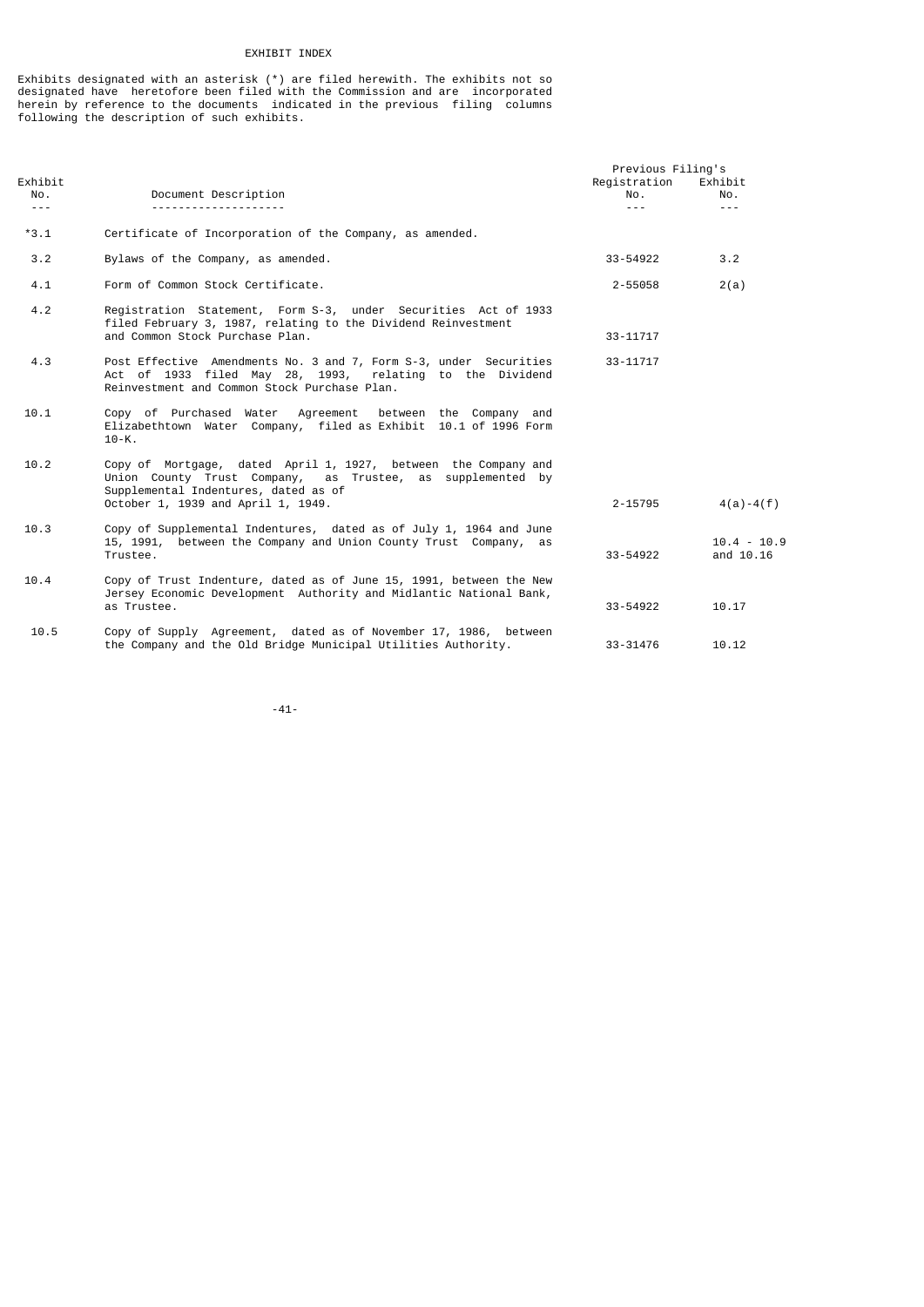|                           |                                                                                                                                                                                                                                                 | Previous Filing's              |                           |
|---------------------------|-------------------------------------------------------------------------------------------------------------------------------------------------------------------------------------------------------------------------------------------------|--------------------------------|---------------------------|
| Exhibit<br>NO.<br>$- - -$ | Document Description                                                                                                                                                                                                                            | Registration<br>NO.<br>$- - -$ | Exhibit<br>NO.<br>$- - -$ |
| 10.6                      | Copy of Supply Agreement, dated as of July 14, 1987, between the<br>Company and the Marlboro Township Municipal Utilities Authority, as<br>amended.                                                                                             | 33-31476                       | 10.13                     |
| 10.7                      | Copy of Supply Agreement, dated as of February 11, 1988, with<br>modifications dated February 25, 1992, and April 20, 1994, between<br>the Company and the Borough of Sayreville filed as Exhibit No.<br>10.11 of 1994 First Quarter Form 10-Q. |                                |                           |
| 10.8                      | Copy of Water Purchase Contract and Supplemental Agreement, dated<br>as of May 12, 1993, between the Company and the New Jersey Water<br>Supply Authority filed as Exhibit No. 10.12 of 1993 Form 10-K.                                         |                                |                           |
| 10.9                      | Copy of Treating and Pumping Agreement, dated April 9, 1984,<br>between the Company and the Township of East Brunswick.                                                                                                                         | 33-31476                       | 10.17                     |
| 10.10                     | Copy of Supply Agreement, dated June 4, 1990, between the Company<br>and Edison Township.                                                                                                                                                       | 33-54922                       | 10.24                     |
| 10.11                     | Copy of Supply Agreement, between the Company and the Borough of<br>Highland Park, filed as Exhibit No. 10.15 of 1996 Form 10-K.                                                                                                                |                                |                           |
| 10.12                     | Copy of Pipeline Lease Agreement, dated as of January 9, 1987,<br>between the Company and the City of Perth Amboy.                                                                                                                              | 33-31476                       | 10.20                     |
| 10.13                     | Copy of Supplemental Executive Retirement Plan, effective January<br>1, 1984, as amended.                                                                                                                                                       | 33-31476                       | 10.21                     |
| 10.14                     | Copy of 1989 Restricted Stock Plan, filed as Appendix B to the<br>Company's Definitive Proxy Statement, dated and filed April 25,<br>1997.                                                                                                      | 33-31476                       | 10.22                     |
| 10.15                     | Amendment to Supplemental Executive Retirement Plan, dated May 23,<br>1990, filed as Exhibit No. 10.23 of 1991 Form 10-K.                                                                                                                       |                                |                           |
| 10.16                     | Copy of Transmission Agreement, dated October 16, 1992, between the<br>Company and the Township of East Brunswick.                                                                                                                              | 33-54922                       | 10.23                     |

-42-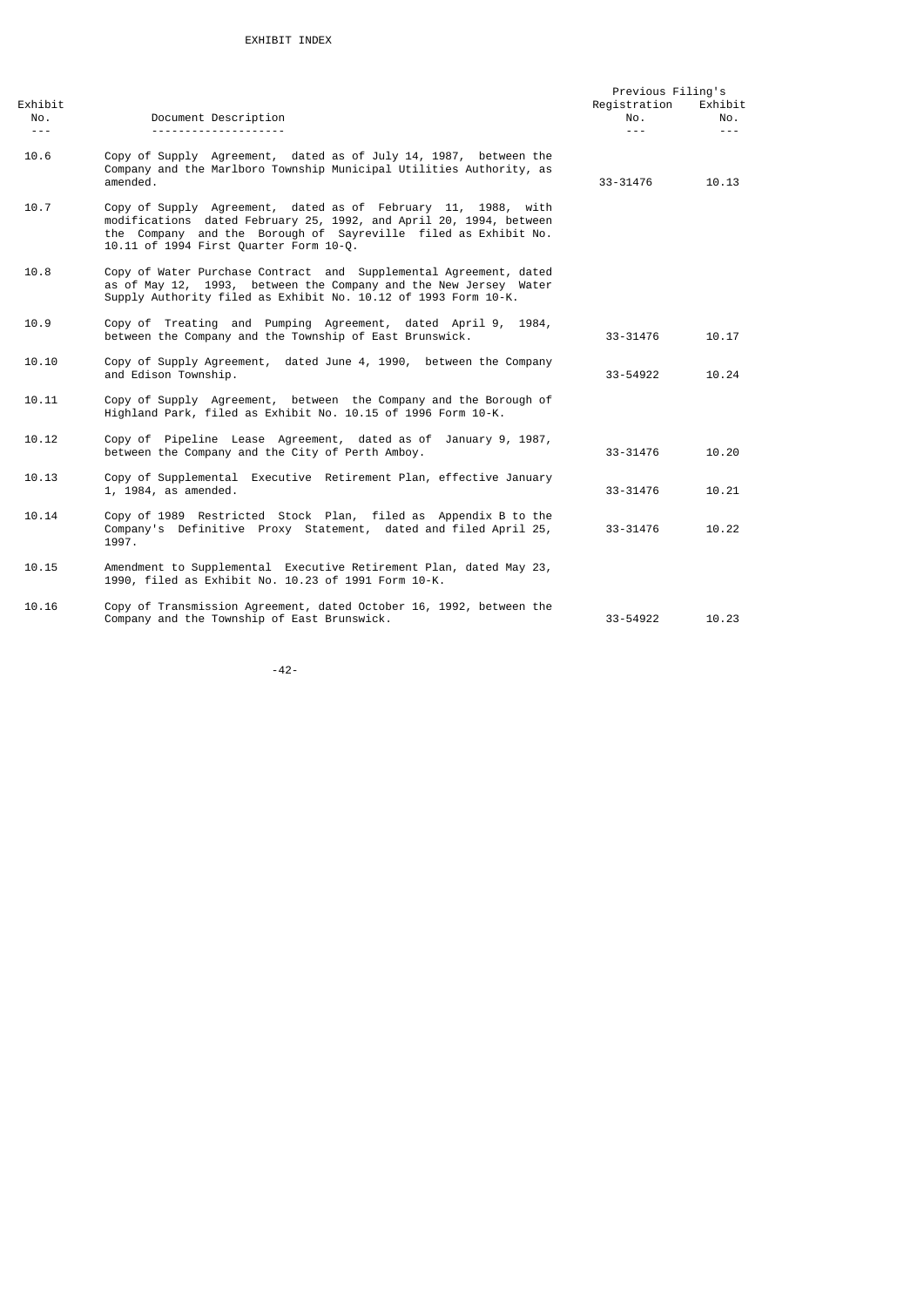|                             |                                                                                                                                                                                                                                                                                                                                                                             | Previous Filing's |                             |
|-----------------------------|-----------------------------------------------------------------------------------------------------------------------------------------------------------------------------------------------------------------------------------------------------------------------------------------------------------------------------------------------------------------------------|-------------------|-----------------------------|
| Exhibit                     |                                                                                                                                                                                                                                                                                                                                                                             | Registration      | Exhibit                     |
| No.<br>$\sim$ $\sim$ $\sim$ | Document Description                                                                                                                                                                                                                                                                                                                                                        | NO.<br>$- - -$    | No.<br>$\omega$ in $\omega$ |
| 10.17                       | Copy of Agreement and Plan of Merger, dated January 7, 1992,<br>between the Company, Midwater Utilities, Inc. and Tidewater<br>Utilities, Inc.                                                                                                                                                                                                                              | 33-54922          | 10.29                       |
| 10.18                       | Copy of Supplemental Indentures, dated September 1, 1993, (Series S<br>& T) and January 1, 1994, (Series U & V), between the Company and<br>United Counties Trust Company, as Trustee, filed as Exhibit No.<br>10.22 of 1993 Form 10-K.                                                                                                                                     |                   |                             |
| 10.19                       | Copy of Trust Indentures, dated September 1, 1993, (Series S & T)<br>and January 1, 1994, (Series V), between the New Jersey Economic<br>Development Authority and First Fidelity Bank (Series S & T), as<br>Trustee, and Midlantic National Bank (Series V), as Trustee, filed<br>as Exhibit No. 10.23 of 1993 Form 10-K.                                                  |                   |                             |
| 10.20                       | Copy of Amended Pipeline Lease Agreement between the Company and<br>the City of Perth Amboy                                                                                                                                                                                                                                                                                 | 333-66727         | 10.24                       |
| 10.21                       | Copy of Supplemental<br>Indenture dated March 1, 1998 between<br>Middlesex Water Company and First Union National Bank, as Trustee.<br>Copy of Trust Indenture dated March 1, 1998 between the New Jersey<br>Economic Development Authority and PNC Bank, National Association,<br>as Trustee (Series W), filed as Exhibit No. 10.21 of the 1998 Third<br>Quarter Form 10-Q |                   |                             |
| 10.22                       | Copy of Supplemental Indenture dated October 15, 1998 between<br>Middlesex Water Company and First Union National Bank, as Trustee.<br>Copy of Loan Agreement dated November 1, 1998 between the State of<br>New Jersey and Middlesex Water Company (Series X), filed as Exhibit<br>No. 10.22 of the 1998 Third Quarter Form 10-Q.                                          |                   |                             |
| $10 - 23$                   | Copy of Supplemental Indenture dated October 15, 1998 between<br>Middlesex Water Company and First Union National Bank, as Trustee.<br>Copy of Loan Agreement dated November 1, 1998 between the New<br>Jersey Environmental Infrastructure Trust and Middlesex Water<br>Company (Series Y), filed as Exhibit No. 10.23 of the 1998 Third<br>Quarter Form 10-Q.             |                   |                             |
| 10.24                       | Copy of Operation, Maintenance and Management Services Agreement<br>dated January 1, 1999 between the Company, City of Perth Amboy,<br>County Improvement Authority and Utility Service<br>Middlesex<br>Affiliates, Inc.                                                                                                                                                    | 333-66727         | 10.24                       |

-43-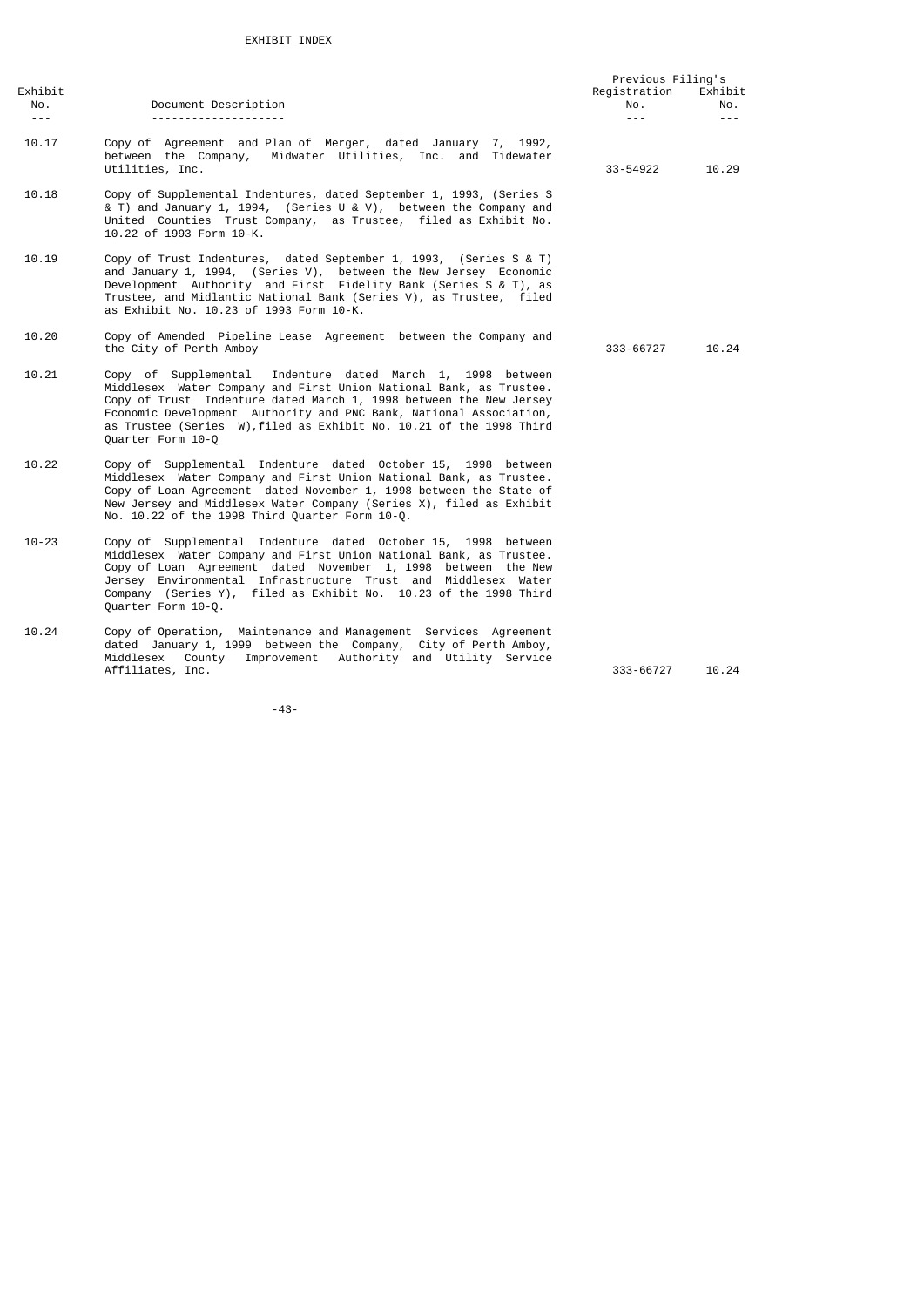|         |                                                                                                                                   | Previous Filing's |         |
|---------|-----------------------------------------------------------------------------------------------------------------------------------|-------------------|---------|
| Exhibit |                                                                                                                                   | Registration      | Exhibit |
| No.     | Document Description                                                                                                              | No.               | No.     |
| $- - -$ |                                                                                                                                   |                   |         |
| 10.25   | Assignment and Acceptance agreement between Utility Service<br>Affiliates, Inc. and Utility Service Affiliates (Perth Amboy) Inc. | 333-66727         | 10.25   |
| $*23$   | Independent Auditors' Consent.                                                                                                    |                   |         |

- 
- \*27 Financial Data Schedule

-44-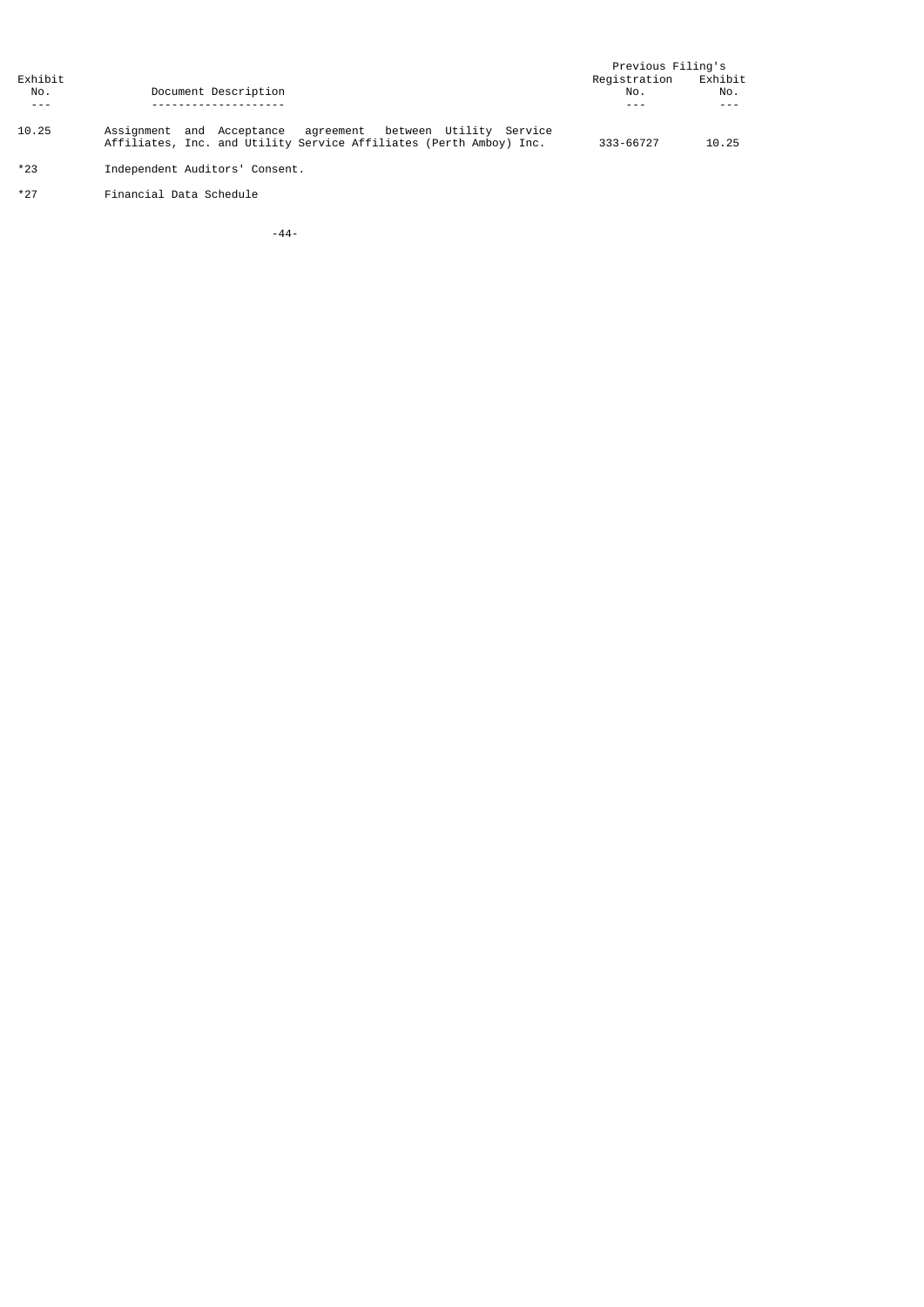#### **OF** the contract of the contract of the contract of the contract of the contract of the contract of the contract of the contract of the contract of the contract of the contract of the contract of the contract of the contr

# MIDDLESEX WATER COMPANY

# Approved by the Board of Directors February 27, 1997

 MIDDLESEX WATER COMPANY (hereinafter referred to as "the Company" or "the Corporation"), a corporation of New Jersey resulting from Articles of Agreement and Consolidation dated June 23, 1897, between the MIDLAND WATER COMPANY, a corporation organized under "An act concerning corporations", approved April 7, 1875, as supplemented and amended, its certificate of incorporation having been amended under "An act concerning corporations, Revision of 1896", and MIDDLESEX WATER COMPANY, a corporation organized under "An act for the construction, maintenance and operation of water works for the purpose of supplying cited, towns and villages of this state with water", approved April 21, 1876, as amended and supplemented; and also resulting from an agreement of merger and consolidation dated September 10, 1907, between MIDDLESEX WATER COMPANY and CONSUMERS AQUEDUCT COMPANY, a corporation organized under the laws of the State of New Jersey; and having filed, on December 21, 1925, a Certificate of Desire to come under Chapter CXCIII of the Laws of 1876, does hereby certify that the certificate of incorporation forming the Corporation, as amended and supplemented by all certificates filed pursuant to law, is restated as set forth below:

 ARTICLE 1. The name of the corporation is MIDDLESEX WATER COMPANY. The period of existence of MIDDLESEX WATER COMPANY shall be perpetual.

 ARTICLE 2. The address of the Company's current registered office is 1500 Ronson Road, Iselin, Township of Woodbridge, New Jersey 08830-3049, and the name of the Company's current agent therein upon whom process against the said Company may be served is Marion F. Reynolds.

 ARTICLE 3. The purpose of the Company is to construct, maintain and operate waterworks, wells, reservoirs, mains, pipes, and appurtenances; to obtain, impound and supply water for public and private use; to acquire, hold, lease, mortgage, exchange, sell, convey and dispose of real and personal property and interests therein, including the securities of any water company or other corporation; and to exercise all the rights and powers which the Company may lawfully possess; including such rights and powers as were set forth in statutes under which the Company was incorporated as such statutes have been amended, extended and superseded from time to time.

 ARTICLE 4. The management of the affairs of the Company shall be vested in a Board of Directors, to be selected by and from the stockholders, consisting of not less than five nor more than twelve directors, the exact number of directors to be determined from time to time by resolution adopted by affirmative vote of a majority of the entire Board of Directors. The directors shall be divided into three classes, designated Class I, Class II and Class III. Each class shall consist, as nearly as may be possible, of one-third of the total number of directors constituting the entire Board of Directors. At the 1984 annual meeting of stockholders, Class I directors shall be elected for a one-year term, Class II directors for a two-year terms and Class III directors for a three year term. At each succeeding annual meeting of stockholders

beginning in 1985, successors to the class of directors whose term expires at that annual meeting shall be elected for a three-year term. If the number of directors is changed, any increase or decrease shall be apportioned among the classes so as to maintain the number of directors in each class as nearly equal as possible, but in no case shall a decrease in the number of directors shorten the term of any incumbent director. A director shall hold office until the annual meeting for the year in which his or her term expires and until his or her successor shall be elected and shall qualify, subject, however, to prior death, resignation, retirement, disqualification or removal from office.

 (a) The term of a director elected by stockholders to fill a newly created directorship or other vacancy shall expire at the same time as the terms of the other directors of the class for which the new directorship is created or in which the vacancy occurred. Any vacancy on the Board of Directors that results from an increase in the number of directors and any other vacancy occurring in the Board of Directors may be filled by a majority of the directors then in office, although less than a quorum, or by a sole remaining director. Any director so elected by the Board of Directors shall, without regard to the class in which such vacancy occurred, hold office until the next succeeding annual meeting of stockholders and until his successor shall be elected and shall qualify.

 (b) Notwithstanding the foregoing, whenever the holders of any one or more classes or series of preferred stock or preference stock, issued by the Company shall have the right, pursuant to Article 7A (f) or Article 7E (e), respectively, voting separately by class or series, to elect additional directors at an annual or special meeting of stockholders, the election, term of office, filling of vacancies and other features of such directorships shall be governed by the applicable terms of the Certificate of Incorporation, as amended, and such directors so elected shall not be divided into classes pursuant to this ARTICLE 4 unless expressly provided by such terms.

 (c) The directors shall choose by a majority vote the President and one or more Vice Presidents, the Secretary and one or more Assistant Secretaries, the Treasurer and one or more Assistant Treasurers, all of whom shall be chosen annually and shall hold office for one year and until their successors are chosen and qualified. The directors shall also appoint and remove from time to time such other officers and agents as they shall think proper. All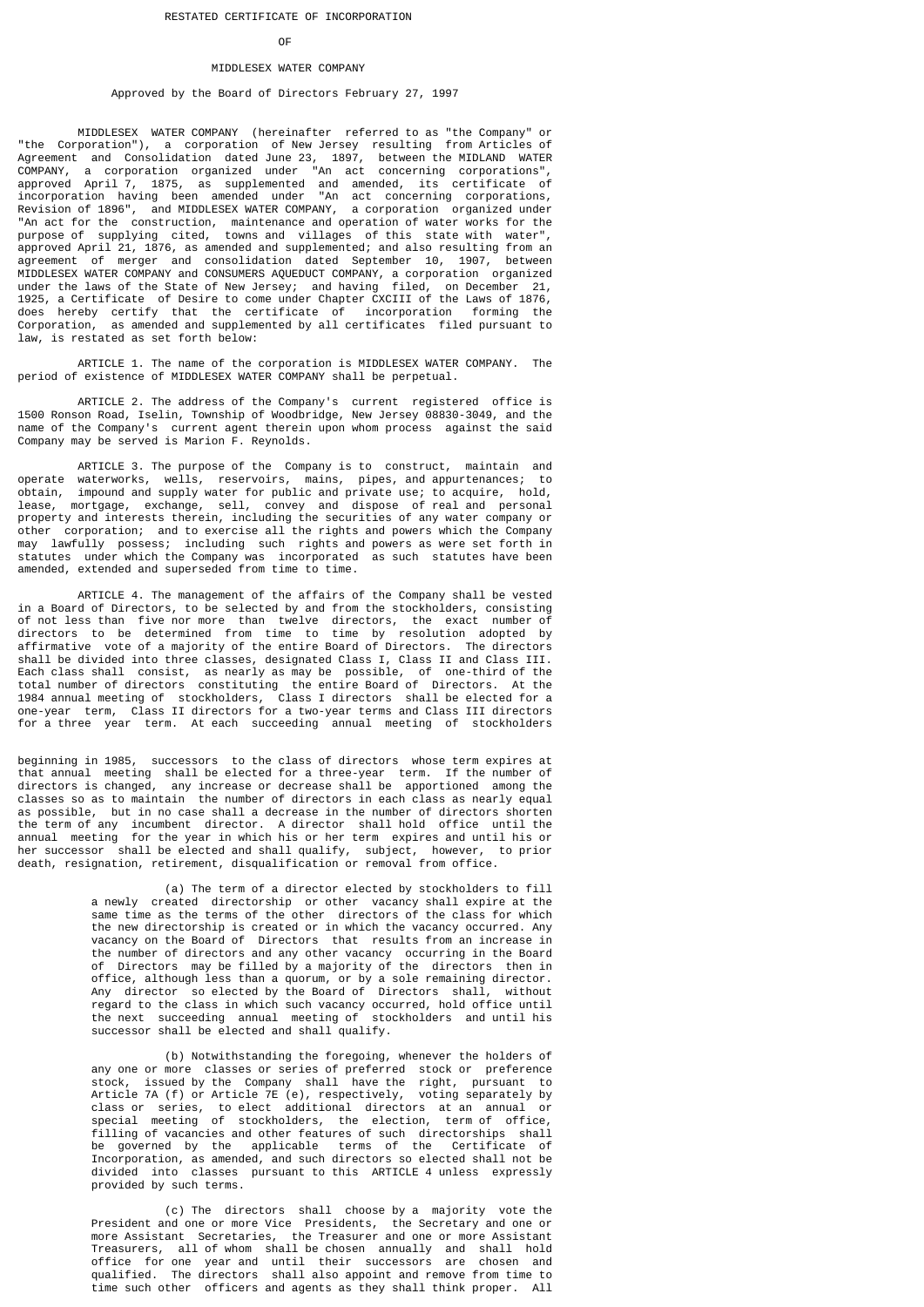of the provisions of this article are subject to alteration from time to time by the by-laws.

 (d) The power to make and alter by-laws of the Company shall be in the Board of Directors. By-laws made by the Board of Directors may be altered or repealed by the affirmative vote of the holders of two-thirds (2/3) or more of the outstanding shares of capital stock of the Company having voting powers.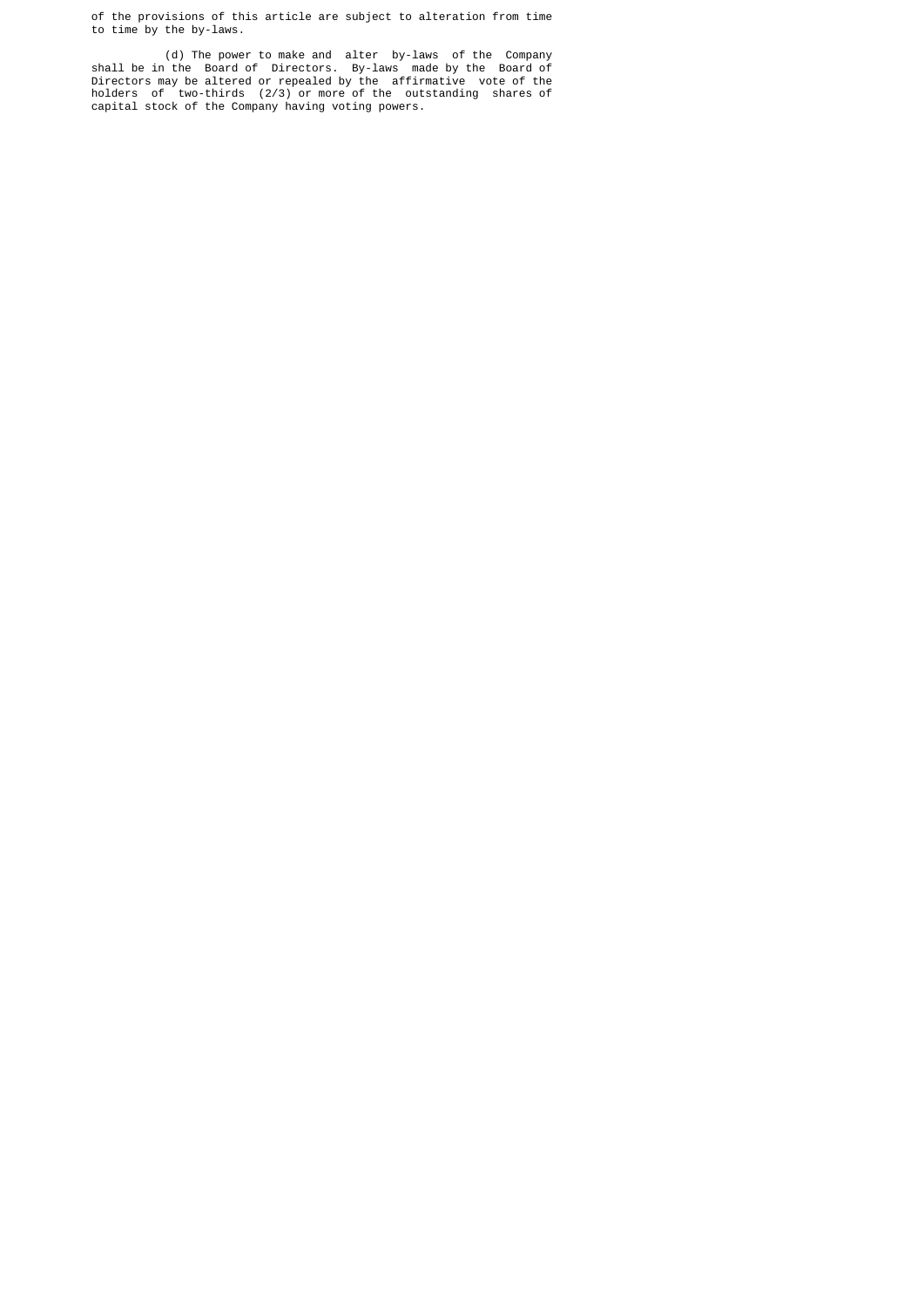ARTICLE 5. The number of directors constituting the current Board of Directors of the Company is 9. The names and addresses of the directors constituting its current Board of Directors as follows:

| John C. Cutting       | 1610 Northstream Parkway<br>Point Pleasant, New Jersey |
|-----------------------|--------------------------------------------------------|
| Ernest C. Gere        | 47 Troon Court<br>Pawleys Island, South Carolina       |
| John P. Mulkerin      | 6 Oak Grove Lane<br>Edison, New Jersey                 |
| Stephen H. Mundy      | 1521 Duke of Windsor Road<br>Virginia Beach, Virginia  |
| Philip H. Reardon     | 6 Knobb Hill<br>Byfield, Massachusetts                 |
| Richard A. Russo      | 1500 Ronson Road<br>Iselin, New Jersey                 |
| Carolina M. Schneider | 1109-A Troy Towers<br>Bloomfield, New Jersey           |
| William E. Scott      | 29 Laurel Place<br>Upper Montclair, New Jersey         |
| Jeffries Shein        | 30 Huntley Road<br>Holmdel, New Jersey                 |
| J. Richard Tompkins   | 1500 Ronson Road<br>Iselin, New Jersey                 |

 ARTICLE 6. The directors shall be chosen at the annual meetings of the stockholders, to be held at such time and place as shall be provided by the by-laws of the Company.

ARTICLE 7A. The total authorized capital stock of the Company is 6.169.418 shares, divided into 6,000,000 shares of common stock without nominal divided into 6,000,000 shares of common stock without nominal or par value, 69,418 shares of preferred stock without nominal or par value (out of 100,000 shares of preferred stock originally authorized) and 100,000 shares of preference stock without nominal or par value. Certain of the originally authorized 100,000 shares of preferred stock without nominal or par value have been redeemed and canceled by the Company from time to time without the ability to reissue such shares. From time to time the capital stock of the Company may be issued and sold in such amounts, within such authorized limits, and in such proportions and for such considerations as may be fixed by the Board of Directors of the Company, and as may be permitted by law, and all capital stock so issued and sold shall be deemed fully paid and nonassessable and the holder of any such shares shall not be liable to the Company or its creditors in respect thereof.

(a) The preferred stock shall be issuable from time to time in one or more series with such designation, description and terms thereof, in the manner and to the extent permitted by the laws of the State of New Jersey, as may be determined and fixed by the Board of Directors at the time of the creation and establishment of any such series of preferred stock. All of the shares of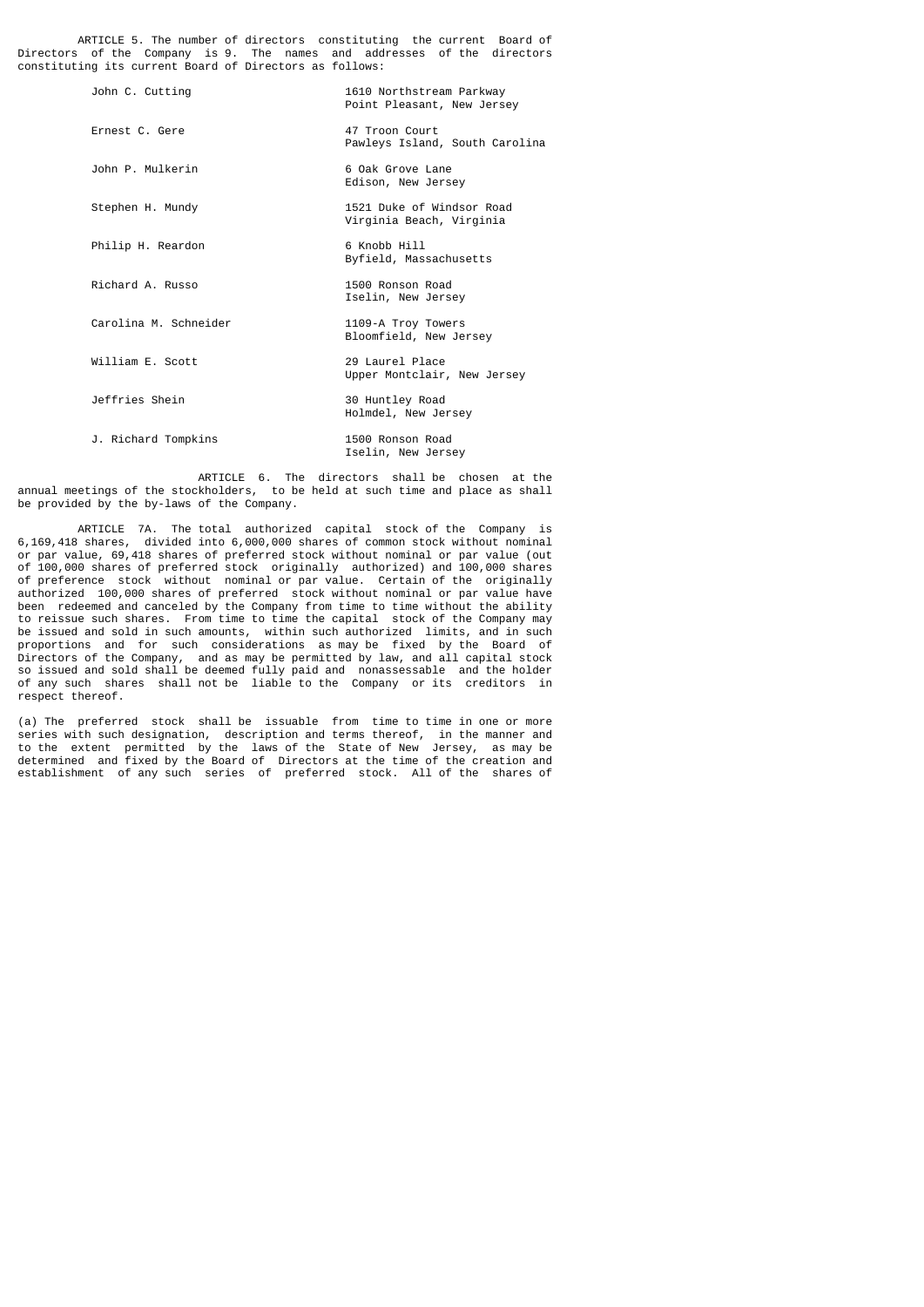preferred stock of each series shall rank pari passu with all of the shares of preferred stock of each other series, and shall have the same rights and privileges, preferences and voting powers, and shall be subject to the same restriction or qualifications thereof, without distinction between the shares of the respective series except only as to variations in (i) the rates of dividend navable thereon. (ii) the terms on which shares of the respective series may be (ii) the terms on which shares of the respective series may be redeemed, (iii) the amount which shall be paid to the holders of the shares of the respective series in case of dissolution or any distribution of assets, (iv) the terms or amount of any sinking fund provided for the purchase or redemption thereof, (v) the terms upon which the holders of the shares of the respective series may convert the same into stock of any other class or classes or of any one or more series of the same class or of another class or classes, and (vi) in such other respects, if any, as may at the time be permitted by the laws of the State of New Jersey.

 (b) The holders of the preferred stock irrespective of the series thereof shall be entitled to receive, and the Company shall be obligated to pay, when, as declared by the Board of Directors of the Company, cumulative dividends at such respective rates as may be fixed by the Board of Directors of the Company at the time of the creation and establishment of the respective series, and no more, payable quarterly on the first days of February, May, August and November of each year. Said dividends shall accumulate from the date of the original issue of each shares of such preferred stock (except for shares of the \$7 Series Cumulative Preferred Stock described in ARTICLE 7B on which dividends shall accumulate from the date of their creation). Such dividends shall be payable before any dividends shall be paid upon or set apart for the common stock, and shall be cumulative, so that if at any time dividends at the rate fixed by the Board of Directors and designated by the certificates of shares of the series of which it is a part shall not be paid thereon or set apart therefor, the deficiency shall be full paid or set apart for payment before any dividends shall be paid upon or set apart for the common stock. Dividends shall not be paid exclusively upon any one or more series of preferred stock but dividends shall be paid ratably upon all outstanding preferred stock in the proportions that the annual dividend requirements of each series bears to the total annual dividend requirements of all outstanding preferred stock. Whenever all cumulative unpaid dividends on the preferred stock, including the current quarterly dividend, shall have been fully paid or set apart for payment, the Board of Directors may declare and pay dividends on the commons stock.

 (c) The preferred stock of one or more series may be subject to redemption, in which case such preferred stock may be redeemed and retired in whole, or in part, from time to time at any time on any quarterly dividend date at the option of the Company at such redemption prices as may be fixed by the Board of Directors at the time of the creation and establishment thereof; provided, however, that all stock of any particular series shall be redeemable at the same redemption price. The time, place and manner of such redemption shall be in the discretion of the Board of Directors of the Company. Preferred stock which shall have been redeemed shall not be reissued, and the Company shall from time to time cause all such shares to be retired in the manner provided by law. If less than all of the outstanding shares of preferred stock subject to redemption are to be called for redemption, redemption may be less than all of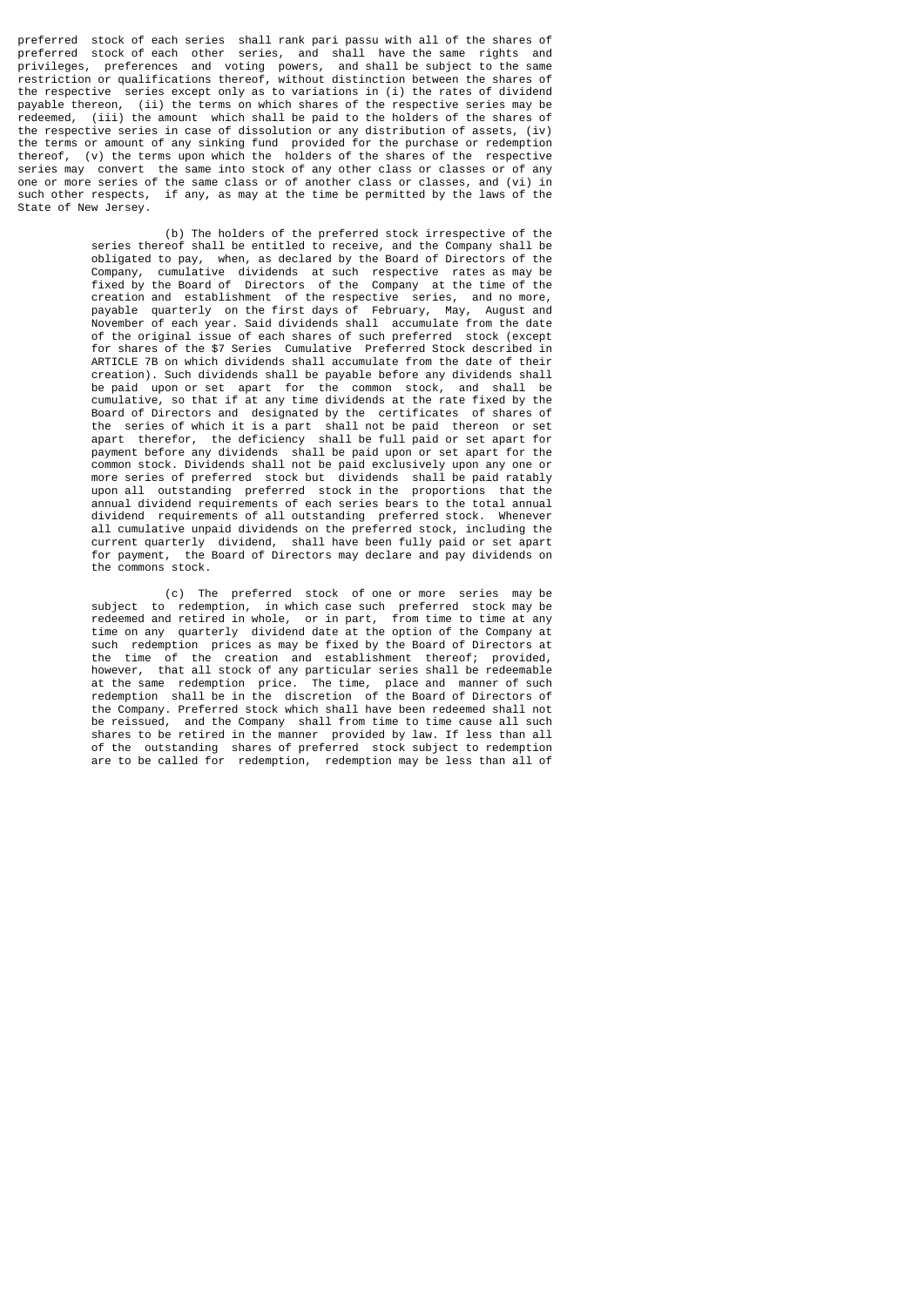the outstanding shares of any one ore more series, in the discretion of the Board of Directors, and if less than all outstanding shares of any series are to be redeemed, the shares to be redeemed shall be determined in such manner as may be prescribed by the Board of Directors. Redemption shall be made, however, only on at least thirty (30) days prior written notice to the holders of the stock to be redeemed, which notice shall be sufficient if contained in a post-paid envelope addresses and mailed to the holder at his address of record as shown by the books of the Company, and the time of mailing such notice shall be deemed to be the time of delivery thereof. From and after the date fixed in any such notice as the date of redemption (unless default shall be made by the Company in providing monies for the payment of the redemption price, pursuant to such notice) all dividends on the preferred stock thereby called for redemption shall cease to accrue and all rights of the holders thereof as stockholders of the Company, except the right to receive the redemption price upon surrender of the certificates of stock by such holders, shall cease and determine.

 (d) The holders of each series of preferred stock shall be entitled to receive payment out of the assets of the Company whether from capital or from earnings, in an amount per share determined and fixed by the Board of Directors at the time of the creation and establishment of such series of preferred stock in the event of (i) a voluntary liquidation, dissolution or winding up of the Company or a voluntary sale of all or substantially all of the assets of the Company or upon any voluntary distribution of its capital or (ii) an involuntary liquidation, dissolution or winding up of the Company or an involuntary sale of all or substantially all of the assets of the Company, or upon any involuntary distribution of its capital, before any payment shall be made or any assets distributed to the holders of common stock. If upon such liquidation, dissolution, winding up, sale of assets or distribution of the capital of the Company, the assets or distribution of the capital of the Company, the assets thus distributed among the holders of the preferred stock shall be insufficient to permit the payment to such holders of the full preferential amounts aforesaid, then the entire assets of the Company to be distributed shall be distributed ratably among the holders of the preferred stock in proportion to the full preferential amounts, if any, to which there are respectively entitled as aforesaid. After payment or distribution to the holders of preferred stock as aforesaid and after payment or distribution of remaining assets, if any, ratably among the holders of preference stock in proportion to the full preferential amounts, if any, to which such holders are entitled pursuant to the provisions of Article 7E (c) below, the holders of common stock shall be entitled to receive, ratably, any remaining assets of the Company. A consolidation or merger of the Company with any other corporation or corporations shall not be deemed to be a liquidation, dissolution, winding up, sale or distribution of capital, within the meaning of this clause, but no such consolidation or merger shall in any way impair the rights and preferences of the preferred stock.

 (e) So long as any shares of the preferred stock of any series are outstanding, the Company shall not, without the consent (given by vote at a meeting called for that purpose) of the holders of a majority of the total number of shares of the preferred stock of all series then outstanding, voting as a class, issue, sell or otherwise dispose of any additional series of preferred stock or of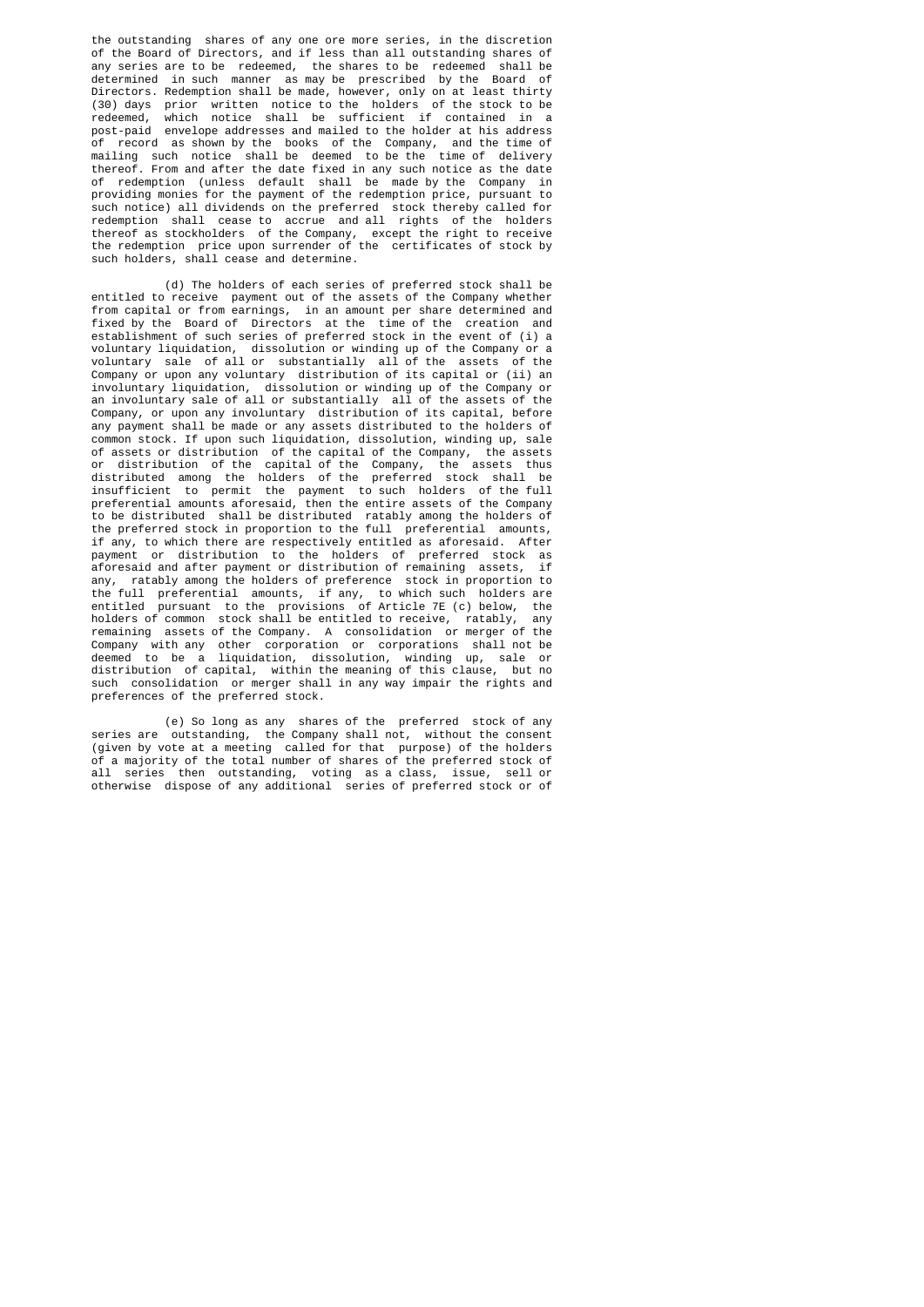any other class ranking prior to or on a parity with the preferred stock as to dividends or distributions, unless (i) the stated value of common stock and surplus earnings on the books of the Company shall be at least two (2) times the involuntary liquidation preferences of the entire amount of preferred stock of the Company already issued and then outstanding, and the preferred stock then proposed to be issued; and (ii) the earnings of the Company available for the payment of interest determined in accordance with generally accepted accounting practices shall have been for a period of twelve (12) consecutive calendar months within the fifteen (15) calendar months immediately preceding the issuance of such additional stock, at least one and one-half (1-1/2) times the annual interest requirements on all outstanding obligations for the payment of money, secured and unsecured, of the Company maturing more than twelve (12) months after the issuance of the shares proposed to be issued plus annual dividend requirements upon all outstanding preferred stock of the Company and all other classes of stock ranking prior to or on a parity with the preferred stock as to dividends and distributions, including the shares proposed to be issued, minus any interest on any such obligations and dividends on any such outstanding stock to be retired or refunded out of the proceeds of the shares proposed to be issued.

 (f) Except as otherwise required by law and subject to the provisions of subparagraph (e) hereof, no holder of preferred stock shall have any right to vote for the election of directors or for any other purpose, anything in ARTICLE 4 hereof to the contrary notwithstanding; provided, however, that if and whenever dividends on the preferred stock shall be in arrears and such arrears shall aggregate an amount at least equal to four (4) quarterly dividends, which need not be consecutive, then, in such event, the holders of the outstanding preferred stock of all series shall be entitled, at the next ensuing annual meeting of stockholders, voting as a class, to elect two members (herein called `preferred stock directors') of the Board of Directors, which preferred stock directors shall be in addition to the directors holding office pursuant to ARTICLE 4 hereof; provided, however, that if and whenever any such fourth quarterly dividend arrearage shall occur, the Company shall, within fifteen (15) days after the receipt by the Company of written request of not less than twenty-five percent (25%) of the holders of the outstanding preferred stock, as a class and irrespective of series, cause to be called a special meeting of the holders of outstanding preferred stock of all series, to be held on the earliest practicable date, to elect the preferred stock directors, as aforesaid. For purposes of any such election such holder or holders of preferred stock as are present in person or by proxy shall constitute a quorum, irrespective of whether any holders of any other capital stock of the Company are present at such meeting. Any vacancy in the position of a preferred stock director, which, but for this provision, could be filled by such person as the Board of Directors might designate, shall be filled by the Board of Directors from among such persons as the remaining preferred stock director shall designate, and such successor shall hold office for the unexpired term of the prior incumbent and until his successor shall be duly chosen and shall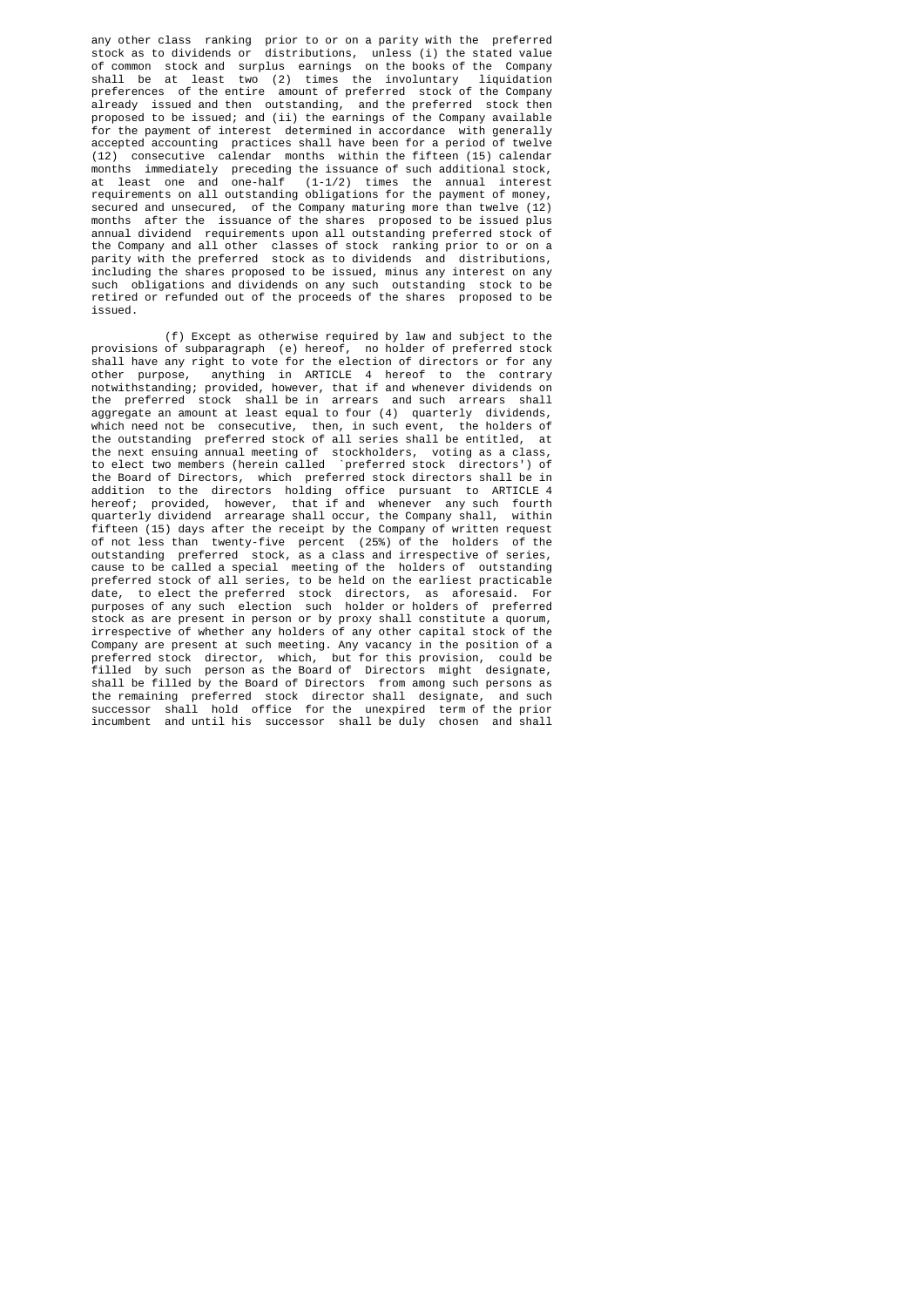qualify. Such right of the holders of the outstanding preferred stock to elect two members of the Board of Directors shall continue at each annual meeting until such time as all arrears of dividends on the preferred stock shall have been paid and dividends thereon for the current quarterly period shall have been paid or declared and provided for, in which event such right of the holders of preferred stock to elect preferred stock directors as provided in this subparagraph (f) shall cease at the next ensuing annual meeting of stockholders, subject always to the same provisions for the vesting subject always to the same provisions for the vesting of such right in the case of any such future arrearages in dividends.

 In any case in which the holders of preferred stock shall be entitled to vote pursuant to the provisions of this subparagraph (f) or pursuant to law, each holder of preferred stock shall be entitled to one vote for each share thereof held.

 ARTICLE 7B. A first series of the Company's preferred stock,, without nominal or par value, consisting of 2,500 shares, designated as `\$7 Series Cumulative Preferred Stock' was created and established and each of the outstanding 2,500 shares of 7% Preferred Stock, \$100 par value, was changed into and thereby became a share of such first series.

 The preferences, rights, qualifications, limitations and restricting of the shares of the \$7 Series Cumulative Preferred Stock, in the respects in which the shares of such series vary from shares of other series of the preferred stock, are and shall be as follows:

> (a) The dividend rate for the \$7 Series Cumulative Preferred Stock shall be \$7 per share per annum;

> (b) The shares of the \$7 Series Cumulative Preferred Stock shall not be subject to redemption.

 (c)The preferential amounts to which holders of shares of the \$7 Series Cumulative Preferred Stock shall be entitled upon any liquidation, dissolution or winding up of the Company, whether voluntary or otherwise, or upon any distribution of the capital of the Company, shall be \$100 per share, plus accumulated and unpaid dividends thereon;

 (d) There shall not be any sinking fund providing for the purchase or redemption of shares of the \$7 Series Cumulative Preferred Stock; and

 (e) The shares of the \$7 Series Cumulative Preferred Stock shall not be convertible into stock of any other class or classes or any one or more series of the same class or of another class.

 ARTICLE 7C. The Company created and established a second series of its preferred stock, without nominal or par value, in an amount of ten thousand (10,000) shares, which is designated as `\$4.75 Series Cumulative Preferred  $strock$ 

 The preferences, rights, qualifications, limitations and restrictions of the shares of the \$4.75 Series Cumulative Preferred Stock, in the respects in which the shares of such series vary from shares of other series of the Company's preferred stock, are and shall be as follows: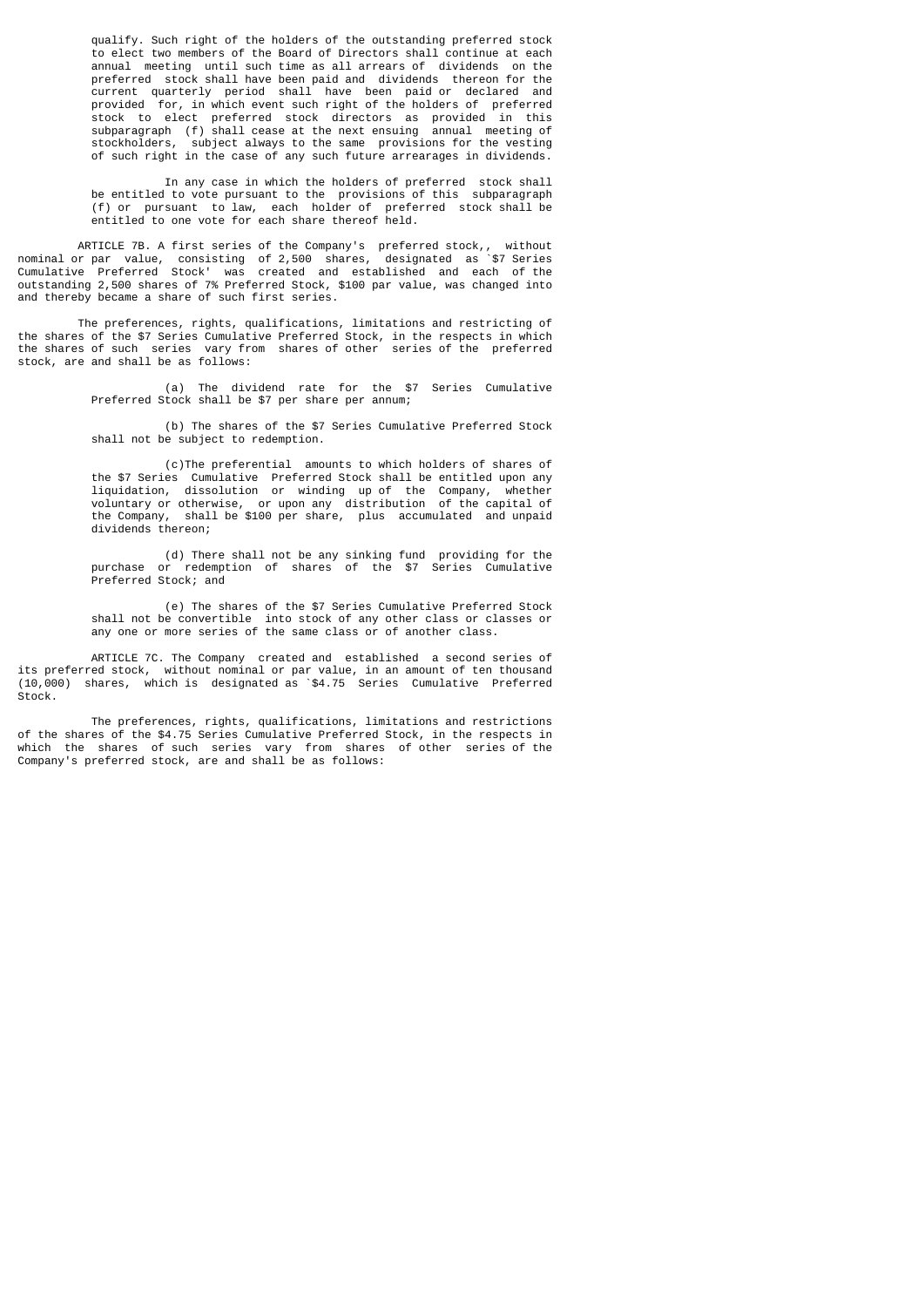(a) The dividend rate for the \$4.75 Series Cumulative Preferred Stock shall be \$4.75 per share per annum:

 (b) The redemption price for the \$4.75 Series Cumulative Preferred Stock shall be \$104.75 per share through February 1, 1968, thereafter \$104 per share through February 1, 1973; thereafter \$103. thereafter \$104 per share through February 1, 1973; thereafter per share through February 1, 1978; thereafter \$102 per share through February 1, 1983; thereafter \$102 per share through February 1, 1988; and thereafter, \$100 per share, plus accumulated and unpaid dividends thereon in any case; provided, however, that prior to February 1, 1968, none of the shares of such series shall be redeemed, directly or indirectly, out of the proceeds of, or in anticipation of, any refunding operation involving the incurring of any indebtedness or the sale of any class of stock ranking senior to the common stock of the Company, computed by the Company in accordance with generally accepted accounting practice, of less than 4-3/4% per annum;

 (c) The preferential amounts to which holders of shares of the \$4.75 Series Cumulative Preferred Stock shall be entitled upon any liquidation, dissolution, or winding up of the Company shall be:

 (i) Upon any voluntary liquidation, dissolution or winding up of the Company, the redemption price in effect at that time thereof; or

 (ii) upon any involuntary liquidation, dissolution or winding up of the Company, \$100 per share plus accumulated and unpaid dividends thereon;

 (d) There shall not be any sinking fund provided for the purchase or redemption of shares of the \$4.75 Series Cumulative Preferred Stock; and

 (e) The shares of the \$4.75 Series Cumulative Preferred Stock shall not be convertible into stock of any other class or classes of any one or more series of the same class or of another class.

 ARTICLE 7D. The Company created and established a fifth series of its preferred stock, without nominal or par value, in an original amount of seventeen thousand (17,000) shares, which is designated as `\$7 Cumulative and Convertible Preferred Stock.' The amount of such shares authorized and outstanding from time to time may be reduced by periodic redemption and cancellation of such shares by the Company, and the conversion of such shares at the election of the holder thereof into the common stock of the Company as expressly permitted under this Article 7D, without the ability to reissue such shares.

 The preferences, rights, qualification, limitations and restrictions of the shares of the \$7 Cumulative and Convertible Preferred Stock, in the respects in which the shares of such series vary from shares of other series of the Company's preferred stock, are and shall be as follows:

> (a) The dividend rate for the \$7 Cumulative and Convertible Preferred Stock shall be \$7 per share per annum;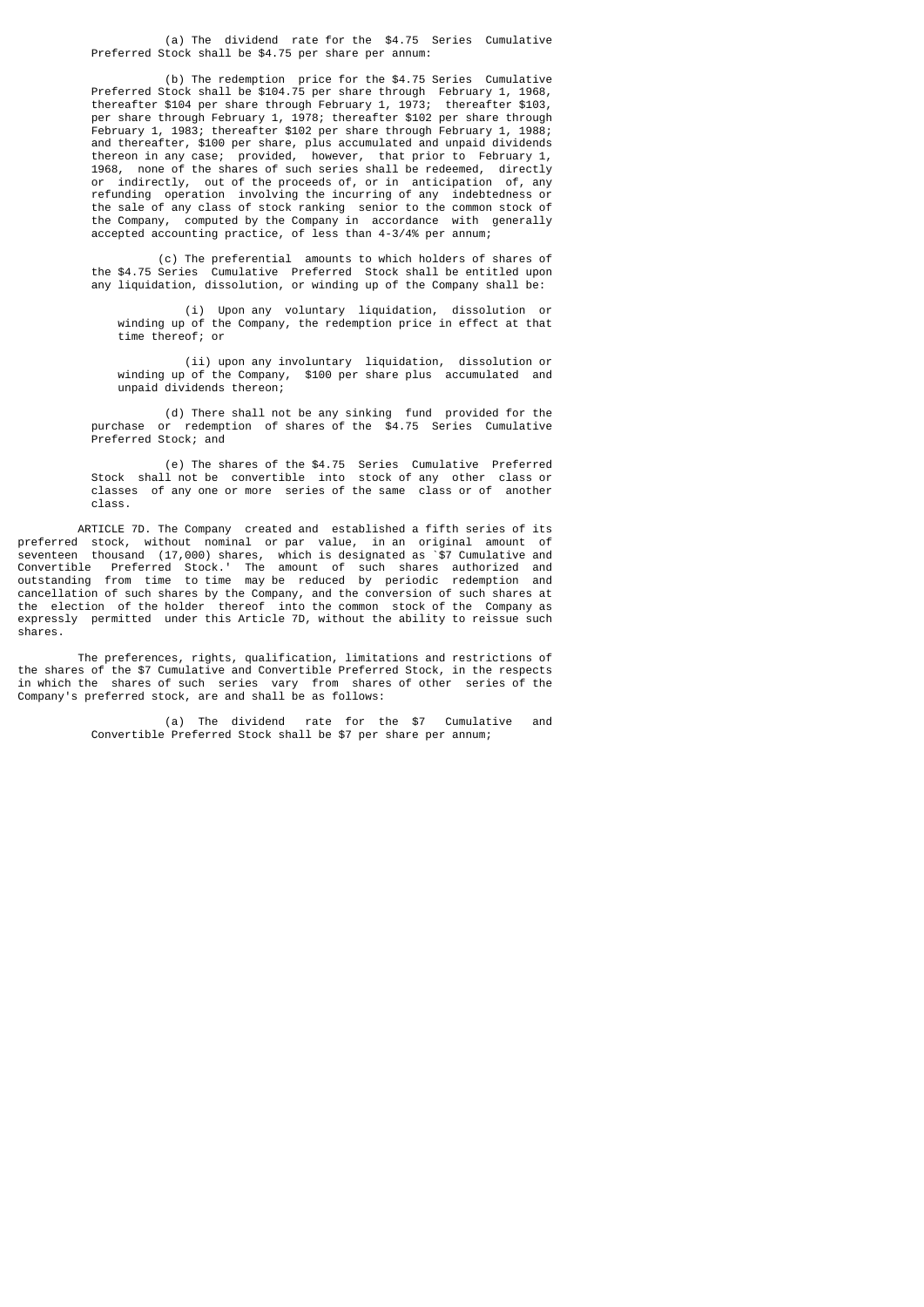(b) the redemption price for any share of \$7 Cumulative and Convertible Preferred stock shall be the Closing Price (as defined below in this article), on the day the Company's Board of Directors authorizes such redemption, of three shares of the Company's common stock plus any accumulated and unpaid dividends thereon; provided, that prior to five years from the date of issuance, none of the shares of such series shall be redeemed, directly or indirectly, out of the proceeds of, or in anticipation of, any refunding operation involving the incurring of any indebtedness or the sale of any class of stock ranking senior to the common stock of the Company which represents a cost of money to the Company, computed by the Company in accordance with generally accepted accounting practice, of less than \$7 per annum; and provided, further, that, notwithstanding any thing to the contrary herein, the Board of Directors shall not redeem in any calendar year more than 10% of the \$7 Cumulative and Convertible Preferred Stock issued and outstanding on January 1 of such year.

> (c) The preferential amounts to which holders of shares of the \$7 Cumulative and Convertible Preferred Stock shall be entitled upon any liquidation, dissolution, or winding up of the Company shall be:

 (i) Upon any voluntary liquidation, dissolution or winding up of the Company, the redemption price in effect at the time thereof; or

 (ii) Upon any involuntary liquidation, dissolution or winding up of the Company, \$100 per share plus accumulated and unpaid dividends thereon.

> (d) There shall not be any sinking fund providing for the purchase or redemption of shares of the \$7 Cumulative and Convertible Preferred Stock.

 (e) Unless earlier called for redemption in accordance with the provisions hereof, each share of the \$7 Cumulative and Convertible Preferred Stock shall be convertible at the election of the holder thereof at any time after five years from the date of issuance of such share into:

 (i) Shares of the Company's common stock at the Common Equivalent Rate in effect on the date of conversion (the "Conversion Date"); plus

> (ii) The right to receive an amount in cash equal to all accrued and unpaid dividends on such share to and including the Conversion Date, whether or not declared, out of funds legally available therefor.

 Any holder of shares of \$7 Cumulative and Convertible Preferred Stock electing to convert such shares into shares of the Company's common stock shall provide written notice to the Company of such holder's election to convert, such notice to be sufficient if contained in a postage-paid envelope addressed and mailed to the Company. The time of mailing of such notice shall be deemed to be the date of delivery thereof. The holder's notice shall also include the following: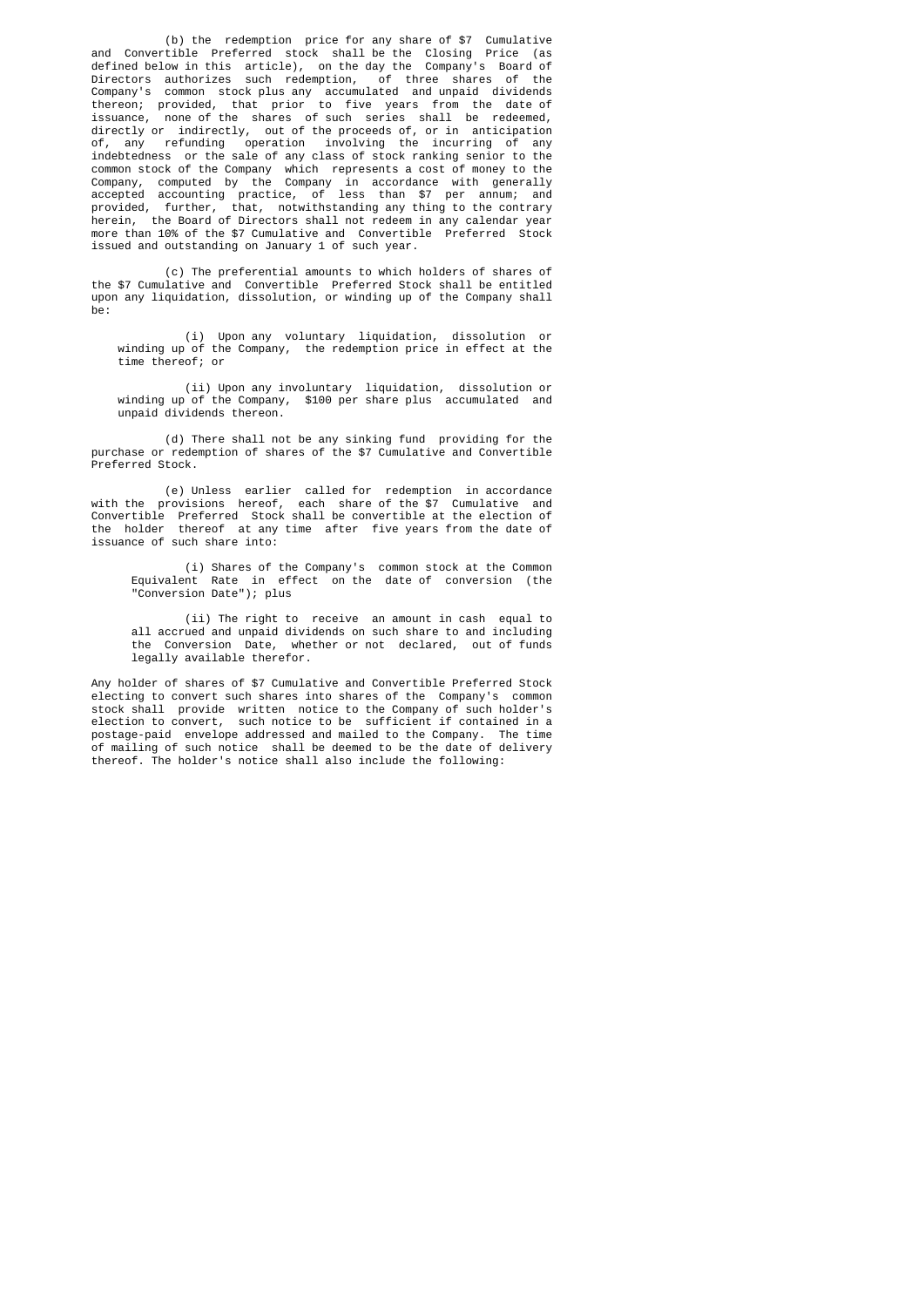(i) The conversion Date, which shall be not earlier than 45 days or later than 90 days from the date of delivery of such notice;

 (ii) A description of the shares of \$7 Cumulative and Convertible Preferred Stock to be converted;

 (iii) The name or names in which such holder wishes the Certificate or Certificates for shares of the Company's common stock to be issued; and

 (iv) The holder's agreement to be responsible for the reasonable fees and expenses of the Company's transfer agent related to such issuance of common stock upon conversion.

 Immediately prior to the effectiveness of a merger or consolidation of the Company that results in the conversion or exchange of the common stock into, or the right to receive, other securities or other property (whether of the Company or any other entity) (any such merger or consolidation is referred to herein as a "Merger" or "Consolidation") each outstanding share of \$7 Cumulative and Convertible Preferred stock shall convert into:

 (i) Shares of the Company's common stock at the Common Equivalent Rate in effect on the effective date of a Merger or Consolidation; plus

> (ii) The right to receive an amount of cash equal to the accrued and unpaid dividends on such share of \$7 Cumulative and Convertible Preferred Stock to and including the Settlement Date (and dividends shall cease to accrue as of the Settlement Date),

# unless sooner redeemed.

 The Common Equivalent Rate to be used to determine the number of shares of the Company's common stock to be delivered pursuant to this article shall be initially three shares of the Company's common stock for each share of \$7 Cumulative and Convertible Preferred Stock; provided, however, that such Common Equivalent Rate shall be subject to adjustment from time to time as provided below. All adjustments to the Common Equivalent Rate shall be calculated to the nearest 1/100th of a share of the Company's common stock. Such rate in effect any time is herein called the "Common Equivalent Rate."

- (i) If the Company shall either:
	- (1) pay a dividend or make a distribution with respect to its common stock, in either case, in shares of such common stock,
	- (2) subdivide or split its outstanding shares of common stock,
	- $(3)$  combine its outstanding shares of common stock into a smaller number of shares, or
	- (4) issue by reclassification of its shares of common stock any shares of common stock of the Company,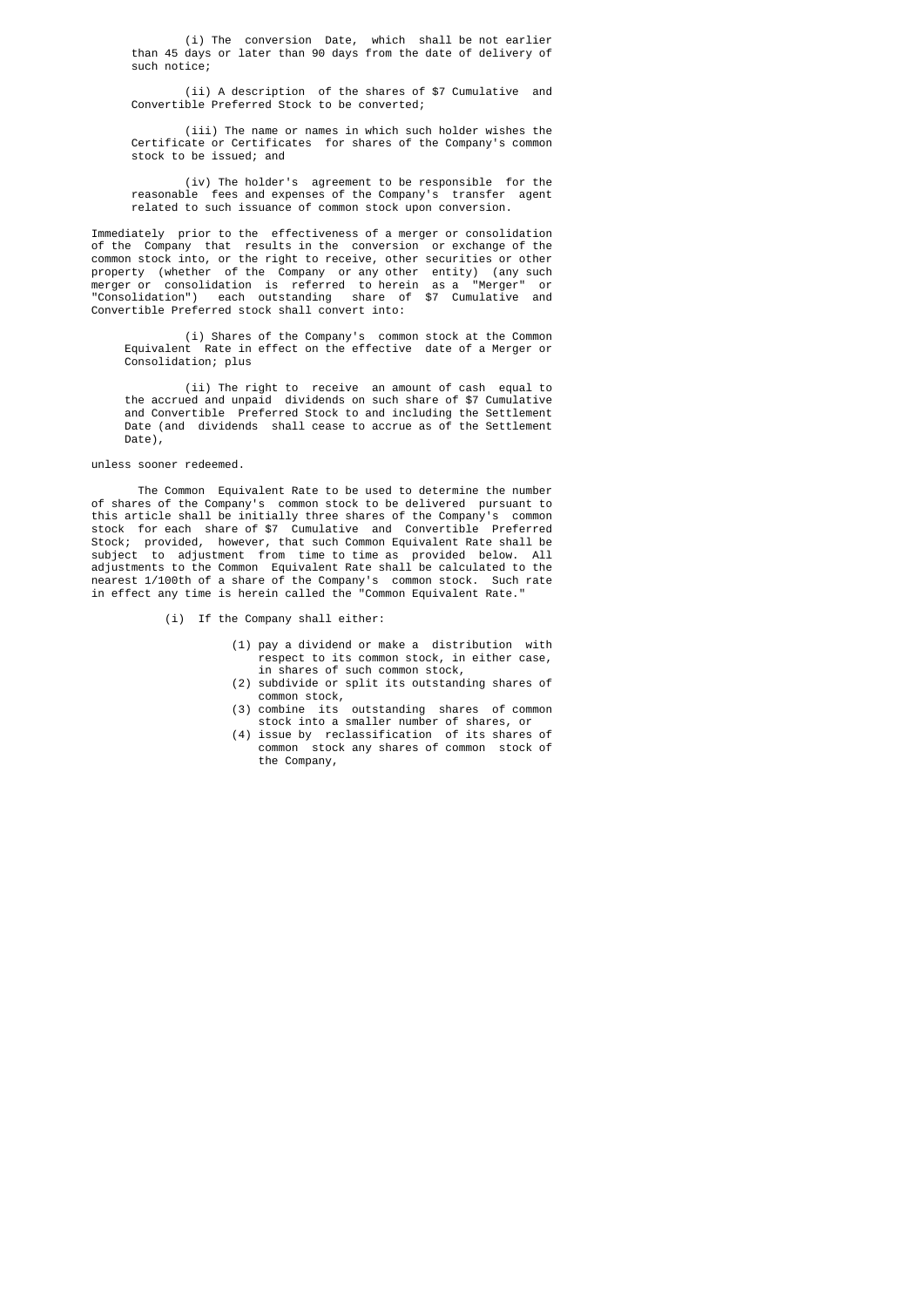then, in any such event, the Common Equivalent Rate in effect immediately prior thereto shall be adjusted so that the holders of a share of \$7 Cumulative and Convertible Preferred Stock shall be entitled to receive on the conversion of such share, the number of shares of common stock of the Company which such holder would have owned or been entitled to receive  $\overline{a}$  after the happening of any of the events described above had such share of \$7 Cumulative and described above had such share of \$7 Cumulative and Convertible Preferred Stock been surrendered for conversion at the Common Equivalent Rate in effect immediately prior to such time. Such adjustment shall become effective at the opening of business of the business day next following the record date for determination of stockholders entitled to receive such stock dividend or distribution in the case of a stock dividend or distribution and shall become effective immediately after the effective date in case of a subdivision, split, combination or reclassification; and any shares of the Company's common stock issuable in payment of a dividend shall be deemed to have been issued immediately prior to the close of business on the record date for such dividend for purposes of calculating the number of outstanding shares of the Company's common stock under clauses (ii) and (iii) below.

 (ii) If the Company shall issue rights or warrants to all holders of its common stock entitling them to subscribe for or purchase shares of the Company's common stock at a price per share less than the Current Market Price per share (determined as provided below) of the common stock of the Company on the record date for the determination of stockholders entitled to receive such rights or warrants, then in each case the Common Equivalent Rate shall be adjusted by multiplying the Common Equivalent Rate in effect immediately prior thereto by a fraction, of which the numerator shall be the number of shares of the Company's common stock outstanding on the date of issuance of such rights or warrants, immediately prior to such issuance, plus the number of additional shares of its common stock offered for subscription or purchase, and of which the denominator shall be the number of shares of common stock of the Company outstanding on the date of issuance of such rights or warrants, immediately prior to such issuance, plus the number of shares which the aggregate offering price of the total number of shares so offered for subscription or purchase would purchase at such Current Market Price (determined by multiplying such total number of shares by the exercise price of such rights or warrants and dividing the product so obtained by such Current Market Price). Shares of common stock of the Company owned by the Company or by another company of which a majority of the shares entitled to vote in the election of directors are held, directly or indirectly, by the Company shall not be deemed to be outstanding for purposes of such computation. Such adjustment shall become effective at the opening of<br>business on the business day next following the record date for the business on the business day next following the record date for determination of stockholders entitled to receive such rights or warrants. To the extent that shares of the Company's common stock are not delivered after the expiration of such rights or warrants, the Common Equivalent Rate shall be readjusted to the Common Equivalent Rate which would then be in effect had the adjustments made upon the issuance of such rights or warrants been made upon the basis of delivery of only the number of shares of Common Stock actually delivered.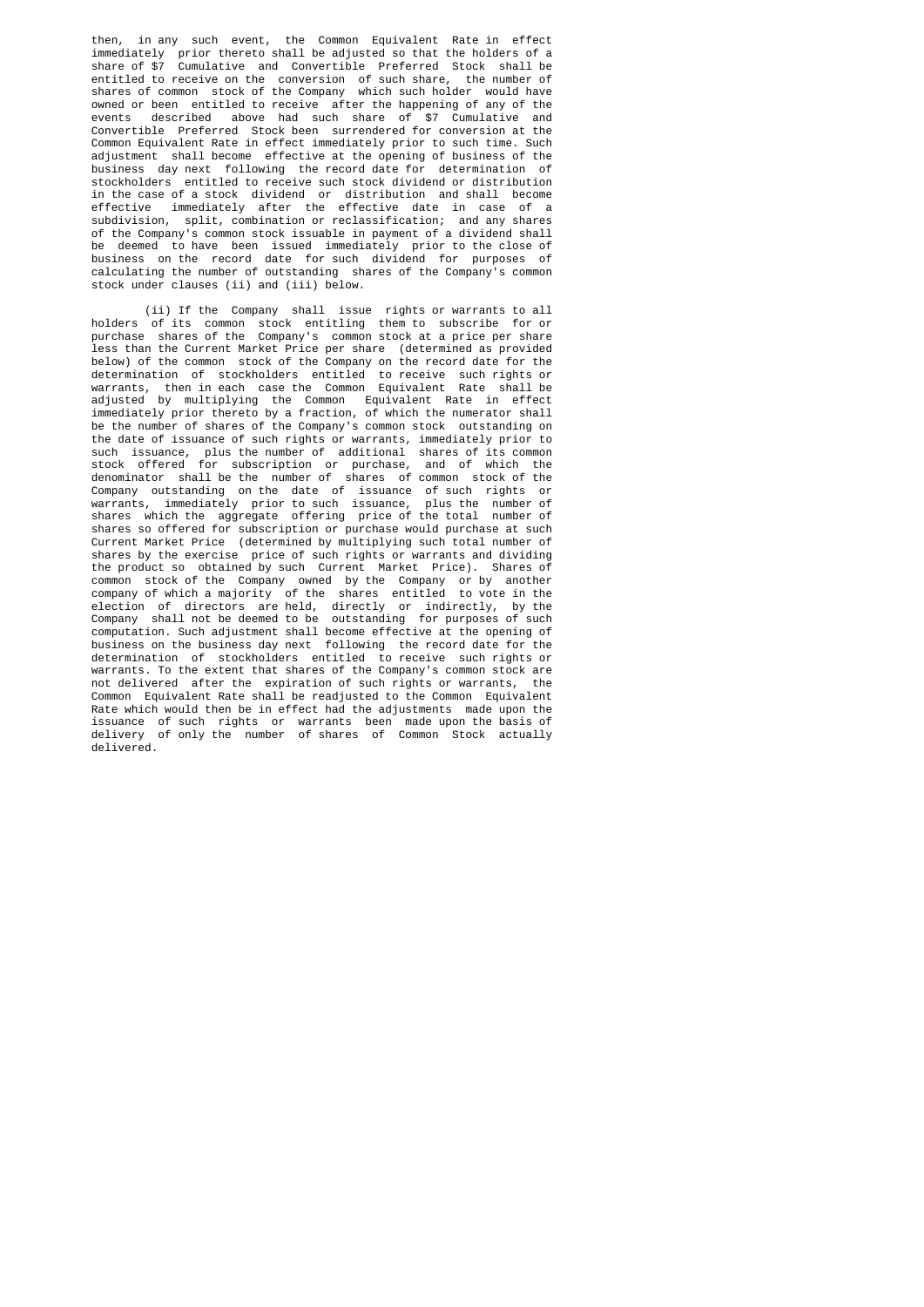(iii) If the Company shall pay a dividend or make a distribution to all holders of its common stock of evidence of its indebtedness or other assets (including shares of capital stock of the Company but excluding any cash dividends or distributions and dividends referred to in clause (I) above), or shall distribute to all holders of its common stock rights or warrants to subscribe for or purchase securities of the Company (other than those referred to in clause (ii) above), then in each such case the Common Equivalent Rate shall be adjusted by multiplying the Common Equivalent Rate in effect immediately prior to the date of such distribution by a fraction, of which the numerator shall be the Current Market Price per share of the Company's common stock (determined pursuant to clause (v) below) on the record date mentioned below, and of which  $clause (v) below)$  on the record date mentioned below, the denominator shall be such Current Market Price per share of the Company's common stock less the fair market value (as determined by the Board of Directors of the Company, whose determination shall be conclusive) as of such record date of the portion of the assets or evidences of indebtedness so distributed, or of such subscription rights or warrants, applicable to one share of the common stock of the Company. Such adjustment shall become effective on the opening of business on the business day next following the record date for the determination of stockholders entitled to receive such distribution.

 (iv) Anything in this article notwithstanding, the Company shall be entitled to make such upward adjustments in the Common Equivalent Rate, in addition to those required by this article, as<br>Equivalent Rate, in addition to those required by this article, as<br>the Company in its discretion shall determine to be advisable, in the Company in its discretion shall determine to be advisable, order that any stock dividends, subdivision of shares, distribution of rights to purchase stock or securities, or a distribution of securities convertible into or exchangeable for stock (or any transaction which would be treated as any of the foregoing transactions pursuant to Section 305 of the Internal Revenue Code of 1986, as amended) hereafter made by the Company to its stockholders shall not be taxable.

 (v) As used in this article, the Current Market Price per share of the Company's common stock on any date shall be the average of the daily Closing Prices for the five consecutive Trading Dates ending on and including the date of determination of the Current Market Price (appropriately adjusted to take into account the occurrence during such five-day period of any event that results in an adjustment of the Common Equivalent Rate).

 (vi) In any case in which this article shall require that an adjustment as a result of any event become effective at the opening of business on the business day next following a record date and the date fixed for conversion occurs after such record date, but before the occurrence of such event, the Company may in its sole discretion elect to defer paying to such holder any amount in cash in lieu of a fractional share of common stock of the Company, pursuance to this article.

> Whenever the Common Equivalent Rate is adjusted as herein provided, the Company shall: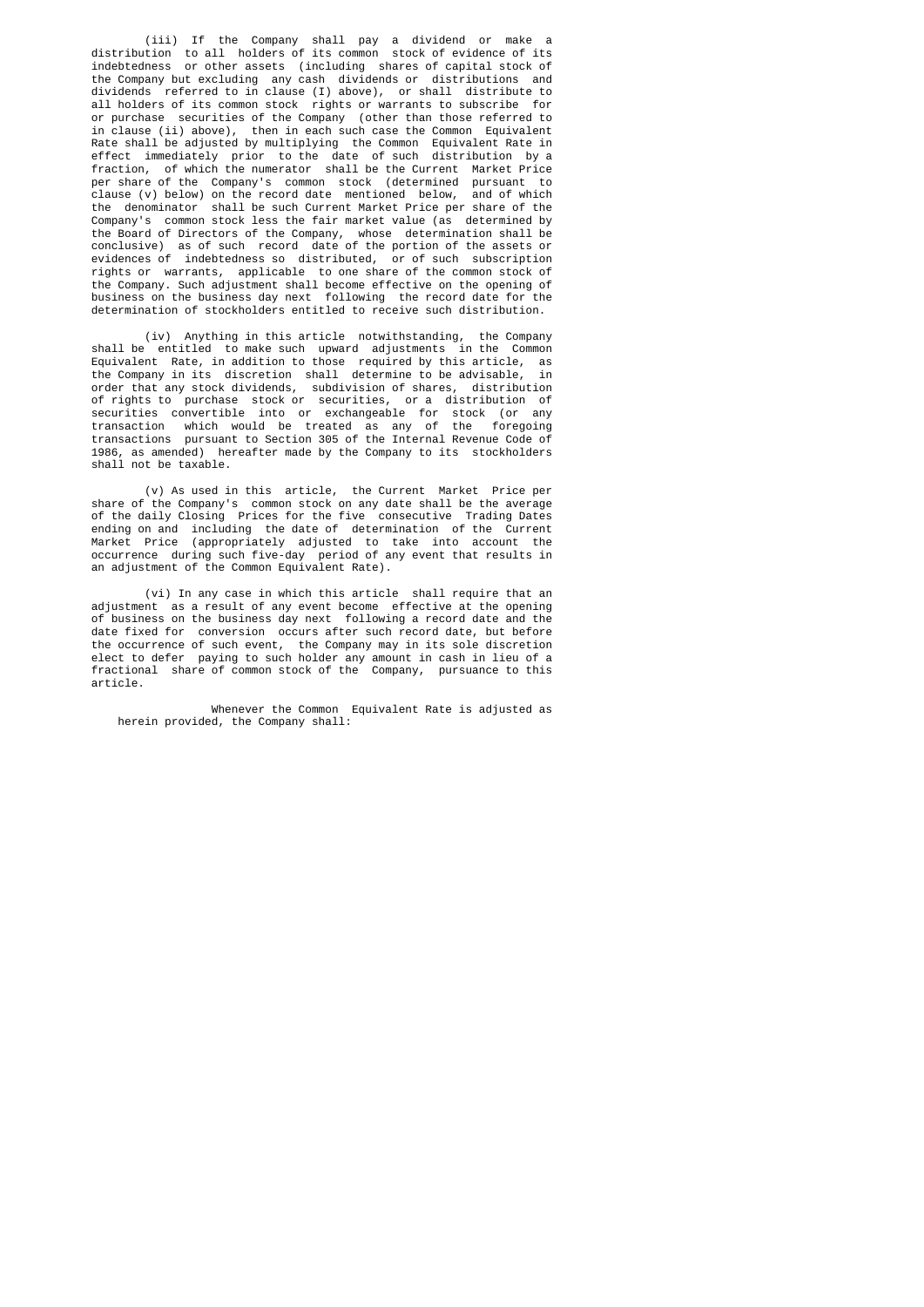- (i) forthwith compute the adjusted Common Equivalent Rate in accordance with this article and prepare a certificate signed by the Chief Executive Officer, the Chairman, the President, any Vice President or the Treasurer of the Company setting forth the adjusted Common Equivalent Rate, the method of calculation thereof in reasonable detail and the facts requiring such adjustment and upon which such adjustment is based, and file such certificate forthwith with the transfer agent or agents for the \$7 Cumulative and Convertible Preferred Stock and the Company's common stock; and
- (ii)mail a notice stating that the Common Equivalent Rate has been adjusted, the facts requiring such adjustment and upon which such adjustment is based and setting forth the adjusted Common Equivalent Rate to the holders of record of the outstanding shares of the \$7 Cumulative and Convertible Preferred Stock at or prior to the time the Company mails an interim statement to its stockholders covering the quarterly-yearly period during which the<br>facts requiring such adjustment occurred. but facts requiring such adjustment occurred, but in any event within 45 days of the end of such quarterly-yearly period.

No fractional shares of the Company's common stock shall be issued upon redemption or conversion of shares of the \$7 Cumulative and Convertible Preferred Stock but, in lieu of any fraction of a share of the Company's common stock which would otherwise be issuable in respect of the aggregate number of shares of the \$7 Cumulative and Convertible Preferred Stock surrendered by the same holder for redemption or conversion on any redemption or conversion date, the holders shall have the right to receive an amount in cash equal to the same fraction of the Closing Price.

The term "Closing Price" on any day shall mean the closing sale price regular way on such day or, in the case no such sale takes place on such day, the average closing bid and asked prices of the common stock of the Company on the over-the- counter market on the day in question as reported by the National Quotation Bureau Incorporated for National Market Securities, or a similarly generally accepted reporting service, or if not so available in such manner as furnished by an New York Stock Exchange member firm selected from time to time by the Board of Directors of the Company for that purpose; provided, however, that if the Closing Price of the Company's common stock is to be determined with respect to the redemption of shares of \$7 Cumulative and Convertible Preferred Stock at any time on or before five years from the date of issuance of such shares of \$7 Cumulative and Convertible Preferred Stock, such Closing Price shall not be less than \$26.00 per share.

The term "Current Market Price" per share of the Company's common stock on any date shall be the average of the daily Closing Prices for the five consecutive Trading Dates ending on and including the date of determination of the Current Market Price (appropriately adjusted to take into account the occurrence during such five-day period of any event that results in an adjustment of the Common Equivalent Rate).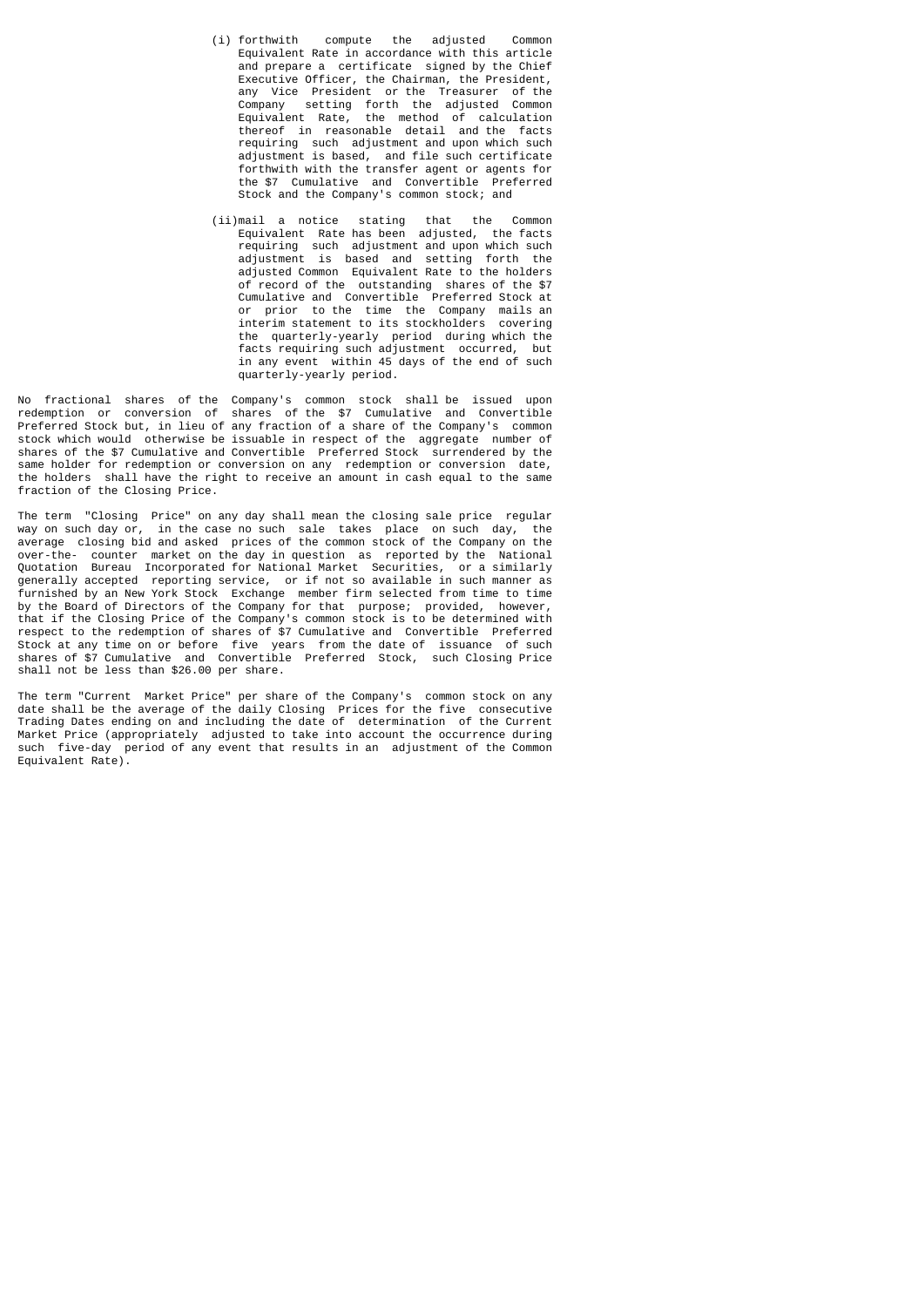The term "Settlement Date" shall mean with respect to a Merger or Consolidation, the business day immediately prior to the effective date of the Merger or Consolidation.

The term "Trading Date" shall mean a date on which the New York Stock Exchange (or any successor exchange) is open for the transaction of business.

 (f) Notwithstanding anything in this article to the contrary, the Common Equivalent Rate shall not be adjusted due to or as a result of the issuance or distribution to all of the holders of the Company's common stock of any common stock, right or warrant (i) under or as part of the Company's dividend reinvestment plan (as presently in existence or as hereafter amended) or (ii) under or as part of any employee benefit plan of the Company (as presently in existence or hereafter adopted). In addition, notwithstanding anything in this article to the contrary, the Common Equivalent Rate shall not be adjusted due to or as a result of the issuance or distribution to any or all of the holders of the Company's common stock of any right, warrant, security convertible into common stock or other security (sometimes referred to collectively as "Shareholder Rights Securities") which is issued or distributed by the Company to deter the occurrence of any merger, consolidation or other business combination with a third party and/or to obtain for the holders of common stock of the Company a value which the Company believes is fair in such a merger, consolidation or other business combination, so long as either (1) to extent permitted by law, all holders of the \$7 Cumulative and Convertible Preferred Stock receive the same Shareholder Rights Securities pro rata (based upon the number of shares of the Company's common stock into which the \$7 Cumulative and Convertible Preferred Stock is convertible on the day prior to issuance or distribution of the Shareholder Rights Securities) or (2) each share of the Company's common stock into which the \$7 Cumulative and Convertible Preferred Stock is converted in connection with any such merger, consolidation or other business combination of the Company receives its pro rata entitlement of any Shareholder Rights Securities immediately upon conversion.

 ARTICLE 7E. The Company created and established a sixth series of its preferred stock, without nominal or par value, in an original amount of twenty thousand (20,000) shares, which is designated as "\$8 Cumulative and Convertible Preferred Stock." The amount of such shares authorized outstanding from time to time may be reduced by periodic conversion of such shares at the election of the holder thereof into the common stock of the Company as expressly permitted under this Article 7E, without the ability to reissue such shares.

 The preferences, rights, qualification, limitations and restrictions of the shares of the \$8 Cumulative and Convertible Preferred Stock, in the respects in which the shares of such series vary from shares of other series of the Company's preferred stock, are and shall be as follows:

 (a) The dividend rate for the \$8 Cumulative and Convertible Preferred Stock shall be \$8 per share per annum;

 (b) The shares of the \$8 Cumulative and Convertible Preferred Stock shall not be subject to redemption.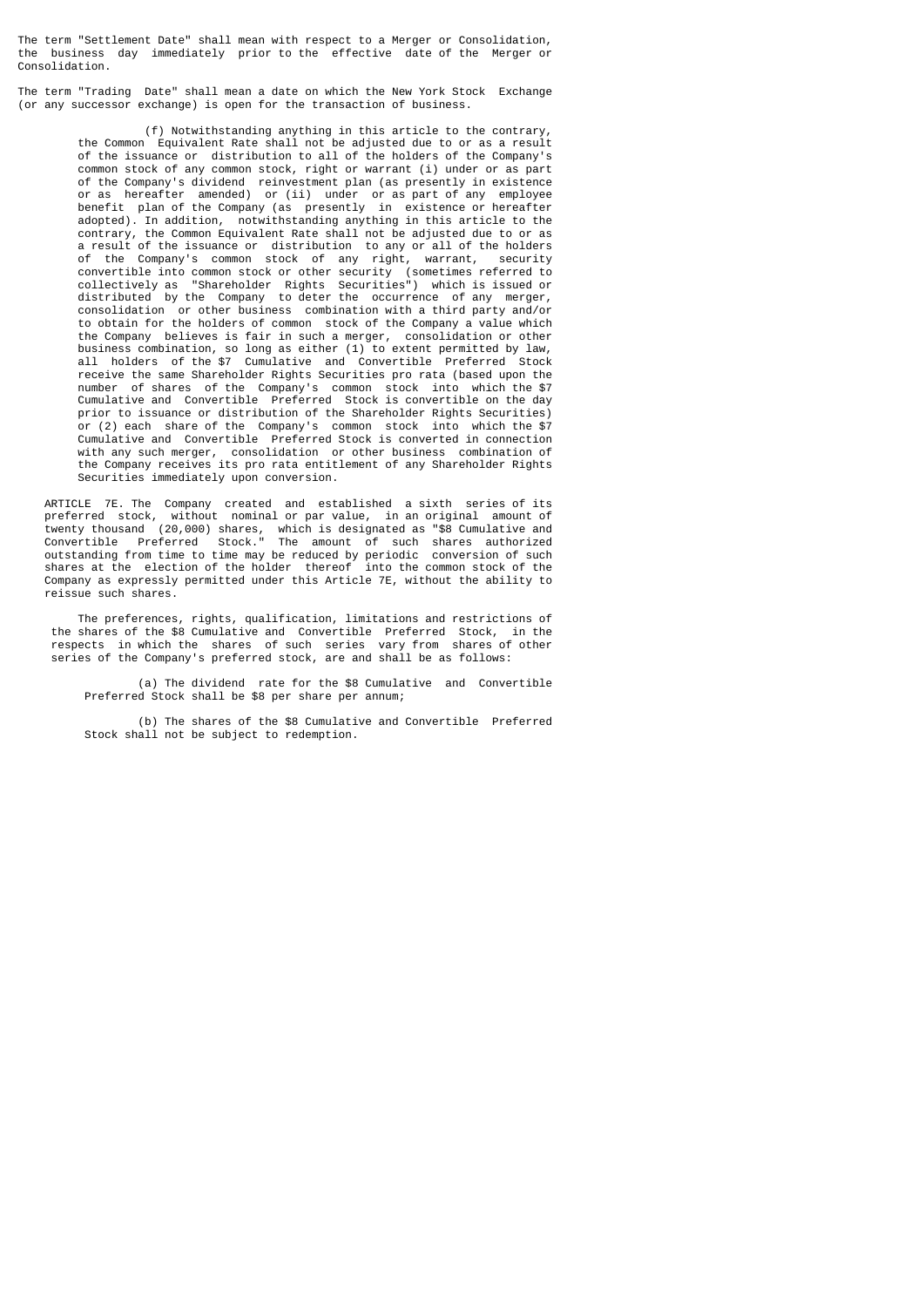(c) The preferential amounts to which holders of shares of the \$8 Cumulative and Convertible Preferred Stock shall be entitled upon any liquidation, dissolution, or winding up of the Company whether voluntary or otherwise, or upon any distribution of the capital of the Company, shall be \$120 per share, plus accumulated and unpaid dividends thereon:

> (d) Each share of the \$8 Cumulative and Convertible Preferred Stock shall be convertible at the election of the holder thereof at any time or from time to time within seven years from the date of issuance of such share into:

> > (i) Shares of the Company's common stock at the Common Equivalent Rate in effect on the date of conversion (the "Conversion Date"); plus

 (ii) The right to receive an amount in cash equal to all accrued and unpaid dividends on such share to and including the Conversion Date, whether or not declared, out of funds legally available therefor.

 Any holder of shares of \$8 Cumulative and Convertible Preferred Stock electing to convert such shares into shares of the Company's common stock shall provide written notice to the Company of such holder's election to convert, such notice to be sufficient if contained in a postage-paid envelope addressed and mailed to the Company. The time of mailing of such notice shall be deemed to be the date of delivery thereof. The holder's notice shall also include the following:

 (i) The Conversion Date, which shall be not earlier than 45 days or later than 90 days from the date of delivery of such notice;

> (ii) A description of the shares of \$8 Cumulative and Convertible Preferred Stock to be converted;

> (iii) The name or names in which such holder wishes the Certificate or Certificates for shares of the Company's common stock to be issued; and

 (iv) The holder's agreement to be responsible for the reasonable fees and expenses of the Company's transfer agent related to such issuance of common stock upon conversion.

 (e) Each share of the \$8 Cumulative and Convertible Preferred Stock shall be convertible at the election of the Company at any time or from time to time after seven years from the date of issuance of such share into:

> (i) Shares of the Company's common stock at the Common Equivalent Rate in effect on the date of conversion (the Conversion Date); plus

> (ii) The right to receive an amount in cash equal to all accrued and unpaid dividends on such share to and including the Conversion Date, whether or not declared, out of funds legally available therefor.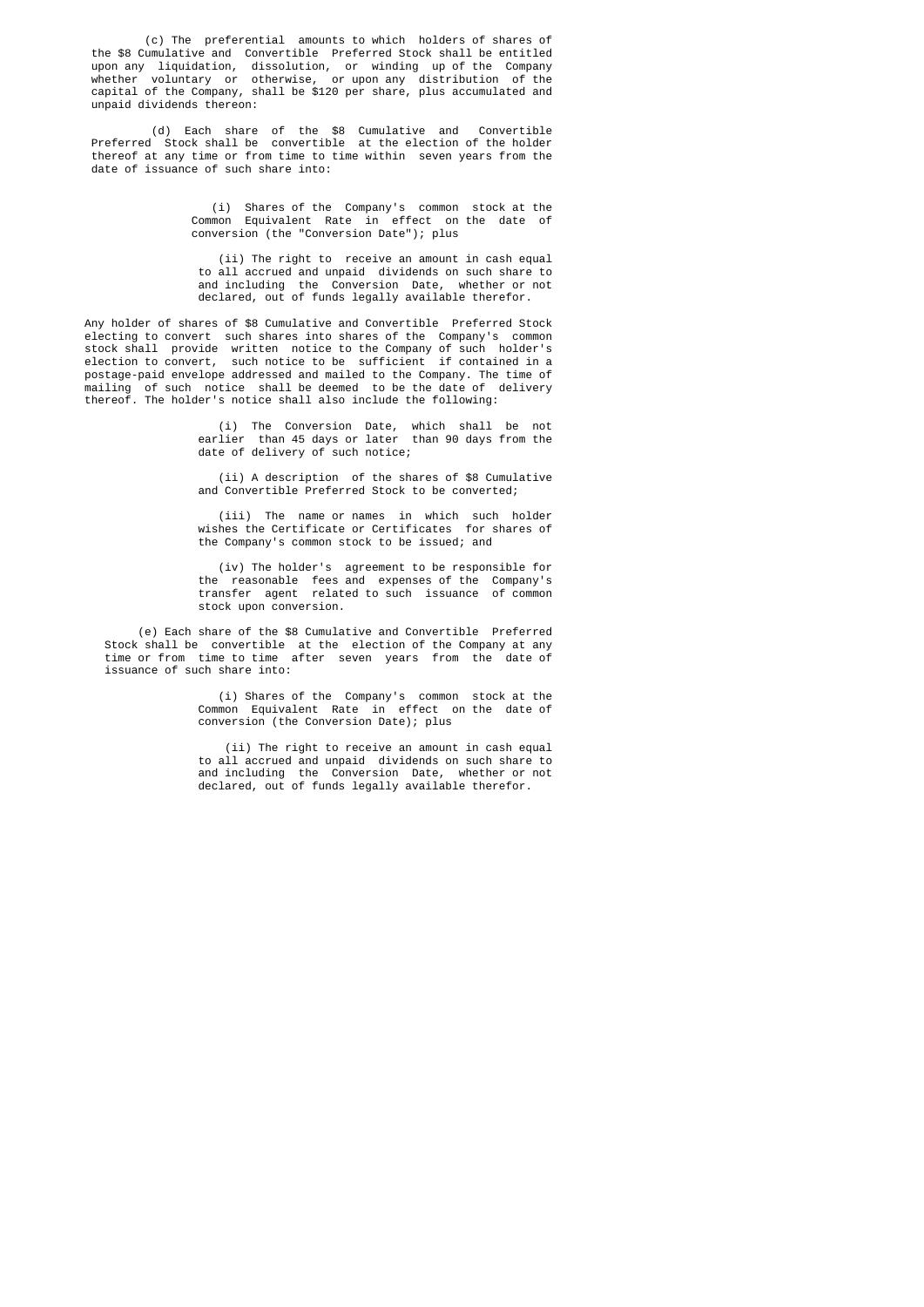If the Company elects to convert such shares into shares of the Company's common stock it shall provide written notice to the holders of \$8 Cumulative and Convertible Preferred Stock of the Company's election to convert, such notice to be sufficient if contained in a postage-paid envelope addressed and mailed to the holders at the address of the holders last shown on the records of the Company. The address of the holders last shown on the records of the Company. time of mailing of such notice shall be deemed to be the date of delivery thereof. The Company's notice shall also include the following:

 (i) The Conversion Date, which shall be not earlier than 45 days or later than 90 days from the date of such notice;

> (ii) A description of the shares of \$8 Cumulative and Convertible Preferred Stock to be converted;

 (iii) A request for the names or names in which such holder wishes the Certificate or Certificates for shares of the Company's common stock to be issued; and

 (iv) The Company's agreement to be responsible for the reasonable fees and expenses of the Company's transfer agent related to such issuance of common stock upon conversion.

> Immediately prior to the effectiveness of a merger or consolidation of the Company that results in the conversion or exchange of the common stock into, or the right to receive, other securities or other property (whether of the Company or any other entity) (any such merger or consolidation is referred to herein as a "Merger" or "Consolidation") each outstanding share of \$8 Cumulative and Convertible Preferred stock shall convert into:

 (i) Shares of the Company's common stock at the Common Equivalent Rate in effect on the effective date of a Merger or Consolidation; plus the right to receive an amount of cash equal to the accrued and unpaid dividends on such share of \$8 Cumulative and Convertible Preferred Stock to and including the Settlement Date (and dividends shall cease to accrue as of the Settlement Date).

 The Common Equivalent Rate to be used to determine the number of shares of the Company's common stock to be delivered pursuant to this article shall be initially 6.857 shares of the Company's common stock for each share of \$8 Cumulative and Convertible Preferred Stock; provided, however, that such Common Equivalent Rate shall be subject to adjustment from time to time as provided below. All adjustments to the Common Equivalent Rate shall be calculated to the nearest 1/100th of a share of the Company's common stock. Such rate in effect at any time is herein called the "Common Equivalent Rate."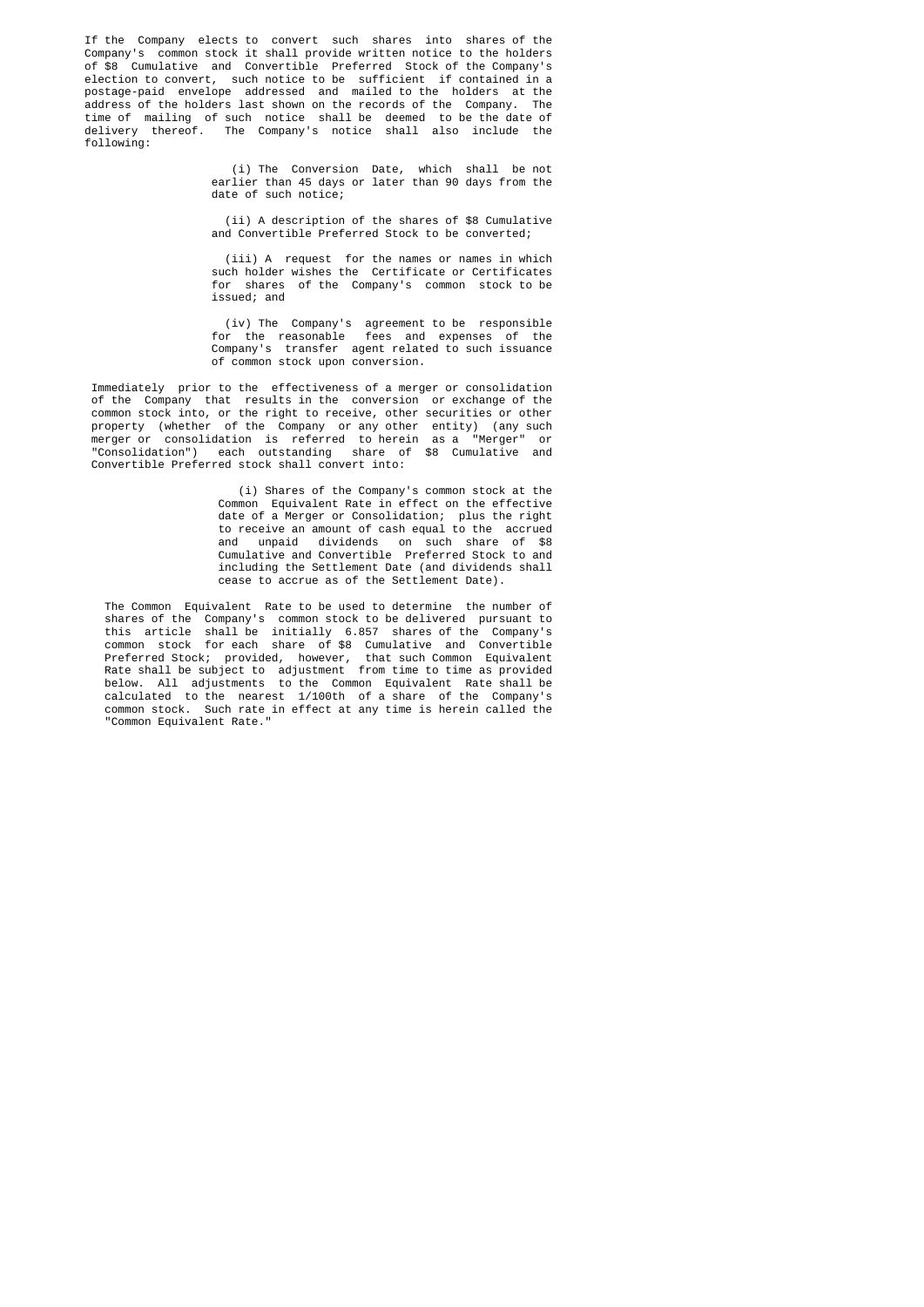# (i) If the Company shall either:

 (1) pay a dividend or make a distribution with respect to its common stock, in either case, in shares of such common stock, (2) subdivide or split its outstanding shares of common stock, (3) combine its outstanding shares of common stock into a smaller number of shares, or (4) issue by reclassification of its shares of common stock any shares of common stock of the Company, then, in any such event, the Common Equivalent Rate in effect immediately prior thereto shall be adjusted so that the holders of a share of \$8 Cumulative and Convertible Preferred Stock shall be entitled to receive on the conversion of such share, the number of shares of common stock of the Company which such holder would have owned or been entitled to receive after the happening of any of the events described above had such share of \$8 Cumulative and Convertible Preferred Stock been surrendered for conversion at the Common Equivalent Rate in effect immediately prior to such time. Such adjustment shall become effective at the opening of business of the business day next following the record date for determination of stockholders entitled to receive such stock dividend or distribution in the case of a stock dividend or distribution and shall become effective immediately after the effective date in case of a subdivision, split, combination or reclassification; and any shares of the Company's common stock issuable in payment of a dividend shall be deemed to have been issued immediately prior to the close of business on the record date for such dividend for purposes of calculating the number of outstanding shares of the Company's common stock under clauses (ii) and (iii) below.

 (ii) If the Company shall issue rights or warrants to all holders of its common stock entitling them to subscribe for or purchase shares of the Company's common stock at a price per share less than the Current Market Price per share (determined as provided below) of the common stock of the Company on the record date for the determination of stockholders entitled to receive such rights or warrants, then in each case the Common Equivalent Rate shall be adjusted by multiplying the Common Equivalent Rate in effect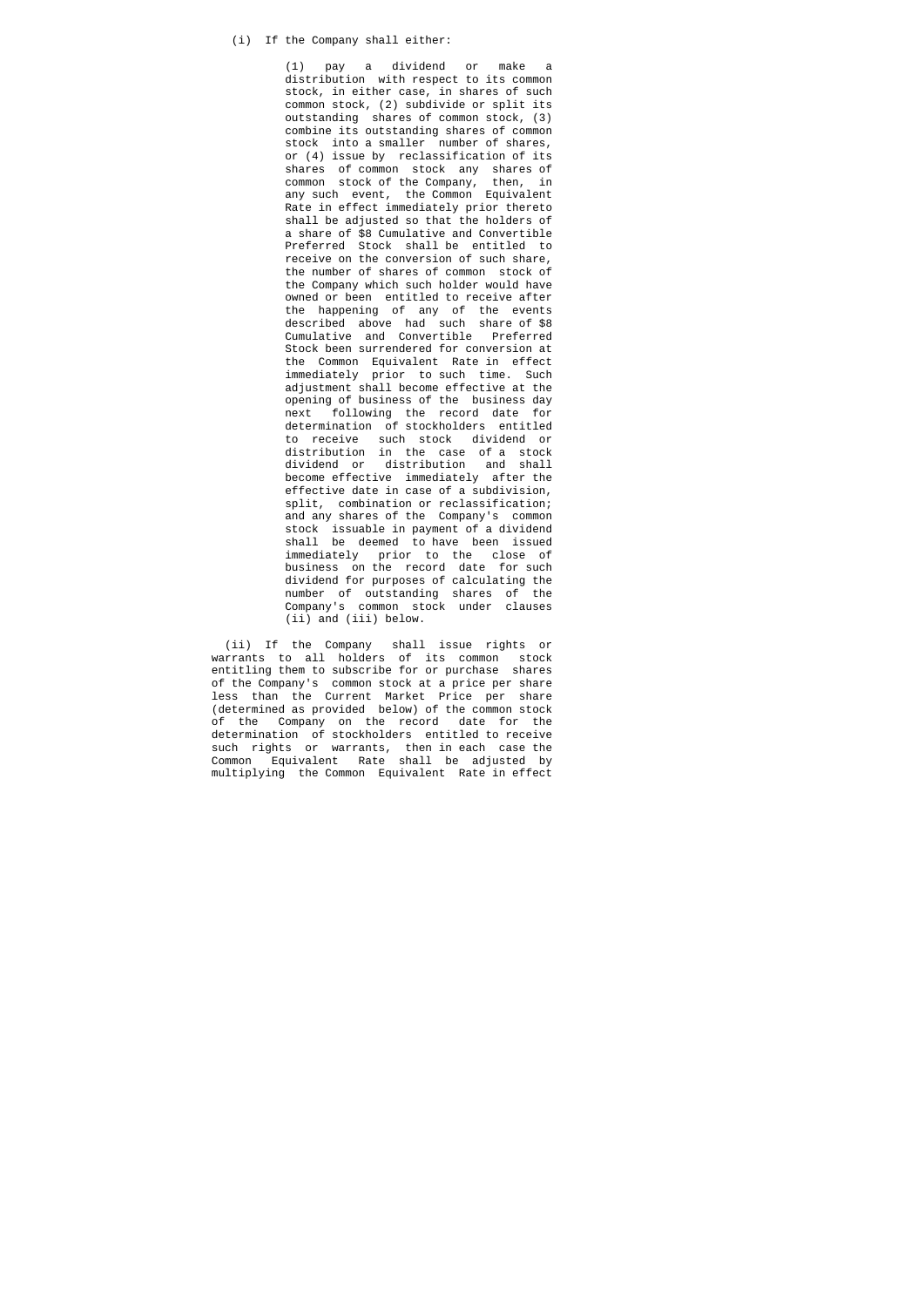immediately prior thereto by a fraction, of which the numerator shall be the number of shares of the Company's common stock outstanding on the date of issuance of such rights or warrants, immediately prior to such issuance, plus the number of additional shares of its common stock offered for subscription or purchase, and of which the denominator shall be the number of shares of common stock of the Company outstanding on the date of issuance of such rights or warrants, immediately prior to such issuance, plus the number of shares which the aggregate offering price of the total number of shares so offered for subscription or purchase would purchase at such Current Market Price (determined by multiplying such total number of shares by the exercise price of such rights or warrants and dividing the product so obtained by such Current Market Price). Shares of common stock of the Company owned by the Company or by another company of which a majority of the shares entitled to vote in the election of directors are held, directly or indirectly, by the Company shall not be deemed to be outstanding for purposes of such computation. Such adjustment shall become effective at the opening of business on the business day next following the record date for the determination of stockholders entitled to receive such rights or warrants. To the extent that shares of the Company's common stock are not delivered after the expiration of such rights or warrants, the Common Equivalent Rate shall be readjusted to the Common Equivalent Rate which would then be in effect had the adjustments made upon the issuance of such rights or warrants been made upon the basis of delivery of only the number of shares of Common Stock actually delivered.

 (iii) If the Company shall pay a dividend or make a distribution to all holders of its common stock of evidence of its indebtedness or other assets (including shares of capital stock of the Company but excluding any cash dividends or distributions and dividends referred to in clause (I) above), or shall distribute to all holders of its common stock rights or warrants to subscribe for or purchase securities of the Company (other than those referred to in clause (ii) above), then in each such case the Common Equivalent Rate shall be adjusted by multiplying the Common Equivalent Rate in effect immediately prior to the date of such distribution by a fraction, of which the numerator shall be the Current Market Price per share of the Company's common stock (determined pursuant to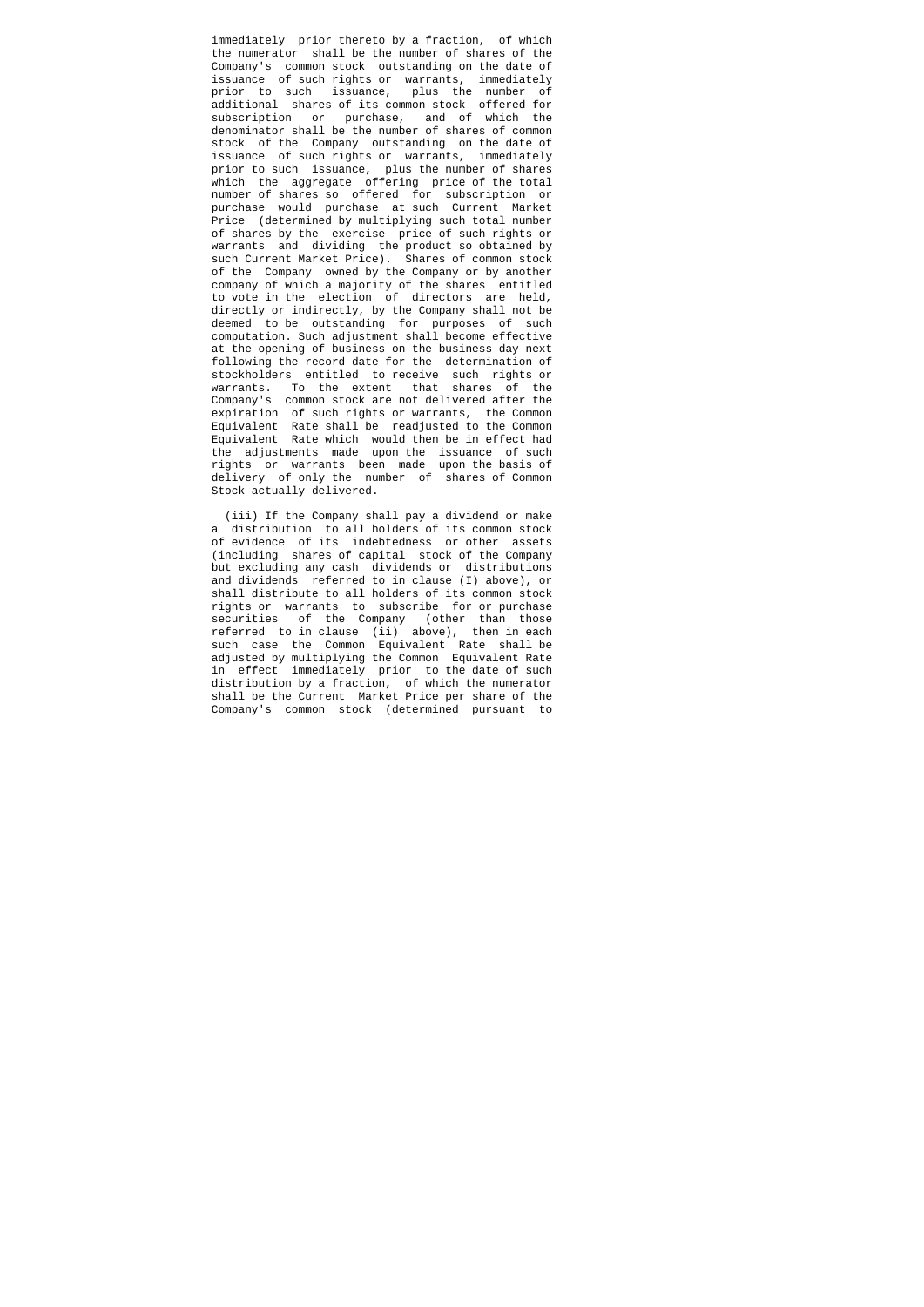clause (v) below) on the record date mentioned below, and of which the denominator shall be such Current Market Price per share of the Company's common stock less the fair market value (as determined by the Board of Directors of the Company, whose determination shall be conclusive) as of such record date of the portion of the assets or evidences of indebtedness so distributed, or of such subscription rights or warrants, applicable to one share of the common stock of the Company. Such adjustment shall become effective on the opening of business on the business day next following record date for the determination of stockholders entitled to receive such distribution.

 (iv) Anything in this article notwithstanding, the Company shall be entitled to make such upward adjustments in the Common Equivalent Rate, in addition to those required by this article, as the Company in its discretion shall determine to be advisable, in order that any stock dividends, subdivision of shares, distribution of rights to purchase stock or securities, or a distribution of securities convertible into or exchangeable for stock (or any transaction which would be treated as any of the foregoing transactions pursuant to Section 305 of the Internal Revenue Code of 1986, as amended) hereafter made by the Company to its stockholders shall not be taxable.

 (v) As used in this article, the Current Market Price per share of the Company's common stock on any date shall be the average of the daily Closing Prices for the five consecutive Trading Dates ending on and including the date of determination of the Current Market Price (appropriately adjusted to take into account the occurrence during such five-day period of any event that results in an adjustment of the Common Equivalent Rate).

 (vi) In any case in which this article shall require that an adjustment as a result of any event become effective at the opening of business on the business day next following a record date and the date fixed for conversion occurs after such record date, but before the occurrence of such event, the Company may in its sole discretion elect to defer paying to such holder any amount in cash in lieu of a fractional share of common stock of the Company, pursuance to this article.

> Whenever the Common Equivalent Rate is adjusted as herein provided, the Company shall: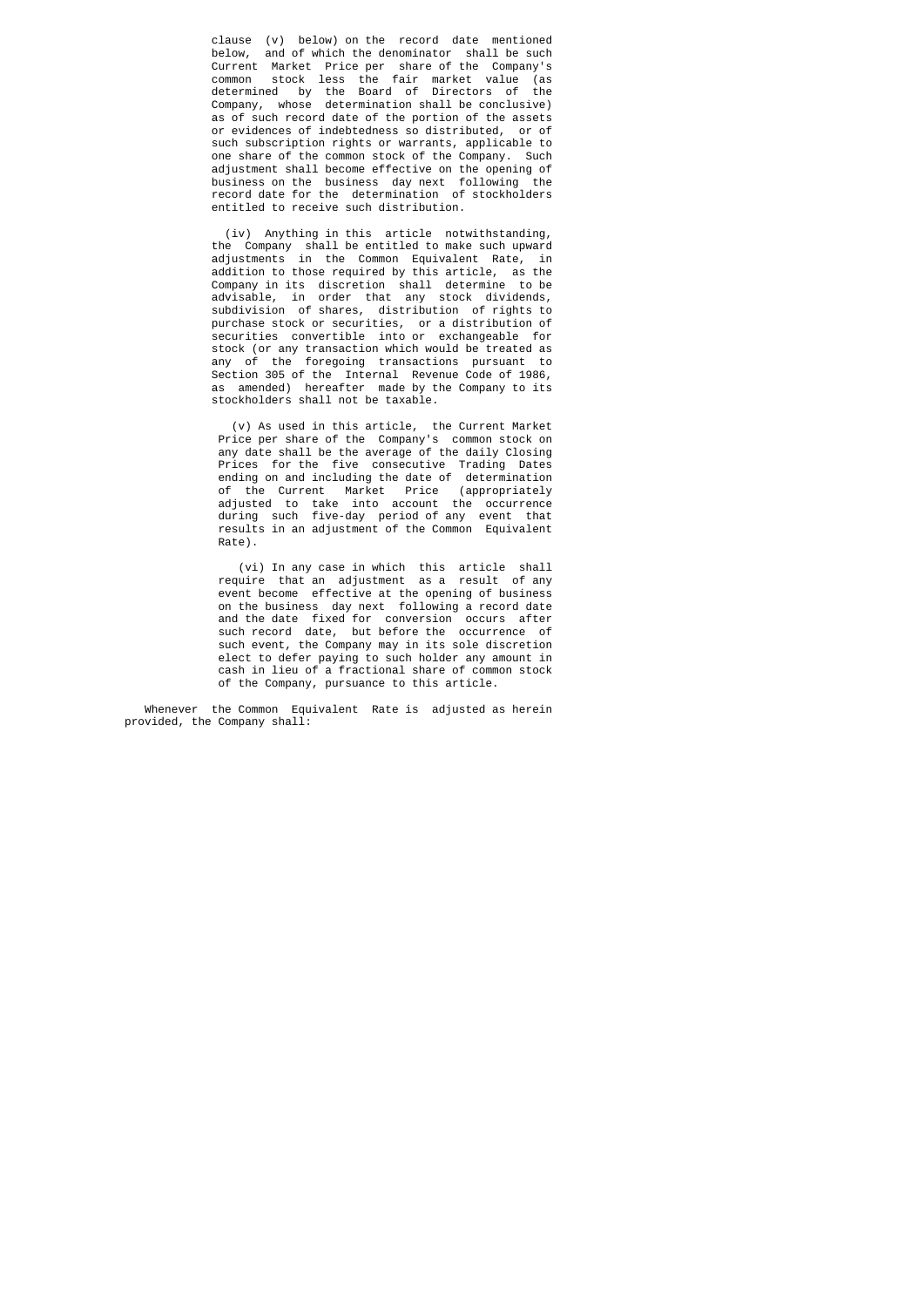(i) forthwith compute the adjusted Common Equivalent Rate in accordance with this article and prepare a certificate signed by the Chief Executive Officer, the Chairman, the President, any Vice President or the Treasurer of the Company setting forth the adjusted Common Equivalent Rate, the method of calculation thereof in reasonable detail and the facts requiring such adjustment and upon which such adjustment is based, and file such certificate forthwith with the transfer agent or agents for the \$8 Cumulative and Convertible Preferred Stock and the Company's common stock; and

 (ii) mail a notice stating that the Common Equivalent Rate has been adjusted, the facts requiring such adjustment and upon which such adjustment is based and setting forth the adjusted Common Equivalent Rate to the holders of record of the outstanding shares of the \$8 Cumulative and Convertible Preferred Stock at or prior to the time the Company mails an interim statement to its stockholders covering the quarterly-yearly period during which the facts requiring such adjustment occurred, but in any event within 45 days of the end of such quarterly-yearly period.

 No fractional shares of the Company's common stock shall be issued upon redemption or conversion of shares of the \$8 Cumulative and Convertible Preferred Stock but, in lieu of any fraction of a share of the Company's common stock which would otherwise be issuable in respect of the aggregate number of shares of the \$8 Cumulative and Convertible Preferred Stock surrendered by the same holder for redemption or conversion on any redemption or conversion date, the holders shall have the right to receive an amount in cash equal to the same fraction of the Closing Price.

 The term "Closing Price" on any day shall mean the closing sale price regular way on such day or, in the case no such sale takes place on such day, the average closing bid and asked prices of the common stock of the Company on the over-the-counter market on the day in question as reported by the National Quotation Bureau Incorporated for National Market Securities, or a similarly generally accepted reporting service, or if not so available in such manner as furnished by an New York Stock Exchange member firm selected from time to time by the Board of Directors of the Company for that purpose.

 The term "Current Market Price" per share of the Company's common stock on any date shall be the average of the daily Closing Prices for the five consecutive Trading Dates ending on and including the date of determination of the Current Market Price (appropriately adjusted to take into account the occurrence during such five-day period of any event that results in an adjustment of the Common Equivalent Rate).

 The term "Settlement Date" shall mean with respect to a Merger or Consolidation, the business day immediately prior to the effective date of the Merger or Consolidation.

 The term "Trading Date" shall mean a date on which the New York Stock Exchange (or any successor exchange) is open for the transaction of business.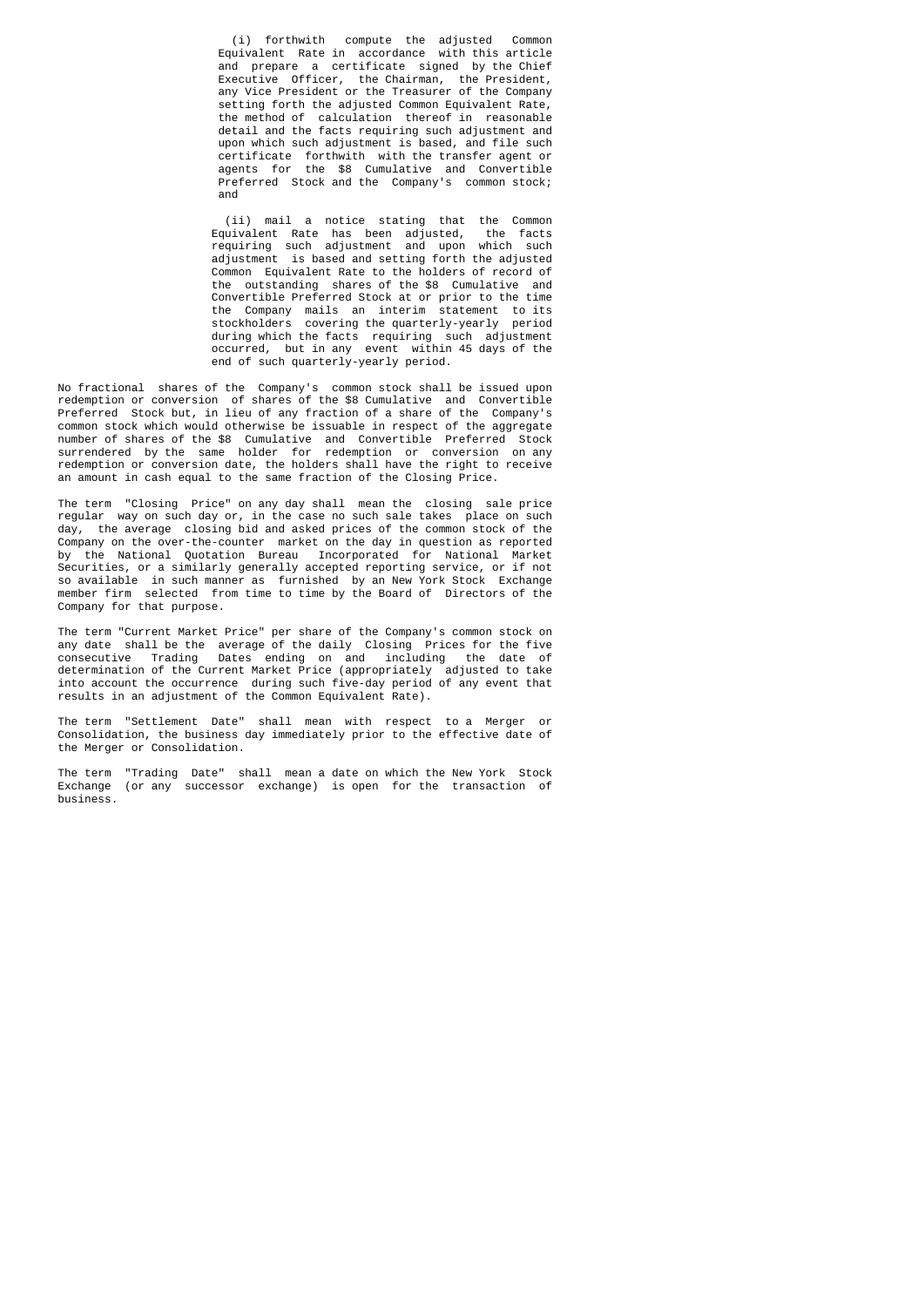(f) Notwithstanding anything in this article to the contrary, the Common Equivalent Rate shall not be adjusted due to or as a result of the issuance or distribution to all of the holders of the Company's common stock of any common stock, right or warrant (i) under or as part of the Company's dividend reinvestment plan (as presently in existence or as hereafter amended) or (ii) under or as part of any employee benefit plan of the Company (as presently in existence or hereafter adopted). In addition, notwithstanding anything in this article to the notwithstanding anything in this article to the contrary, the Common Equivalent Rate shall not be adjusted due to or as a result of the issuance or distribution to any or all of the holders of the Company's common stock of any right, warrant, security convertible into common stock or other security (sometimes referred to collectively as "Shareholder Rights Securities") which is issued or distributed by the Company to deter the occurrence of any merger, consolidation or other business combination with a third party and/or to obtain for the holders of common stock of the Company a value which the Company believes is fair in such a merger, consolidation or other business combination, so long as either (1) to extent permitted by law, all holders of the \$8 Cumulative and Convertible Preferred Stock receive the same Shareholder Rights Securities pro rata (based upon the number of shares of the Company's common stock into which the \$8 Cumulative and Convertible Preferred Stock is convertible on the day prior to issuance or distribution of the Shareholder Rights Securities) or (2) each share of the Company's common stock into which the \$8 Cumulative and Convertible Preferred Stock is converted in connection with any such merger, consolidation or other business combination of the Company receives its pro rata entitlement of any Shareholder Rights Securities immediately upon conversion.

 ARTICLE 7F. The preference stock shall be issuable from time to time in series with such designations, descriptions and terms thereof, in the manner and to the extent permitted by the laws of the State of New Jersey, as may be determined and fixed by the Board of Directors, subject to the provisions of subparagraph (f) below, as the time of the creation and establishment of any such series of preference stock. All of the shares of preference stock of each series shall rank pari passu with all of the shares of preference stock of each other series, and shall have the same rights and privileges, preferences and voting powers and shall be subject to the same restrictions or qualifications thereof, without distinction between the shares of the respective series except only as to variations in (i) the rates of dividend payable thereon, (ii) the terms on which shares of the respective series may be redeemed, (iii) the amount which shall be paid to the holders of shares of the respective series in case of dissolution or any distribution of assets, (iv) voting rights, if any, (v) the terms or amounts of any sinking fund provided for the purchase or redemption thereof, (vi) the terms on which the holders of shares of the respective series may convert the same into stock of any other class or classes or of any one or more series of the same class or of another class or classes, and (vii) in such other respects, if any, as may at the time be permitted by the laws of the State of New Jersey.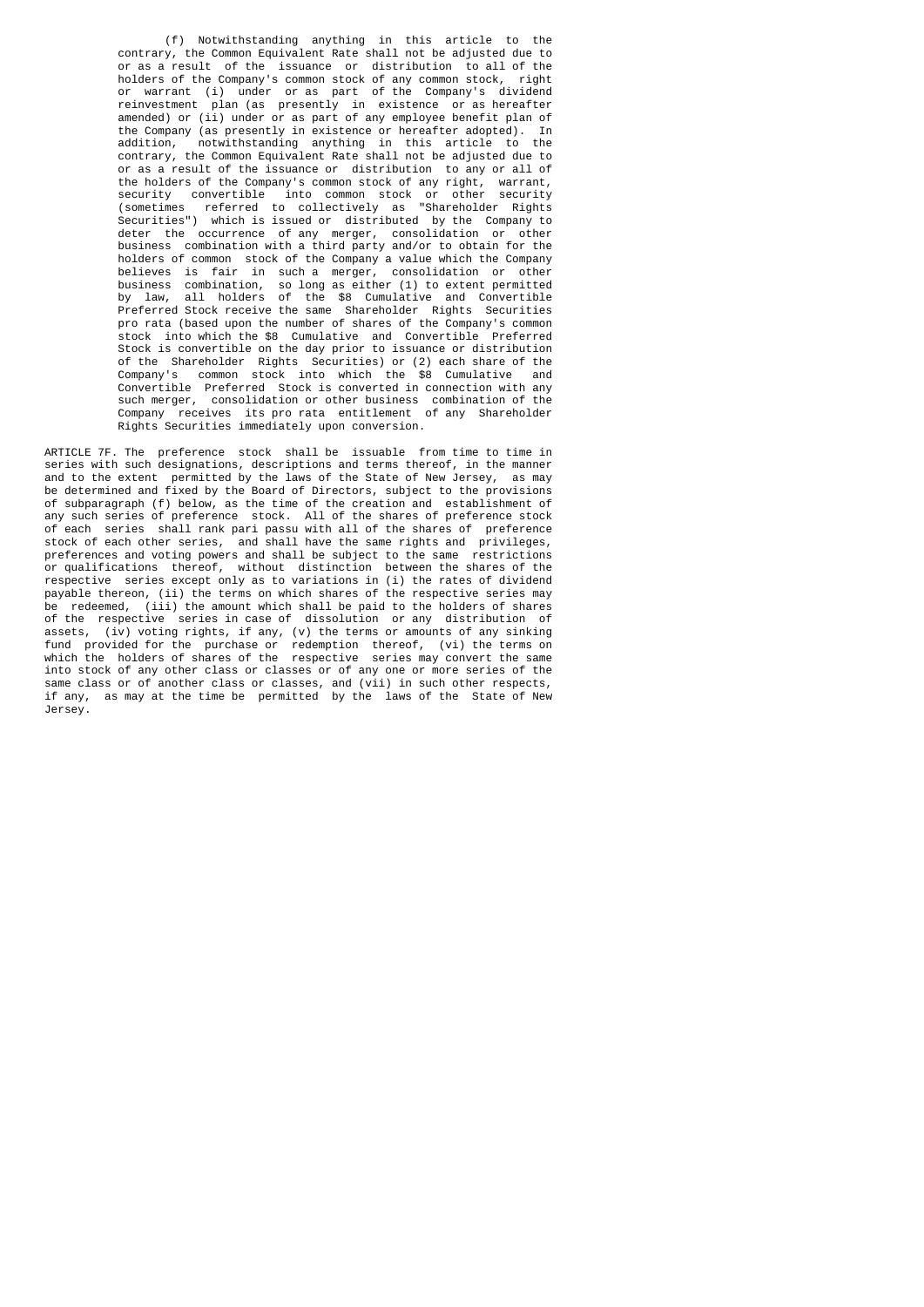(a) The holders of preference stock irrespective of the series thereof shall be entitled to receive, and the Company shall be obligated to pay, when and as declared by the Board of Directors of the Company and subject to the provisions of subparagraph (f) below, cumulative dividends at such respective rates as may be fixed by the Board of Directors of the Company at the time of the creation and establishment of the respective series, and no more, payable quarterly on the first date of March, June, September, and December, of each year. Such dividends shall accumulate from the date of the original issue of each share of such preference stock. Such dividends shall be payable before any dividend shall be paid upon or set apart for the common stock, and shall be cumulative, so that if at any time dividends at the rate fixed by the Board of Directors and designated by the certificates of shares of the series of which it is a part shall not be paid thereon or set apart therefor, the deficiency shall be fully paid or set apart for payment before any dividend shall be paid upon or set apart for the common stock. Dividends shall not be paid exclusively upon any one or more series of preference stock but dividends shall be paid ratably upon all outstanding preference stock in the proportions that the annual dividend requirements of each series bears to the total annual dividend requirements of all outstanding preference stock. Whenever all cumulative unpaid dividends on the preference stock, including the current quarterly dividend, shall have been fully paid or set apart for payment, the Board of Directors may declare and pay dividends on the common stock.

 (b) The preference stock of one or more series may be subject to redemption, in which case such preference stock may be deemed and retired in whole, or in part, from time to time at any time on any quarterly dividend date at the option of the Company at such redemption prices as may be fixed by the Board of Directors at the time of the creation and establishment thereof; provided, however, that all stock of any particular series shall be redeemable at the same redemption price. The time, place and manner of such redemption shall be in the discretion of the Board of Directors of the Company. Preference stock which shall have been redeemed shall not be reissued, and the Company shall have from time to time cause all such shares to be retired in the manner provided by law. If less than all of the outstanding shares of preference stock subject to redemption are to be called for redemption, redemption may be made of any one or more series, or redemption may be made of less than all<br>of the outstanding shares of any one or more series, in the of the outstanding shares of any one or more series, discretion of the Board of Directors, and if less than all outstanding shares of any series are to be redeemed, the shares to be redeemed shall be determined in such manner as may be prescribed by the Board of Directors. Redemption shall be made, however, only on at least thirty (30) days' prior written notice to the holders of the shares to be redeemed which notice shall be sufficient if contained in a post-paid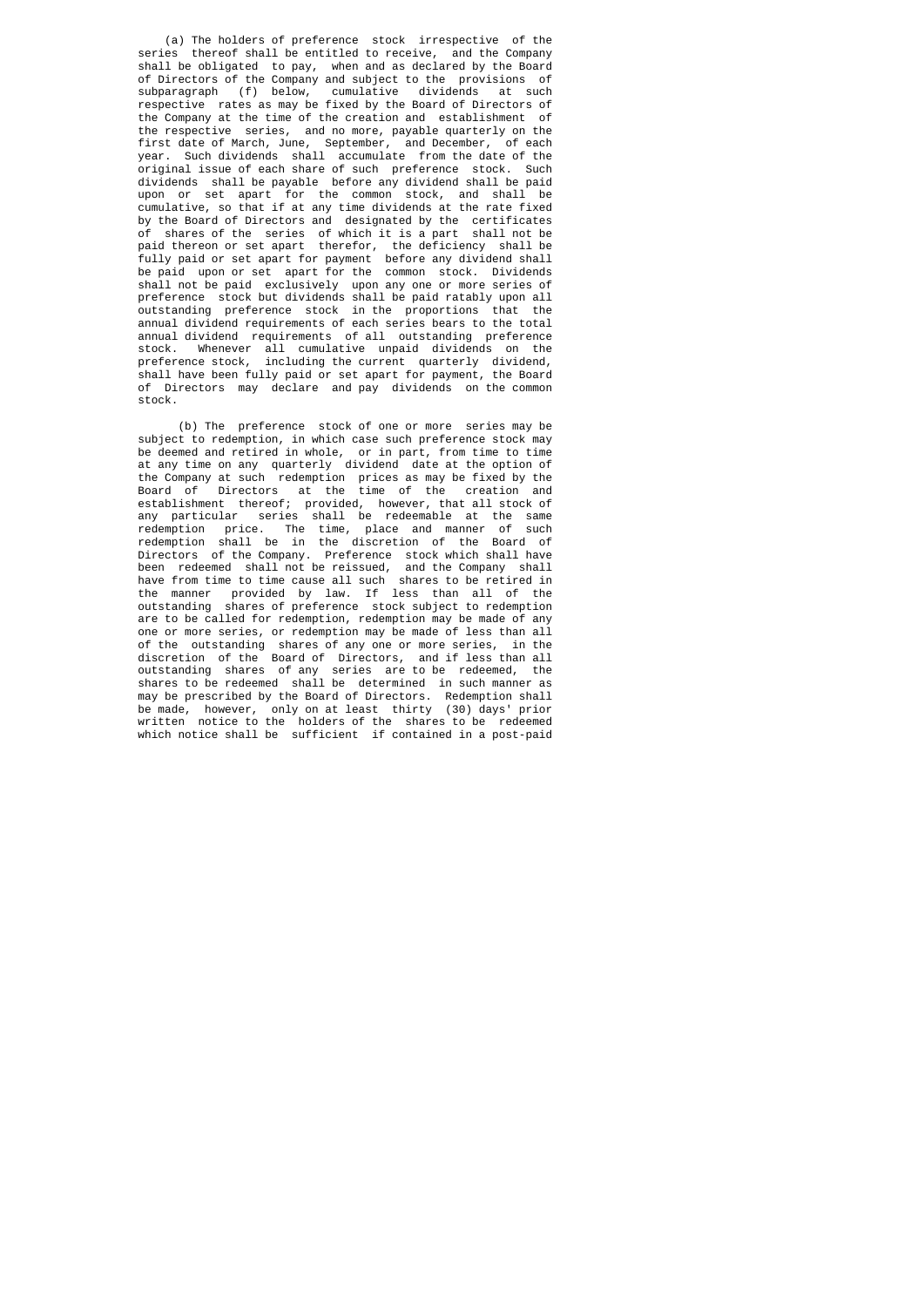envelope addressed and mailed to the holder at his address or record as shown by the books of the Company, and the time of mailing such notice shall be deemed to be the time of delivery thereof. From and after the date fixed in any such notice as the date of redemption (unless default shall be made by the Company in providing monies for the payment of the redemption price. pursuant to such notice) all dividends on the pursuant to such notice) all dividends on the preference stock thereby called for redemption shall cease to accrue and all rights of the holders thereof as stockholders of the Company, except the right to receive the redemption price upon surrender of the certificates of stock by such holders, shall cease and determine.

 (c) Subject to the provisions of subparagraph (f) below, the holders of each series of preference stock shall be entitled to receive payment out of the assets of the Company whether from capital or from earnings, in an amount per share determined and fixed by the Board of Directors at the time of the creation and establishment of such series of preference stock, in the event of (i) a voluntary liquidation, dissolution or winding up of the Company or of a voluntary sale of all or substantially all of the assets of the Company or upon any voluntary distribution of its capital, or (ii) an involuntary liquidation, dissolution or winding up of the Company or an involuntary sale of all or substantially all of the assets of the Company, or upon any involuntary distribution of its capital, before any payment shall be made or any assets distributed to the holders of common stock. If upon such liquidation, dissolution, winding up, sale of assets or distribution of the capital among the holders of the preference stock shall be insufficient to permit the payment to such holders of the full preferential amounts aforesaid, then the entire assets of the Company to be distributed shall be distributed ratably among the holders of the preference stock in proportion to the full preferential amounts, if any, to which they are respectively entitled as aforesaid. After payment or distribution of the assets of the Company ratably among the holders of preferred stock in accordance with the provisions of Article 7A (d) and after payment or distribution of remaining assets, if any, to the holders of preference stock as provided in this paragraph, the holders of common stock shall be entitled to receive, ratably, any remaining assets of the Company. A consolidation or merger of the Company with any other corporation or corporations shall not be deemed to be a liquidation, dissolution, winding up, sale or distribution of capital, within the meaning of this clause, but no such consolidation or merger shall in any way impair the rights and preferences of the preference stock.

 (d) So long as any shares of the preference stock of any series are outstanding, the Company shall not, without the consent (given by vote at a meeting called for that purpose) of the holders of a majority of the total number of shares of the preference stock of all series then outstanding, voting as a class, issue, sell or otherwise dispose of any additional series of preference stock ranking prior to with the preference stock as to dividends or distributions, unless (i)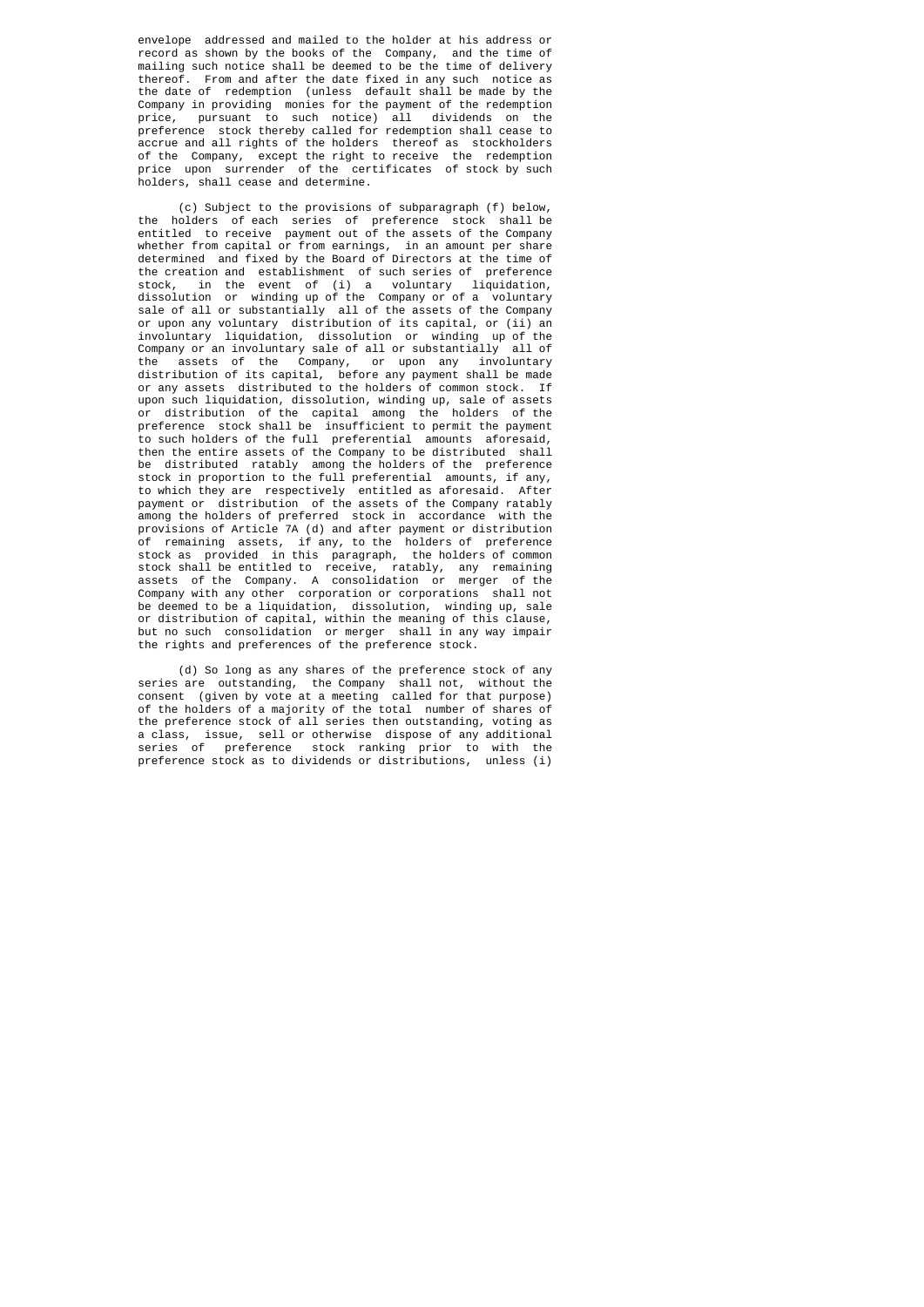the stated value of common stock and surplus earnings on the books of the Company shall be at least two (2) times the involuntary liquidation preferences of the entire amount of preference stock of the Company already issued and then preference stock of the Company already issued and then<br>outstanding, and the additional stock then proposed to be issued; and (ii) the earnings of the Company available for the payment of interest determined in accordance with generally accepted accounting practices shall have been for a period of twelve (12) consecutive calendar months within the fifteen (15)calendar months immediately preceding the issuance of such additional stock, at least one and one-half (1-1/2) times the annual interest requirements on all outstanding obligations<br>for the payment of money, secured and unsecured, of the for the payment of money, secured and unsecured, Company maturing more than twelve (12) months after the issuance of the shares proposed to be issued plus annual dividend requirements upon all outstanding preference stock of the Company and all other classes of stock ranking prior to or on a parity with the preference stock as to dividends and distributions, including the shares proposed to be issued, minus any interest on any such obligations and dividends on any such outstanding stock to be retired or refunded out of the proceeds of the shares proposed to be issued. The Company may, without the consent of the holders of preference stock, increase the number of shares of any class of stock other than preference stock which the Company is authorized to issue and may create and establish any series thereof as herein provided.

 (e) Except as required by law, holders of preference stock shall have such voting rights, if any, with respect to such preference stock as are fixed by the Board of Directors at the time of the issuance of the series of such preference stock; however, no holder of preference stock shall have or be granted voting rights with respect to each or any share of preference stock held by such holder which exceed or are superior to (with respect to number of votes per share, the subject matter upon which voting is permitted or required, or otherwise) the voting rights a holder of common stock shall have with respect to each or any share of common stock held by such common stock holder. However, notwithstanding the foregoing provisions of this paragraph, if and whenever dividends on the preference stock shall be in arrears and such arrears shall aggregate an amount at least equal to four (4) quarterly dividends, which need not be consecutive, then and in such event, the holders of the outstanding preference stock of all series shall be entitled, at the next ensuing annual meeting of the stockholders, voting as a class, to elect two members (herein called "preference stock directors") of the Board of Directors, which preference stock directors shall be in addition to the directors holding office pursuant to ARTICLE 4 hereof and in addition to any directors holding office or to be elected as preferred stock directors; and provided further that if and whenever any such four (4) provided further that if and whenever any such four quarterly dividend arrearage shall occur, the Company shall, within fifteen (15) days after the receipt by the Company of written request of not less than twenty-five per cent (25%) of the holders of the outstanding preference stock, as a class,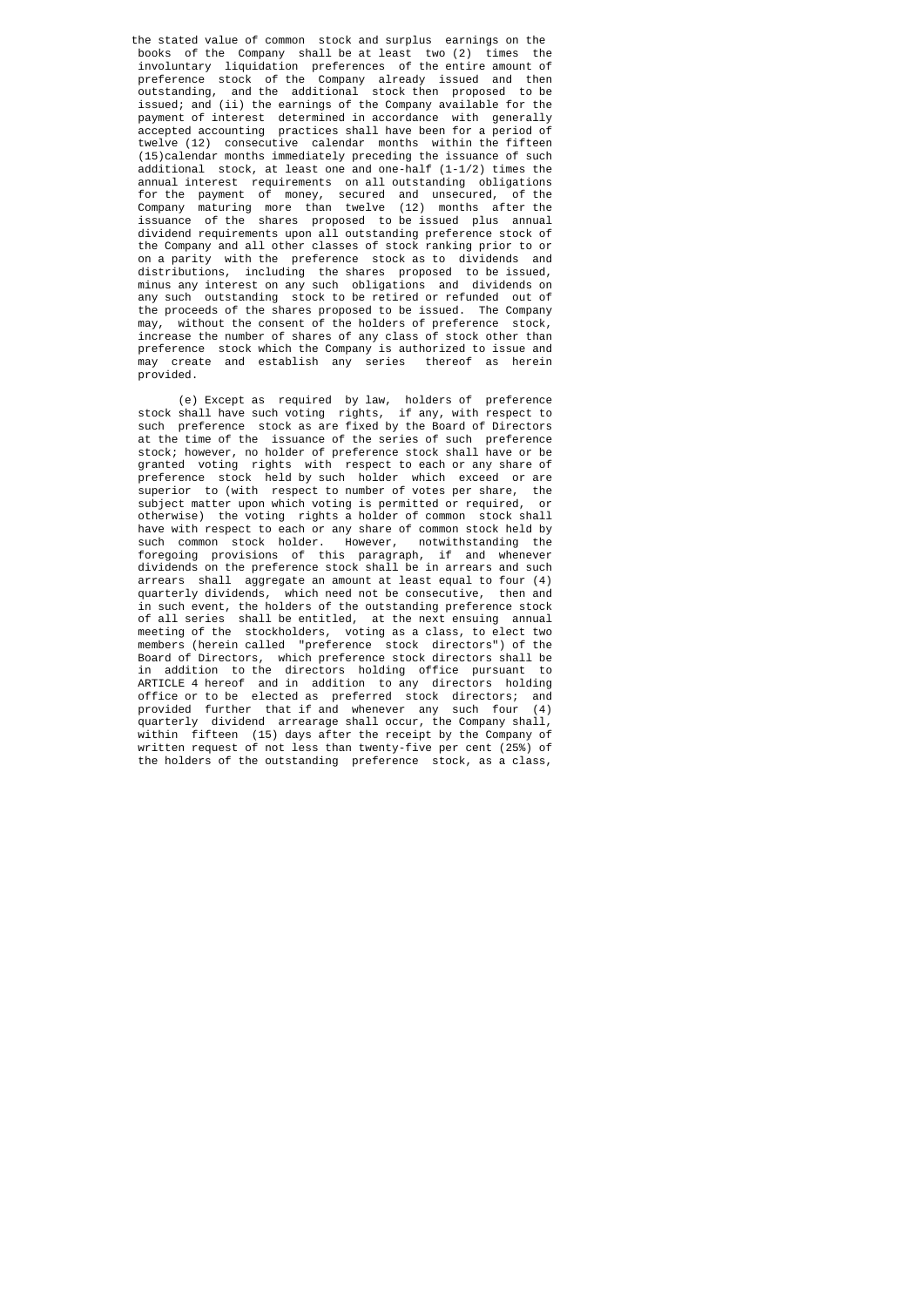and irrespective of series, cause to be called a special meeting of the holders of outstanding preference stock of all series, to be held on the earliest practicable date, to elect the preference stock directors, as aforesaid. For purposes of any such election such holder or holders of preference stock as are present in person or by proxy shall constitute a quorum, irrespective of whether any holders of any other capital stock of the Company are present at such meeting. Any vacancy in the position of preference stock director, which, but for this provision, could be filled by such person as the Board of Directors might designate, shall be filled by the Board of Directors from among such persons as the remaining preference stock directors shall designate, and such successor shall hold office for the unexpired term of the prior incumbent and until his successor shall be duly chosen and shall qualify. Such right of the holders of the outstanding preference stock to elect two members of the Board of Directors shall continue at each annual meeting until such time as all arrears of dividends thereon for the current quarterly period shall have been paid or declared and provided for, in which event such right of the holders of preference stock to elect preference stock directors as provided in this subparagraph (e) shall cease at the next ensuing annual meeting of stockholders, subject always to the same provisions for the vesting of such right in the case of any such future arrearages in dividends.

 (f) Notwithstanding any of the provisions contained in subparagraphs (a) through  $(e)$  above, shall rank prior to the preference stock as to both dividends and the right to receive payment out of the assets of the Company upon any voluntary liquidation, dissolution or winding up of the Company, or any voluntary sale of all or substantially all of the assets of the Company, or any voluntary distribution of its capital, or any involuntary liquidation, dissolution or winding up of the Company, or any involuntary sales of all or substantially all of the assets of the Company, or any involuntary distribution of its capital, (ii) the Company shall not pay any dividends on the shares of preference stock at any time outstanding unless and until all dividends payable on the shares have been paid or declared and set aside for payment, and (iii) no distribution shall be made on any shares of preference stock at any time outstanding, and no payment of any kind shall be made thereon to any holder thereof, unless all payments required to be made on the shares of preferred stock outstanding at such time and to the holders thereof, whether upon redemption or pursuant to the provisions of any sinking fund provided therefor, or upon a voluntary<br>liquidation, dissolution or winding up of the Company or a dissolution or winding up of the Company or a voluntary sale of all or substantially all of the assets of the Company or any voluntary distribution of its capital, or an involuntary liquidation, dissolution or winding up of the Company or an involuntary sale of all or substantially all of the assets of the Company, or any involuntary distribution of its capital, or otherwise, shall have been paid or shall have been irrevocably set aside for payment.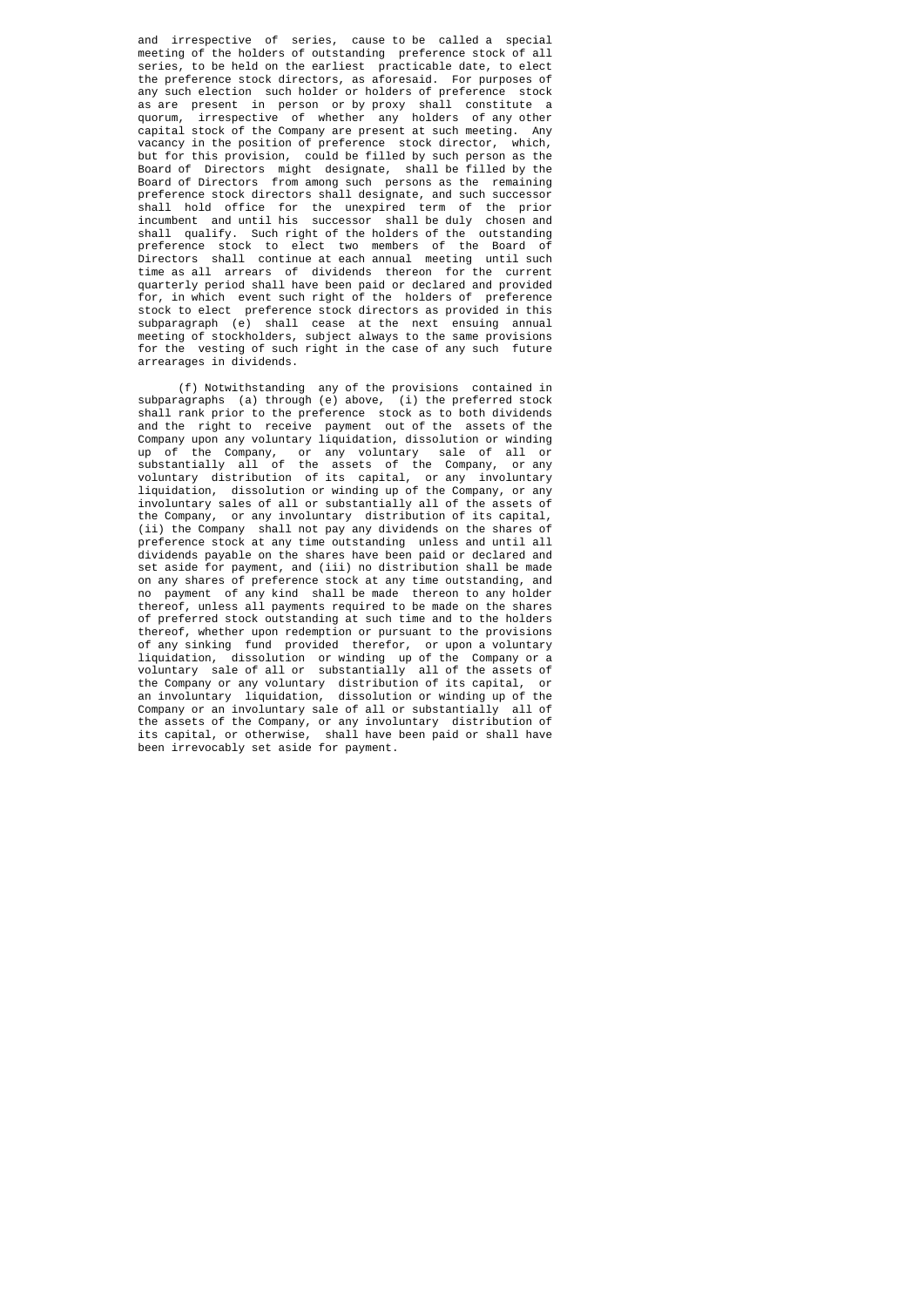Nothing contained in subparagraph (e) above pertaining to the rights of the holders of preference stock to elect directors shall be deemed to affect the rights of holders of preferred stock to elect directors upon default in the payment of dividends on the preferred stock.

 ARTICLE 8. Any action which, at any meeting of stockholders, requires the vote, assent or consent of two-thirds in interest of all of the stockholders of the Company, or of two-thirds in interest of each class of stockholders of the Company having voting power, or which requires such assent or consent in writing to be filed, may be taken upon the assent of and the assent given and filed, as the case may be, by two-thirds in interest of the stockholders of the Company present and voting at such meeting in person or by proxy, but where assent by classes is required such assent shall be given by two-thirds in interest of each class so present and voting.

 ARTICLE 9. Any and all action requiring stockholder approval may only be taken at an annual or special meeting of stockholders of the Company and not by consent in lieu of such meeting.

 ARTICLE 10. To the full extent from time to time as permitted by law, directors and officers of the Corporation shall not be personally liable to the Corporation or its stockholders for damages for breach of any duty owed to the Corporation or its stockholders. No amendment or repeal of this provision shall adversely affect any right or protection of a director or officer of the Corporation existing at the time of such amendment or repeal.

Dated: February 27, 1997 Iselin, New Jersey

 MIDDLESEX WATER COMPANY -----------------------

 /s/J. Richard Tompkins ---------------------- J. Richard Tompkins Chairman of the Board and President

Attest:

 Marion F. Reynolds Vice President, Secretary and Treasurer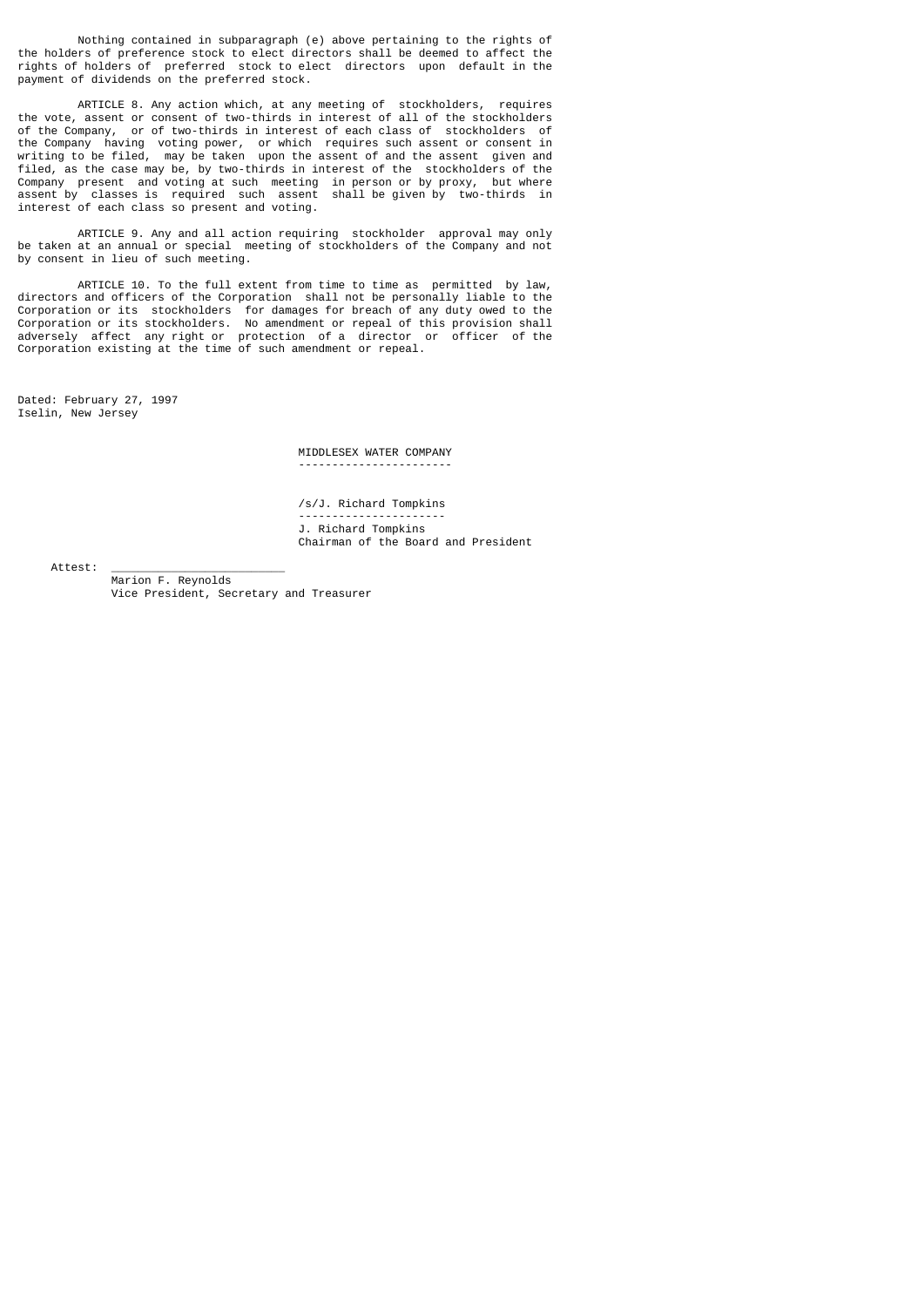#### CERTIFICATE OF AMENDMENT TO THE RESTATED CERTIFICATE OF INCORPORATION

## To: The Secretary of State of the State of New Jersey

 Pursuant to the provisions of N.J.S.A. 14A.9-2(4) and N.J.S.A. 14A:9-4 the undersigned Corporation executes the following Certificate of Amendment to its Restated Certificate of Incorporation.

 1. The Name of the Corporation is MIDDLESEX WATER COMPANY. The principal office of the Corporation is 1500 Ronson Road, Iselin, New Jersey 08830-3020.

2. The Company adopted the following amendment:

 The first sentence of Article 7A of the Company's Restated Certificate of Incorporation is amended to read as follows:

 ARTICLE 7A. The total authorized capital stock of the Company is 6,250,000 shares, divided into 6,000,000 shares of common stock without nominal or par value, 150,000 shares of preferred stock without nominal or par value and 100,000 shares of preference stock without nominal or par value.

3. Such amendment was adopted by the shareholders on May 28,

 4. The number of shares entitled to vote on the amendment was 4,219,516 shares of the Company's Common Stock, no par value.

 5. 2,116,563 shares were voted for the amendment, 430,091 shares were voted against such amendment and 109,167 shares abstained from voting on such amendment.

MIDDLESEX WATER COMPANY

 By: /s/Marion F. Reynolds --------------------- Marion F. Reynolds Vice President, Secretary & Treasurer

Dated: May 29, 1997

(S E A L)

1997.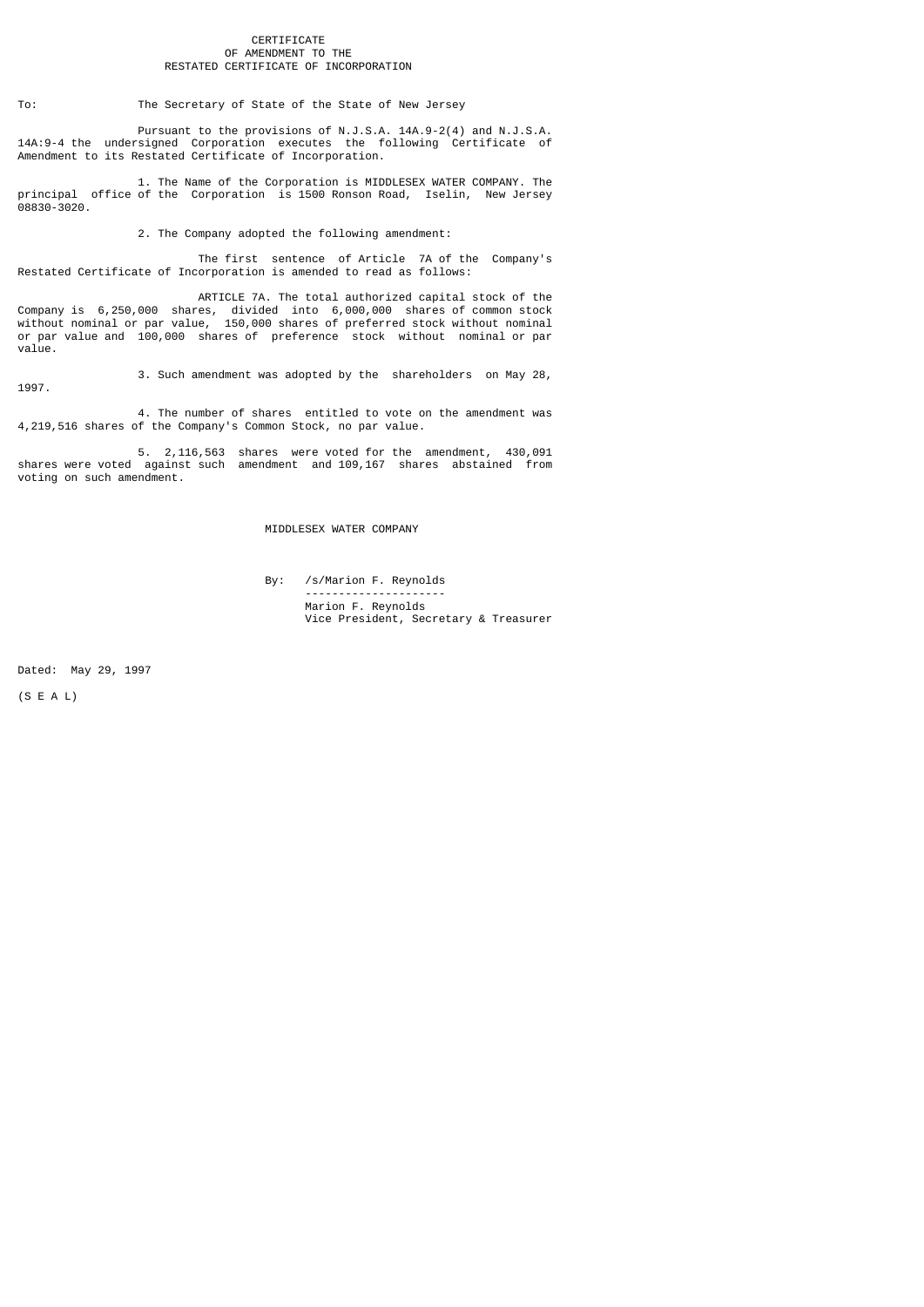#### CERTIFICATE OF AMENDMENT<br>TO THE TO THE THE THE THE TOP THE THE THE THE THE THE RESTATED CERTIFICATE OF INCORPORATION MIDDLESEX WATER COMPANY

To: The Secretary of State of the State of New Jersey.

 Pursuant to the provisions of N.J.S.A. 14A:7-18 the undersigned Corporation executes the following Certificate of Amendment to its Restated Certificate of Incorporation:

 1. The name of the Corporation is MIDDLESEX WATER COMPANY. The principal office of the Corporation is 1500 Ronson Road, Iselin, New Jersey 08830-3020.

 2. 20 shares of the \$7.00 Series Cumulative and Convertible Preferred Stock of the Corporation have been cancelled.

 3. The date of adoption of the resolution of the Board of Directors cancelling such shares is April 23, 1998.

 4. The aggregate number of authorized shares, including shares outstanding, itemized by classes and series, after giving effect to such cancellation, is a follows:

Class **Class Authorized Shares** 

Common Stock, No Par Value: 6,000,000

Cumulative Preferred Stock, No Par Value:<br>\$7 Series 2,500 \$7 Series 2,500<br>\$8 Series 20,000 Series 20,000<br>Series 10,000 \$4.75 Series Cumulative and Convertible Preferred Stock,<br>\$7 Series 14,881 (Note A) \$7 Series 14,881 (Note A)<br>All Series 149,980 (Note B) 149,980 (Note B)

Preference Stock, No Par Value: 100,000

 5. The Restated Certificate of Incorporation provides that the shares cancelled shall not be reissued; and the Restated Certificate of Incorporation is amended by decreasing the aggregate number of shares which the corporation is authorized to issue by the number of shares cancelled.

Note **A: Reflects an authorization of 17,000 shares reduced by the** number of cancelled shares which are not to be reissued.

Note B: Reflects an authorization of 150,000 shares reduced by the number of cancelled shares which are not to be reissued.

MIDDLESEX WATER COMPANY

By /s/A. Bruce O'Connor

 -------------------- A. Bruce O'Connor Vice President and Controller

Dated: May 5, 1998

(S E A L)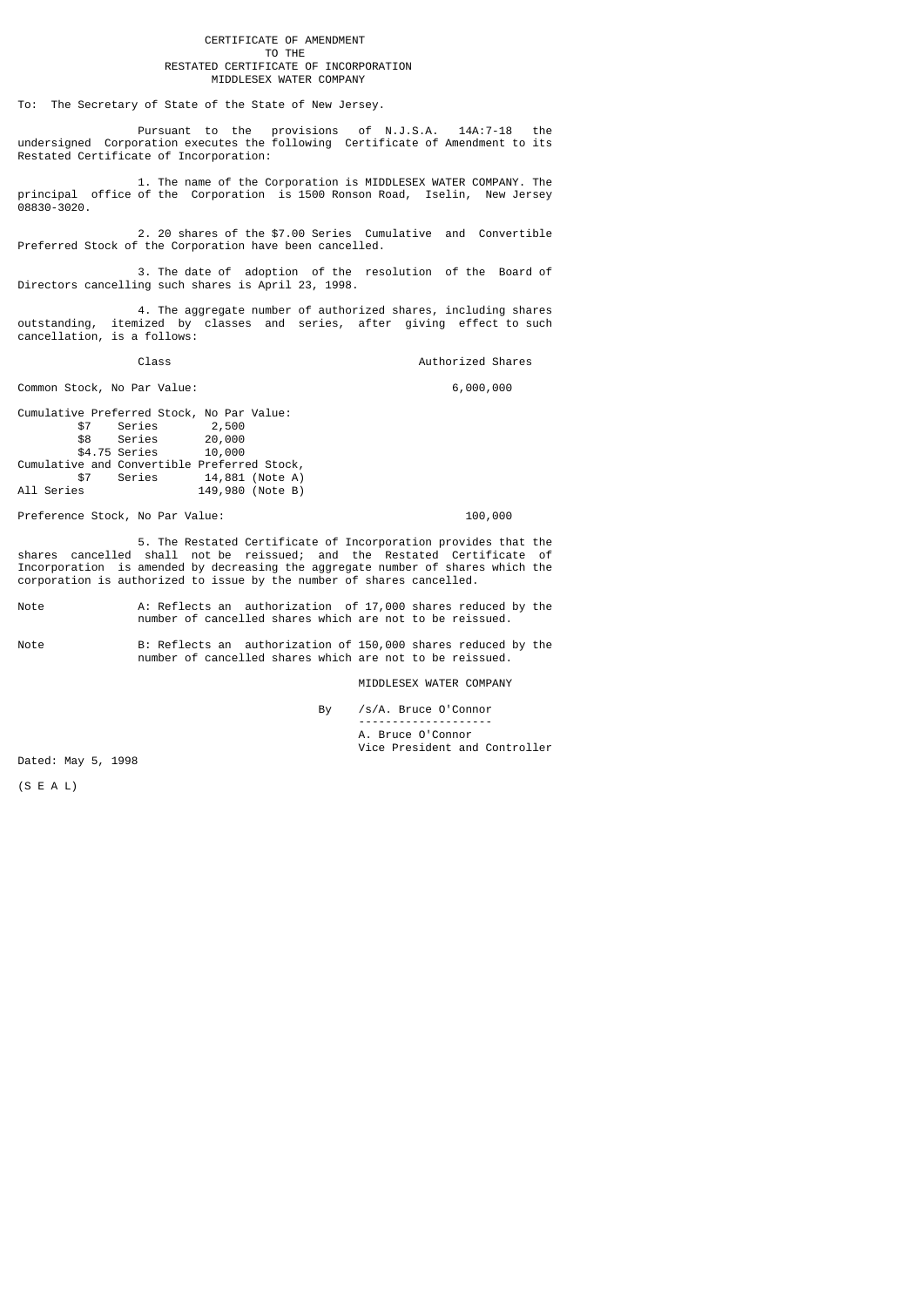### CERTIFICATE OF AMENDMENT

#### TO THE THE THE THE TOP THE THE THE THE THE THE

# RESTATED CERTIFICATE OF INCORPORATION

### MIDDLESEX WATER COMPANY

TO: THE SECRETARY OF STATE OF THE STATE OF NEW JERSEY

 Pursuant to the provisions of the N.J.S.A. 14A9-2(4) and N.J.S.A. 14A9-4(3), the undersigned Corporate executes the following Certificate of Amendment to the Restated Certificate of Incorporation:

1. The name of the Corporation is MIDDLESEX WATER COMPANY.

 2. The following amendment to the Restated Certificate of Incorporation was approved by the Directors of the Corporation on February 26, 1998, and thereafter was duly adopted by the shareholders of the Corporation on May 27, 1998:

 NOW, THEREFORE, BE IT RESOLVED that: the first sentence of ARTICLE 7A of the Restated Certificate of Incorporation be amended to read as follows:

> "The total authorized capital stock of the Company is 10,169,418, divided into 10,000,000 shares of common stock without nominal or par value, 69,418 shares of preferred stock without nominal or par value (out of 100,000 shares of preferred stock originally authorized) and 100,000 shares of preference stock without nominal or par value."

 FURTHER RESOLVED, that the said amendment of the Restated Certificate of Incorporation be submitted to a vote of the stockholders of this Corporation entitled to vote thereon, to wit, the holders of common stock of record at the close of business on April 1, 1998, at the Annual Meeting of Stockholders of this Corporation to be held on May 27, 1998.

 3. The total number of shares entitled to vote thereon was 4,315,632.

 4. The number of shares voting for, against and abstaining from such amendment is as follows:

| For         | Against | Abstain | Total     |
|-------------|---------|---------|-----------|
| 3, 297, 443 | 188,505 | 44,769  | 3,530,717 |

 IN WITNESS WHEREOF, the Company has made this Certificate of Amendment under its seal and the hands of its Chairman of the Board and President and its Secretary this 27th day of May, 1998.

#### MIDDLESEX WATER COMPANY

 By: /s/J. Richard Tompkins ---------------------- J. Richard Tompkins Chairman of the Board and President

ATTEST:

- ----------------------------------

Marion F. Reynolds Vice President and Secretary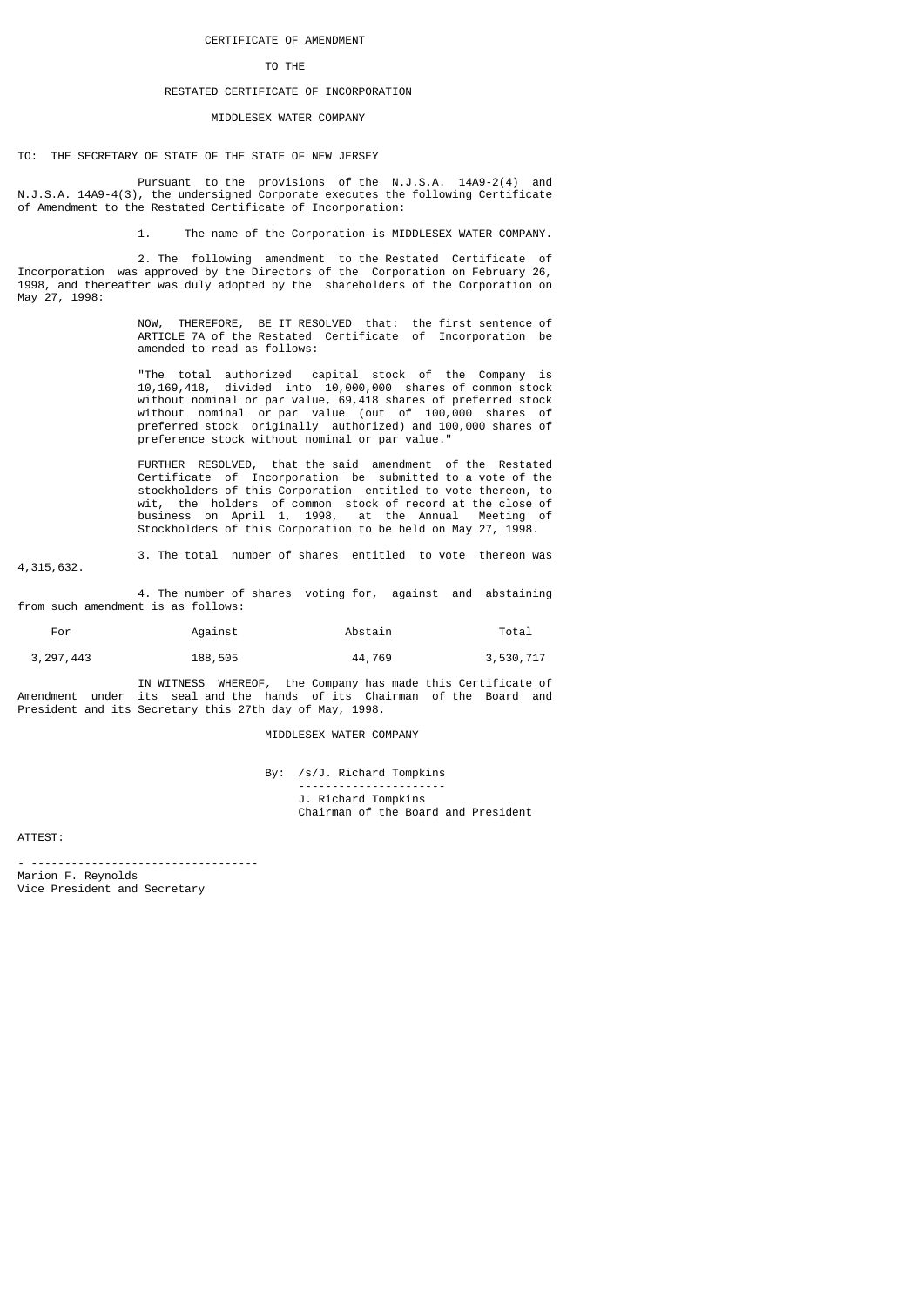We consent to the incorporation by reference in Registration Statement No. 33-11717 of Middlesex Water Company on Form S-3 of our report dated February 16, 1999, incorporated by reference in this Annual Report on Form 10-K of Middlesex Water Company and it subsidiaries for the year ended December 31, 1998.

/s/DELOITTE & TOUCHE LLP/ - ------------------------

DELOITTE & TOUCHE LLP Parsippany, New Jersey March 25, 1999